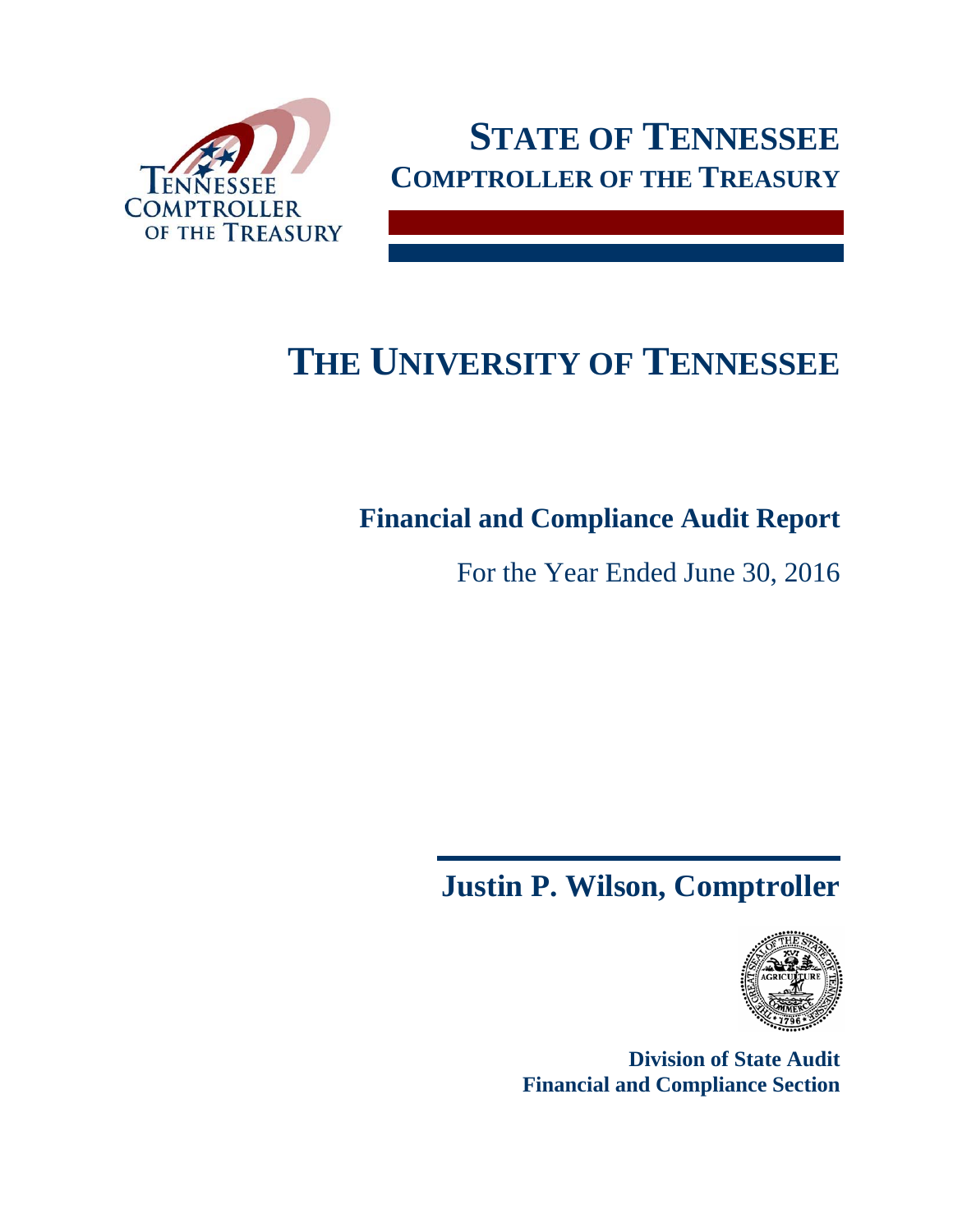**Deborah V. Loveless, CPA, CGFM, CGMA Director** 

*FINANCIAL AND COMPLIANCE INFORMATION SYSTEMS* **Edward Burr, CPA, CGFM**  Assistant Director

**Bob Hunter, CPA, CGFM**  Audit Manager

**Emily Uptain, CPA**  In-Charge Auditor

**Taryn Hodge, CPA Ben Johnson, CPA, CFE Travis Mann Jennifer Pedersen Chad Sit, CFE**  Staff Auditors

**Gerry Boaz, CPA, CGFM, CGMA**  Technical Manager

**Amy Brack Editor** 

**Amanda Adams**  Assistant Editor

**Daniel V. Willis, CPA, CISA, CGFM**  Assistant Director

**Brent L. Rumbley, CPA, CISA, CFE**  Audit Manager

**Laurel Gruber Sam Osborn, CISA Chase Tramel**  In-Charge Auditors

**Susan M. Slaton**  Staff Auditor

#### **Comptroller of the Treasury, Division of State Audit**

Suite 1500, James K. Polk State Office Building 505 Deaderick Street Nashville, TN 37243-1402 (615) 401-7897

**Reports are available at**  www.comptroller.tn.gov/sa/AuditReportCategories.asp

> **Mission Statement**  The mission of the Comptroller's Office is to make government work better.

> > **Comptroller Website**  www.comptroller.tn.gov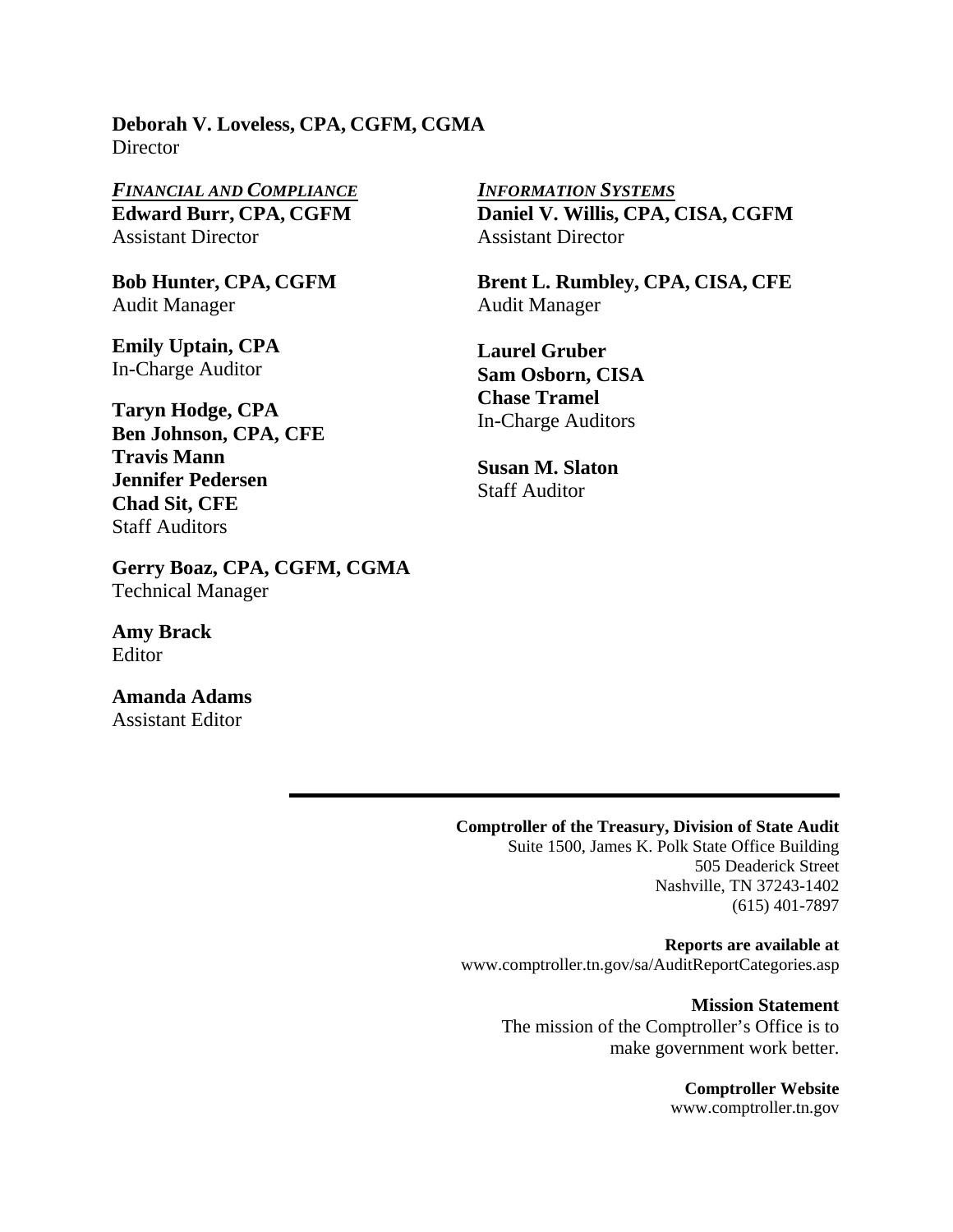

**STATE OF TENNESSEE COMPTROLLER OF THE TREASURY DEPARTMENT OF AUDIT DIVISION OF STATE AUDIT SUITE 1500, JAMES K. POLK STATE OFFICE BUILDING 505 DEADERICK STREET NASHVILLE, TENNESSEE 37243-1402** 

**PHONE (615) 401-7897 FAX (615) 532-2765** 

February 10, 2017

The Honorable Bill Haslam, Governor Members of the General Assembly Dr. Joseph A. DiPietro, President

Ladies and Gentlemen:

Transmitted herewith is the financial and compliance audit of the University of Tennessee, for the year ended June 30, 2016. You will note from the independent auditor's report that unmodified opinions were given on the fairness of the presentation of the financial statements.

Consideration of the internal control over financial reporting and tests of compliance disclosed certain deficiencies, which are detailed in the Findings and Recommendations section of this report. The university's management has responded to the audit findings; the responses are included following each finding. The Division of State Audit will follow up the audit to examine the application of the procedures instituted because of the audit findings.

Sincerely,

Separal U. Lordese)

 Deborah V. Loveless, CPA **Director** 

16/227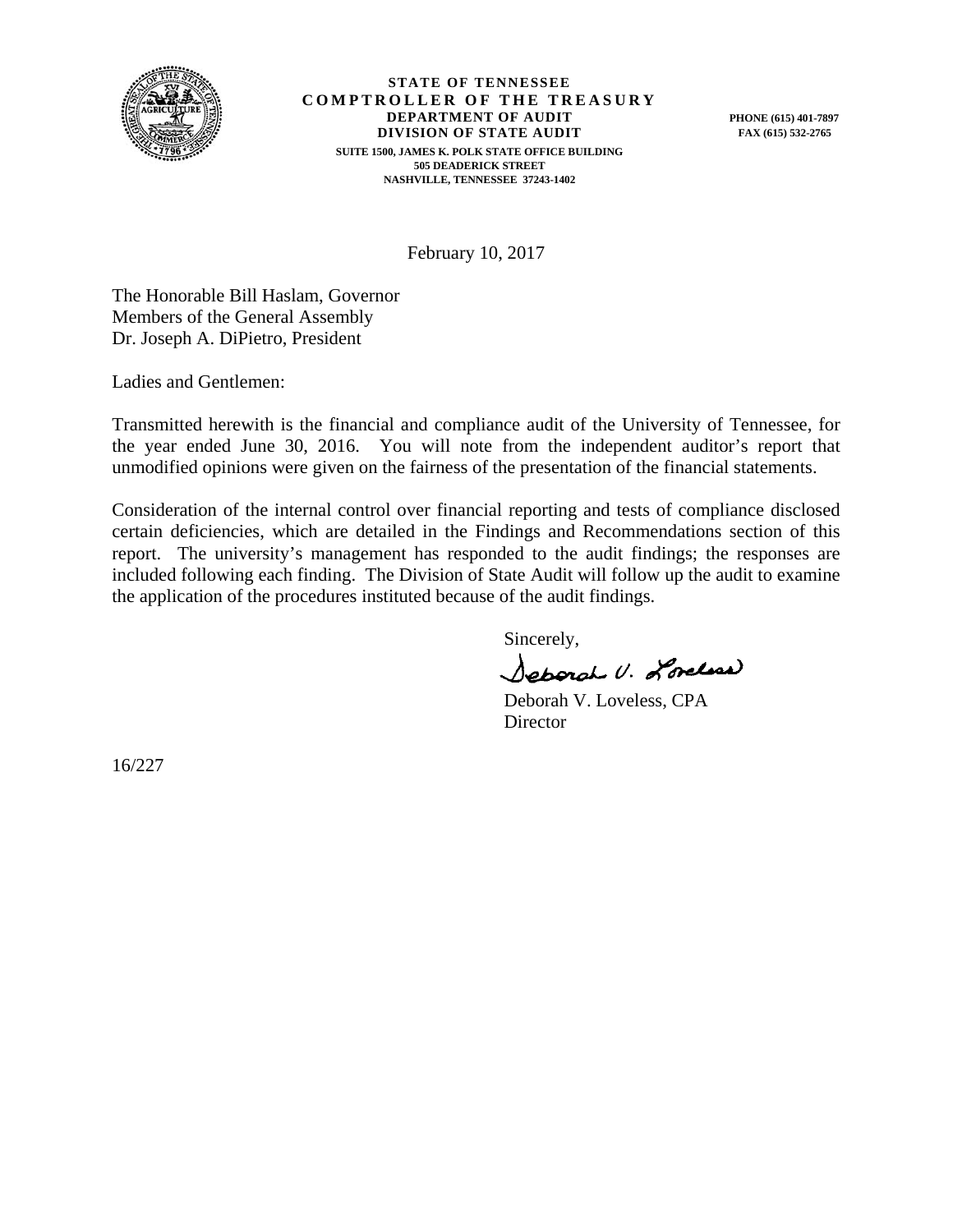### **Audit Report The University of Tennessee For the Year Ended June 30, 2016**

#### **TABLE OF CONTENTS**

|                                                                                                                                                                 | Page           |
|-----------------------------------------------------------------------------------------------------------------------------------------------------------------|----------------|
| <b>Audit Highlights</b>                                                                                                                                         | $\mathbf{1}$   |
| <b>Financial Section</b>                                                                                                                                        |                |
| <b>Independent Auditor's Report</b>                                                                                                                             | $\overline{2}$ |
| Management's Discussion and Analysis                                                                                                                            | 5              |
| <b>Basic Financial Statements</b>                                                                                                                               |                |
| <b>Statement of Net Position</b>                                                                                                                                | 14             |
| Statement of Revenues, Expenses, and Changes in Net Position                                                                                                    | 16             |
| <b>Statement of Cash Flows</b>                                                                                                                                  | 17             |
| Notes to the Financial Statements                                                                                                                               | 19             |
| <b>Required Supplementary Information</b>                                                                                                                       |                |
| Schedule of University of Tennessee's Proportionate Share of the Net Pension<br>Liability – Closed State and Higher Education Employee Pension Plan Within TCRS | 80             |
| Schedule of University of Tennessee's Proportionate Share of the Net Pension<br>Asset – State and Higher Education Employee Retirement Plan Within TCRS         | 81             |
| Schedule of University of Tennessee's Contributions - Closed State and Higher<br><b>Education Employee Pension Plan Within TCRS</b>                             | 82             |
| Schedule of University of Tennessee's Contributions – State and Higher<br><b>Education Employee Retirement Plan Within TCRS</b>                                 | 83             |
| Schedule of University of Tennessee's Contributions – Federal Retirement<br>Plans Administered by the U.S. Office of Personnel Management                       | 84             |
| Other Postemployment Benefits Schedule of Funding Progress                                                                                                      | 85             |
| <b>Supplementary Information</b>                                                                                                                                |                |
| Supplementary Combining Schedule of Net Position                                                                                                                | 86             |
| Supplementary Combining Schedule of Revenues, Expenses,<br>and Changes in Net Position                                                                          | 87             |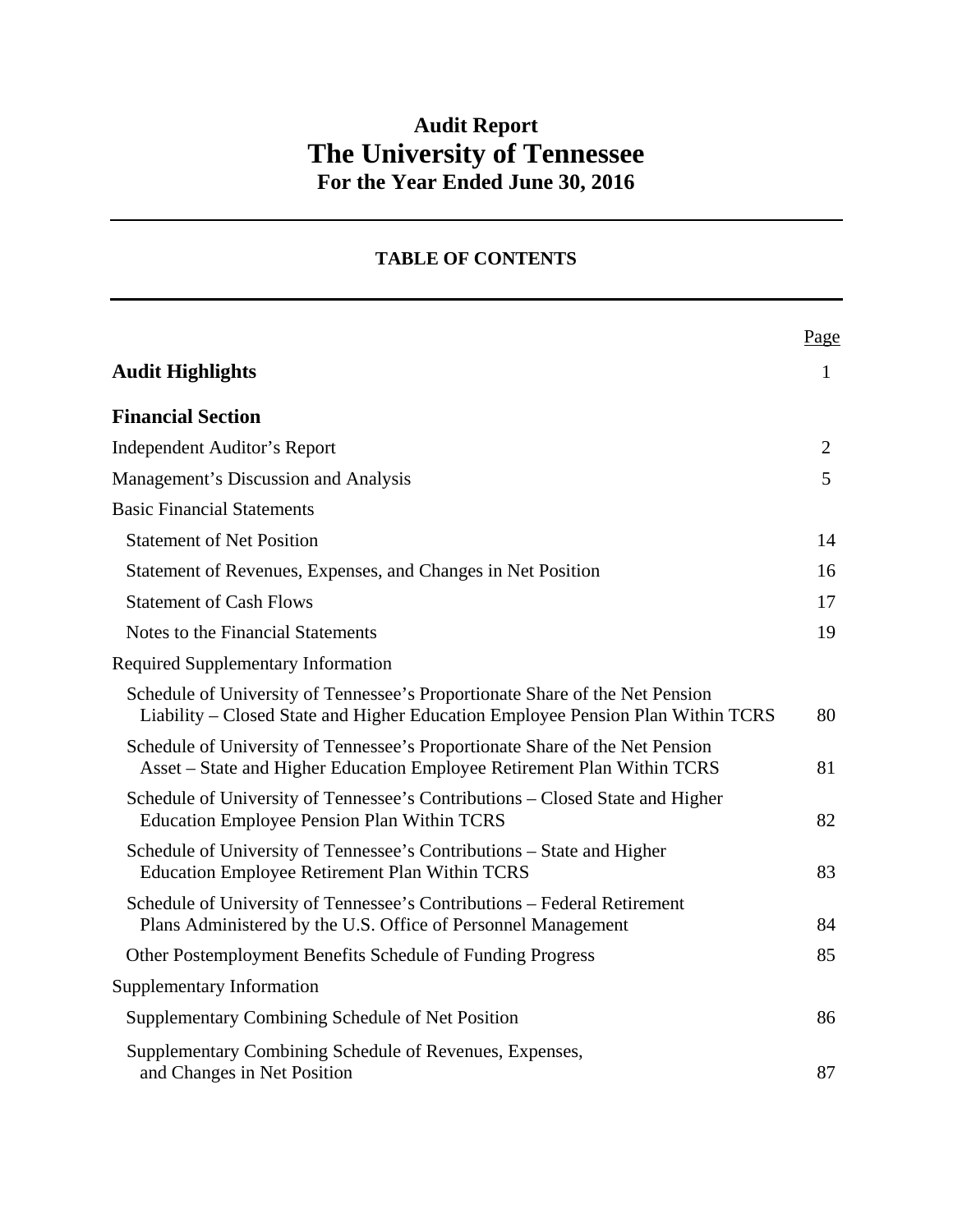|           |                                                                                                                                                                                                                          | Page |
|-----------|--------------------------------------------------------------------------------------------------------------------------------------------------------------------------------------------------------------------------|------|
|           | <b>Internal Control, Compliance, and Other Matters</b>                                                                                                                                                                   |      |
|           | Independent Auditor's Report on Internal Control Over Financial Reporting<br>and on Compliance and Other Matters Based on an Audit of Financial<br>Statements Performed in Accordance With Government Auditing Standards | 88   |
|           | <b>Findings and Recommendations</b>                                                                                                                                                                                      |      |
|           | Finding 1 - As noted in the prior audit, the university did not provide adequate<br>internal controls in five specific areas                                                                                             | 91   |
| Finding 2 | - Management at the University of Tennessee Health Science Center<br>needs to conduct training regarding grant and contract revenue<br>recognition                                                                       | 91   |
|           |                                                                                                                                                                                                                          |      |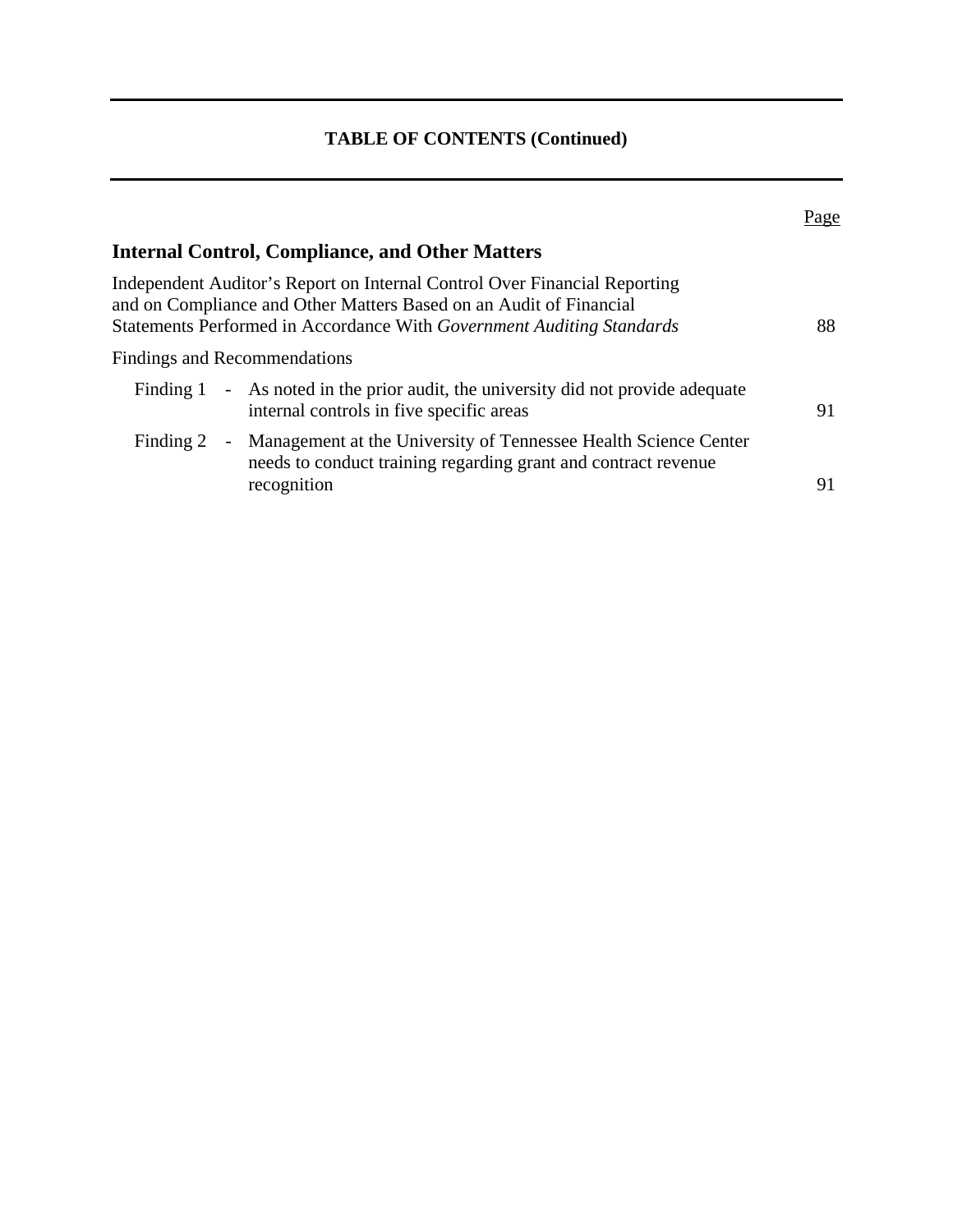State of Tennessee

# A u d i t H i g h l i g h t s

Comptroller of the Treasury Division of State Audit

## Financial and Compliance Audit **The University of Tennessee**

For the Year Ended June 30, 2016

#### **Opinions on the Financial Statements**

 $\overline{\phantom{a}}$ 

The opinions on the financial statements are unmodified.

#### **Audit Findings**

#### **As Noted in the Prior Audit, the University Did Not Provide Adequate Internal Controls in Five Specific Areas\***

The college did not design and monitor internal controls in five specific areas. The details of this finding are confidential pursuant to Section 10-7-504(i), *Tennessee Code Annotated* (page 91).

#### **Management at the University of Tennessee Health Science Center Needs to Conduct Training Regarding Grant and Contract Revenue Recognition**

The sponsored-project accounting staff at the University of Tennessee Health Science Center did not have sufficient knowledge of the revenue recognition requirements for exchange-like contractual agreements. As a result, the university failed to recognize \$42,561,984.15 of governmental and nongovernmental grant and contract revenue on the university's statement of revenues, expenses, and changes in net position for the year ended June 30, 2016. The university incorrectly reported the amount as unearned revenue on the university's statement of net position at June 30, 2016 (page 91).

\* This finding is repeated from the prior audit.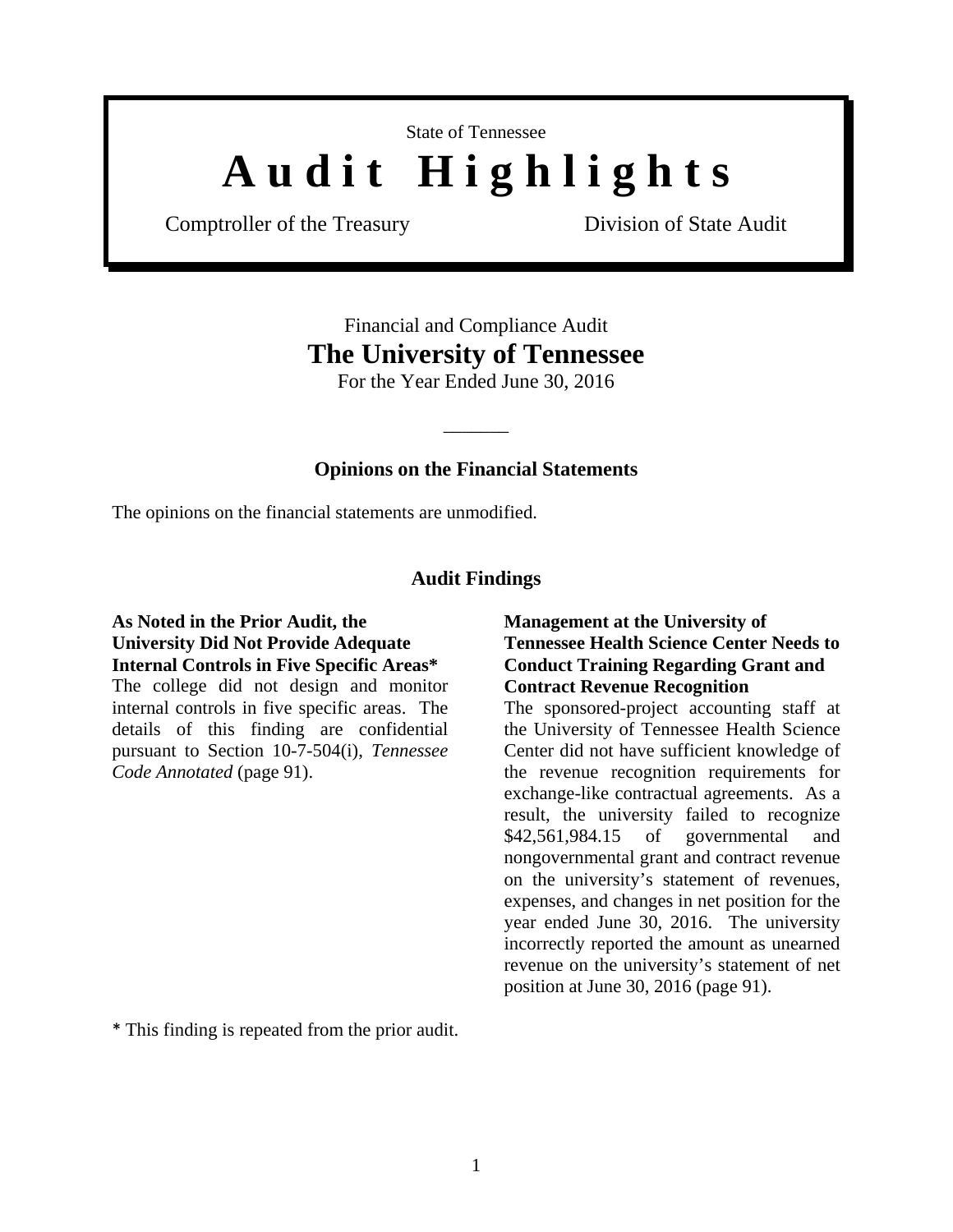

**STATE OF TENNESSEE COMPTROLLER OF THE TREASURY DEPARTMENT OF AUDIT DIVISION OF STATE AUDIT SUITE 1500, JAMES K. POLK STATE OFFICE BUILDING 505 DEADERICK STREET NASHVILLE, TENNESSEE 37243-1402** 

**PHONE (615) 401-7897 FAX (615) 532-2765** 

#### **Independent Auditor's Report**

The Honorable Bill Haslam, Governor Members of the General Assembly Dr. Joseph A. DiPietro, President

#### **Report on the Financial Statements**

We have audited the accompanying financial statements of the University of Tennessee, which is a component unit of the State of Tennessee, and its discretely presented component units as of and for the year ended June 30, 2016, and the related notes to the financial statements, which collectively comprise the basic financial statements as listed in the table of contents.

#### *Management's Responsibility for the Financial Statements*

Management is responsible for the preparation and fair presentation of these financial statements in accordance with accounting principles generally accepted in the United States of America; this includes the design, implementation, and maintenance of internal control relevant to the preparation and fair presentation of financial statements that are free from material misstatement, whether due to fraud or error.

#### *Auditor's Responsibility*

Our responsibility is to express opinions on these financial statements, based on our audit. We did not audit the financial statements of the University of Chattanooga Foundation, Inc.; the University of Tennessee Foundation, Inc.; and the University of Tennessee Research Foundation, Inc., discretely presented component units. Those statements were audited by other auditors, whose reports have been furnished to us. Our opinion, insofar as it relates to the amounts included for the foundations, is based solely on the reports of the other auditors. We conducted our audit in accordance with auditing standards generally accepted in the United States of America and the standards applicable to financial audits contained in *Government Auditing Standards* issued by the Comptroller General of the United States. Those standards require that we plan and perform the audit to obtain reasonable assurance about whether the financial statements are free of material misstatement.

An audit involves performing procedures to obtain audit evidence about the amounts and disclosures in the financial statements. The procedures selected depend on the auditor's judgment, including the assessment of the risks of material misstatement of the financial statements, whether due to fraud or error. In making those risk assessments, the auditor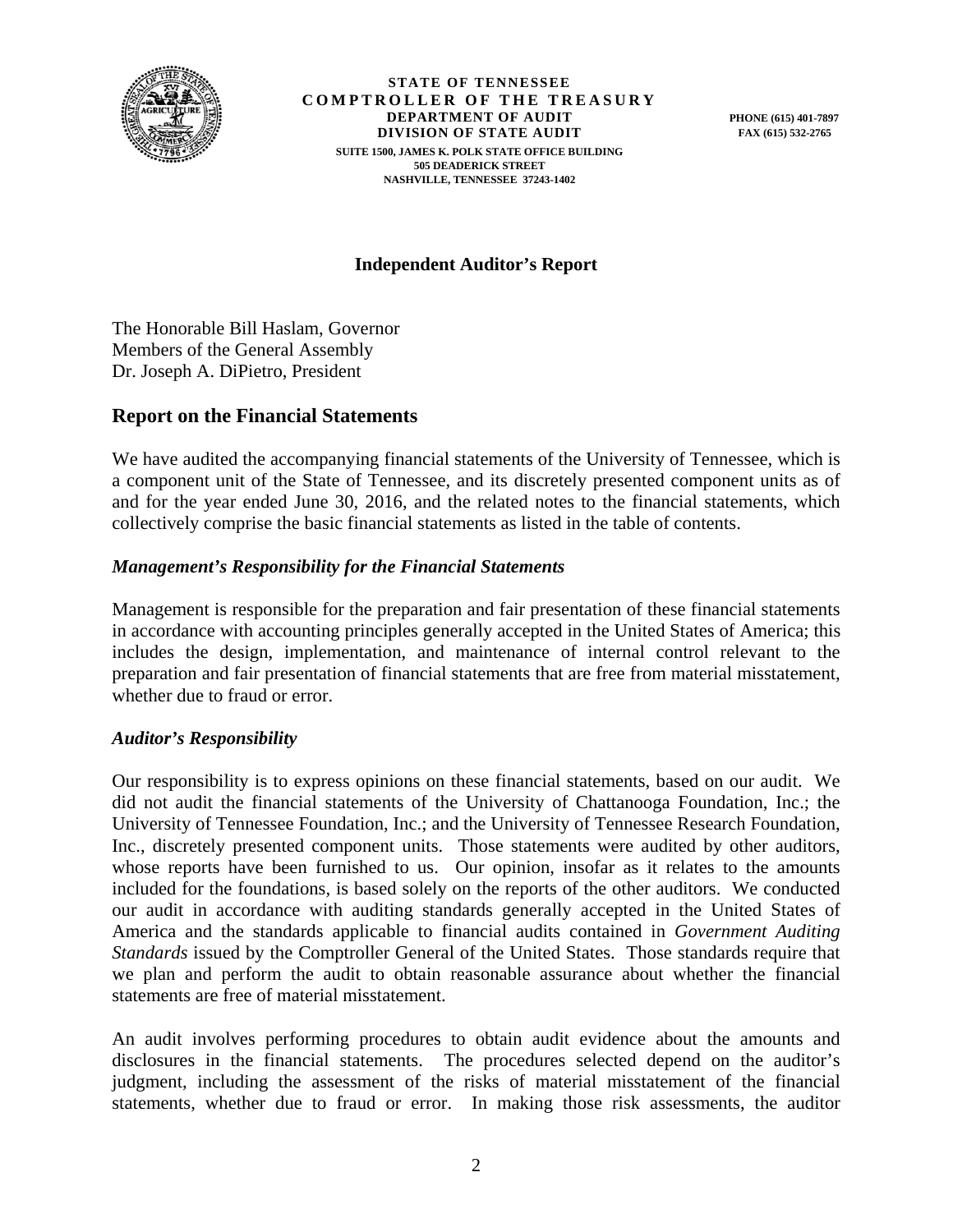considers internal control relevant to the entity's preparation and fair presentation of the financial statements in order to design audit procedures that are appropriate in the circumstances, but not for the purpose of expressing an opinion on the effectiveness of the entity's internal control. Accordingly, we express no such opinion. An audit also includes evaluating the appropriateness of accounting policies used and reasonableness of significant accounting estimates made by management, as well as evaluating the overall presentation of the financial statements.

We believe that the audit evidence we have obtained is sufficient and appropriate to provide a basis for our audit opinions.

#### *Opinions*

In our opinion, based on our audit and the reports of the other auditors, the financial statements referred to above present fairly, in all material respects, the respective financial position of the University of Tennessee and its discretely presented component units as of June 30, 2016; and the respective changes in financial position; and, where applicable, cash flows thereof for the year then ended in accordance with accounting principles generally accepted in the United States of America.

#### *Emphasis of Matters*

As discussed in Note 3, the financial statements of the university include investments valued at \$660,989,007.78 (23% of net position), whose fair values have been estimated by management in the absence of readily determinable fair values. Management's estimates are based on information provided by the fund managers or the general partners. Our opinion is not modified with respect to this matter.

#### *Other Matters*

#### *Required Supplementary Information*

Accounting principles generally accepted in the United States of America require that the management's discussion and analysis on pages 5 through 13; the schedule of the University of Tennessee's proportionate share of the net pension liability for the Closed State and Higher Education Employee Pension Plan within TCRS on page 80; the schedule of the University of Tennessee's proportionate share of the net pension asset for the State and Higher Education Employee Retirement Plan within TCRS on page 81; the schedule of the University of Tennessee's contributions for the Closed State and Higher Education Employee Pension Plan within TCRS on page 82; the schedule of the University of Tennessee's contributions for the State and Higher Education Employee Retirement Plan within TCRS on page 83; the schedule of the University of Tennessee's contributions for the Federal Retirement Plans administered by the U.S. Office of Personnel Management on page 84; and the other postemployment benefits schedule of funding progress on page 85 be presented to supplement the basic financial statements. Such information, although not a part of the basic financial statements, is required by the Governmental Accounting Standards Board, which considers it to be an essential part of financial reporting for placing the basic financial statements in an appropriate operational, economic, or historical context. We have applied certain limited procedures to the required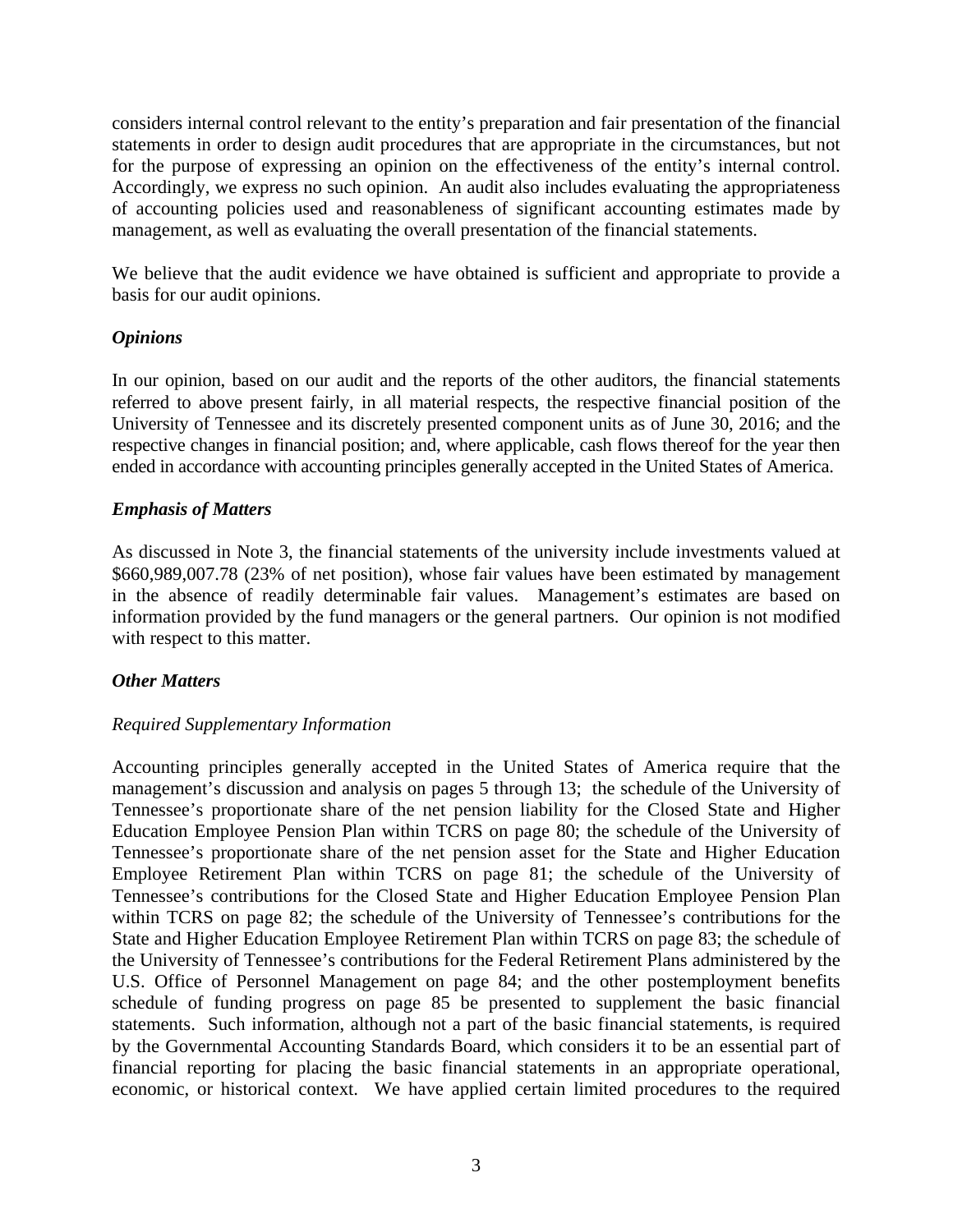supplementary information in accordance with auditing standards generally accepted in the United States of America, which consisted of inquiries of management about the methods of preparing the information and comparing the information for consistency with management's responses to our inquiries, the basic financial statements, and other knowledge we obtained during the audit of the basic financial statements. We do not express an opinion or provide any assurance on the information because the limited procedures do not provide us with sufficient evidence to express an opinion or provide any assurance.

#### *Supplementary Information*

Our audit was conducted for the purpose of forming opinions on the financial statements that collectively comprise the university's basic financial statements. The supplementary combining schedule of net position and the supplementary combining schedule of revenues, expenses, and changes in net position are presented for purposes of additional analysis and are not a required part of the basic financial statements.

The supplementary combining schedule of net position and the supplementary combining schedule of revenues, expenses, and changes in net position are the responsibility of the university's management and were derived from, and relate directly to, the underlying accounting and other records used to prepare the basic financial statements. Such information has been subjected to the auditing procedures applied in the audit of the basic financial statements and certain additional procedures, including comparing and reconciling such information directly to the underlying accounting and other records used to prepare the basic financial statements or to the basic financial statements themselves, and other additional procedures in accordance with auditing standards generally accepted in the United States of America. In our opinion, the supplementary combining schedule of net position and the supplementary combining schedule of revenues, expenses, and changes in net position are fairly stated, in all material respects, in relation to the basic financial statements as a whole.

#### **Other Reporting Required by** *Government Auditing Standards*

In accordance with *Government Auditing Standards*, we have also issued our report dated December 16, 2016, on our consideration of the university's internal control over financial reporting and on our tests of its compliance with certain provisions of laws, regulations, contracts, and grant agreements and other matters. The purpose of that report is to describe the scope of our testing of internal control over financial reporting and compliance and the results of that testing, and not to provide an opinion on the internal control over financial reporting or on compliance. That report is an integral part of an audit performed in accordance with *Government Auditing Standards* in considering the university's internal control over financial reporting and compliance.

Soperal U. Lorelson

 Deborah V. Loveless, CPA **Director** December 16, 2016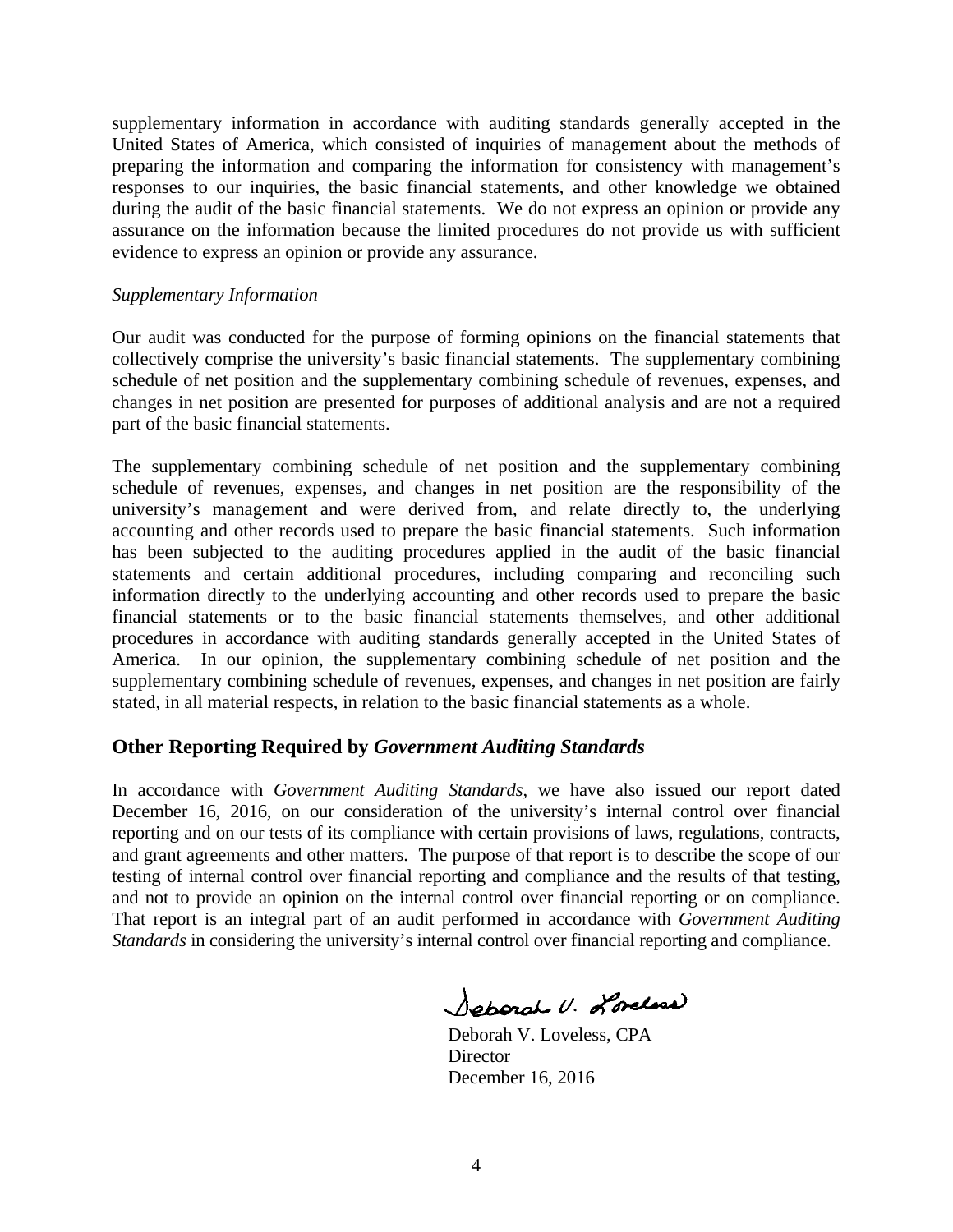### **THE UNIVERSITY OF TENNESSEE Management's Discussion and Analysis**

#### **Introduction**

This section of the University of Tennessee's annual financial report presents a discussion and analysis of the financial performance of the university during the year ended June 30, 2016, with comparative information presented for the year ended June 30, 2015. This discussion has been prepared by management along with the financial statements and related note disclosures and should be read in conjunction with the independent auditor's report, the financial statements, and the notes to the financial statements.

The university is a component unit of the State of Tennessee and an integral part of the state's *Comprehensive Annual Financial Report* (CAFR). The financial reporting entity for the financial statements is comprised of the university and three component units. The component units are discretely presented based on the nature and significance of their relationship to the university. The reader may refer to Note 1 for detailed information on the financial reporting entity. More detailed information about the foundations is presented in Notes 24, 25, and 26 to the financial statements. This discussion focuses on the university and does not include the foundations.

#### **Overview of the Financial Statements**

The financial statements have been prepared in accordance with generally accepted accounting principles as prescribed by the Governmental Accounting Standards Board (GASB), which establishes standards for external financial reporting for public colleges and universities. The financial statements are presented on a consolidated basis to focus on the university as a whole. The full scope of the university's activities is considered to be a single business-type activity and, accordingly, is reported within a single column in the basic financial statements.

The university's financial report includes the statement of net position; the statement of revenues, expenses, and changes in net position; and the statement of cash flows. Notes to the financial statements are also presented to provide additional information that is essential to a full understanding of the financial statements.

#### The Statement of Net Position

The statement of net position is a point-in-time financial statement. The statement of net position presents the financial position of the university at the end of the fiscal year. To aid the reader in determining the university's ability to meet immediate and future obligations, the statement includes all assets, liabilities, deferred outflows/inflows of resources, and net position of the university and segregates the assets and liabilities into current and noncurrent components. Current assets are those that are available to satisfy current liabilities, inclusive of assets that will be converted to cash within one year. Current liabilities are those that will be paid within one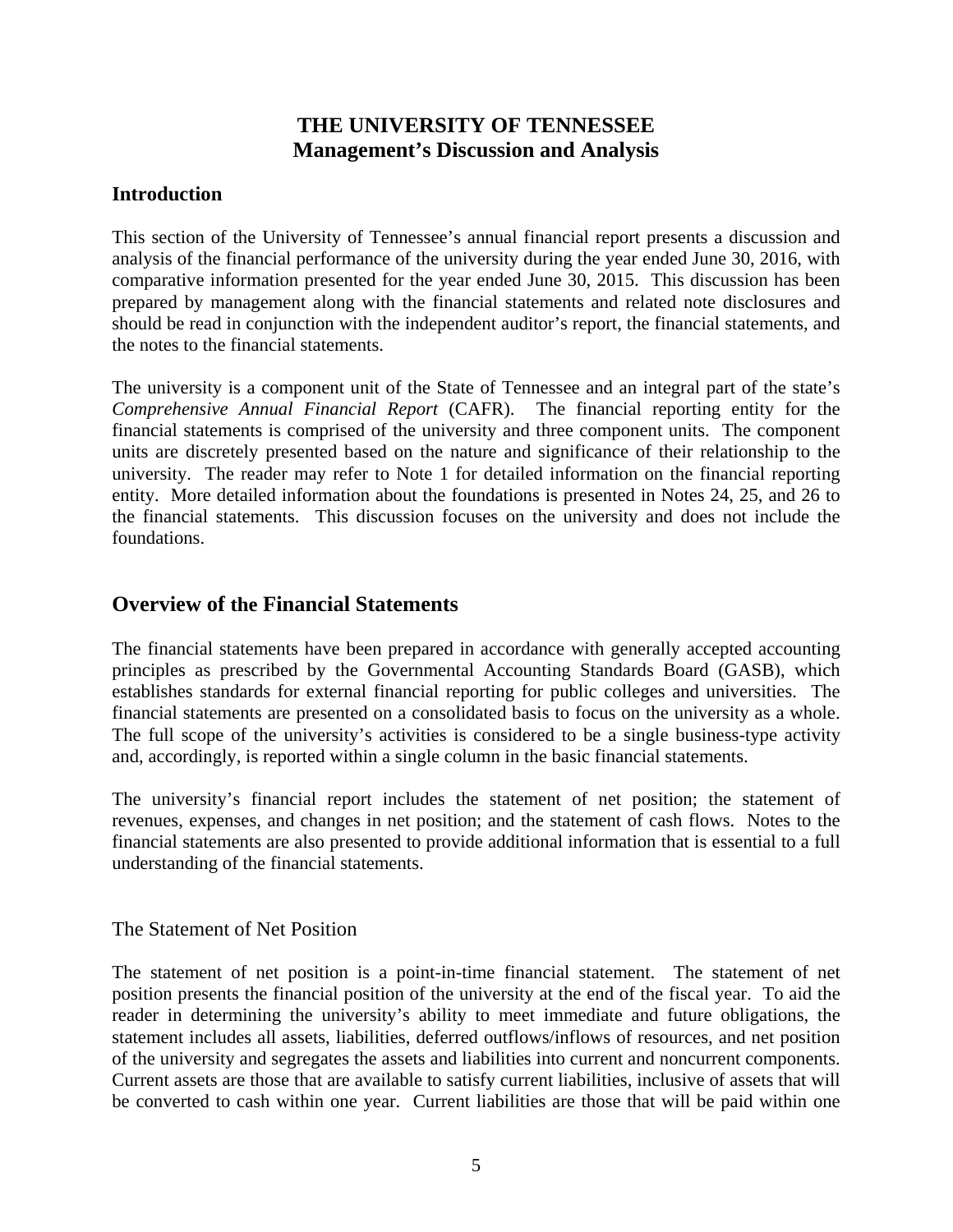year. The statement of net position is prepared under the accrual basis of accounting; assets and liabilities are recognized when goods or services are provided or received, despite when cash is actually exchanged.

From the data presented, readers of the statement are able to determine the assets available to continue the operations of the university. They are also able to determine how much the university owes vendors, lenders, and others. Net position represents the difference between the university's assets and liabilities, along with the difference between deferred outflows and deferred inflows of resources, and is one indicator of the university's current financial condition.

The statement of net position also indicates the availability of net position for expenditure by the university. Net position is divided into three major categories. The first category, net investment in capital assets, represents the university's total investment in property, plant, and equipment, net of outstanding debt obligations and deferred outflows/inflows of resources related to these capital assets. To the extent debt or deferred inflows of resources has been incurred but not yet expended for capital assets, such amounts are not included. The next category is restricted net position, which is subdivided into two categories, nonexpendable and expendable. Nonexpendable restricted net position includes endowment and similar resources whose use is limited by donors or other outside sources and, as a condition of the gift, the principal is to be maintained in perpetuity. Expendable restricted net position is available for expenditure by the university but must be spent for purposes as determined by donors and/or external entities that have placed time or purpose restrictions on the use of the resources. The final category is unrestricted net position. Unrestricted net position is available to the university for any lawful purpose of the institution.

The following table summarizes the university's assets, liabilities, deferred outflows/inflows of resources, and net position at June 30, 2016, and June 30, 2015:

|                            | <b>Summary of Net Position</b>                   |           |  |  |  |
|----------------------------|--------------------------------------------------|-----------|--|--|--|
|                            | (in thousands of dollars)<br>2016<br><u>2015</u> |           |  |  |  |
| <b>Assets:</b>             |                                                  |           |  |  |  |
| Current assets             | 626,451<br>\$                                    | \$626,914 |  |  |  |
| Capital assets, net        | 2,426,955                                        | 2,216,173 |  |  |  |
| Other assets               | 1,637,544                                        | 1,498,276 |  |  |  |
| <b>Total assets</b>        | 4,690,950                                        | 4,341,363 |  |  |  |
| <b>Deferred outflows:</b>  |                                                  |           |  |  |  |
| Deferred outflows          | 94,017                                           | 77,731    |  |  |  |
| <b>Liabilities:</b>        |                                                  |           |  |  |  |
| <b>Current liabilities</b> | 370,752                                          | 376,841   |  |  |  |
| Noncurrent liabilities     | 1,467,016                                        | 1,199,564 |  |  |  |
| <b>Total liabilities</b>   | 1,837,768                                        | 1,576,405 |  |  |  |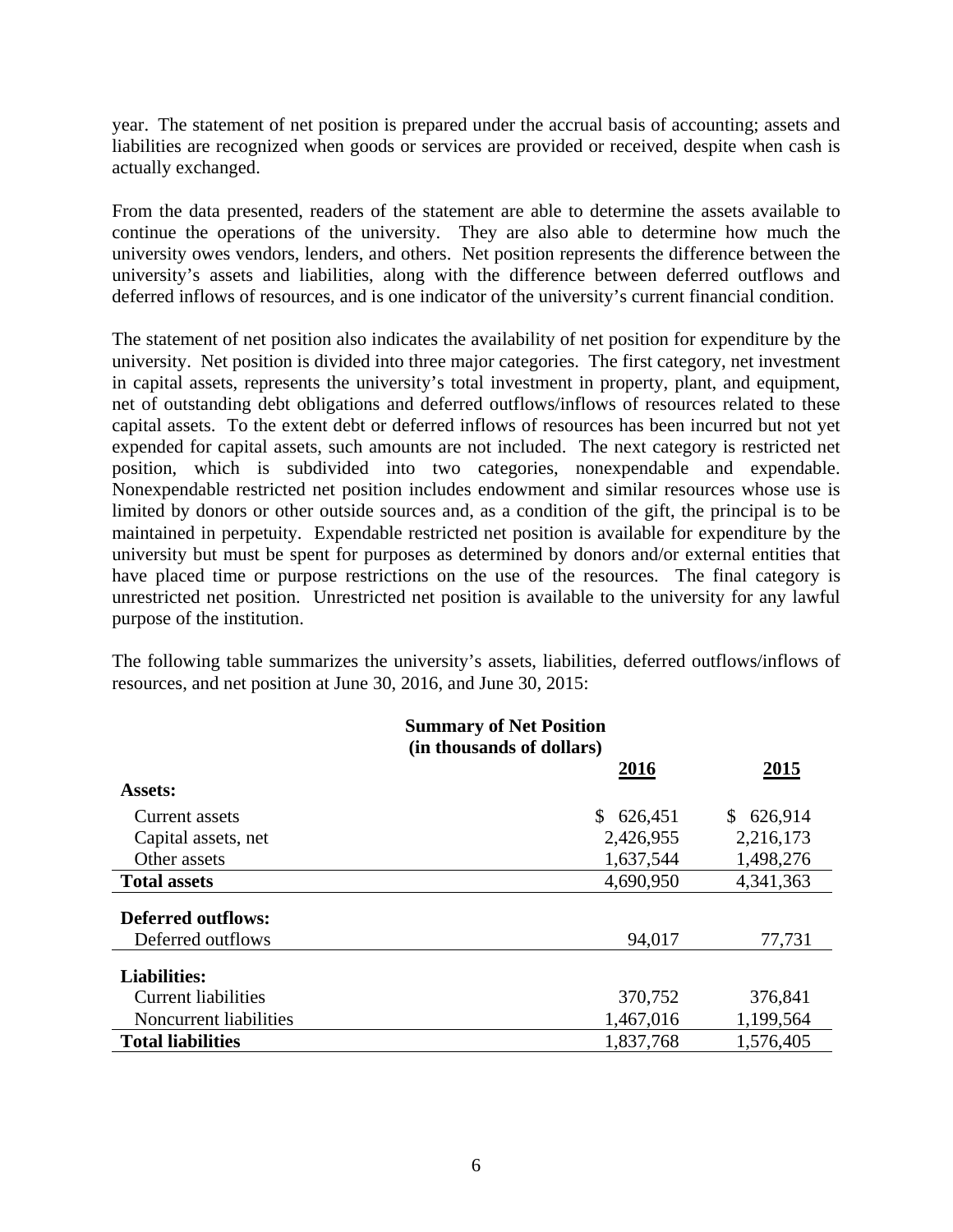| <b>Deferred inflows:</b>         |             |             |
|----------------------------------|-------------|-------------|
| Deferred inflows                 | 35,987      | 126,894     |
|                                  |             |             |
| Net position:                    |             |             |
| Net investment in capital assets | 1,560,889   | 1,468,677   |
| Restricted – nonexpendable       | 507,911     | 486,451     |
| Restricted – expendable          | 448,636     | 457,605     |
| Unrestricted                     | 393,776     | 303,062     |
| <b>Total net position</b>        | \$2,911,212 | \$2,715,795 |

Total net position increased by \$195.4 million, or 7.2%, during the 2016 fiscal year. The increases were in net investment in capital assets, restricted – nonexpendable, and unrestricted; while restricted – expendable decreased. Increased net position changes are the university's objective and expectation. The discussion and analysis sections that follow address the university's net increases. The \$9 million decrease in the university's restricted-expendable net position initially appears to be an unexpected downturn; however, the decrease results from the transfer of development operations to the University of Tennessee Foundation and to the University of Chattanooga Foundation, Inc. (UCF) since 2011. The arrangements result in increased restricted expendable gifts and pledges available in future years from these foundations.

The Statement of Revenues, Expenses, and Changes in Net Position

The statement of revenues, expenses, and changes in net position presents the results of operations for the fiscal year. Revenues and expenses are recognized when earned or incurred, regardless of when cash is received. The statement indicates whether the university's financial condition has improved or deteriorated during the fiscal year. The statement presents the revenues received by the university, both operating and nonoperating; the expenses paid by the university, operating and nonoperating; and any other revenues, expenses, gains, or losses received or spent by the university.

Generally speaking, operating revenues are received for providing goods and services to the various customers and constituencies of the university. Operating expenses are those expenses paid to acquire or produce the goods and services provided in return for the operating revenues, and to carry out the mission of the university. Nonoperating revenues are revenues received for which goods and services are not provided directly to the payor.Although the University of Tennessee is dependent upon state appropriations and gifts to fund educational and general operations, under GASB standards these funding sources are reported as nonoperating revenues, as is investment income. As a result, the university has historically reported an excess of operating expenses over operating revenues, resulting in an operating loss. Therefore, the "increase in net position" is more indicative of overall financial results for the year.

A summary of the university's revenues, expenses, and changes in net position for the year ended June 30, 2016, and the previous year follows: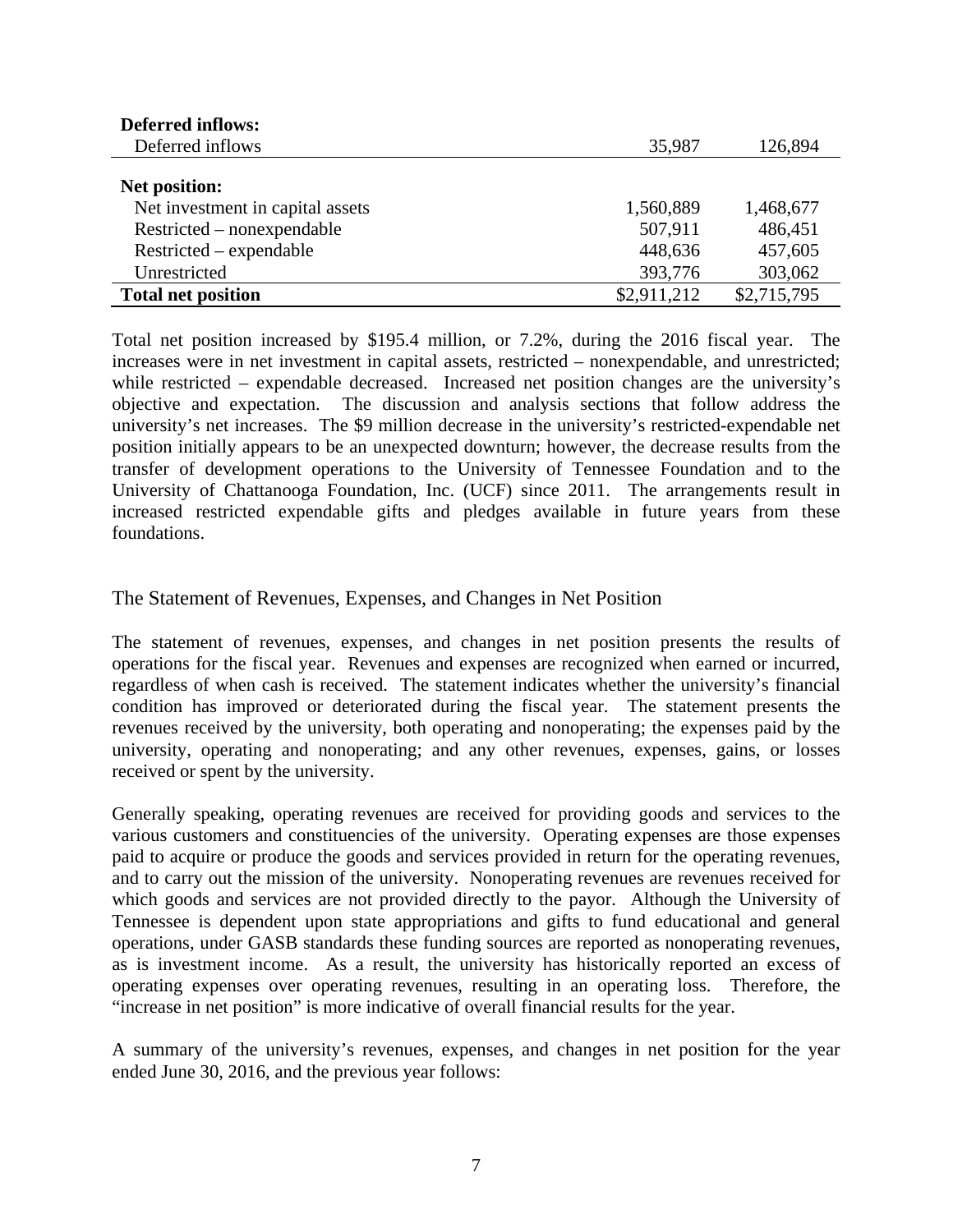|                                                | 2016        | 2015        |
|------------------------------------------------|-------------|-------------|
|                                                |             |             |
| Operating revenues                             | \$1,325,718 | \$1,224,210 |
| Operating expenses                             | 2,011,468   | 1,938,112   |
| Operating loss                                 | (685, 750)  | (713,902)   |
| Nonoperating revenues and expenses             | 729,686     | 722,256     |
| Income (loss) before other revenues, expenses, |             |             |
| gains, or losses                               | 43,936      | 8,354       |
| Other revenues, expenses, gains, or losses     | 156,554     | 96,485      |
| Increase in net position                       | 200,490     | 104,839     |
| Net position at beginning of year              | 2,715,795   | 2,812,799   |
| $Prior$ – period adjustment                    | (5,073)     |             |
| Cumulative effect of a change in               |             |             |
| accounting principle                           |             | (201, 843)  |
| Net position, beginning of year, restated      | 2,710,722   | 2,610,956   |
| Net position at end of year                    | \$2,911,212 | \$2,715,795 |

#### **Summary of Revenues, Expenses, and Changes in Net Position (in thousands of dollars)**

#### Operating Revenues

The following summarizes the operating revenues by source that were used to fund operating activities for the last two fiscal years:

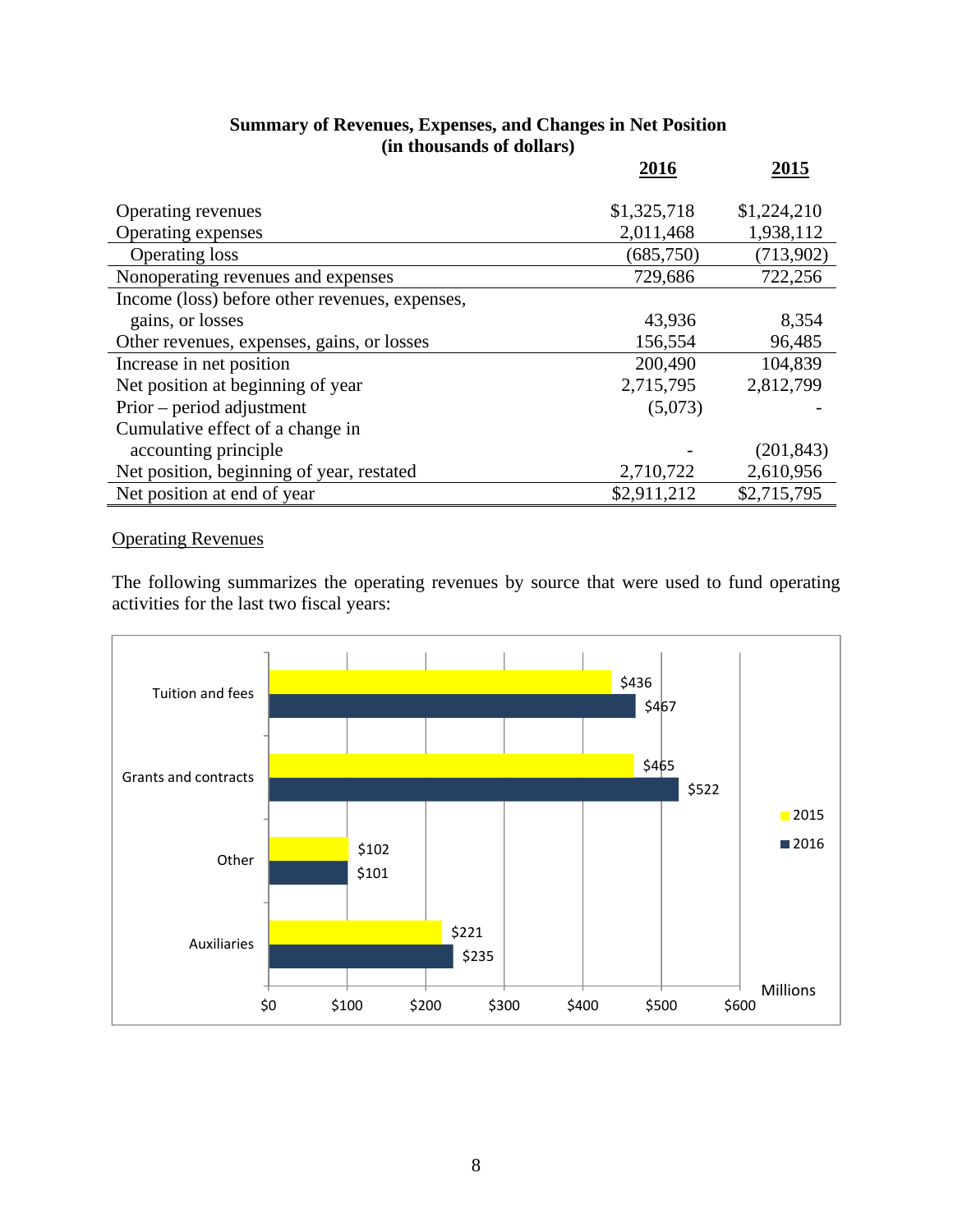#### Comparison of Fiscal Year 2016 to Fiscal Year 2015

Tuition and fees increased by \$31.1 million, or 7.1%, primarily due to a 3% increase in tuition rates, coupled with increased enrollment.

Operating grants and contracts experienced an increase of \$56.9 million, or 12.2%, due to increases in sponsored projects and Health Science Center private contracts.

Auxiliaries increased \$14.2 million, mainly due to the Knoxville Athletics Department's increased ticket sales and additional Southeastern Conference network revenues.

#### Operating Expenses

Operating expenses may be reported by nature or function. The university has chosen to report the expenses in their natural classification on the statement of revenues, expenses, and changes in net position and has displayed the functional classification in the notes to the financial statements. The following summarizes the operating expenses by natural classifications for the last two fiscal years:



#### Comparison of Fiscal Year 2016 to Fiscal Year 2015

The university had the following significant changes in expenses between fiscal years:

The increase in salary and benefit expenses from 2015 to 2016 is due to a 3% increase pool that each campus/unit distributed in accordance with the campus/unit's compensation strategy.

Scholarship and fellowship expenses decreased \$2.4 million. A \$7.7 million increase in gross scholarships and fellowships was offset by a \$10.2 million increase in discounts to scholarships and fellowships related to tuition and fees.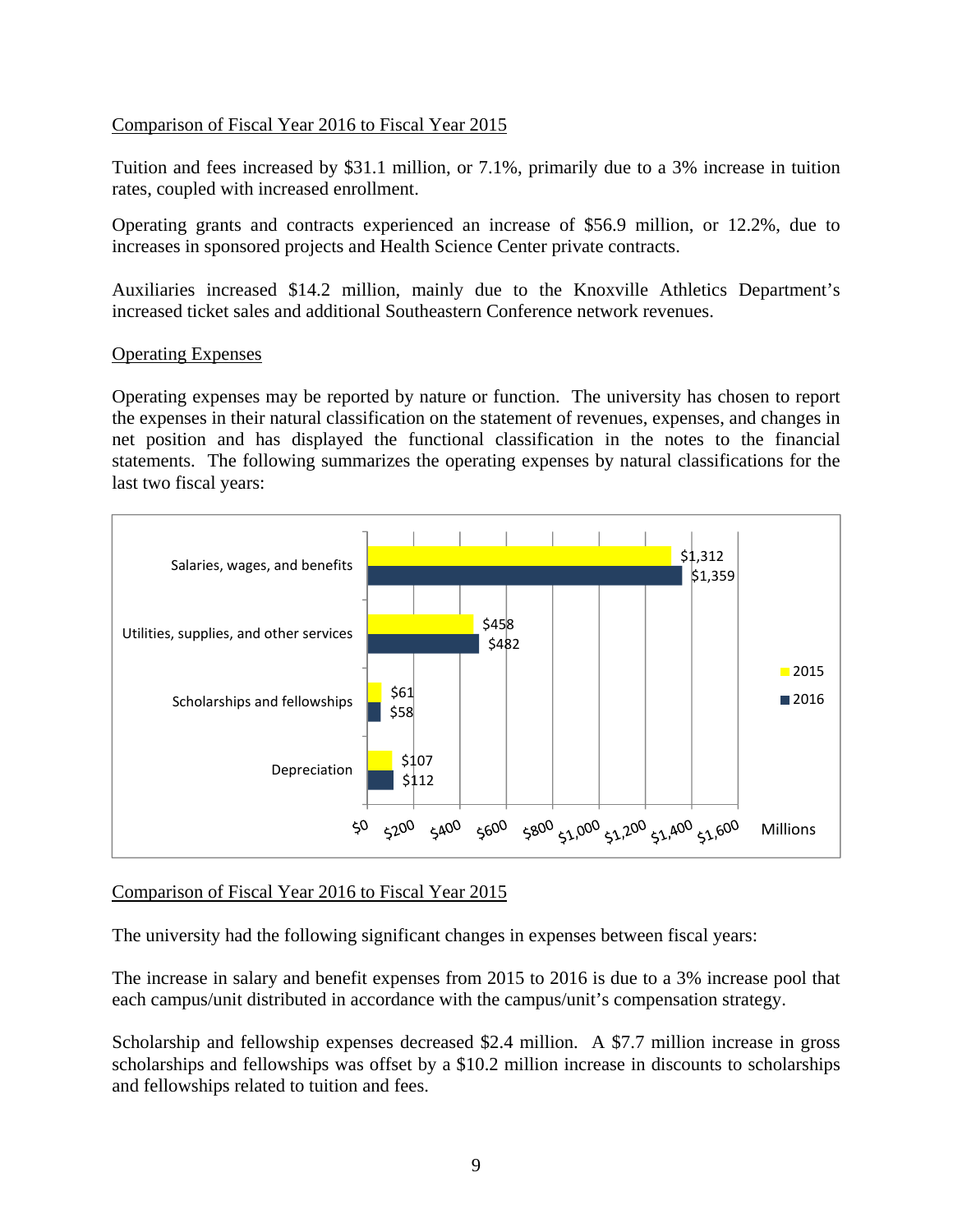#### Nonoperating Revenues and Expenses

Certain revenue sources that the university relies on to provide funding for operations, including state noncapital appropriations, certain gifts and grants, and investment income, are defined by the GASB as nonoperating. Nonoperating expenses include capital financing costs and other costs related to capital assets. The following summarizes the university's nonoperating revenues and expenses for the last two fiscal years:



#### Comparison of Fiscal Year 2016 to Fiscal Year 2015

In fiscal year 2016, state and local appropriations increased \$18.9 million, mostly due to THEC formula outcomes productivity gains and increased operating funds for nonformula units.

Investment income increased \$4 million, despite flat capital markets, due to the university's long-range bond investing approach.

Other nonoperating expenses rose \$14 million, mostly due to increased interest expense on increased debt.

#### Other Revenues

This category is composed of state appropriations for capital purposes, capital grants and gifts, additions to permanent endowments, and other revenue. These amounts were as follows for the last two fiscal years: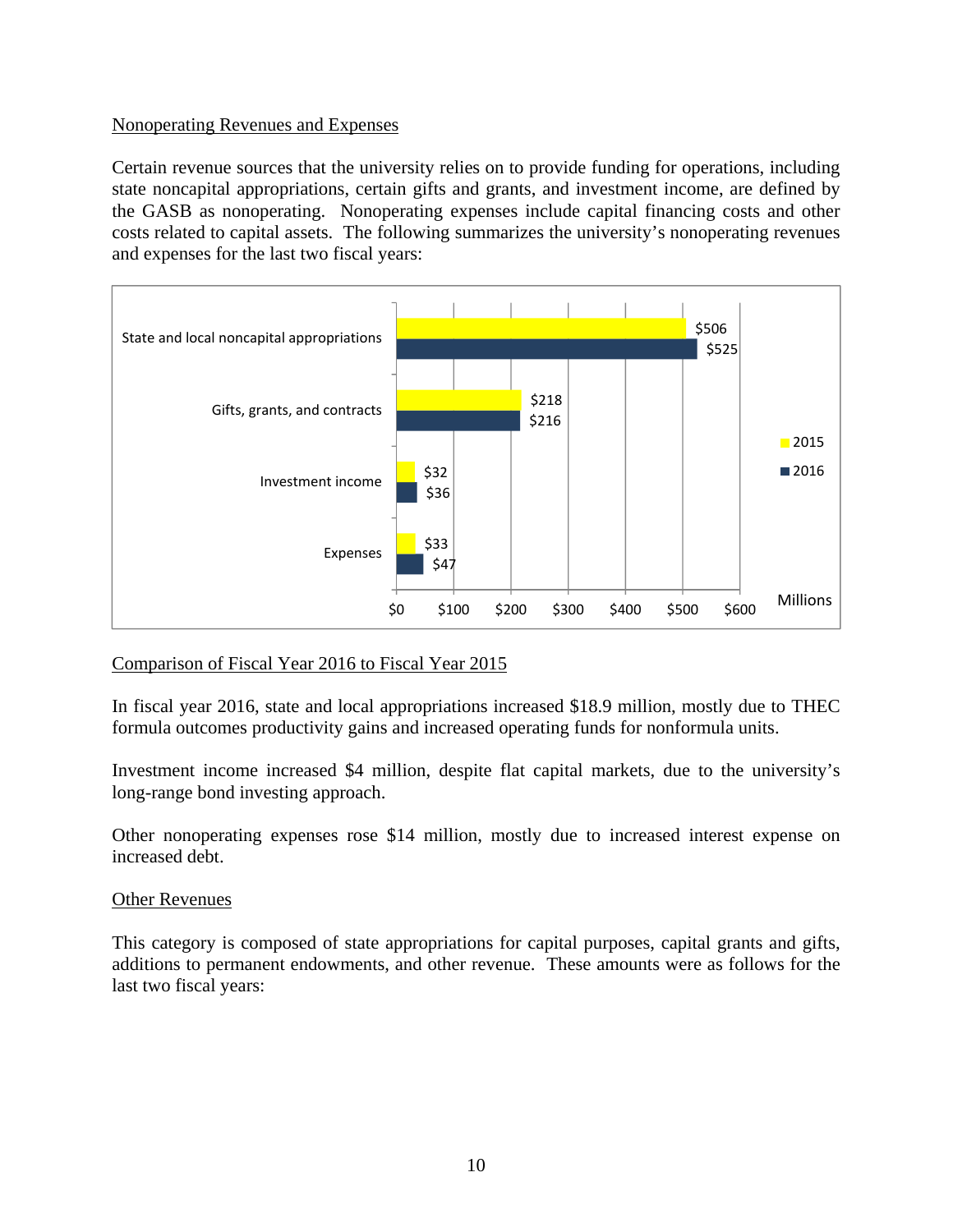

The \$49 million increase in capital appropriations was due to several state-appropriated projects, including \$25 million for two science facilities at Knoxville, \$14 million for the Lone Oaks 4-H center in Middleton, and \$9 million for the Support Service Complex at Knoxville.

Additions to permanent endowments increased \$2 million from the previous year, due mainly to a large research endowment received by the University of Tennessee Health Science Center.

Other revenue increased \$9 million in 2016, due mostly to insurance recoveries related to the 2011 hail storm damage.

#### **Capital Asset and Debt Administration**

#### **Capital Assets**

The University of Tennessee had \$2,426,955,298.11 invested in capital assets, net of accumulated depreciation at June 30, 2016; and \$2,216,172,879.62 invested in capital assets, net of accumulated depreciation at June 30, 2015. Depreciation charges totaled \$112,169,334.02 and \$107,313,493.09 for the years ended June 30, 2016, and June 30, 2015, respectively.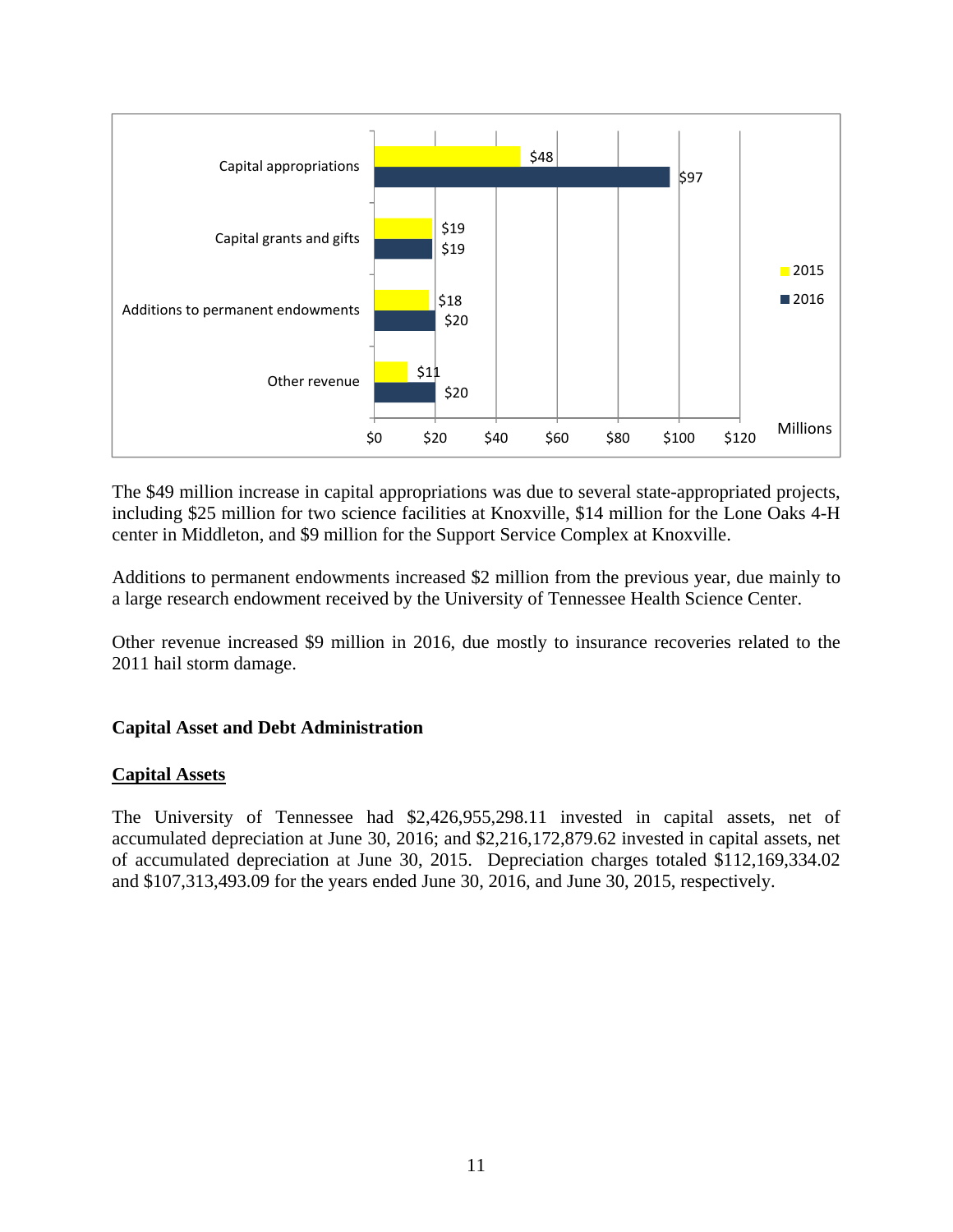#### **Schedule of Capital Assets, Net of Depreciation (in thousands of dollars)**

|                                       | 2016         | 2015         |
|---------------------------------------|--------------|--------------|
|                                       |              |              |
| Land                                  | \$<br>81,611 | 75,389<br>\$ |
| Land improvements $\&$ infrastructure | 105,020      | 99,246       |
| <b>Buildings</b>                      | 1,606,831    | 1,384,555    |
| Works of art/historical treasures     | 3,896        | 3,878        |
| Equipment                             | 116,585      | 118,451      |
| Software                              | 643          | 1,210        |
| Library holdings                      | 85,275       | 83,225       |
| Projects in progress                  | 427,094      | 450,219      |
| Total                                 | \$2,426,955  | \$2,216,173  |

Major capital additions to land and buildings during 2015-2016 included the \$53.2 million Joint Institute in Advanced Materials Building, the \$76.4 million Student Union – Phase I, the \$43 million Translational Research Building, the \$15.9 million Lone Oaks Farm Acquisition, and the \$4 million Retrofit of State Buildings.

At June 30, 2016, outstanding commitments under construction contracts totaled \$267,002,525.18 for various renovations and repairs of buildings and infrastructure. Future state capital outlay appropriations will fund \$122,496,267.85 of these costs.

More detailed information about the university's capital assets is presented in Note 6 to the financial statements.

#### Debt

The university had \$901,487,804.29 and \$785,801,185.62 in debt outstanding at June 30, 2016, and June 30, 2015, respectively. The table below summarizes these amounts by type of debt instrument.

#### **Outstanding Debt Schedule (in thousands of dollars)**

|                                      | 2016      | <u>2015</u> |
|--------------------------------------|-----------|-------------|
| Bonds-current portion                | \$36,486  | \$32,365    |
| Bonds-noncurrent                     | 753,555   | 646,402     |
| Unamortized bond premium             | 93,800    | 99,173      |
| Revolving credit facility-noncurrent | 17.647    | 7,861       |
| <b>Total Debt</b>                    | \$901,488 | \$785,801   |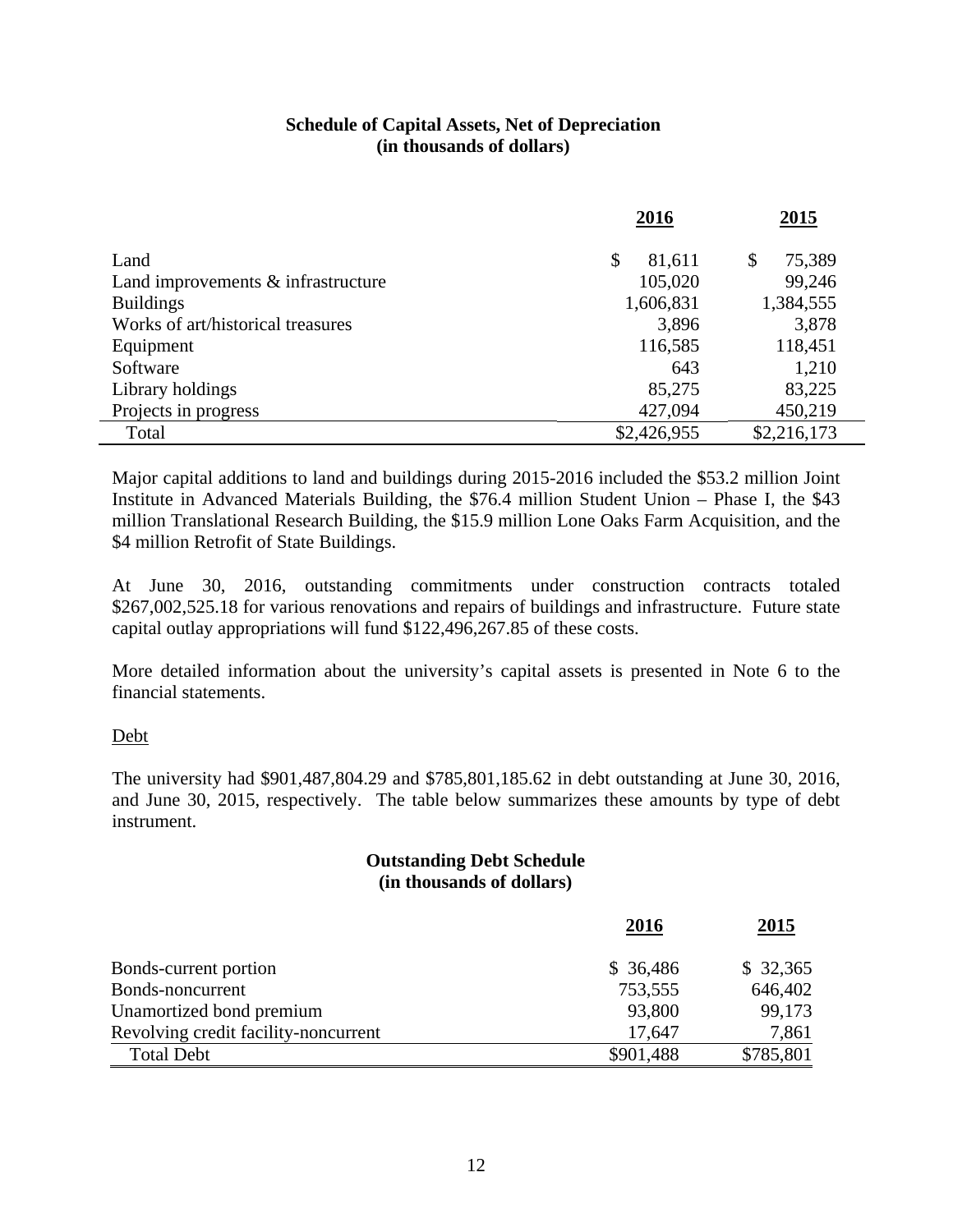The Tennessee State School Bond Authority (TSSBA) issued bonds with interest rates ranging from .18% to 5.5% due serially to 2046 on behalf of the University of Tennessee. The university is responsible for the debt service of these bonds. The current portion of the \$790,040,663.57 outstanding at June 30, 2016, is \$36,485,681.96.

The ratings on debt issued by the Tennessee State School Bond Authority at June 30, 2016, were as follows:

| Fitch                    | $AA+$ |
|--------------------------|-------|
| Moody's Investor Service | Aa1   |
| Standard & Poor's        | $AA+$ |

More detailed information about the university's long-term liabilities is presented in Note 9 to the financial statements.

#### **Economic Factors That Will Affect the Future**

For fiscal year 2017, the University of Tennessee Board of Trustees has authorized individual campus fee increases of 2.2% that are expected to generate approximately \$22 million in new funding, net of related scholarships, with a continued projected enrollment increase. State appropriations will increase \$28 million with formula funding increases and increased operating funds for nonformula units. The university continues to be successful in competing for grants and contracts. The capital markets have shown little improvement and remain potentially unstable, which could affect the university's investment income.

#### **Requests for Information**

This financial report is designed to provide a general overview of the university's finances for all those with an interest in the university's finances. Questions concerning any of the information provided in the report or requests for additional information should be directed to Mr. Ron Maples, Controller, 201 Andy Holt Tower, Knoxville, Tennessee, 37996-0100.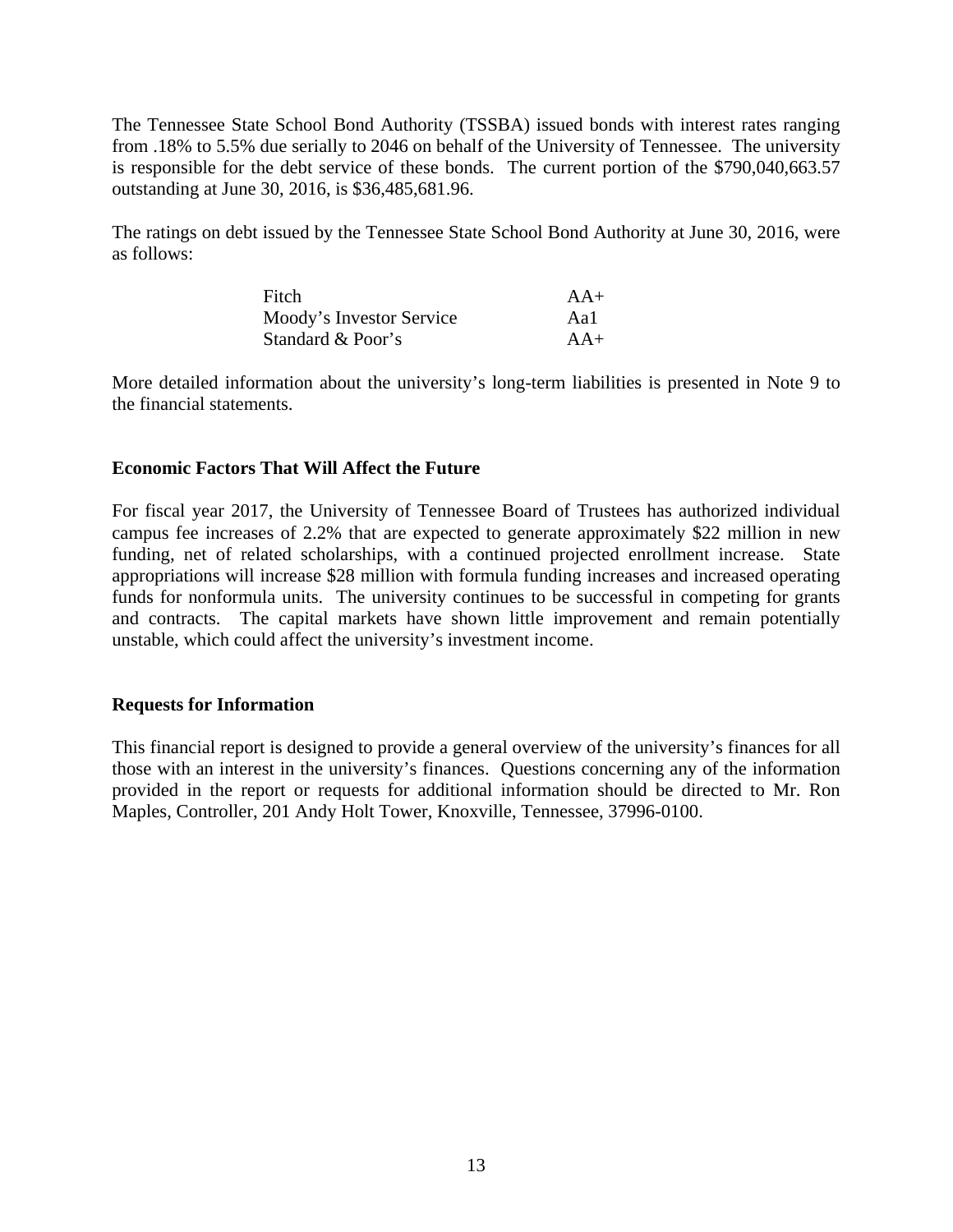#### **THE UNIVERSITY OF TENNESSEE Statement of Net Position June 30, 2016**

|                                                                  | The University of<br>Tennessee | University of<br>Chattanooga<br>Foundation, Inc. | The University<br>of Tennessee<br>Foundation, Inc. | The University of<br>Tennessee Research<br>Foundation, Inc. |
|------------------------------------------------------------------|--------------------------------|--------------------------------------------------|----------------------------------------------------|-------------------------------------------------------------|
| <b>Assets</b>                                                    |                                |                                                  |                                                    |                                                             |
| Current assets:                                                  |                                |                                                  |                                                    |                                                             |
| Cash and cash equivalents (Notes 2 and 3)                        | 406,353,947.70<br>\$           | \$<br>1,969,049.00                               | 3,520,088.40<br>\$                                 | \$<br>7,833,715.00                                          |
| Investments (Notes 2, 3, 24, 25, and 26)                         | 110,763,680.61                 |                                                  | 3,501,731.34                                       |                                                             |
| Accounts, notes, and grants receivable (net) (Note 5)            | 79,738,486.33                  | 939,006.00                                       | 15,993,105.30                                      | 5,546,184.00                                                |
| Due from the primary government                                  | 18,544,758.75                  |                                                  |                                                    |                                                             |
| Due from the university                                          |                                |                                                  |                                                    | 3,548,591.00                                                |
| Inventories                                                      | 7,840,259.30                   |                                                  |                                                    |                                                             |
| Prepaid expenses                                                 | 3,209,725.57                   | 156,570.00                                       |                                                    | 243,834.00                                                  |
| Assets held by the university                                    |                                |                                                  | 18,000,000.00                                      |                                                             |
| Total current assets                                             | 626,450,858.26                 | 3,064,625.00                                     | 41,014,925.04                                      | 17,172,324.00                                               |
| Noncurrent assets:                                               |                                |                                                  |                                                    |                                                             |
| Cash and cash equivalents (Notes 2 and 3)                        | 749,930,633.19                 |                                                  | 4,168,454.37                                       | 183,126.00                                                  |
| Investments (Notes 2, 3, 24, 25, and 26)                         | 753,539,600.15                 | 130,814,382.00                                   | 19,832,615.44                                      | 1,367,268.00                                                |
| Investment in UT - Battelle, LLC (Note 14)                       | 5,002,523.00                   |                                                  |                                                    |                                                             |
| Accounts, notes, and grants receivable (net) (Note 5)            | 76,166,010.93                  | 1,590,563.00                                     | 95,371,315.59                                      |                                                             |
| Lease payments receivable (Note 19)                              | 42,561,337.80                  |                                                  |                                                    |                                                             |
| Due from primary government                                      | 10,017,779.27                  |                                                  |                                                    |                                                             |
| Net pension asset (Note 11)                                      | 326,224.00                     |                                                  |                                                    |                                                             |
| Capital assets (net) (Notes 6, 24, and 26)                       | 2,426,955,298.11               | 48,953,922.00                                    |                                                    | 26,906,103.00                                               |
| Assets held by the university                                    |                                | 509,471.00                                       | 204,557,815.20                                     |                                                             |
| Total noncurrent assets                                          | 4,064,499,406.45               | 181,868,338.00                                   | 323,930,200.60                                     | 28,456,497.00                                               |
| Total assets                                                     | 4,690,950,264.71               | 184,932,963.00                                   | 364,945,125.64                                     | 45,628,821.00                                               |
| <b>Deferred outflows of resources</b>                            |                                |                                                  |                                                    |                                                             |
| Deferred amount on debt refunding                                | 24,566,408.82                  |                                                  |                                                    |                                                             |
| Deferred outflows related to pensions (Note 11)                  | 69,450,168.00                  |                                                  |                                                    |                                                             |
| Total deferred outflows of resources                             | 94,016,576.82                  |                                                  | $\overline{\phantom{a}}$                           |                                                             |
| <b>Liabilities</b>                                               |                                |                                                  |                                                    |                                                             |
| Current liabilities:                                             |                                |                                                  |                                                    |                                                             |
| Accounts payable (Note 8)                                        | 127,844,842.50                 | 1,268,639.00                                     | 298,595.63                                         | 5,903,325.00                                                |
| <b>Accrued liabilities</b>                                       | 59,701,322.64                  |                                                  |                                                    |                                                             |
| Unearned revenue (Notes 9 and 26)                                | 90,118,241.08                  | 88,684.00                                        |                                                    | 450,542.00                                                  |
| Due to component unit                                            | 220,256.37                     |                                                  |                                                    |                                                             |
| Deposits payable                                                 | 2,465,109.78                   |                                                  |                                                    |                                                             |
| Annuities and life income payable (Note 9)                       | 2,671,415.94                   |                                                  | 377,590.80                                         |                                                             |
| Long-term liabilities, current portion (Notes 9, 24, 25, and 26) | 79,971,056.55                  | 2,120,000.00                                     | 842,354.80                                         |                                                             |
| Deposits held in custody for others                              | 7,759,721.66                   | 2,145,964.07                                     |                                                    |                                                             |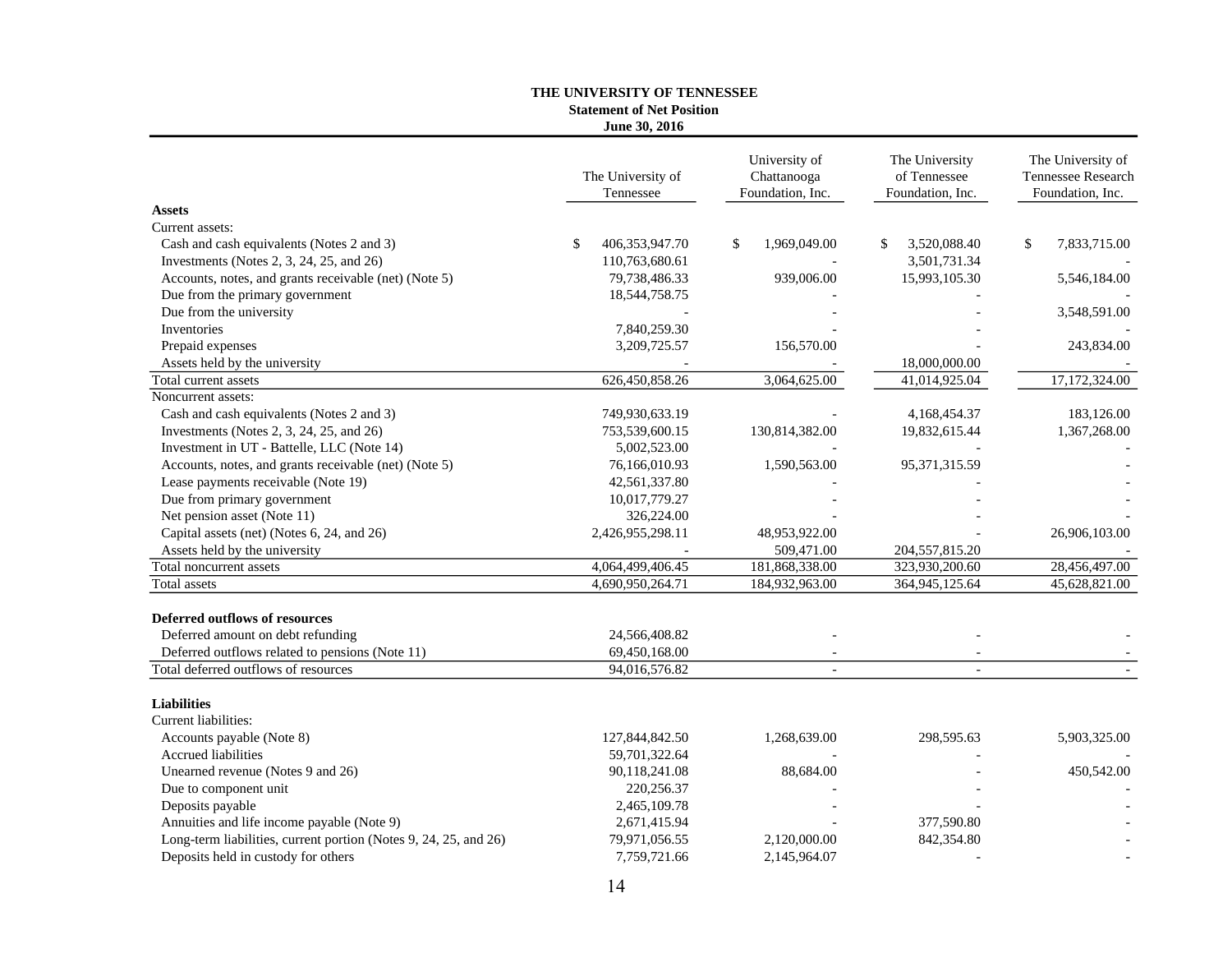| Due to the university                                               |                        | 2,079,372.93         |                  |                     |
|---------------------------------------------------------------------|------------------------|----------------------|------------------|---------------------|
| Total current liabilities                                           | 370,751,966.52         | 7,702,660.00         | 1,518,541.23     | 6,353,867.00        |
| Noncurrent liabilities:                                             |                        |                      |                  |                     |
| Unearned revenue (Notes 9 and 26)                                   | 15,500,438.71          |                      |                  | 1,428,600.00        |
| Net pension obligation (Note 11)                                    | 166,708,520.00         |                      |                  |                     |
| Net Other Postemployment Benefits obligation (Note 12)              | 105,913,005.09         |                      |                  |                     |
| Long-term liabilities, noncurrent portion (Notes 9, 24, 25, and 26) | 902,625,546.38         | 68,693,978.00        | 8,403,072.20     | 4,602,242.00        |
| Due to grantors (Note 9)                                            | 36,111,251.66          |                      |                  |                     |
| Annuities and life income payable (Note 9)                          | 17,599,862.89          |                      | 2,524,653.32     |                     |
| Deposits held in custody for component units                        | 222,557,815.20         |                      |                  |                     |
| <b>Total noncurrent liabilities</b>                                 | 1,467,016,439.93       | 68,693,978.00        | 10,927,725.52    | 6,030,842.00        |
| <b>Total liabilities</b>                                            | 1,837,768,406.45       | 76,396,638.00        | 12,446,266.75    | 12,384,709.00       |
|                                                                     |                        |                      |                  |                     |
| <b>Deferred inflows of resources</b>                                |                        |                      |                  |                     |
| Deferred inflows related to pensions (Note 11)                      | 35,986,447.00          |                      |                  |                     |
| Total deferred inflows of resources                                 | 35,986,447.00          |                      |                  |                     |
|                                                                     |                        |                      |                  |                     |
| Net position                                                        |                        |                      |                  |                     |
| Net investment in capital assets<br>Restricted for:                 | 1,560,888,737.77       |                      |                  | 26,455,561.00       |
|                                                                     |                        |                      |                  |                     |
| Nonexpendable:                                                      |                        |                      |                  |                     |
| Scholarships and fellowships                                        | 218,072,510.80         | 19,886,536.00        | 53,748,287.53    |                     |
| Libraries                                                           | 16,226,279.14          |                      | 519,380.03       |                     |
| Research                                                            | 43,993,491.09          |                      | 3,239,238.35     |                     |
| Instructional department uses                                       | 149,517,965.63         | 37,294,252.00        | 75,593,009.31    |                     |
| Academic support                                                    | 31,654,351.77          | 641,345.00           | 44,112,002.92    |                     |
| Other                                                               | 48,446,538.25          | 116,492.00           | 24,362,439.68    |                     |
| Expendable:                                                         |                        |                      |                  |                     |
| Scholarships and fellowships                                        | 109,159,239.32         | 1,083,628.00         | 9,630,725.42     |                     |
| Libraries                                                           | 10,169,693.04          |                      | 3,175.64         |                     |
| Research                                                            | 52,896,092.20          |                      | 10,013,121.42    |                     |
| Instructional department uses                                       | 102,946,781.03         | 5,770,761.00         | 11,864,995.70    |                     |
| Academic support                                                    | 52,618,651.84          | 21,646.00            | 22,307,739.07    |                     |
| Loans                                                               | 6,893,939.56           |                      |                  |                     |
| Capital projects                                                    | 18,940,094.60          | 5,000,000.00         | 28,083,240.03    |                     |
| Debt service                                                        | 870,250.67             |                      |                  |                     |
| Pensions                                                            | 326,224.00             |                      |                  |                     |
| Other                                                               | 93,815,532.48          | 4,311,159.00         | 62,486,963.20    |                     |
| Unrestricted                                                        | 393,775,614.89         | 34,410,506.00        | 6,534,540.59     | 6,788,551.00        |
| Total net position                                                  | 2,911,211,988.08<br>\$ | 108,536,325.00<br>\$ | \$352,498,858.89 | 33,244,112.00<br>\$ |

The notes to the financial statements are an integral part of this statement.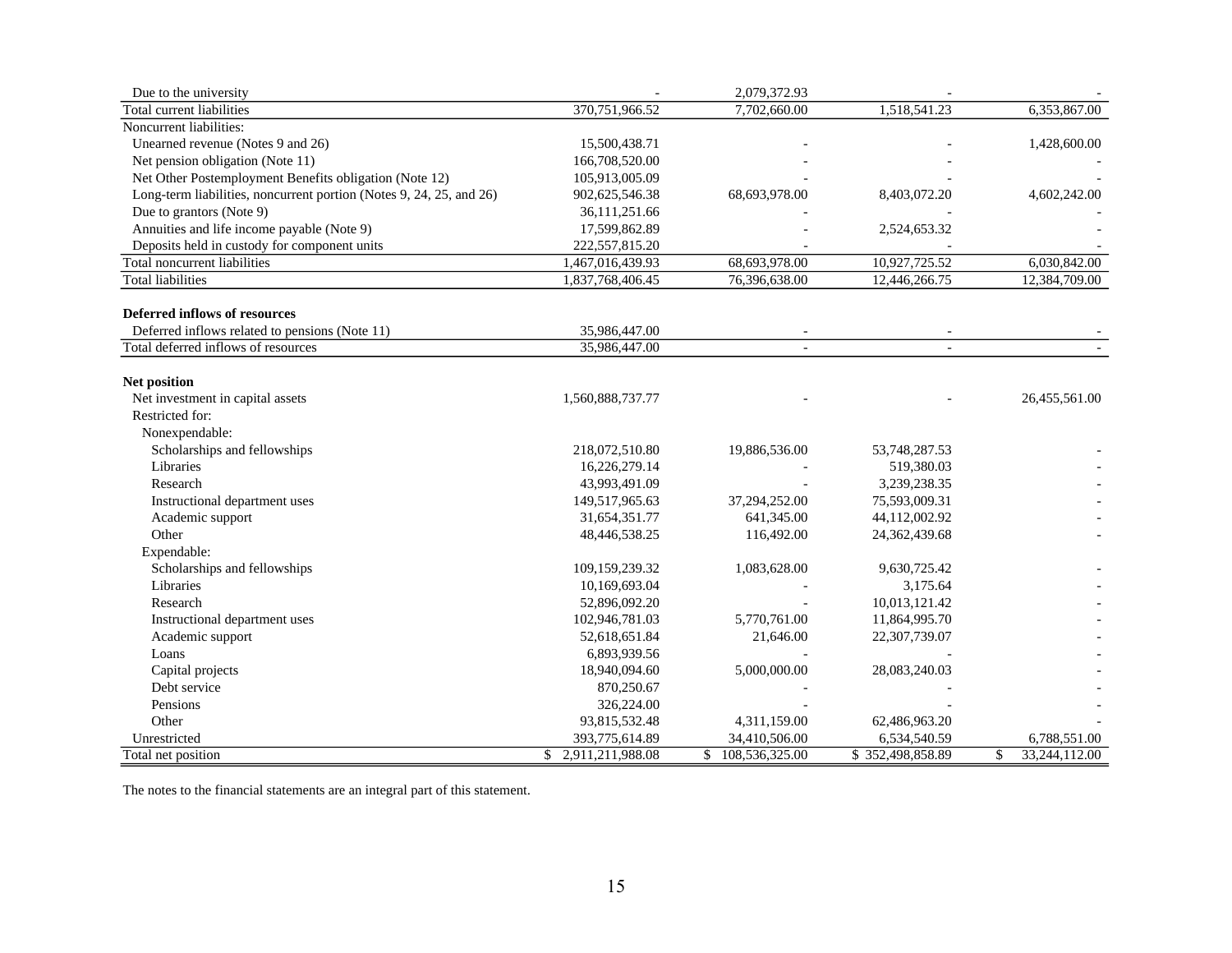#### **THE UNIVERSITY OF TENNESSEE Statement of Revenues, Expenses, and Changes in Net Position For the Year Ended June 30, 2016**

|                                                                                              | The University of<br>Tennessee | University of<br>Chattanooga<br>Foundation, Inc. | The University<br>of Tennessee<br>Foundation, Inc. | The University of<br>Tennessee Research<br>Foundation, Inc. |
|----------------------------------------------------------------------------------------------|--------------------------------|--------------------------------------------------|----------------------------------------------------|-------------------------------------------------------------|
| <b>Revenues</b>                                                                              |                                |                                                  |                                                    |                                                             |
| Operating revenues:                                                                          |                                |                                                  |                                                    |                                                             |
| Student tuition and fees (net of scholarship allowances of                                   |                                |                                                  |                                                    |                                                             |
| \$204,064,797.47)                                                                            | $\mathbb{S}$<br>467,020,296.15 | \$                                               | S                                                  | \$                                                          |
| Contributions                                                                                |                                | 5,059,287.00                                     | 87,704,663.07                                      | 2,576,492.00                                                |
| Investment return designated for operations                                                  |                                | 8,406,072.00                                     |                                                    |                                                             |
| Federal appropriations                                                                       | 14,353,851.93                  |                                                  |                                                    |                                                             |
| Governmental grants and contracts (Note 18)                                                  | 260,689,350.43                 |                                                  | 27,819,747.00                                      |                                                             |
| Nongovernmental grants and contracts                                                         | 261,686,846.27                 |                                                  |                                                    | 4,255,917.00                                                |
| Sales and services of educational departments and other activities                           | 60,786,101.58                  |                                                  |                                                    |                                                             |
| Auxiliary enterprises:<br>Residential life (net of scholarship allowances of \$2,379,188.22) | 58,778,839.69                  | 11,623,820.00                                    |                                                    |                                                             |
| Food services                                                                                | 8,100,941.95                   |                                                  |                                                    |                                                             |
| <b>Bookstore</b>                                                                             | 24,081,486.63                  |                                                  |                                                    |                                                             |
| Parking                                                                                      | 11,962,032.14                  |                                                  |                                                    |                                                             |
| Athletics, including gifts of \$30,604,650.80 from component units                           | 130, 301, 276.93               |                                                  |                                                    |                                                             |
| Other auxiliaries                                                                            | 2,190,451.62                   |                                                  |                                                    |                                                             |
| Interest earned on loans to students                                                         | 33,728.43                      |                                                  |                                                    |                                                             |
| Other operating revenues                                                                     | 25,732,628.14                  |                                                  | 214,051.15                                         |                                                             |
| Total operating revenues                                                                     | 1,325,717,831.89               | 25,089,179.00                                    | 115,738,461.22                                     | 6,832,409.00                                                |
| <b>Expenses</b><br>Operating expenses (Note 20):                                             |                                |                                                  |                                                    |                                                             |
| Salaries and wages                                                                           | 1,030,270,757.71               |                                                  |                                                    |                                                             |
| Fringe benefits                                                                              | 328,710,932.61                 |                                                  |                                                    |                                                             |
| Utilities, supplies, and other services                                                      | 481,948,700.93                 | 5,207,555.00                                     | 30,494,854.10                                      | 15,689,370.00                                               |
| Scholarships and fellowships                                                                 | 58,368,081.21                  |                                                  |                                                    |                                                             |
| Depreciation and amortization expense                                                        | 112,169,334.02                 | 2,927,943.00                                     |                                                    | 3,633,546.00                                                |
| Payments to or on behalf of the university (Notes 24 and 25)                                 |                                | 8,406,072.00                                     | 54,725,524.91                                      |                                                             |
| Total operating expenses                                                                     | 2,011,467,806.48               | 16,541,570.00                                    | 85,220,379.01                                      | 19,322,916.00                                               |
| Operating income (loss)                                                                      | (685,749,974.59)               | 8,547,609.00                                     | 30,518,082.21                                      | (12,490,507.00)                                             |
| Nonoperating revenues (expenses)                                                             |                                |                                                  |                                                    |                                                             |
| State and local appropriations                                                               | 524,871,155.72                 |                                                  |                                                    |                                                             |
| Gifts, including \$22,311,855.50 from component units                                        | 32,291,484.67                  |                                                  |                                                    |                                                             |
| Grants and contracts                                                                         | 183,940,932.61                 |                                                  |                                                    | 9,758,969.00                                                |
| Investment income (loss), including \$5,097,842.85 from component units                      | 35,747,807.67                  | (13,510,175.00)                                  | (1,148,982.31)                                     | 699,753.00                                                  |
| Interest on capital asset-related debt                                                       | (35,396,213.07)                | (3,311,133.00)                                   |                                                    | (586,748.00)                                                |
| Other nonoperating revenues (expenses)                                                       | (11,769,248.74)                | 342,224.00                                       |                                                    | (4,245,741.00)                                              |
| Net nonoperating revenues (expenses)                                                         | 729,685,918.86                 | (16, 479, 084.00)                                | (1, 148, 982.31)                                   | 5,626,233.00                                                |
| Income (loss) before other revenues, expenses, gains, or losses                              | 43,935,944.27                  | (7,931,475.00)                                   | 29,369,099.90                                      | (6,864,274.00)                                              |
|                                                                                              |                                |                                                  |                                                    |                                                             |
| Capital appropriations                                                                       | 97,051,939.71                  |                                                  |                                                    |                                                             |
| Capital grants and gifts, including \$5,117,247.76 from                                      |                                |                                                  |                                                    |                                                             |
| component units                                                                              | 19, 347, 292. 58               |                                                  |                                                    |                                                             |
| Additions to permanent endowments                                                            | 20,216,367.41                  | 2,306,336.00                                     | 31,923,690.55                                      |                                                             |
| Other, includes \$15,214,749.52 recovered for April 27, 2011,                                |                                |                                                  |                                                    |                                                             |
| hail storm damage                                                                            | 19,938,170.00                  |                                                  |                                                    | 2.167.00                                                    |
| Total other revenues                                                                         | 156,553,769.70                 | 2,306,336.00                                     | 31,923,690.55                                      | 2,167.00                                                    |
| Increase (decrease) in net position                                                          | 200,489,713.97                 | (5,625,139.00)                                   | 61,292,790.45                                      | (6,862,107.00)                                              |
| <b>Net position</b>                                                                          |                                |                                                  |                                                    |                                                             |
| Net position - beginning of year                                                             | 2,715,795,162.00               | 114, 161, 464.00                                 | 291,206,068.44                                     | 40,106,219.00                                               |
| Prior-period adjustment (Note 23)                                                            | (5,072,887.89)                 |                                                  |                                                    |                                                             |
| Net position at beginning of year, as restated                                               | 2,710,722,274.11               | 114,161,464.00                                   | 291,206,068.44                                     | 40,106,219.00                                               |
| Net position - end of year                                                                   | \$2,911,211,988.08             | \$<br>108,536,325.00                             | \$352,498,858.89                                   | $\mathbb{S}$<br>33,244,112.00                               |
|                                                                                              |                                |                                                  |                                                    |                                                             |

The notes to the financial statements are an integral part of this statement.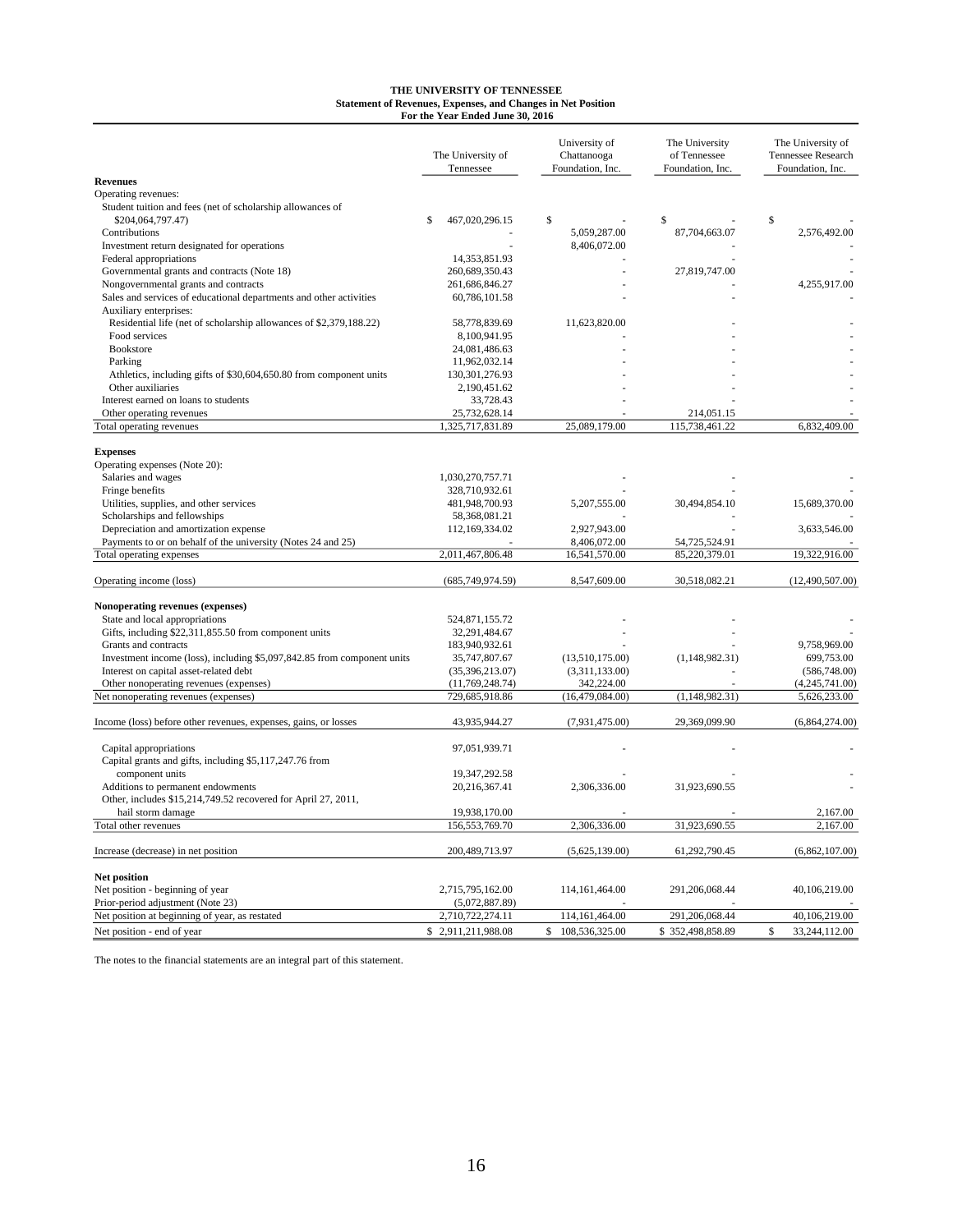#### **THE UNIVERSITY OF TENNESSEE Statement of Cash Flows For the Year Ended June 30, 2016**

| <b>Cash flows from operating activities</b>                       |                        |
|-------------------------------------------------------------------|------------------------|
| Tuition and fees                                                  | \$<br>468,299,694.96   |
| Federal appropriations                                            | 14,353,851.93          |
| Grants and contracts                                              | 470,901,376.14         |
| Sales and services of educational activities and other activities | 55,918,696.36          |
| Payments to suppliers and vendors                                 | (472,030,762.09)       |
| Payments to employees                                             | (1,027,915,758.46)     |
| Payments for benefits                                             | (350, 721, 387.62)     |
| Payments for scholarships and fellowships                         | (58,368,081.21)        |
| Loans issued to students                                          | (2,877,324.34)         |
| Collection of loans from students                                 | 4,456,138.75           |
| Interest earned on loans to students                              | 525,118.59             |
| Auxiliary enterprise charges:                                     |                        |
| Residence halls                                                   | 58,729,017.52          |
| <b>Bookstore</b>                                                  | 29,710,018.03          |
| Food services                                                     | 8,100,941.95           |
| Parking                                                           | 11,962,032.14          |
| Athletics                                                         | 131,705,890.78         |
| Other auxiliaries                                                 | 3,549,998.18           |
| Other receipts (payments)                                         | 25,134,286.33          |
| Net cash used by operating activities                             | (628, 566, 252.06)     |
|                                                                   |                        |
| Cash flows from noncapital financing activities                   |                        |
| State appropriations                                              | 518,655,492.94         |
| Local appropriations                                              | 6,215,662.78           |
| Gifts and grants for other than capital or endowment purposes     | 218,485,430.37         |
| Private gifts for endowment purposes                              | 20,216,367.41          |
| Split-interest transactions receipts                              | 1,975,747.97           |
| Split-interest transactions disbursements                         | (524, 583.70)          |
| Federal student loan receipts                                     | 298,096,147.27         |
| Federal student loan disbursements                                | (299, 672, 169.43)     |
| Changes in deposits held for others                               | 70,638,903.75          |
| Net cash balance implicitly financed (repaid)                     | 3,983,081.20           |
| Other noncapital financing receipts (payments)                    | 3,296,254.80           |
| Net cash provided by noncapital financing activities              | 841, 366, 335. 36      |
| Cash flows from capital and related financing activities          |                        |
| Proceeds from capital debt                                        | 221,312,668.14         |
| Capital appropriations                                            | 94,375,075.88          |
| Capital grants and gifts received                                 | 19,347,292.58          |
| Proceeds from sale of capital assets                              | 195,769.70             |
| Purchases of capital assets and construction                      | (334, 461, 114.12)     |
| Principal paid on capital debt and leases                         | (35,711,515.07)        |
| Interest paid on capital debt and leases                          | (41,909,199.39)        |
| Other capital and related financing receipts (payments)           | 16,471,637.41          |
| Net cash used by capital and related financing activities         | (60, 379, 384.87)      |
|                                                                   |                        |
| <b>Cash flows from investing activities</b>                       |                        |
| Proceeds from sales and maturities of investments                 | 241,746,754.13         |
| Income on investments                                             | 43,019,731.22          |
| Purchase of investments                                           | (240, 152, 702.47)     |
| Net cash provided by investing activities                         | 44,613,782.88          |
|                                                                   |                        |
| Net increase in cash and cash equivalents                         | 197,034,481.31         |
| Cash and cash equivalents at beginning of year                    | 959,250,099.58         |
| Cash and cash equivalents at end of year                          | \$<br>1,156,284,580.89 |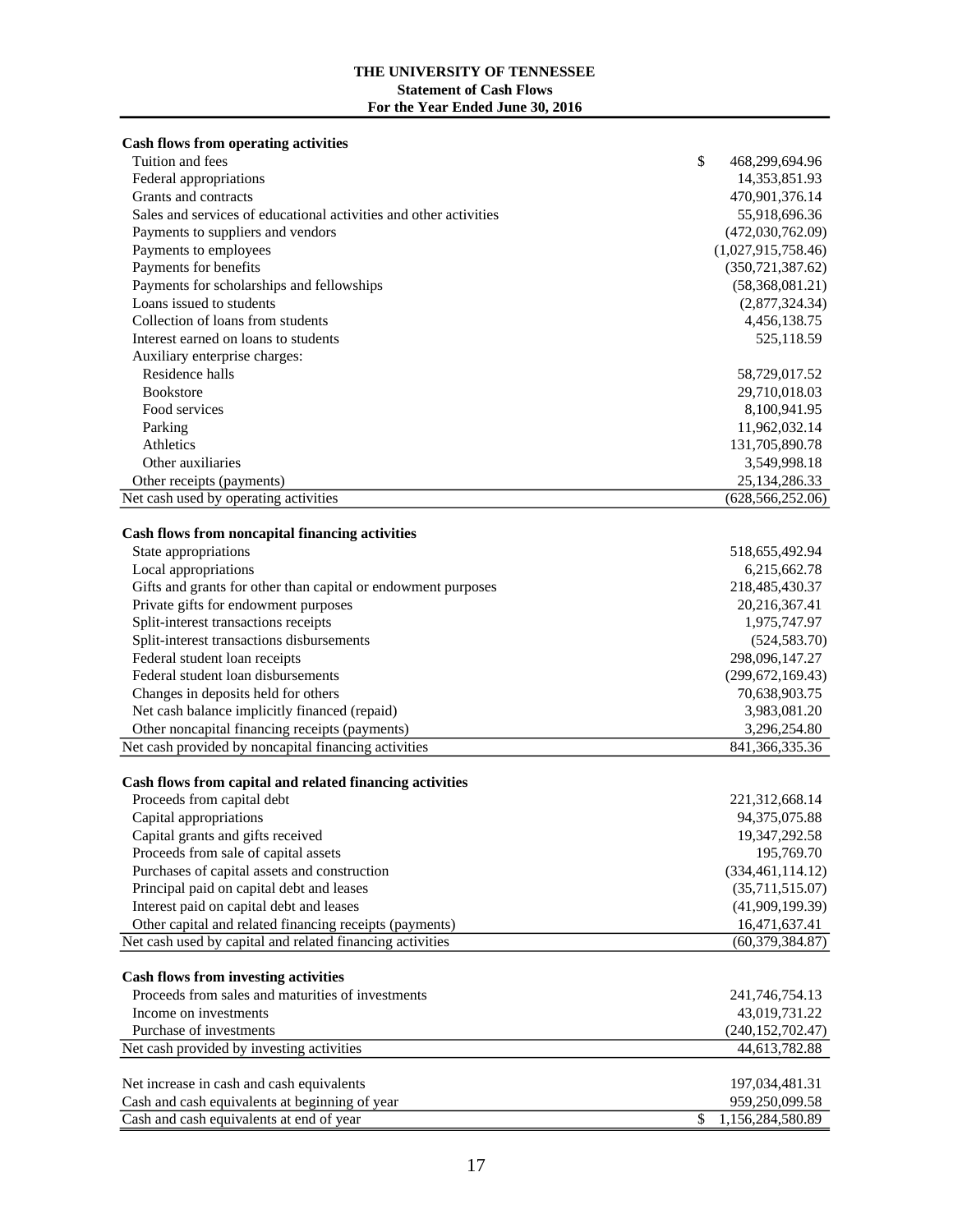#### **Statement of Cash Flows (continued) For the Year Ended June 30, 2016 THE UNIVERSITY OF TENNESSEE**

| Reconciliation of net operating loss to net cash used by operating activities:    |                          |
|-----------------------------------------------------------------------------------|--------------------------|
| Operating loss                                                                    | \$<br>(685,749,974.59)   |
| Adjustments to reconcile operating loss to net cash used by operating activities: |                          |
| Depreciation and amortization expense                                             | 112,169,334.02           |
| Pension expense                                                                   | 18,754,795.00            |
| Change in assets, liabilities, and deferred outflows:                             |                          |
| Receivables, net                                                                  | (23,541,787.31)          |
| Inventories                                                                       | (661, 547.74)            |
| Prepaid expenses                                                                  | 231,017.21               |
| Accrued interest receivable                                                       | 491,390.16               |
| Accounts payable                                                                  | 10,130,479.14            |
| <b>Accrued liabilities</b>                                                        | 2,770,587.35             |
| Unearned revenues                                                                 | (23,028,612.72)          |
| Deposits                                                                          | (529, 908.88)            |
| Net OPEB obligation                                                               | 5,871,488.54             |
| Deferred outflows related to pensions                                             | (49,594,865.00)          |
| Compensated absences                                                              | 2,542,538.35             |
| Loans to students                                                                 | 1,578,814.41             |
| Net cash used by operating activities                                             | \$<br>(628, 566, 252.06) |
|                                                                                   |                          |
| Noncash investing, capital, or financing transactions                             |                          |
| Gifts of capital assets                                                           | \$<br>4,376,037.28       |
| Unrealized losses on investments                                                  | \$<br>(19, 554, 296.56)  |
| Loss on disposal of capital assets                                                | \$<br>(8,500,034.62)     |

The notes to the financial statements are an integral part of this statement.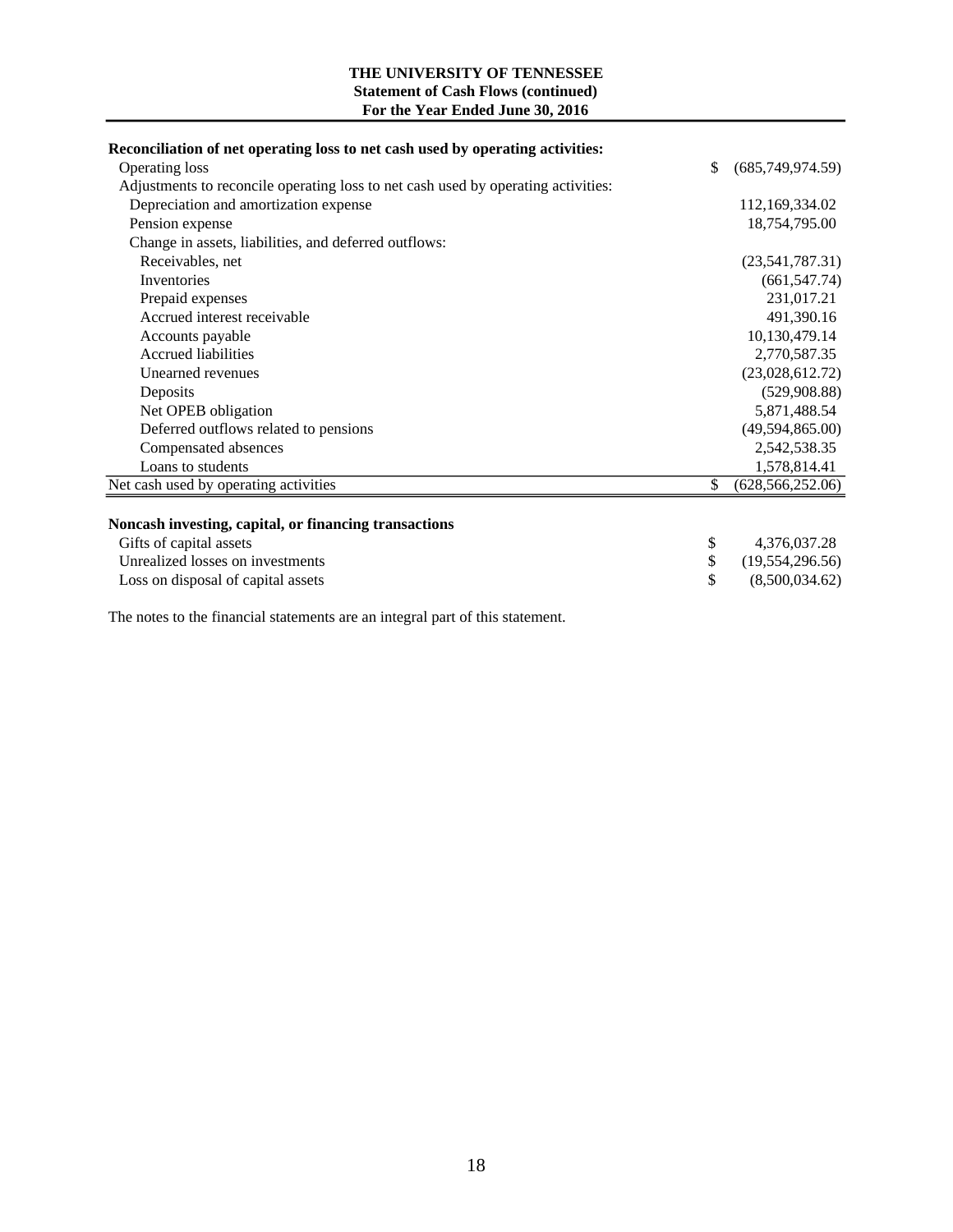#### **THE UNIVERSITY OF TENNESSEE Notes to the Financial Statements June 30, 2016**

#### **Note 1. Summary of Significant Accounting Policies**

#### **Reporting Entity**

The university is a component unit of the State of Tennessee because the state appoints the majority of the university's governing body and provides significant financial support. The university is discretely presented in the *Tennessee Comprehensive Annual Financial Report*.

The University of Tennessee System is comprised of the University of Tennessee Knoxville, including the Space Institute at Tullahoma; the University of Tennessee at Chattanooga; the University of Tennessee at Martin; the University of Tennessee Health Science Center, including the Memphis campus, the Memorial Research Center at Knoxville, Clinical Education Centers at Chattanooga and Knoxville, and Family Practice Centers at Jackson, Knoxville, and Memphis; the University of Tennessee Institute of Agriculture, including the College of Agriculture at Knoxville, the Agricultural Experiment Stations, the Agricultural Extension Service, and the College of Veterinary Medicine at Knoxville; the University of Tennessee Institute for Public Service, which includes the County Technical Assistance Service and the Municipal Technical Advisory Service; and the University of Tennessee University-Wide Administration. The University of Tennessee's Knoxville, Chattanooga, Martin, and Health Science Center campuses are each accredited by the Southern Association of Colleges and Schools (SACS). The university is governed by a board of 26 members, including one student and one faculty member, all either *ex officio* or appointed by the Governor, who also serves as chairman. The president is the chief executive officer of the university system.

The University of Chattanooga Foundation, Inc., and the University of Tennessee Foundation, Inc., are considered component units of the university. Although the university does not control the timing or amount of receipts from the foundations, the majority of resources, or income thereon, that the foundations hold and invest are restricted to the activities of the university by the donors. Because these restricted resources held by the foundations can only be used by, or for the benefit of, the university, the foundations are considered component units of the university and are discretely presented in the university's financial statements. The University of Tennessee Research Foundation, Inc., is also considered a component unit of the university because the university's board of trustees approves the foundation's administrative budget and funds the foundation's administrative costs. It is also discretely presented in the university's financial statements. See notes 24, 25, and 26 for more detailed information about the component units and how to obtain their reports.

#### **Basis of Presentation**

The financial statements have been prepared in accordance with accounting principles generally accepted in the United States of America (GAAP) applicable to governmental colleges and universities engaged in business-type activities as prescribed by the Governmental Accounting Standards Board (GASB).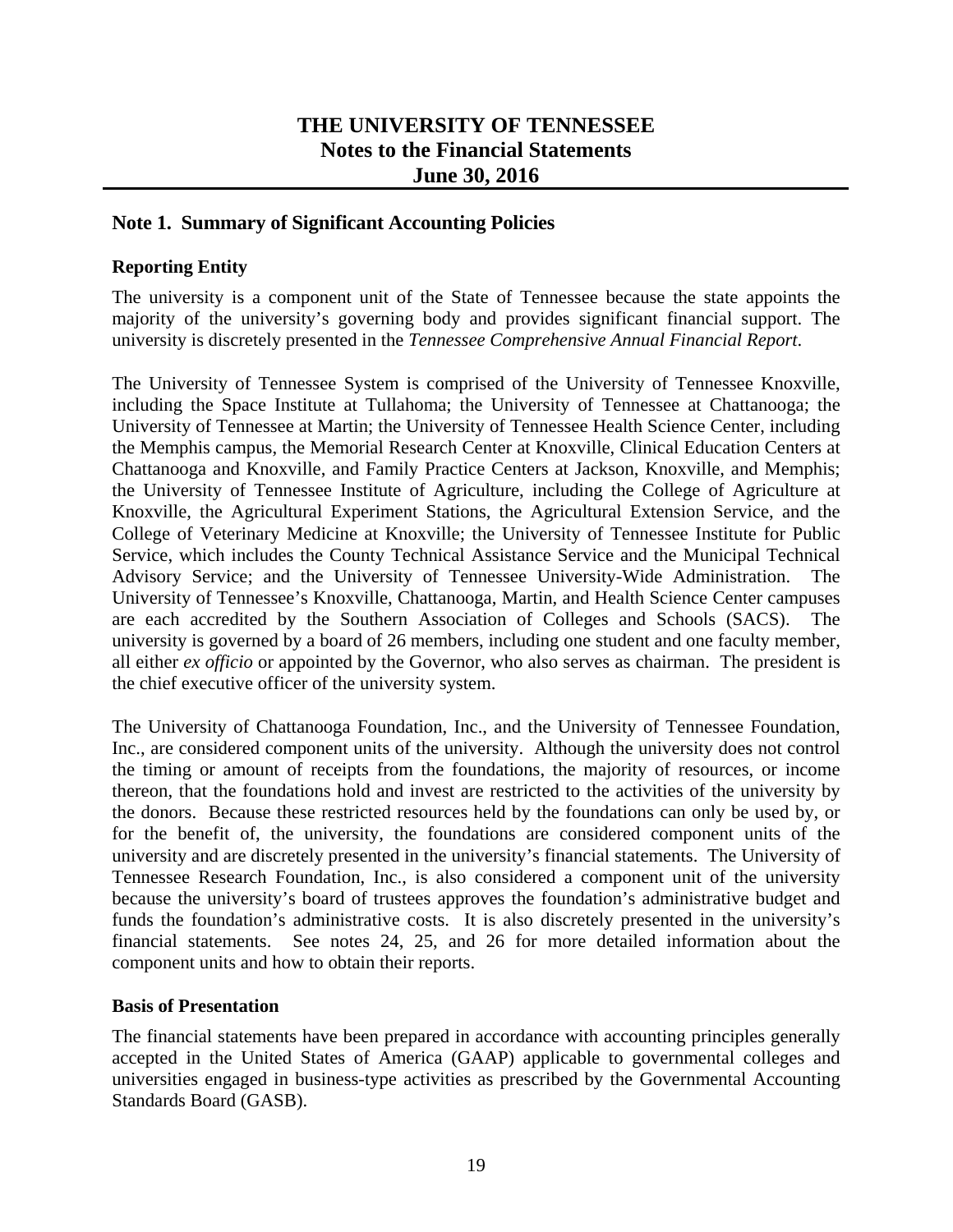#### **Basis of Accounting**

For financial statement purposes, the university is considered a special-purpose government engaged only in business-type activities. Accordingly, the financial statements have been prepared using the economic resources measurement focus and the accrual basis of accounting. Revenues are recorded when earned and expenses are recorded when a liability is incurred, regardless of the timing of related cash flows. Grants and similar items are recognized as revenue as soon as all eligibility requirements imposed by the provider have been met. All significant interfund transactions have been eliminated.

Amounts reported as operating revenues include (1) tuition and fees, net of scholarship discounts and allowances; (2) federal appropriations; (3) certain federal, state, local, and private grants and contracts; (4) sales and services of educational departments and other activities; (5) sales and services of auxiliary enterprises, net of scholarship discounts and allowances; and 6) other sources of revenue. Operating expenses include (1) salaries and wages; (2) employee benefits; (3) scholarships and fellowships; (4) depreciation and amortization expense; and (5) utilities, supplies, and other services.

All other activity is nonoperating in nature. This activity includes: (1) state and local appropriations for operations; (2) investment income; (3) interest on capital asset-related debt; (4) nonoperating grants and contracts; and (5) gifts.

When both restricted and unrestricted resources are available for use, generally it is the institution's policy to use the restricted resources first.

#### **Cash Equivalents**

This classification includes instruments which are readily convertible to known amounts of cash.

#### **Inventories**

Inventories are valued at the lower of cost or market, based on the retail, specific identification, average cost, or first-in, first-out basis.

#### **Investments**

All university investments are reported at fair value.

The university holds investments in limited partnerships, limited companies, corporations, and limited liability corporations which are carried at estimated fair value provided by the management of these funds. The purpose of this alternative investment class is to increase portfolio diversification and reduce risk due to the low correlation with other asset classes. Methods for determining estimated fair values include discounted cash flows and estimates provided by general partners and fund managers.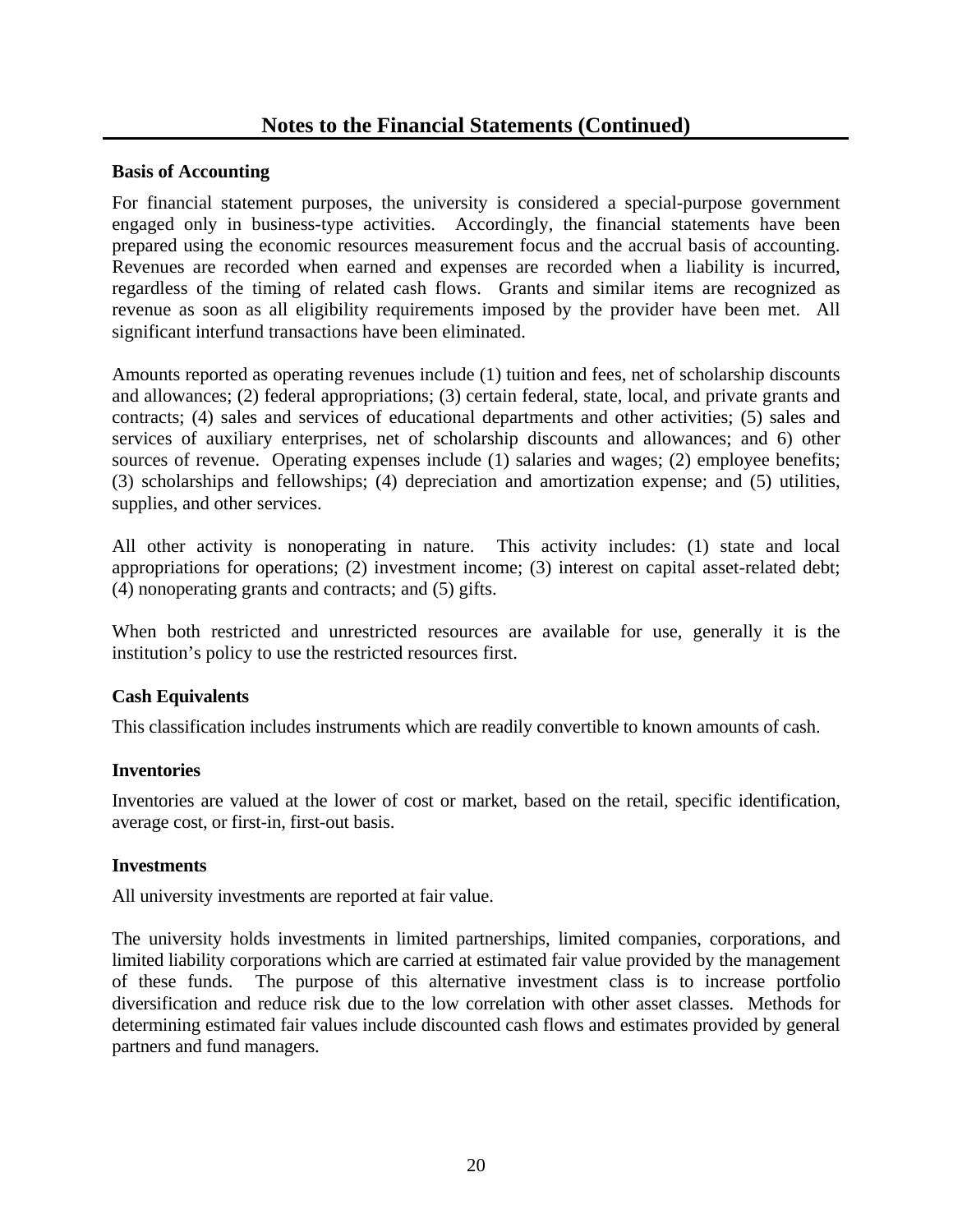Because these investments are not readily marketable, the estimated fair value is subject to uncertainty and, therefore, may differ from the value that would have been used had a ready market for the investments existed, and such differences could be material. The estimated fair values are reviewed and evaluated by the university.

For the fiscal year ending June 30, 2016, the University of Tennessee implemented Governmental Accounting Standards Board (GASB) Statement No. 72, *Fair Value Measurement and Application*. GASB Statement No. 72 provides guidance for determining a fair value measurement for financial reporting purposes. This statement also provides guidance for applying fair value to certain investments and disclosures related to all fair value measurements.

#### **Capital Assets**

Capital assets, which include property, plant, equipment, works of art, historical treasures/collections, software, and library holdings, are reported in the statement of net position at historical cost or at acquisition value at date of donation, less accumulated depreciation/amortization. The costs of normal maintenance and repairs that do not add to the value of the assets or materially extend the assets' useful lives are not capitalized.

A capitalization threshold of \$100,000 is used for buildings, land improvements, and infrastructure. Equipment and software are capitalized when the unit acquisition cost is \$5,000 or greater and the estimated useful life is one year or more. The capitalization threshold for additions and improvements to infrastructure and land improvements is also \$100,000. The capitalization threshold for additions and improvements to buildings is \$100,000, provided that amount exceeds 20% of the book value of the building.

These assets, with the exception of works of art and historical treasures/collections deemed inexhaustible and land, are depreciated/amortized using the straight-line method over the estimated useful lives, which range from 5 to 40 years.

#### **Accounts Payable**

Included in accounts payable are checks payable in the amount of \$6,186,624.30 as of June 30, 2016. These amounts represent the sum of checks written in excess of the university's checking account balance because of the use of a controlled disbursement account. In this way, the university maximizes interest income by transferring from an investment account only funds necessary to cover the checks that clear the bank daily.

#### **Pensions**

For purposes of measuring the net pension liability (asset), deferred outflows of resources and deferred inflows of resources related to pensions, and pension expense, information about the fiduciary net position of the Closed State and Higher Education Employee Pension Plan and the State and Higher Education Employee Retirement Plan in the Tennessee Consolidated Retirement System (TCRS) and additions to/deductions from the plans' fiduciary net positions have been determined on the same basis as they are reported by the TCRS. For this purpose,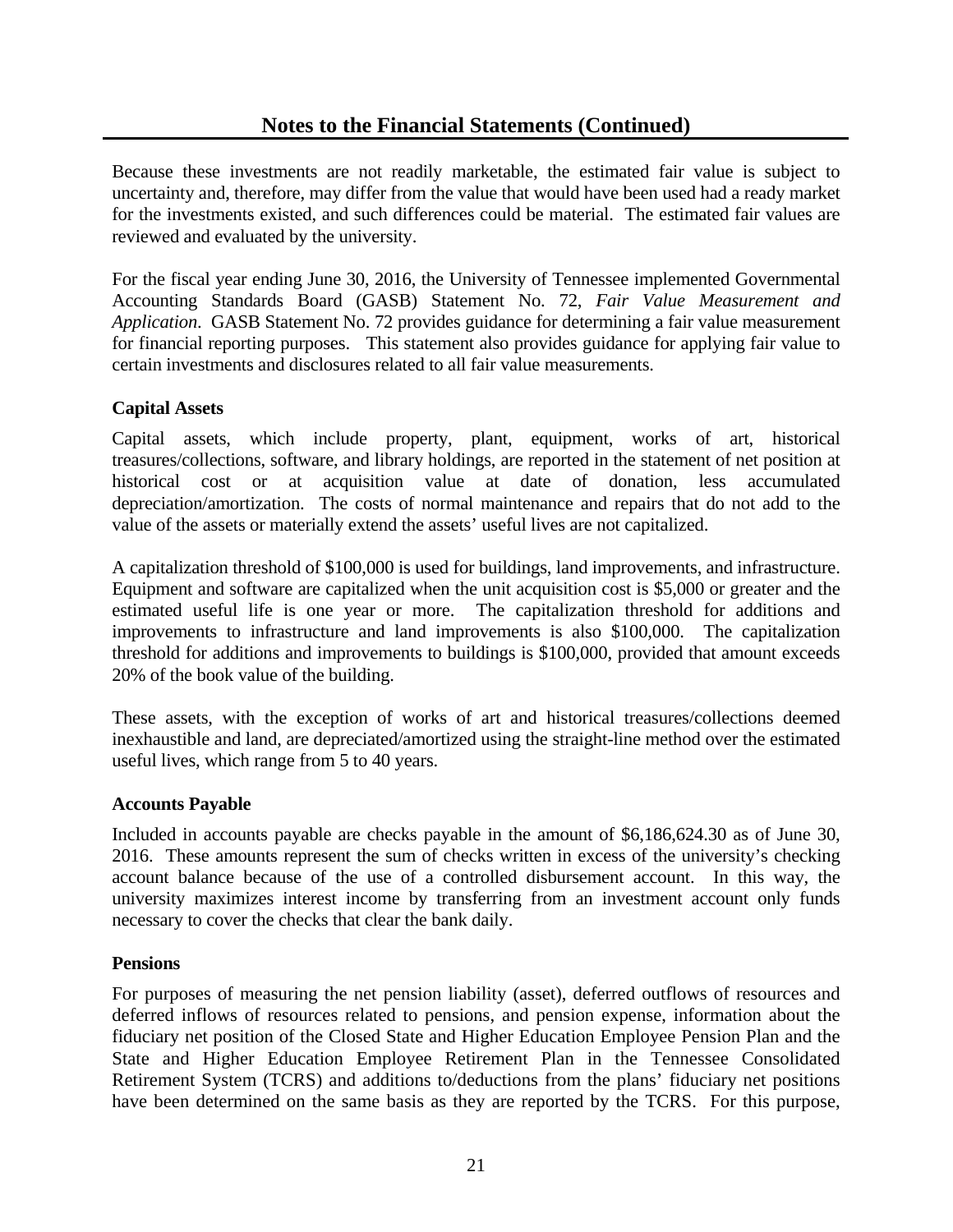benefits (including refunds of employee contributions) are recognized when due and payable in accordance with the benefit terms of the Closed State and Higher Education Employee Pension Plan and the State and Higher Education Employee Retirement Plan. Investments are reported at fair value.

#### **Compensated Absences**

The university's employees accrue annual leave at varying rates, depending on length of service or classification. Some employees also earn compensatory time. Generally, all permanent full-time employees and certain part-time employees are entitled to accrue and carry forward calendar year maximums of 42 days annual vacation leave, except nine-month faculty members who do not accrue annual leave. The amount of these liabilities and their related benefits are reported in the statement of net position. There is no liability for unpaid accumulated sick leave since the university's policy is to pay this only when an employee dies or is absent because of illness or injury.

#### **Net Position**

The institution's net position is classified as follows:

Net investment in capital assets – This represents the institution's total investment in capital assets, net of accumulated depreciation and net of outstanding debt obligations and deferred outflows/inflows of resources related to those capital assets. To the extent debt has been incurred but not yet expended for capital assets, such amounts are not included as a component of net investment in capital assets.

Nonexpendable restricted net position – Nonexpendable restricted net position consists of endowment and similar type funds in which donors or other outside sources have stipulated, as a condition of the gift instrument, that the principal is to be maintained inviolate and in perpetuity, and invested for the purpose of producing present and future income, which may be expendable or added to principal.

Expendable restricted net position – Expendable restricted net position includes resources in which the university is legally or contractually obligated to spend resources in accordance with restrictions imposed by external third parties.

Unrestricted net position – Unrestricted net position represents resources derived from student tuition and fees; state appropriations; the sales and services of educational departments and other activities; and auxiliary enterprises. These resources are used for transactions relating to the educational and general operations of the institution, and may be used at the discretion of the institution to meet current expenses for any purpose.

#### **Scholarship Discounts and Allowances**

Student tuition and fee revenues, and certain other revenues from students, are reported net of scholarship discounts and allowances in the statement of revenues, expenses, and changes in net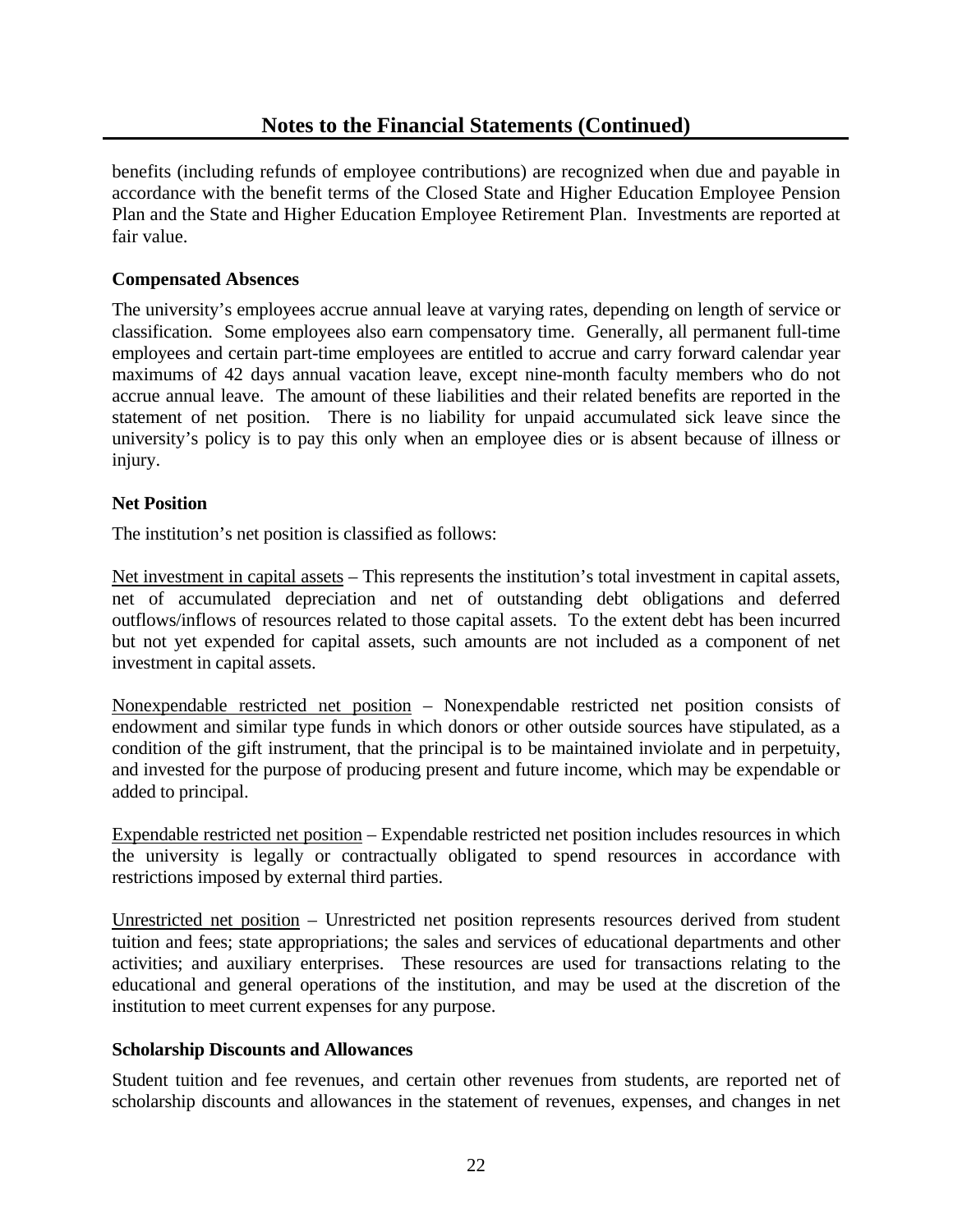position. Scholarship discounts and allowances are the difference between the stated charge for goods and services provided by the university and the amount that is paid by the student and/or third parties making payments on the student's behalf. Certain governmental grants, such as Pell grants, and other federal, state, or nongovernmental programs, are recorded as either operating or nonoperating revenues in the institution's financial statements. To the extent that revenues from such programs are used to satisfy tuition and fees and other student charges, the institution has recorded a scholarship discount and allowance.

#### **Income Taxes**

The university, as a public corporation and an instrumentality of the State of Tennessee, is exempt from federal income taxes under Section 115 of the *Internal Revenue Code*. Contributions to the university are deductible by donors as provided under Section 170 of the *Internal Revenue Code*.

#### **Early Implementation of Accounting Pronouncement**

In December 2015, GASB issued Statement No. 78, *Pensions Provided through Certain Multiple-Employer Defined Benefit Pension Plans*. This statement amends the scope and applicability of GASB Statement No. 68 to exclude pensions provided to employees of state or local governmental employers through a cost-sharing multiple-employer defined benefit pension plan that (1) is not a state or local governmental pension plan, (2) is used to provide defined benefit pensions both to employees of state or local governmental employers and to employees of employers that are not state or local governmental employers, and (3) has no predominant state or local governmental employer (either individually or collectively with other state or local governmental employers that provide pensions through the pension plan). This statement establishes requirements for recognition and measurement of pension expense and liabilities, note disclosures, and required supplementary information for pensions that have the characteristics described above (the university's federal retirement programs as described in Note 11). The provisions of this statement are effective for financial statements for periods beginning after December 15, 2015. However, the university has elected to early implement the provisions of this statement for fiscal year 2016.

#### **Note 2. Deposits and Investments**

#### **Investment Policy**

**Cash Management Investment Pool** *-* The University of Tennessee maintains a cash management investment pool that is available for use by all fund groups. State statutes and university investment policies authorize the university's cash management pool to invest in collateralized Tennessee bank or savings and loan association certificates of deposit, U.S. Treasury obligations, U.S. government agency obligations, repurchase agreements of those securities, highest quality commercial paper, prime bankers' acceptances, and money market mutual funds meeting certain criteria.

University policy also requires that commercial paper not exceed 35% of the portfolio in total and that no more than 10% of the portfolio's value be in the commercial paper of a single issuer. In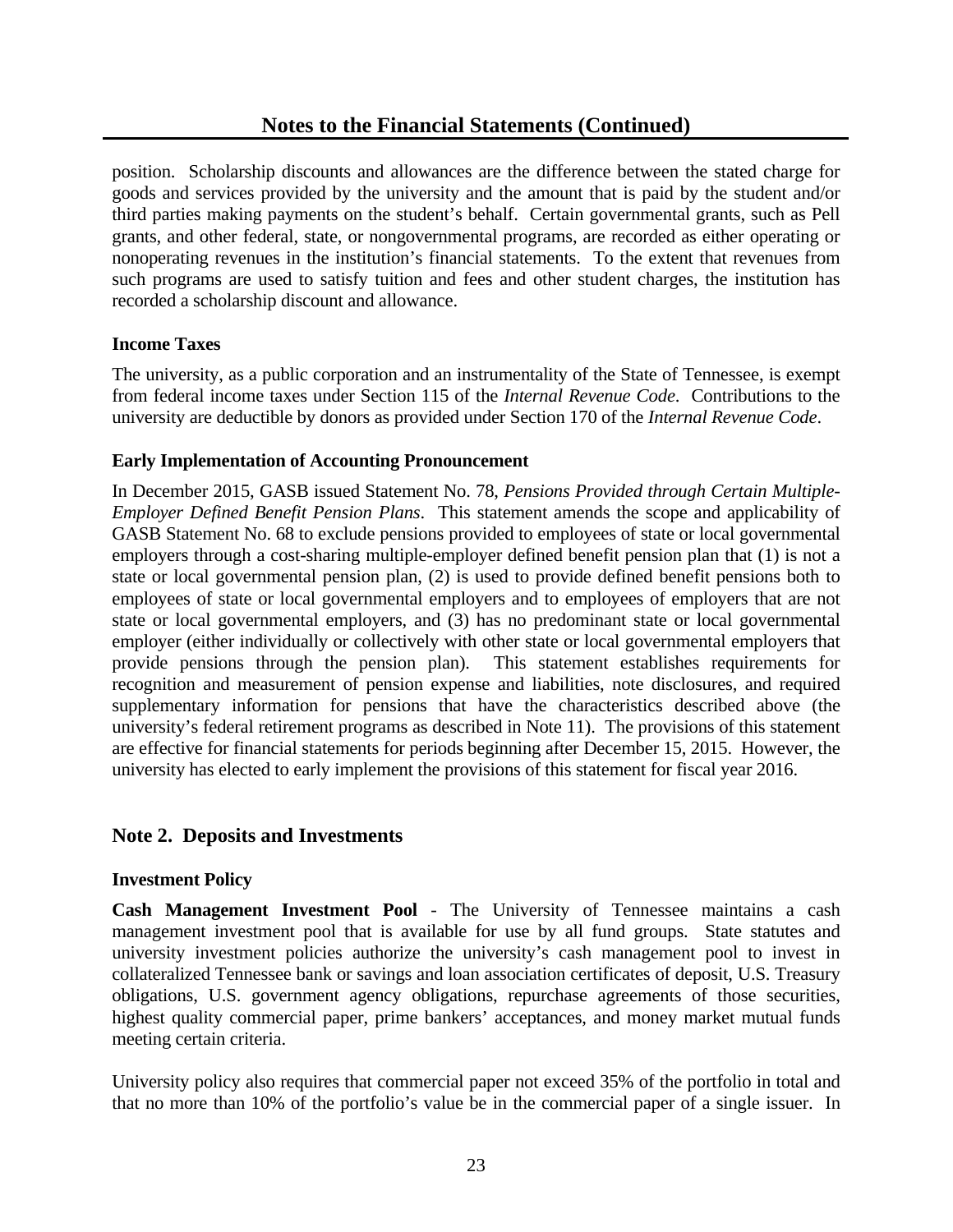#### **Notes to the Financial Statements (Continued)**

addition, banker's acceptances cannot exceed 20% of the portfolio's value and no one banker's acceptances may exceed 10%. Money market funds cannot exceed 10% of the portfolio's total value. At June 30, 2016, the university's cash management investment pool consisted of \$50,000,000.00 of certificates of deposit, \$106,325,000.00 of demand deposits yielding money market rates, \$14,997,750.00 of commercial paper, and \$965,085,990.56 of U.S. government agency obligations.

**Investments** - The university's assets subject to long-term investment (endowments and annuity and life income assets) use various external managers and funds consistent with investment objectives for those invested assets. A significant part of these assets is the university's Consolidated Investment Pool, which is a carefully crafted portfolio of broadly diversified asset classes.

**Deposits** - University policy and state statute require that university funds be deposited into authorized commercial banks and savings and loan associations. State statutes also require that these financial institutions pledge securities as collateral to secure university time and demand deposits. To facilitate the pledge requirement, financial institutions can elect to either participate in the State of Tennessee Collateral Pool for Public Deposits administered by the State Treasurer or pledge securities with a third party.

#### **Cash and Cash Equivalents**

In addition to petty cash and demand deposits, this classification includes instruments which are readily convertible to known amounts of cash.

At June 30, 2016, cash and cash equivalents consisted of \$12,818,331.21 in bank accounts, \$1,718,530.39 of petty cash on hand, and \$1,136,408,740.56 in the university's cash management investment pool.

The carrying amount of the university's deposits was \$169,143,331.21, and the bank balance was \$171,592,028.05.

Additionally, the university maintains custodial accounts at First Tennessee Bank and Hilliard Lyons for funds contractually managed by independent investment counsel. In accordance with the custody agreements, First Tennessee Bank and Hilliard Lyons placed cash equivalents totaling \$5,338,978.73 at June 30, 2016, in money market mutual funds.

#### **Custodial Credit Risk – Deposits**

The custodial credit risk for deposits is the risk that in the event of a bank failure, the university's deposits may not be recovered. As stated earlier, state statutes require that all university deposits be in a qualified depository and secured through direct collateralization or participation in the State Collateral Pool. As of June 30, 2016, all university deposits were adequately secured as required by state statute.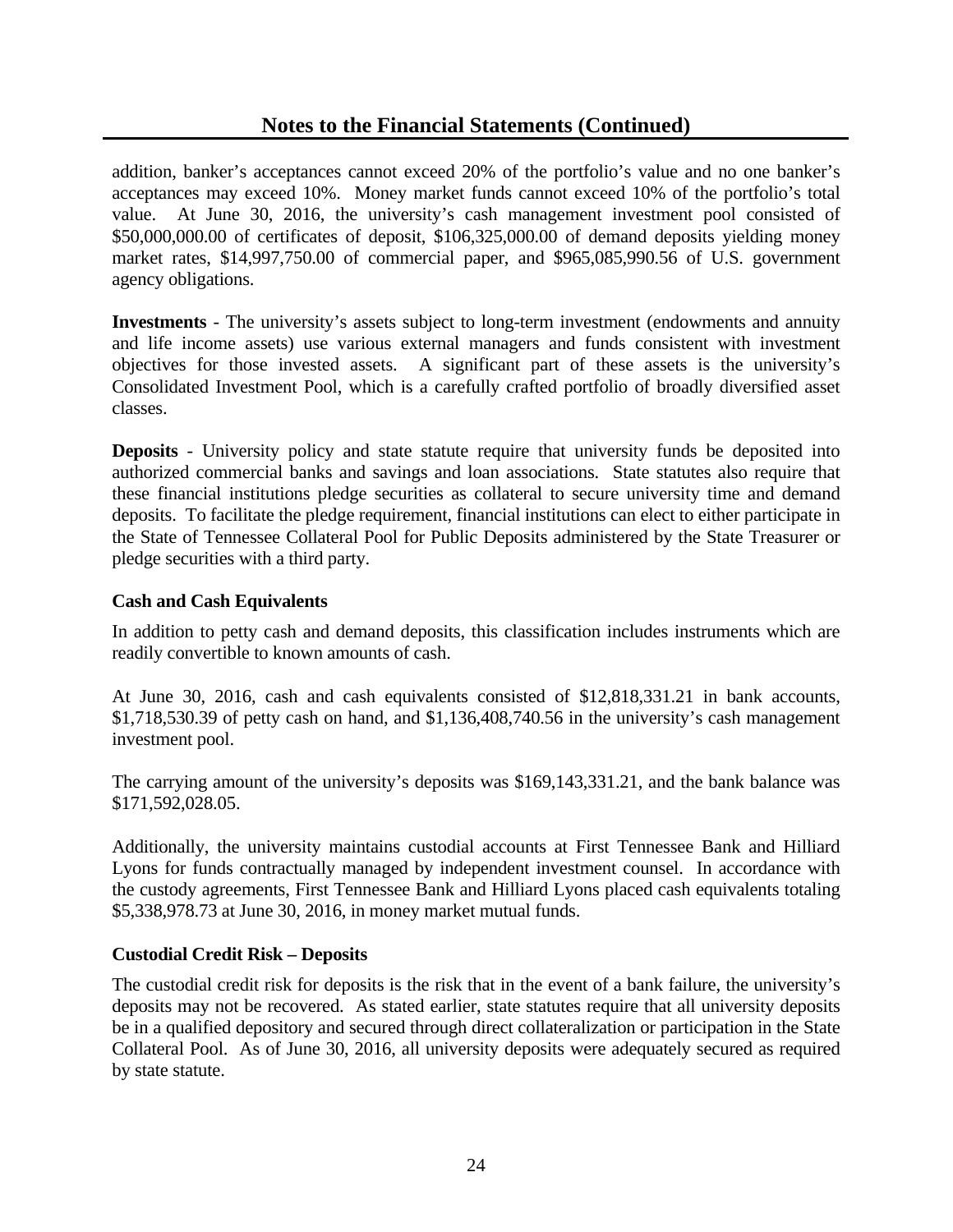#### **Investments**

All investments are reported at fair value, including those securities with a maturity date of one year or less. Where applicable, maturities reported for pooled investment vehicles – bonds represent a weighted average maturity of the individual bonds in the respective fund. As of June 30, 2016, the university had the following investments and maturities:

|                                                                                        |                                   | <b>Investment Maturities (In Years)</b> |                            |                              |                     |                |                                   |
|----------------------------------------------------------------------------------------|-----------------------------------|-----------------------------------------|----------------------------|------------------------------|---------------------|----------------|-----------------------------------|
| Investment<br>Type<br>Cash Management Pool                                             | Fair<br>Value                     | Less<br>Than 1                          | $1$ to 5                   | 6 to 10                      | $10+$               | Unknown        | Cost                              |
| <b>Cash Equivalents</b><br><b>Debt Securities</b><br>Commercial paper<br>U.S. agencies | \$14,997,750.00<br>965,085,990.56 | \$14,997,750.00                         | \$<br>457,849,899.57       | \$<br>433,580,403.50         | \$<br>73,655,687.49 | \$<br>L.       | \$14,997,733.33<br>942,342,738.07 |
|                                                                                        | 980,083,740.56                    | 14,997,750.00                           | 457,849,899.57             | 433,580,403.50               | 73,655,687.49       | $\blacksquare$ | 957,340,471.40                    |
|                                                                                        |                                   |                                         |                            |                              |                     |                |                                   |
| Investments                                                                            |                                   |                                         |                            |                              |                     |                |                                   |
| Debt Securities                                                                        |                                   |                                         |                            |                              |                     |                |                                   |
| U.S. Treasury                                                                          | 7,704,942.07                      | 363,815.95                              | 3,496,594.35               | 3,844,531.77                 |                     |                | 7.270.865.09                      |
| U.S. agencies                                                                          | 2,850,280.05                      | 767,646.45                              | 1,234,685.50               | 827.016.80                   | 20.931.30           |                | 2,644,314.87                      |
| Corporate bonds<br>Municipal bonds                                                     | 12,133,752.70<br>1,782,033.45     | 2,143,392.30                            | 8,238,248.31<br>682,274.00 | 1,546,940.33<br>1,099,759.45 | 205,171.76          | $\sim$         | 11,819,622.46<br>1,735,634.00     |
| Pooled investment                                                                      |                                   |                                         |                            |                              |                     |                |                                   |
| vehicles-bonds                                                                         | 71,224,283.16                     |                                         | 21,395,627.15              | 41,486,694.30                | 2,617,111.09        | 5,724,850.62   | 69,261,571.77                     |
|                                                                                        | 95,695,291.43                     | 3,274,854.70                            | 35,047,429.31              | 48,804,942.65                | 2,843,214.15        | 5,724,850.62   | 92,732,008.19                     |
|                                                                                        |                                   | \$18,272,604.70                         | \$492,897,328.88           | \$482,385,346.15             | \$76,498,901.64     | \$5,724,850.62 |                                   |
| Other Investments                                                                      |                                   |                                         |                            |                              |                     |                |                                   |
| Corporate stocks:<br>Domestic                                                          | 21,727,682.85                     |                                         |                            |                              |                     |                | 17,731,899.84                     |
| International<br>Pooled investment                                                     | 4,293,090.99                      |                                         |                            |                              |                     |                | 4,519,183.53                      |
| vehicles-equity<br>Alternative investments:<br>Pooled investment                       | 252,332,608.61                    |                                         |                            |                              |                     |                | 251,312,010.31                    |
| vehicles-real<br>estate<br>Private capital                                             | 35,358,943.00                     |                                         |                            |                              |                     |                | 25,118,614.76                     |
| investments<br>Hedge funds                                                             | 202,618,125.78<br>242,286,695.58  |                                         |                            |                              |                     |                | 202,299,207.56<br>193,861,240.51  |
| Real estate gifts                                                                      | 3,414,496.87                      |                                         |                            |                              |                     |                | 4.295.888.37                      |
| Assets with trustees                                                                   | 6,567,674.20                      |                                         |                            |                              |                     |                | 6,309,934.55                      |
| Other                                                                                  | 8,671.45                          |                                         |                            |                              |                     |                | 16,303.56                         |
| Total investments and<br>cash equivalents                                              | 1,844,387,021.32                  |                                         |                            |                              |                     |                | 1,755,536,762.58                  |
| Less: cash<br>equivalents                                                              | 980,083,740.56                    |                                         |                            |                              |                     |                | 957,340,471.40                    |
| Total investments                                                                      | \$<br>864, 303, 280. 76           |                                         |                            |                              |                     |                | 798,196,291.18<br>\$              |
|                                                                                        |                                   |                                         |                            |                              |                     |                |                                   |

#### **Interest Rate Risk**

Interest rate risk is the risk that changes in interest rates will adversely affect the fair value of a debt investment. The university does not have a formal investment policy that limits investment maturities as a means of managing its exposure to fair value losses arising from increasing interest rates.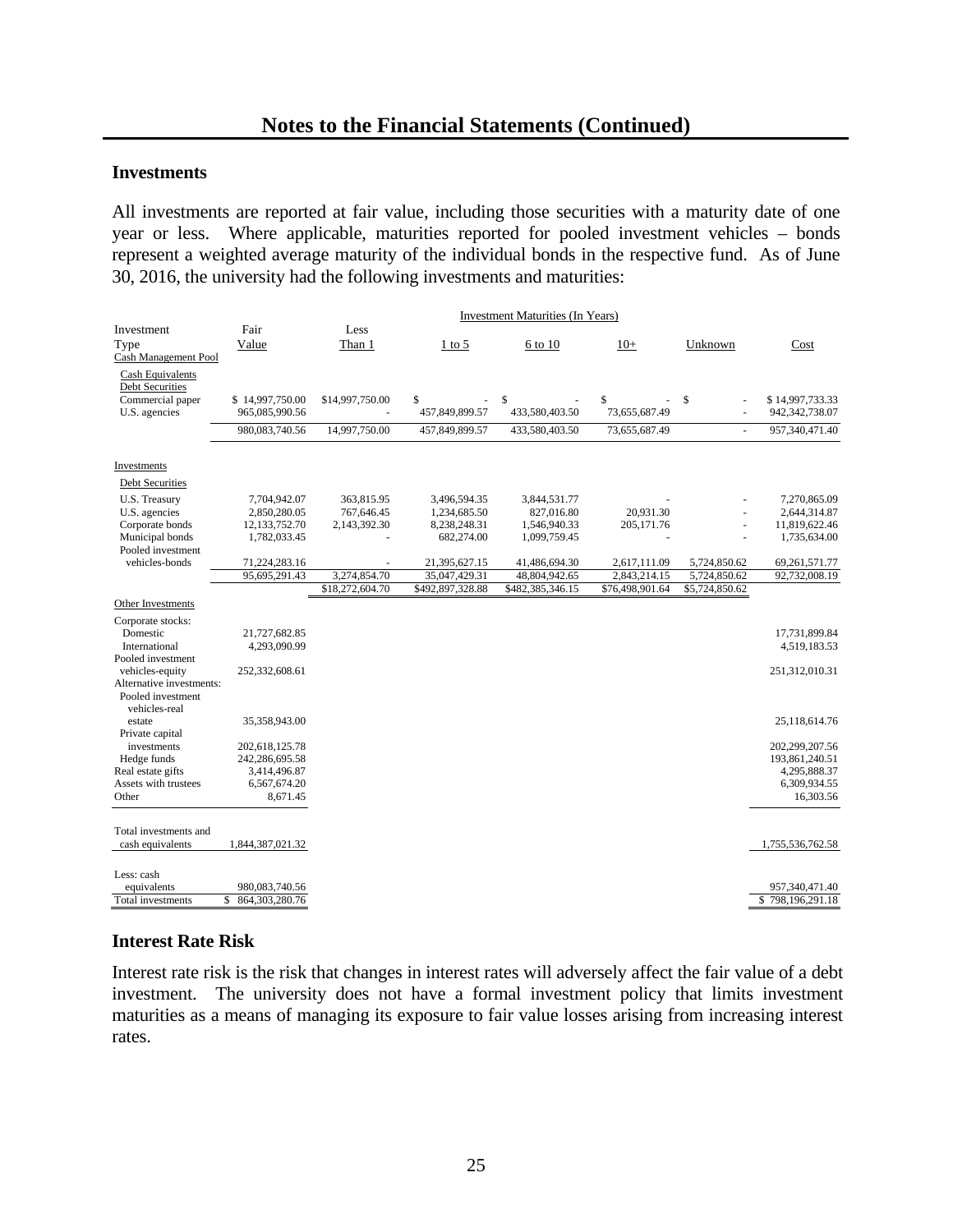#### **Credit Risk**

Credit risk is the risk that an issuer or other counterparty to an investment will not fulfill its obligations. The university's debt investments as of June 30, 2016, were rated by Moody's Investors Service, Standard & Poor's, and/or Fitch Ratings and are reported below using Moody's rating scale.

The university is authorized by statute to invest funds in accordance with University of Tennessee investment policies. Funds, other than endowment and annuity and life income funds, may be invested in collateralized Tennessee bank or savings and loan association certificates of deposit, U.S. Treasury obligations, U.S. government agency obligations and repurchase agreements of those securities, highest quality commercial paper, prime bankers' acceptances, and money market mutual funds meeting certain criteria. Endowment and life income funds can be invested in equity securities and various other securities given prudent diversification. The university has no investment policy limiting its investment choice based on ratings issued by nationally recognized statistical rating agencies. As of June 30, 2016, the institution's investments were rated as follows:

|                                         | Fair            |                |               |              |               |                 |
|-----------------------------------------|-----------------|----------------|---------------|--------------|---------------|-----------------|
| <b>Rated Debt</b><br><b>Instruments</b> | Value           | Aaa            | Aa1           | Aa2          | Aa3           | A1              |
| Cash management pool                    |                 |                |               |              |               |                 |
| Commercial paper                        | \$14,997,750.00 | \$             | \$            | \$           | \$            | \$14,997,750.00 |
| U.S. agencies                           | 965,085,990.56  | 655,041,860.74 | 24,010,805.65 |              | 42,305,264.40 |                 |
| Investments                             |                 |                |               |              |               |                 |
| U.S. agencies                           | 2,850,280.05    | 2,850,280.05   |               |              |               |                 |
| Corporate bonds                         | 12,133,752.70   |                |               | 378,546.00   | 370,680.80    | 1,414,541.09    |
| Municipal bonds                         | 1,782,033.45    | 327,297.00     | 354,977.00    |              | 1,099,759.45  |                 |
| Pooled investment                       |                 |                |               |              |               |                 |
| vehicles - bonds                        | 71,224,283.16   |                |               |              |               |                 |
| Money market funds in                   |                 |                |               |              |               |                 |
| custodial accounts                      | 5,338,978.73    |                |               |              |               |                 |
| <b>Rated Debt</b><br><b>Instruments</b> | A2              | A <sub>3</sub> | Baa1          | Baa2         | Baa3          | B <sub>2</sub>  |
| Cash management pool                    |                 |                |               |              |               |                 |
| Commercial paper                        |                 |                |               |              |               |                 |
| U.S. agencies                           |                 |                |               |              |               |                 |
| Investments                             |                 |                |               |              |               |                 |
| U.S. agencies                           |                 |                |               |              |               |                 |
| Corporate bonds                         | 951,575.00      | 2,879,254.00   | 3,819,294.50  | 2,132,266.05 | 140,595.26    | 47,000.00       |
| Municipal bonds                         |                 |                |               |              |               |                 |
| Pooled investment                       |                 |                |               |              |               |                 |
| vehicles - bonds                        |                 |                |               |              |               |                 |
| Money market funds in                   |                 |                |               |              |               |                 |
| custodial accounts                      |                 |                |               |              |               |                 |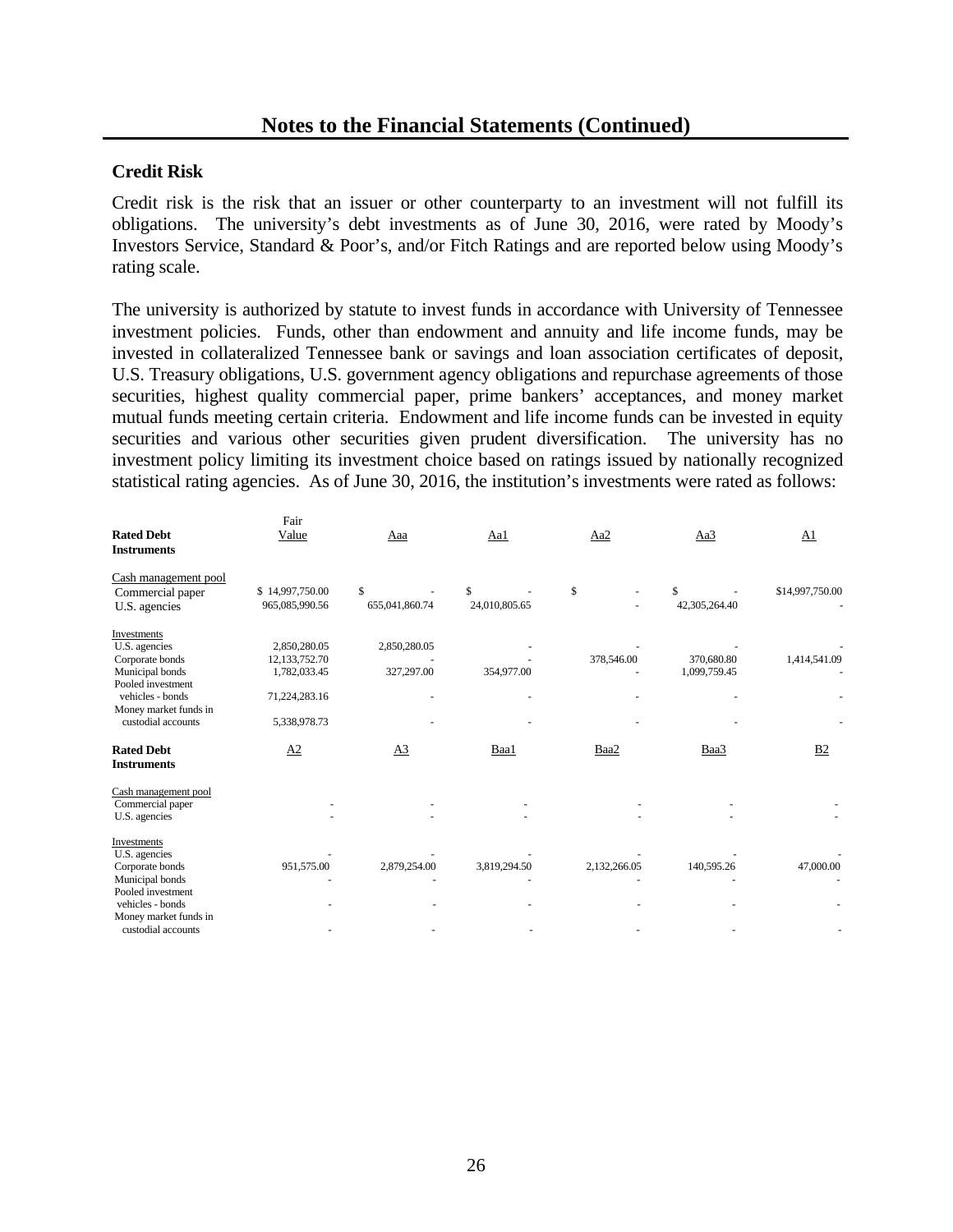#### **Notes to the Financial Statements (Continued)**

| <b>Rated Debt</b><br>Instruments                                                     | Unrated                       |
|--------------------------------------------------------------------------------------|-------------------------------|
| Cash management pool<br>Commercial paper<br>U.S. agencies                            | 243,728,059.77                |
| Investments<br>U.S. agencies<br>Corporate bonds<br>Municipal bonds                   |                               |
| Pooled investment<br>vehicles - bonds<br>Money market funds in<br>custodial accounts | 71.224.283.16<br>5.338.978.73 |

#### **Custodial Credit Risk – Investments**

Custodial credit risk is the risk that, in the event of a failure of the counterparty, the university will not be able to recover the value of the investment or collateral securities that are in possession of an outside party. At June 30, 2016, the university had \$6,567,674.20 of uninsured and unregistered investments held by a counterparty but not in the school's name.

#### **Concentration of Credit Risk**

Concentration of credit risk is the risk of loss attributed to the magnitude of the university's investment in a single issuer. Other than the restrictions placed on the cash management investment pool described in the investment policies above, the university places no limit on the amount the university may invest in any one issuer.

#### **Foreign Currency Risk**

Foreign currency risk is the risk that changes in exchange rates will adversely affect the fair value of a deposit or investment. The university has \$4,293,090.99 invested in foreign corporate equities and \$14,247,797.92 invested in foreign corporate bonds at June 30, 2016.

#### **Alternative Investments**

In its Consolidated Investment Pool, as part of its endowment assets, the university has investments in 100 limited partnerships, limited companies, corporations, and limited liability corporations (LLCs).

The estimated fair value of these assets is \$480,263,764.36 at June 30, 2016.

Total capital contributions less returns of capital equal \$421,279,062.83 at June 30, 2016.

The university believes that the carrying amount of its alternative investments is a reasonable estimate of fair value as of June 30, 2016. Because these investments are not readily marketable, the estimated value is subject to uncertainty and, therefore, may differ from the value that would have been used had a ready market for the investments existed, and such differences could be material. These investments are made in accordance with the university's investment policy that approves the allocation of funds to various asset classes in order to ensure the proper level of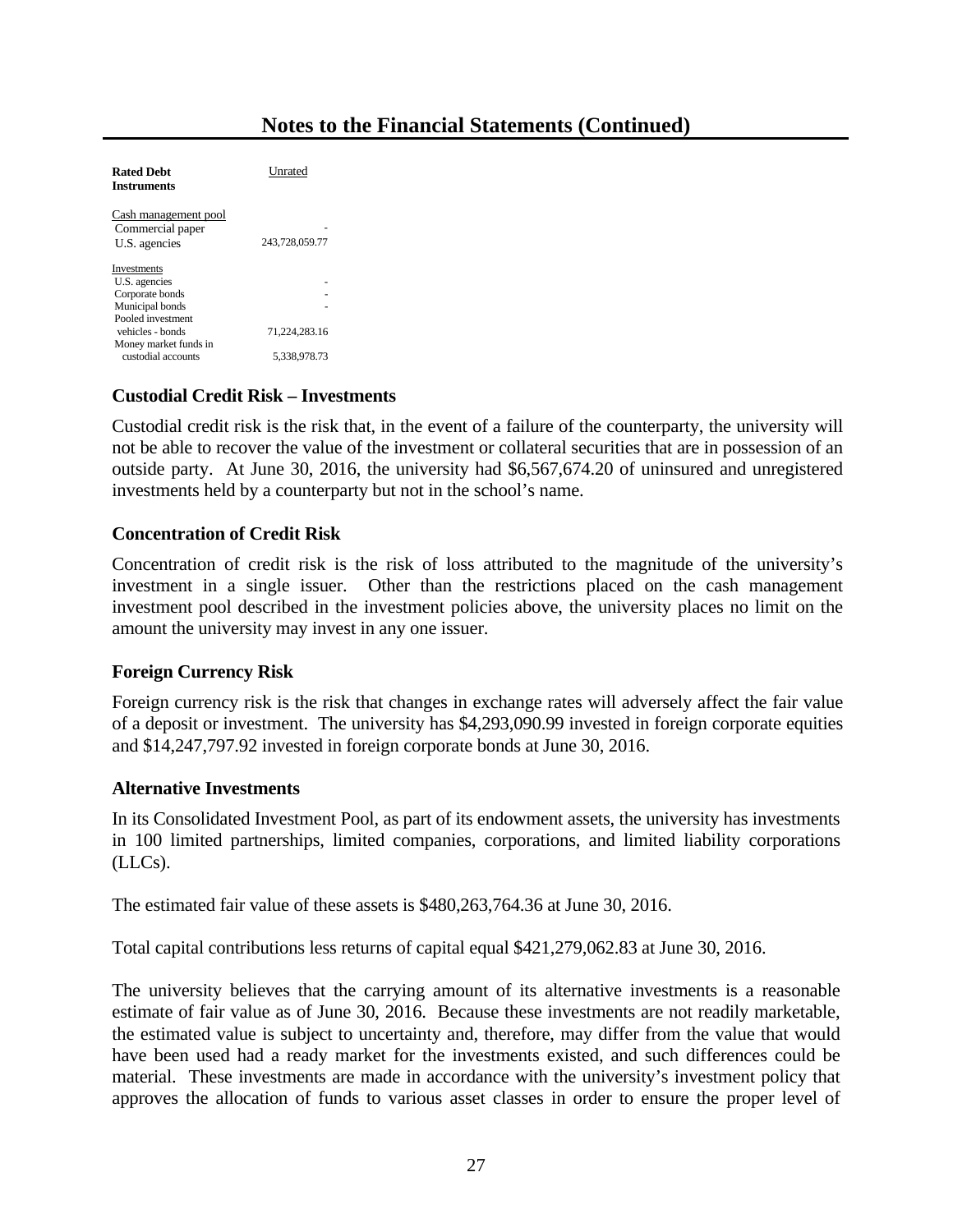diversification within the endowment pool. These investments (real estate assets, private capital investments, and hedge funds) are designed to enhance diversification and provide reductions in overall portfolio volatility. These fair values are estimated by the general partner of each limited partnership or manager of each corporate entity using various valuation techniques.

The methods and assumptions used in estimating fair value vary based upon the asset class, but uniformly all start with the latest audited financial statements for the funds. Most funds issue audited financial statements on a calendar year basis. Using those audited fair values as a beginning point, valuations are adjusted for net capital activity and marketplace considerations to ascertain the reasonableness of estimated fair values provided by the fund managers. Marketplace activity includes subsequent independent appraisals for real estate assets, subsequent rounds of capital financings that include new investors for private/venture equity, and asset confirmations from brokers and fund administrators for hedge funds.

#### **Note 3. Fair Value Measurement**

The university categorizes its fair value measurements within the fair value hierarchy established by accounting principles generally accepted in the United States of America. The university has the following recurring fair value measurements as of June 30, 2016: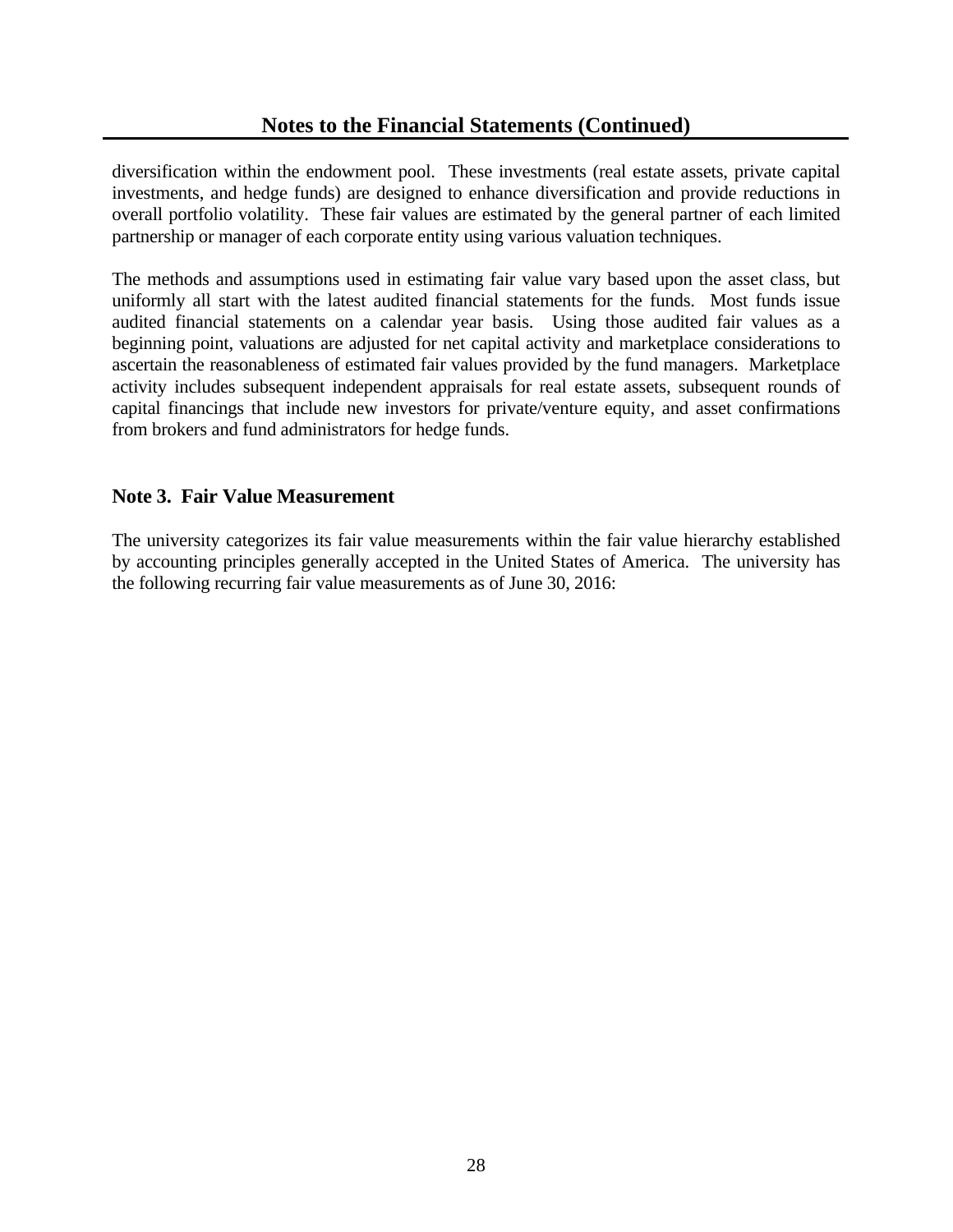## **Notes to the Financial Statements (Continued)**

|                                                                                |                    | <b>Quoted Prices</b>                  |                   |                             |                                        |
|--------------------------------------------------------------------------------|--------------------|---------------------------------------|-------------------|-----------------------------|----------------------------------------|
|                                                                                |                    | in Active<br>Markets for<br>Identical | Significant Other | Significant<br>Unobservable | Investments In<br><b>Entities That</b> |
|                                                                                |                    | Assets                                | Observable Inputs | Inputs                      | Calculate NAV Per                      |
|                                                                                | June 30, 2016      | (Level 1)                             | (Level 2)         | (Level 3)                   | Share                                  |
| <b>Investments and Cash Equivalents by Fair Value Level</b><br>Debt securities |                    |                                       |                   |                             |                                        |
| U.S. Treasury                                                                  | \$7,704,942.07     | \$7,704,942.07                        | \$                | \$                          | \$                                     |
| U.S. agencies                                                                  | 967,936,270.61     | 57, 243, 575. 10                      | 910,692,695.51    |                             |                                        |
| Corporate bonds                                                                | 12, 133, 752. 70   |                                       | 12,133,752.70     |                             |                                        |
| Municipal bonds                                                                | 1,782,033.45       |                                       | 1,782,033.45      |                             |                                        |
| Corporate commercial                                                           |                    |                                       |                   |                             |                                        |
| paper                                                                          | 14,997,750.00      |                                       | 14,997,750.00     |                             |                                        |
| Total debt securities                                                          | 1,004,554,748.83   |                                       |                   |                             |                                        |
|                                                                                |                    |                                       |                   |                             |                                        |
| Equity securities                                                              |                    |                                       |                   |                             |                                        |
| Common stock                                                                   | 25,901,343.84      | 24,894,150.84                         |                   | 1,007,193.00                |                                        |
| Preferred stock $-$                                                            |                    |                                       |                   |                             |                                        |
| public                                                                         | 119,430.00         | 119,430.00                            |                   |                             |                                        |
| Total equity securities                                                        | 26,020,773.84      |                                       |                   |                             |                                        |
|                                                                                |                    |                                       |                   |                             |                                        |
| Pooled investment                                                              |                    |                                       |                   |                             |                                        |
| vehicles (exchange                                                             |                    |                                       |                   |                             |                                        |
| traded funds; open-end                                                         |                    |                                       |                   |                             |                                        |
| and closed-end)                                                                | 43,860,583.35      | 43,860,583.35                         |                   |                             |                                        |
|                                                                                |                    |                                       |                   |                             |                                        |
| Pooled investment                                                              |                    |                                       |                   |                             |                                        |
| vehicles (other open-<br>end funds with                                        |                    |                                       |                   |                             |                                        |
| published values)                                                              | 98,971,065.00      | 98,971,065.00                         |                   |                             |                                        |
|                                                                                |                    |                                       |                   |                             |                                        |
| Other assets                                                                   | 9,990,842.52       |                                       |                   | 9,990,842.52                |                                        |
|                                                                                |                    |                                       |                   |                             |                                        |
| Private capital investments                                                    |                    |                                       |                   |                             |                                        |
| Private equity                                                                 | 77,715,285.78      |                                       |                   | 77,715,285.78               |                                        |
| Private credit/debt                                                            | 38,715,876.00      |                                       |                   | 38,715,876.00               |                                        |
| Private real assets                                                            | 85,730,037.00      |                                       |                   | 85,730,037.00               |                                        |
| Private, other                                                                 | 456,927.00         |                                       |                   | 456,927.00                  |                                        |
| Total private capital                                                          |                    |                                       |                   |                             |                                        |
| investments                                                                    | 202,618,125.78     |                                       |                   |                             |                                        |
|                                                                                |                    |                                       |                   |                             |                                        |
| Investments measured at the net asset value (NAV)                              |                    |                                       |                   |                             |                                        |
| Pooled investment                                                              |                    |                                       |                   |                             |                                        |
| vehicles (other open-                                                          | 216,084,186.42     |                                       |                   |                             |                                        |
| end funds)                                                                     |                    |                                       |                   |                             | 216,084,186.42                         |
| Hedge funds,<br>long/short equity                                              |                    |                                       |                   |                             | 64,785,732.87                          |
| Hedge funds, credit                                                            | 64,785,732.87      |                                       |                   |                             | 53,716,273.64                          |
| Hedge funds,                                                                   | 53,716,273.64      |                                       |                   |                             |                                        |
| diversified                                                                    | 123,784,689.07     |                                       |                   |                             | 123,784,689.07                         |
| <b>Total NAV investments</b>                                                   | 458,370,882.00     |                                       |                   |                             |                                        |
| <b>Total investments and</b>                                                   |                    |                                       |                   |                             |                                        |
| cash equivalents                                                               |                    |                                       |                   |                             |                                        |
| valued at fair                                                                 |                    |                                       |                   |                             |                                        |
| value                                                                          | \$1,844,387,021.32 |                                       |                   |                             |                                        |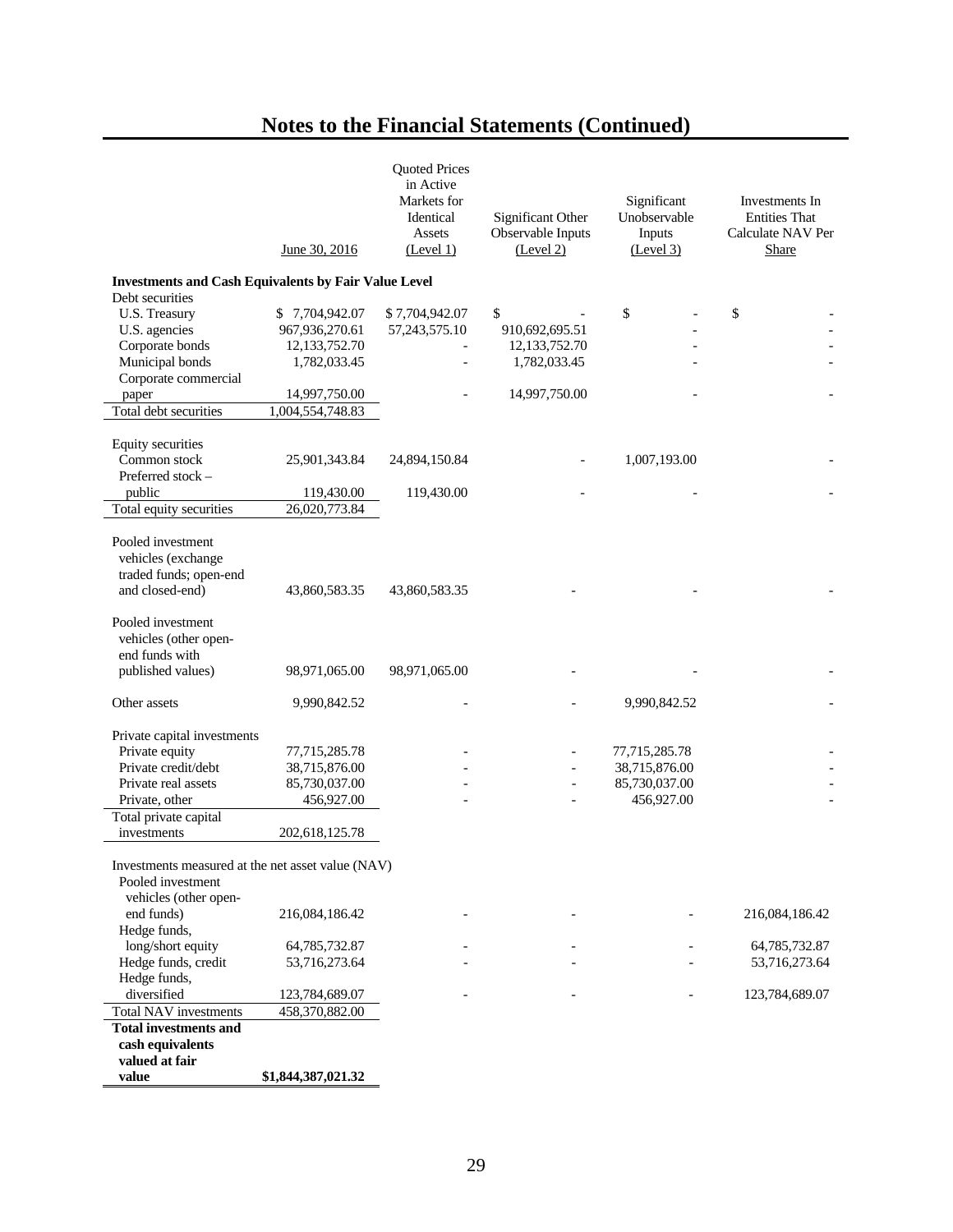#### **Debt Securities**

The fair value of the majority of the Debt Securities category at June 30, 2016, was determined based on Level 2 inputs. The university utilizes third-party pricing services and guidance provided by custodians and trading counterparties for fair value estimates of these investments. In addition, it takes into account the nature of the securities, trading activity, and availability of comparable securities in the marketplace. The fair value of U.S. Treasury and certain U.S. agency securities was based on Level 1 inputs. These securities benefit from an abundance of quoted prices in active markets.

#### **Equity Securities and Pooled Investment Vehicles (Exchange – Traded or With Published Values)**

These investment categories are comprised of common stock, preferred stock, limited partnerships, and funds, all of which are exchange-traded or with published values. The fair value of these assets at June 30, 2016, was primarily determined based on Level 1 inputs due to the transparent pricing provided by a securities exchange or published values.

#### **Other Assets**

Level 3 inputs were utilized for the fair value calculations of this investment category, which contains real estate holdings of \$3,414,496.87, separately invested portfolios of \$6,567,674.20, and an annuity valued at \$8,671.45. Real estate was valued using various appraisal estimates, while the separately invested portfolios are managed externally for the benefit of the university. Pricing for the latter was provided by third parties. The annuity is priced by the sponsoring entity.

#### **Private Capital Investments**

The fair value of the Private Capital category at June 30, 2016, was determined based on Level 3 inputs. Valuation methods such as the income method and/or multiple analysis are examples of those commonly utilized by managers to determine the fair value of these assets and are typically unobservable to the university.

The university's private capital investments have \$132,327,686.93 of unfunded commitments at June 30, 2016.

#### **Investments Measured at Net Asset Value (NAV)**

The university holds shares or interests in investment companies or vehicles for which the fair value is measured on a recurring basis using net asset value per share (or its equivalent). This category is a combination of open-end mutual funds and hedge funds. The open-end fund holdings implement strategies that are primarily net long or long-only investments in a variety of markets including the global equity markets, municipal debt, foreign sovereign and corporate bonds, investment-grade U.S. debt, real estate, and energy. The hedge fund holdings are divided into three sub-categories. The first is Long/Short Equity, a strategy that typically invests in common stock by both buying shares and selling shares short. These strategies work across the global equity markets. The second category, entitled Credit, focuses almost exclusively on fixed income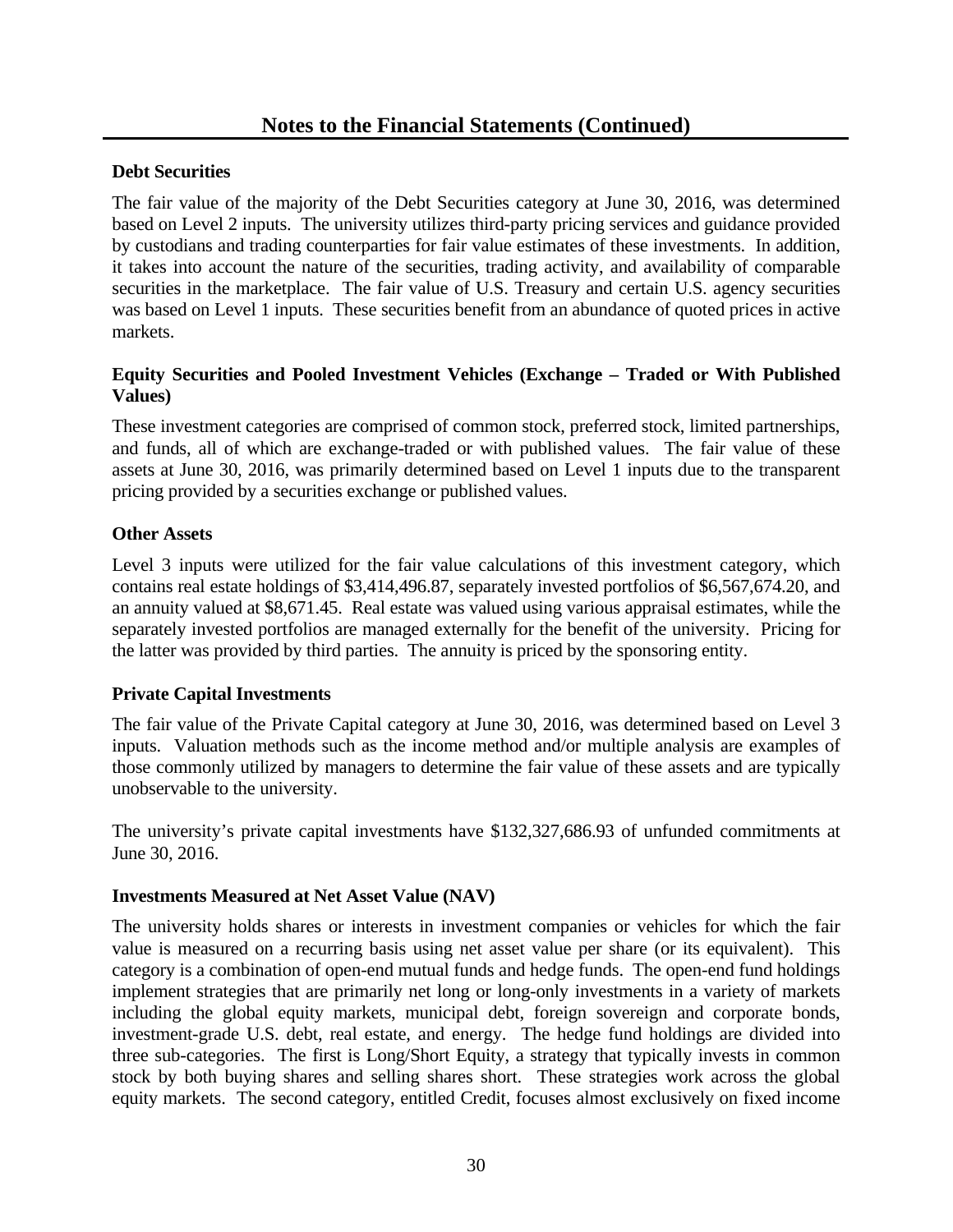#### **Notes to the Financial Statements (Continued)**

instruments, which can include various types of bonds, derivatives, and loans. These strategies also invest in multiple jurisdictions around the world. The final category, Diversified, is comprised of strategies that often overlap in approach and frequently employ more than one strategy within a single vehicle.

#### **Total NAV Investments**

As of June 30, 2016, one investment of approximately \$4.7 million remained outstanding with a long/short credit fund from which the university had executed a full redemption roughly nine months prior. The manager continues to make periodic cash distributions as opportunities arise; however, an exact date by which a full redemption will be accomplished cannot be determined at this time.

#### **NAV Investments – General Redemption Terms**

The table below provides a summary of the liquidity terms and conditions of those investments with values measured using net asset value.

|                                   |                  | Redemption                                 | <b>Redemption Notice</b>             |
|-----------------------------------|------------------|--------------------------------------------|--------------------------------------|
|                                   | Fair Value       | Frequency                                  | Required                             |
| Hedge funds, credit               | \$53,716,273.64  | $Quarterly - Annually$                     | $45 \text{ days} - 120 \text{ days}$ |
| Hedge funds,<br>diversified*      | \$123,784,689.07 | Monthly, Quarterly,<br>Annually            | $3 \text{ days} - 90 \text{ days}$   |
| Hedge funds,<br>long/short equity | \$64,785,732.87  | Quarterly, Semi-<br>Annually, Annually     | $30 \text{ days} - 75 \text{ days}$  |
| Open-end funds                    | \$216,084,186.42 | Daily, Semi-monthly,<br>Monthly, Quarterly | $1 \text{ day} - 90 \text{ days}$    |

\*At fiscal year-end, one position of roughly \$17 million was still in its initial lock-up period with six months remaining. Once the lock-up period ends, that investment will be liquid quarterly with 90 days' notice.

#### **Note 4. Endowment, Annuity, and Life Income Agreements**

There are two categories of university assets which are subject to long-term investment: endowments and amounts held in trust under annuity and life income agreements. The investment of these funds is governed by the gift instrument and the investment policies established by the board of trustees.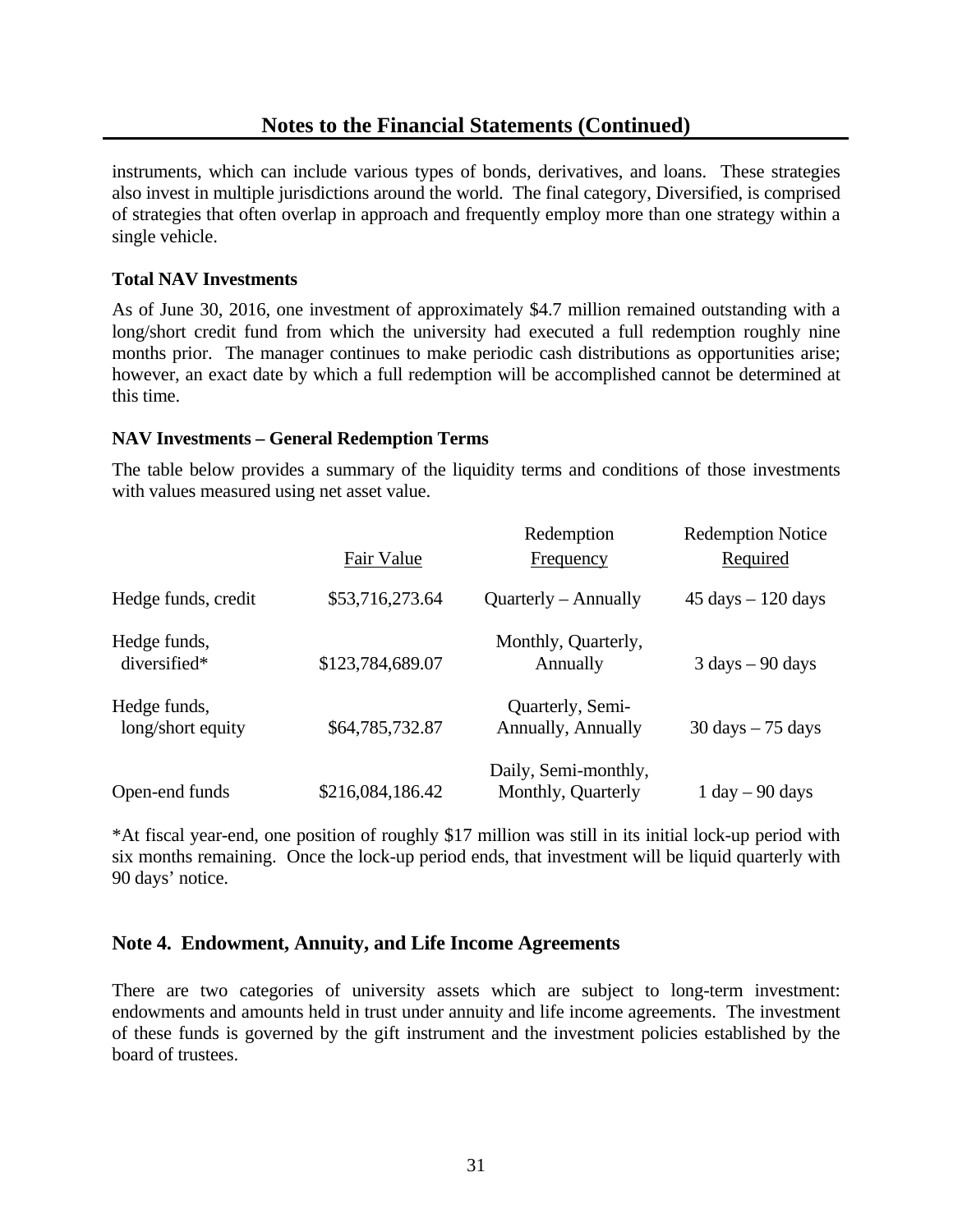Effective July 1, 1954, the university adopted the policy of investing endowment assets over which it had full investment discretion (and on which the donor or governing gift instrument does not require separate investment) in a Consolidated Investment Pool. This pooling of investments affords closer supervision of the investment portfolio and provides, regardless of size, the advantages of participation in a well-diversified portfolio of domestic and international equities, private equity, bonds, real estate, and hedge funds. All contributing endowments participate in the income and capital appreciation of the Pool on a per-share basis commensurate with their contributions to the Pool. New endowments purchase shares in the Pool at the end of each month at the then current fair value per share, determined by valuing the Pool at month end fair value and dividing by the number of pool units outstanding.

If a donor has not provided specific instructions, state law permits the university to authorize for spending the net appreciation (realized and unrealized) of the investments of endowment funds. When administering its power to spend net appreciation, the university is required to consider the university's long-term and short-term needs, present and anticipated financial requirements, expected total return on its investments, price-level trends, and general economic conditions. Any net appreciation that is spent is required to be spent for the purposes for which the endowment was established.

The university chooses to spend only a portion of the investment income (including changes in the value of investments) each year. Under the spending plan established by the university, 4.5% of a four-year moving average of the fair value of endowment investments has been authorized for expenditure. In fiscal year 2016, the university began transitioning to a seven-year moving average, by adding one year's value to the moving average calculation. This transition will be complete with fiscal year 2019. The remaining amount after distributions, if any, is retained to be used in future years when the amount computed using the spending plan exceeds the investment income. At June 30, 2016, net appreciation of \$113,516,310.29 is available to be spent, of which \$111,111,985.41 is restricted for scholarships and fellowships, libraries, instructional department uses, academic support, research, and other purposes. The per unit fair value for participating endowments was \$3.2380258 at June 30, 2016. Income distributed was \$0.15029 per share in 2016, or \$36,451,911.77.

The university's Consolidated Investment Pool is invested to maximize total return rather than current income consistent with provisions of the Uniform Prudent Management of Institutional Funds Act adopted by the State of Tennessee in 2007. The total return for fiscal year 2016 and the three and five years then ended was (2.4%), 5.0%, and 4.9%, respectively.

All endowments not invested as part of the Consolidated Investment Pool are separately invested to observe requirements or limitations imposed by donors. Income earned and distributed on separately invested endowments amounted to \$241,717.76 for 2016.

Annuity and life income amounts held in trust are separately invested entities requiring detailed accounting to reflect specific compliance with the terms of each trust and applicable federal regulations. The investment objectives as reflected in each agreement vary widely since they are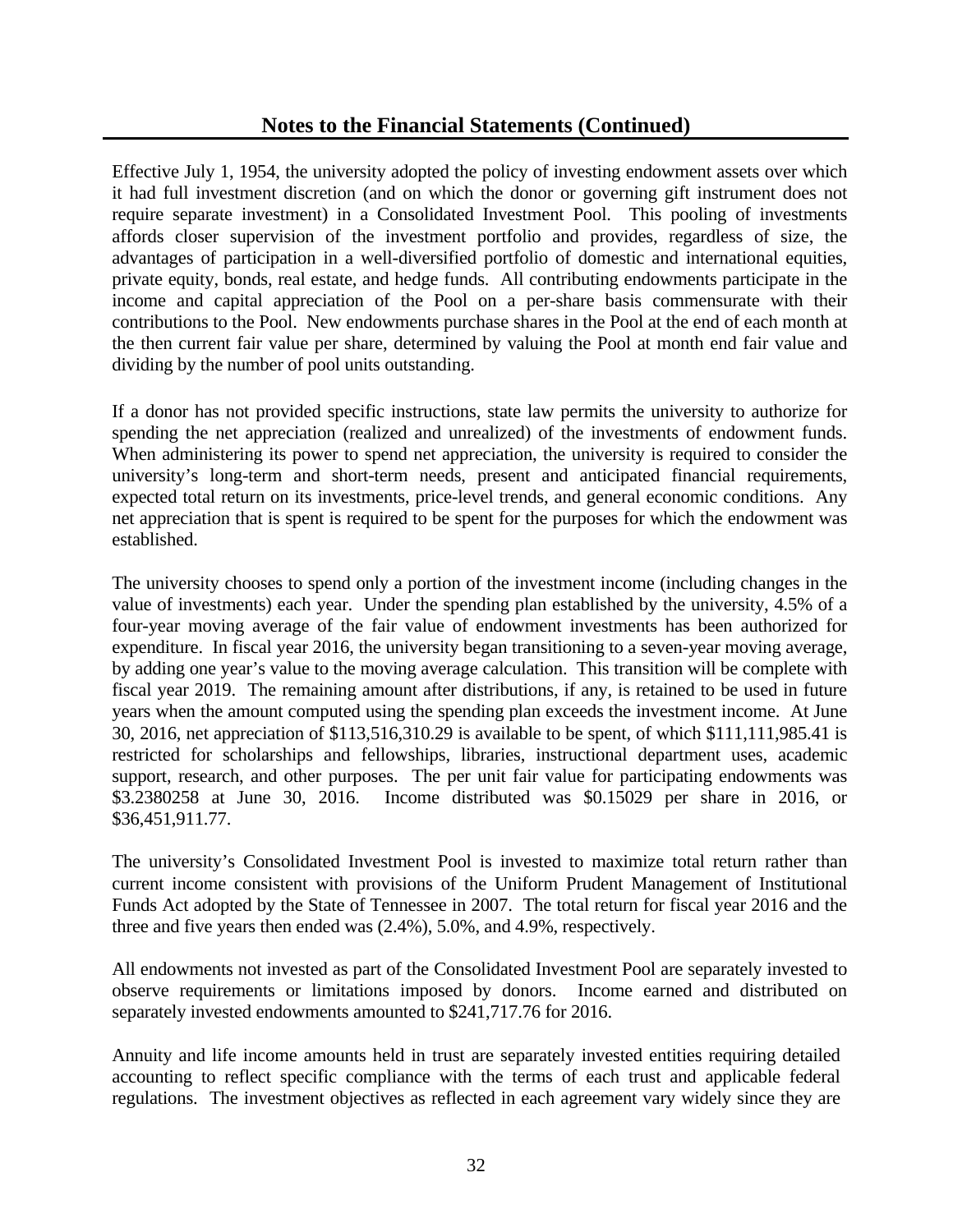affected by the age, income level, and needs of the beneficiaries as well as motives and objectives of the donors. Interest, dividend, rent, and royalty income realized on these funds for 2016 amounted to \$1,265,665.24.

# **Note 5. Accounts, Notes, and Grants Receivable**

Accounts, notes, and grants receivable included the following at June 30, 2016:

| Student accounts receivable          | \$16,767,605.08  |
|--------------------------------------|------------------|
| Grants receivable                    | 74,000,674.13    |
| Notes receivable                     | 3,036,523.16     |
| Pledges receivable                   | 10,402,369.08    |
| Due from component units             | 2,079,372.93     |
| Other receivables                    | 36,529,896.39    |
|                                      |                  |
| Subtotal                             | 142,816,440.77   |
| Less allowance for doubtful accounts | (13,798,085.49)  |
|                                      |                  |
| Total                                | \$129,018,355.28 |

Pledges receivable are promises of private donations that are reported as accounts receivable and revenue, net of an estimated uncollectible allowance of \$2,080,473.82.

Federal Perkins Loan Program funds included the following at June 30, 2016:

| Perkins Loans receivable             | \$26,886,141.98 |
|--------------------------------------|-----------------|
| Less allowance for doubtful accounts |                 |
|                                      |                 |
| Total                                | \$26,886,141.98 |

#### **Note 6. Capital Assets**

Capital asset activity for the year ended June 30, 2016, was as follows: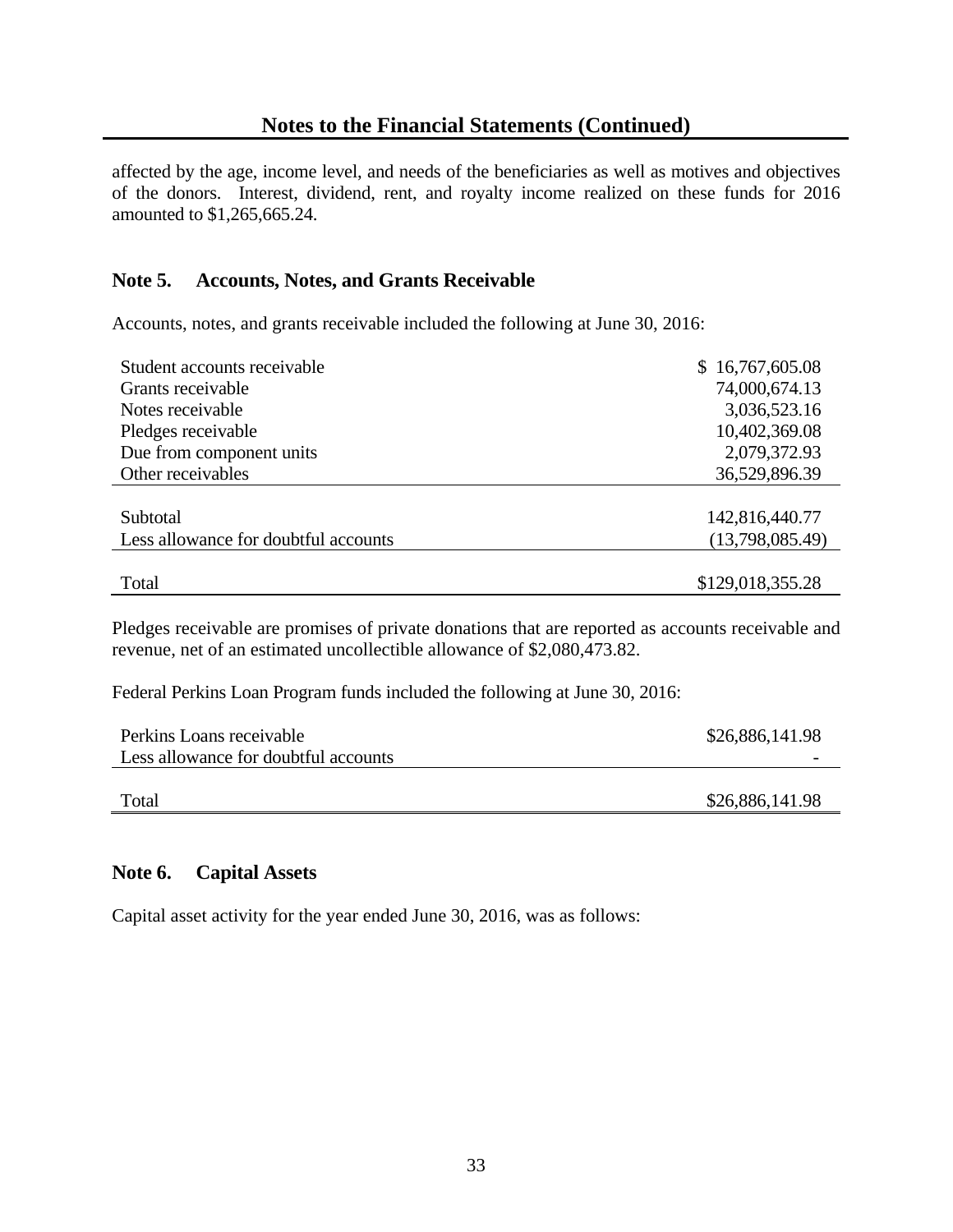|                                             | Beginning<br><b>Balance</b> | Additions           | Transfers                      | Reductions         | Ending<br>Balance   |
|---------------------------------------------|-----------------------------|---------------------|--------------------------------|--------------------|---------------------|
| Land                                        | 75,389,416.11<br>S          | \$.<br>6,270,215.22 | $\mathbf S$                    | \$.<br>(48,701.50) | \$<br>81,610,929.83 |
| Land improvements                           |                             |                     |                                |                    |                     |
| $&$ infrastructure                          | 165,007,527.42              | 1,096,755.62        | 12, 109, 342. 76               |                    | 178,213,625.80      |
| <b>Buildings</b>                            | 2,300,574,622.85            | 35,597,280.14       | 254,458,349.20                 | (23,628,176.06)    | 2,567,002,076.13    |
| Works of art/                               |                             |                     |                                |                    |                     |
| historical treasures                        | 3,878,450.77                | 18,000.00           |                                |                    | 3,896,450.77        |
| Equipment                                   | 375, 325, 265. 42           | 27,890,407.28       | ۰                              | (15,389,415.49)    | 387,826,257.21      |
| Software                                    | 30,513,091.90               | 251,742.55          |                                | (21, 447, 22)      | 30,743,387.23       |
| Library holdings                            | 147,893,547.83              | 16,870,532.85       |                                | (13, 127, 024.11)  | 151,637,056.57      |
| Projects in progress                        | 450,218,780.33              | 243,442,895.30      | (266, 567, 691.96)             |                    | 427,093,983.67      |
| Total                                       | 3,548,800,702.63            | 331,437,828.96      |                                | (52, 214, 764.38)  | 3,828,023,767.21    |
| Less accumulated depreciation/amortization: |                             |                     |                                |                    |                     |
| Land improvements                           |                             |                     |                                |                    |                     |
| & infrastructure                            | (65,761,534.39)             | (7,356,573.87)      | (75, 176.50)                   |                    | (73, 193, 284.76)   |
| <b>Buildings</b>                            | (916,020,096.23)            | (61,500,344.87)     | 75,176.50                      | 17,274,140.46      | (960, 171, 124.14)  |
| Equipment                                   | (256,874,440.40)            | (27,677,965.42)     |                                | 13,311,208.27      | (271, 241, 197.55)  |
| Software                                    | (29,303,248.08)             | (813,899.17)        |                                | 16,315.09          | (30,100,832.16)     |
| Library holdings                            | (64, 668, 503.91)           | (14,820,550.69)     | $\overline{a}$                 | 13, 127, 024. 11   | (66, 362, 030.49)   |
| Total                                       | (1,332,627,823.01)          | (112, 169, 334.02)  | ۰                              | 43,728,687.93      | (1,401,068,469.10)  |
| Capital assets, net                         | \$2,216,172,879.62          | \$219,268,494.94    | \$<br>$\overline{\phantom{a}}$ | \$ (8,486,076.45)  | \$2,426,955,298.11  |

# **Note 7. Operating Leases**

The university has entered into various operating leases for buildings and equipment. It is expected that in the normal course of business, such leases will continue to be required. Net expenses for rentals under leases were \$10,239,805.74 for the year ended June 30, 2016. All operating leases are cancelable at the lessee's option.

### **Note 8. Accounts Payable**

Accounts payable at June 30, 2016, included the following:

| Vendors payable            | \$102,240,659.39 |
|----------------------------|------------------|
| Payroll deductions payable | 19,996,122.83    |
| Due to State of Tennessee  | 5,608,060.28     |
|                            |                  |
| Total                      | \$127,844,842.50 |
|                            |                  |

### **Note 9. Long-term Liabilities**

Long-term liabilities activity for the year ended June 30, 2016, was as follows: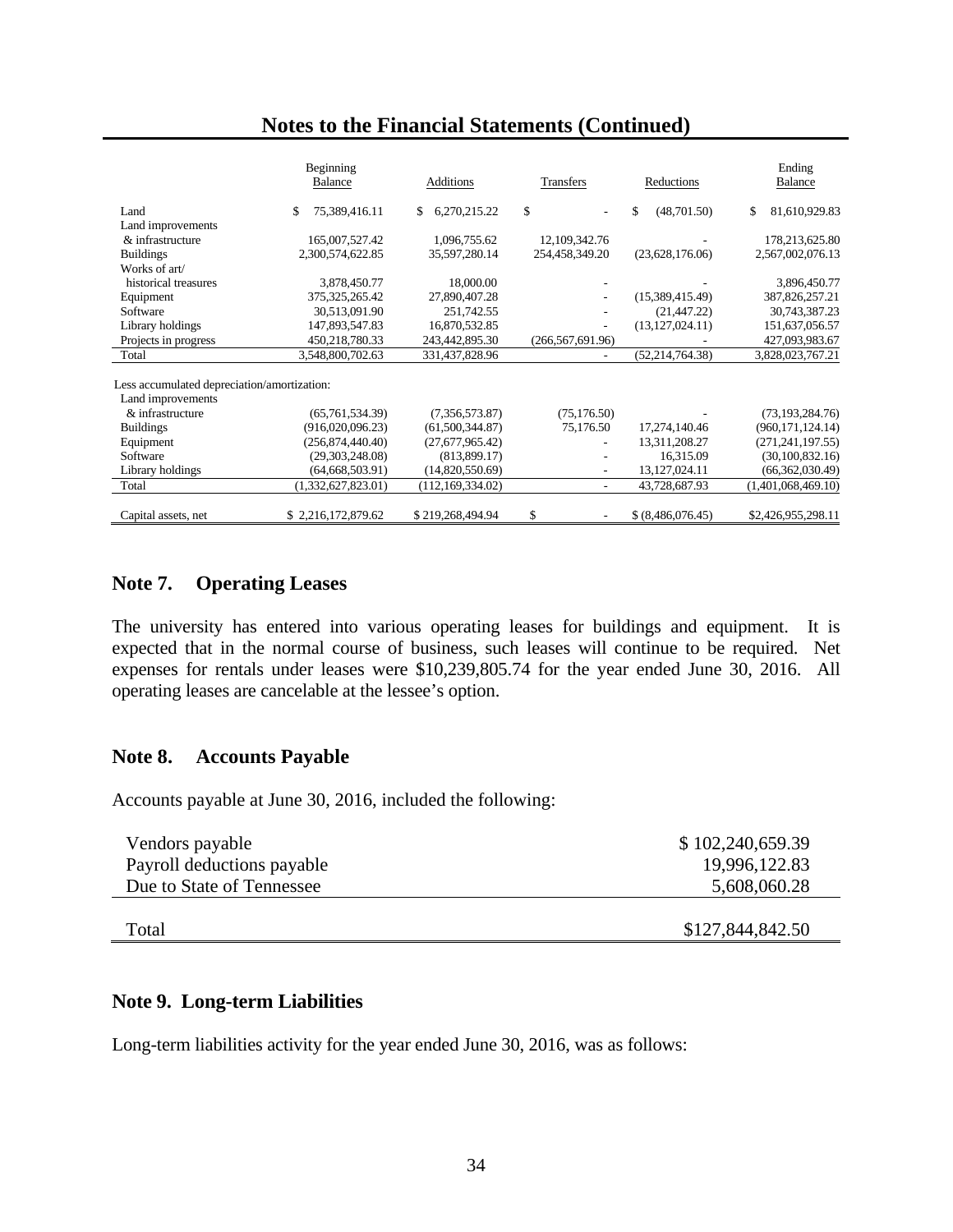|                                   | Beginning<br>Balance | Additions        | Reductions      | Ending<br><b>Balance</b> | Current<br>Portion |
|-----------------------------------|----------------------|------------------|-----------------|--------------------------|--------------------|
| Long-term liabilities:            |                      |                  |                 |                          |                    |
| <b>Bonds</b>                      | \$678,767,239.77     | \$143,638,534.29 | \$32,365,110.49 | \$790,040,663.57         | \$36,485,681.96    |
| Unamortized bond premium          | 99,172,951.00        |                  | 5,373,348.32    | 93,799,602.68            |                    |
| Revolving credit facility         | 7,860,994.85         | 13,132,947.77    | 3,346,404.58    | 17,647,538.04            |                    |
|                                   |                      |                  |                 |                          |                    |
| Total TSSBA indebtedness          | 785,801,185.62       | 156,771,482.06   | 41,084,863.39   | 901,487,804.29           | 36,485,681.96      |
|                                   |                      |                  |                 |                          |                    |
| Compensated absences              | 78,566,260.31        | 46,027,912.94    | 43,485,374.59   | 81,108,798.66            | 43,485,374.59      |
|                                   |                      |                  |                 |                          |                    |
| Total long-term liabilities       | 864, 367, 445. 93    | 202,799,395.00   | 84,570,237.98   | 982,596,602.95           | 79,971,056.55      |
|                                   |                      |                  |                 |                          |                    |
| Other long-term liabilities:      |                      |                  |                 |                          |                    |
| Unearned revenue                  | 128,647,292.51       | 67,089,628.36    | 90.118.241.08   | 105,618,679.79           | 90,118,241.08      |
| Due to grantors                   | 36,228,970.70        | 446,487.04       | 564,206.08      | 36,111,251.66            |                    |
| Annuities payable and life        |                      |                  |                 |                          |                    |
| income payable                    | 22,680,461.83        | 1,276,376.81     | 3,685,559.81    | 20, 271, 278.83          | 2,671,415.94       |
|                                   |                      |                  |                 |                          |                    |
| Total other long-term liabilities | \$187,556,725.04     | \$68,812,492.21  | \$94,368,006.97 | \$162,001,210.28         | \$92,789,657.02    |

# **TSSBA Debt – Bonds**

Bonds, with interest rates ranging from .18% to 5.50%, were issued by the Tennessee State School Bond Authority (TSSBA). The bonds are due serially to 2046 and are secured by pledges of the facilities' revenues to which they relate and certain other revenues and fees of the university, including state appropriations. (See Note 10 for further details.) The bonded indebtedness with the Tennessee State School Bond Authority included in long-term liabilities on the statement of net position is shown net of assets held by the authority in the debt service reserve, capitalized interest, and unexpended debt proceeds. The total bonded indebtedness at June 30, 2016, was \$856,262,232.78. The debt service reserve amount at June 30, 2016, was \$13,129,193.50, and unspent debt proceeds were \$53,092,375.71.

The university's debt service requirements to maturity for all bonds payable at June 30, 2016, are as follows: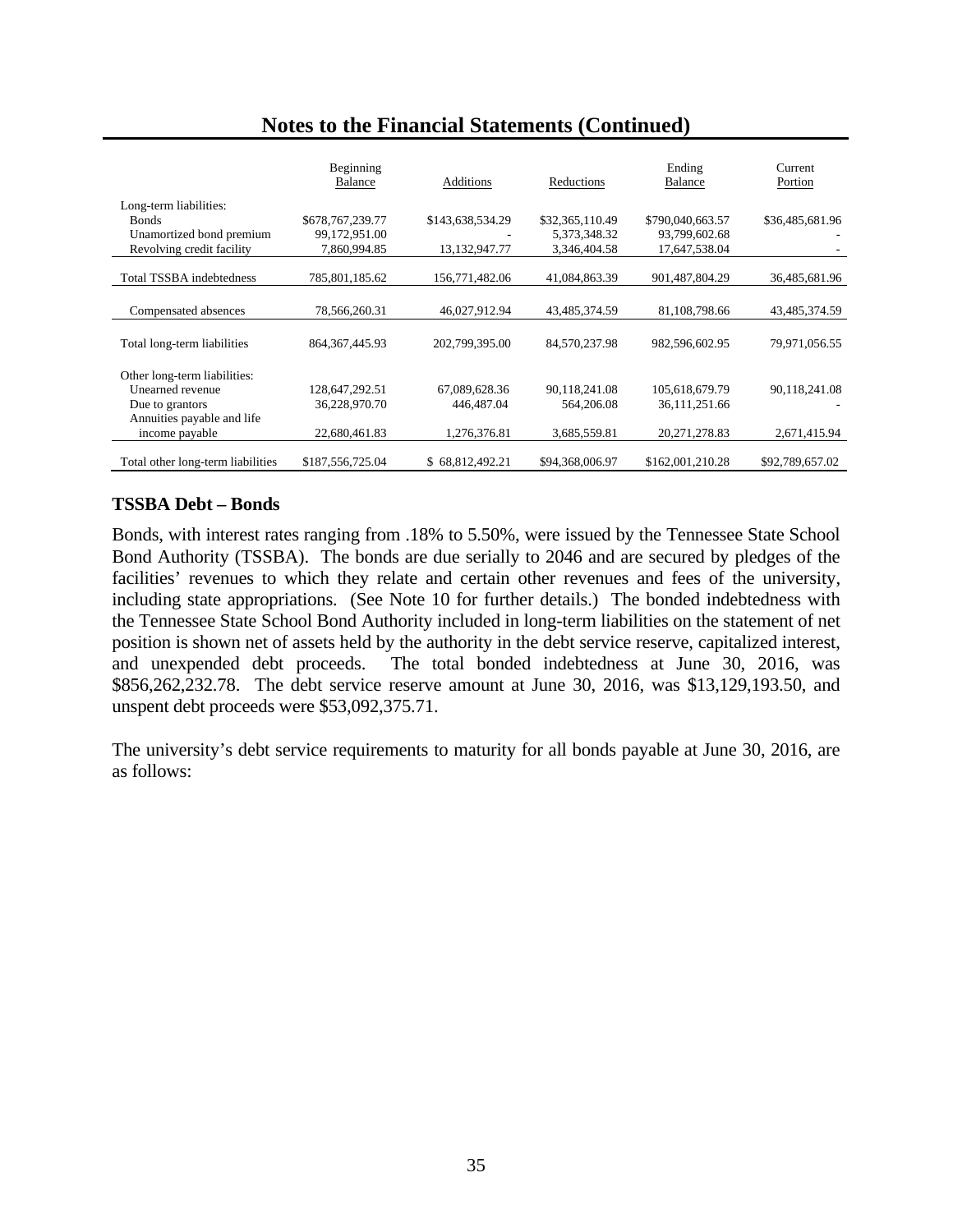| Principal         | Interest         |
|-------------------|------------------|
| \$36,485,681.96   | \$37,235,965.27  |
| 37,631,970.91     | 35,976,418.00    |
| 38,454,494.02     | 34,401,664.89    |
| 36,970,905.22     | 32,724,306.29    |
| 32,925,164.95     | 31,260,324.74    |
| 173,499,145.12    | 134,868,431.80   |
| 165, 164, 305. 39 | 97,076,505.71    |
| 146,634,430.31    | 60,657,619.24    |
| 118,136,180.51    | 30,526,983.00    |
| 70,359,954.39     | 7,421,765.43     |
| \$856,262,232.78  | \$502,149,984.37 |
|                   |                  |
| (13, 129, 193.50) |                  |
| (53,092,375.71)   |                  |
| \$790,040,663.57  |                  |
|                   |                  |

#### **TSSBA Debt – Revolving Credit Facility**

The Tennessee State School Bond Authority (TSSBA) receives loans from the revolving credit facility to finance the costs of various capital projects during the construction phase. When projects are placed in service, TSSBA issues long-term, fixed-rate debt to finance the project over its useful payback period and repays the revolving credit facility debt. The amount issued for projects at the university was \$17,647,538.04 at June 30, 2016.

More detailed information regarding the bonds and revolving credit facility can be found in the notes to the financial statements in the financial report for the Tennessee State School Bond Authority. That report is available on the state's website at www.comptroller.tn.gov/tssba/cafr.asp.

#### **Note 10. Pledged Revenues**

The University of Tennessee has pledged certain revenues and fees, including state appropriations, to repay \$790,040,663.57 in revenue bonds issued from January 2007 to June 2016. Proceeds from the bonds provided financing for construction and renovation projects. The bonds are payable through 2046. (See Note 9 for further details.) Annual principal and interest payments on the bonds are expected to require 4.88% of available revenues. The total principal and interest remaining to be paid on the bonds is \$1,292,190,647.94. Principal and interest paid for the current year and total available revenues were \$70,543,299.48 and \$1,446,079,455.46, respectively.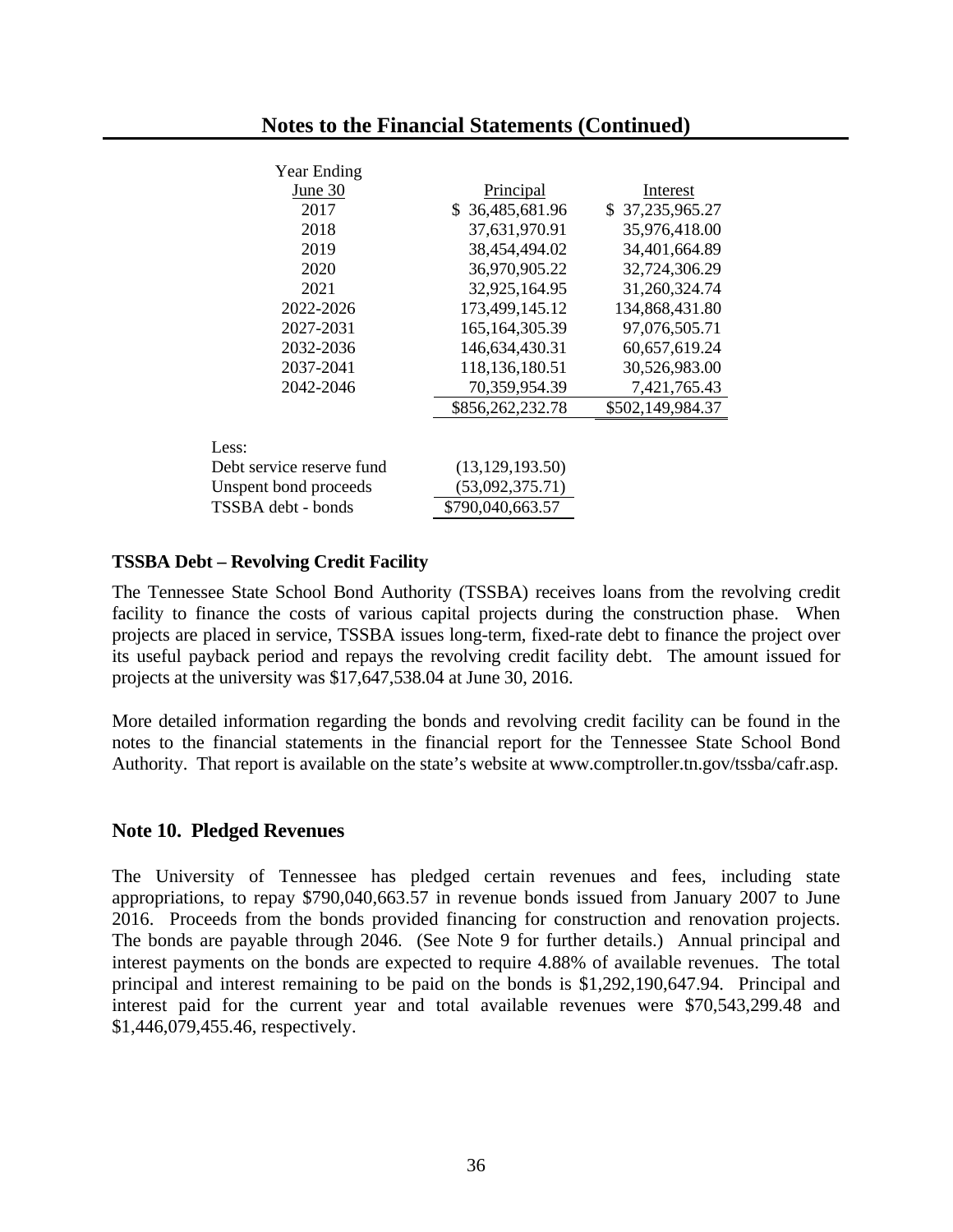### **Note 11. Pension Plans**

### **Defined Benefit Plans**

### **Closed State and Higher Education Employee Pension Plan**

#### *General Information About the Pension Plan*

Plan description – State employees and higher education employees with membership in the Tennessee Consolidated Retirement System (TCRS) before July 1, 2014, are provided with pensions through the Closed State and Higher Education Employee Pension Plan. This plan is a component of the Public Employee Retirement Plan, an agent, multiple-employer defined benefit pension plan. The Closed State and Higher Education Employee Pension Plan stopped accepting new membership on June 30, 2014, but will continue providing benefits to existing members and retirees. Beginning July 1, 2014, a new agent defined benefit retirement plan, the State and Higher Education Employee Retirement Plan, became effective for state employees and higher education employees hired on or after July 1, 2014.

The TCRS was created by state statute under Title 8, Chapters 34-37, *Tennessee Code Annotated*. The TCRS Board of Trustees is responsible for the proper operation and administration of all employer pension plans in the TCRS. The Tennessee Treasury Department, an agency in the legislative branch of state government, administers the plans of the TCRS. The TCRS issues a publicly available financial report that can be obtained at www.treasury.tn.gov/tcrs.

Benefits provided – Title 8, Chapters 34-37, *Tennessee Code Annotated*, establishes the benefit terms and can be amended only by the Tennessee General Assembly. Members of the Closed State and Higher Education Employee Pension Plan are eligible to retire with an unreduced benefit at age 60 with 5 years of service credit or after 30 years of service credit regardless of age. Benefits are determined using the following formula:

Average of member's highest compensation for 5 consecutive years (up to Social Security integration level)  $x = 1.50\%$  x Years of Service  $C_{\text{redit}}$  x 105% Plus: Average of member's highest compensation for 5 consecutive years (over the Social Security integration level)  $x = 1.75\%$  x Years of Service  $C_{\text{redit}}$  x 105%

A reduced early retirement benefit is available at age 55 and vested. Members are vested with five years of service credit. Service-related disability benefits are provided regardless of length of service. Five years of service is required for non-service-related disability eligibility. The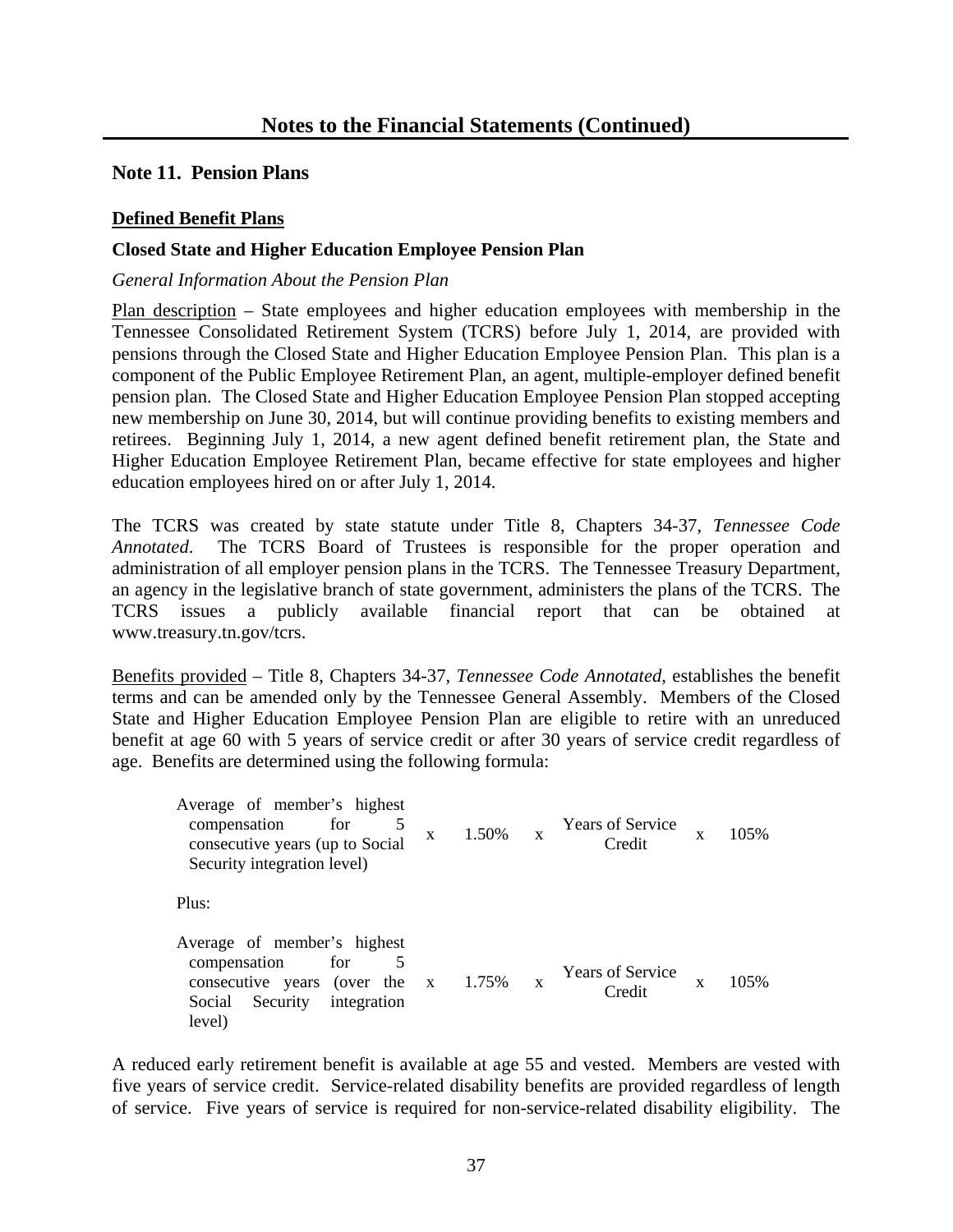service-related and non-service-related disability benefits are determined in the same manner as a service retirement benefit but are reduced 10% and include projected service credits. A variety of death benefits are available under various eligibility criteria. Member and beneficiary annuitants are entitled to automatic cost-of-living adjustments (COLAs) after retirement. A COLA is granted each July for annuitants retired prior to July 2 of the previous year. The COLA is based on the change in the consumer price index (CPI) during the prior calendar year, capped at 3%, and applied to the current benefit. No COLA is granted if the change in the CPI is less than 0.5%. A 1% COLA is granted if the CPI change is between 0.5% and 1%. A member who leaves employment may withdraw their employee contributions, plus any accumulated interest.

Contributions – Contributions for state employees and higher education employees are established in the statutes governing the TCRS and may only be changed by the Tennessee General Assembly. The university's employees are non-contributory, as are most members in the Closed State and Higher Education Employee Pension Plan. State and higher education agencies make employer contributions at the rate set by the Board of Trustees as determined by an actuarial valuation. By law, employer contributions for the Closed State and Higher Education Employee Pension Plan are required to be paid. Employer contributions by the university for the year ended June 30, 2016, to the Closed State and Higher Education Employee Pension Plan were \$48,138,492, which is 15.03% of covered payroll. The employer rate is expected to finance the costs of benefits earned by members during the year and the cost of administration, as well as an amortized portion of any unfunded liability.

### *Pension Liabilities (Assets), Pension Expense, and Deferred Outflows of Resources and Deferred Inflows of Resources Related to Pensions*

Pension liability *–* At June 30, 2016, the university reported a liability of \$166,708,520 for its proportionate share of the net pension liability. The net pension liability was measured as of June 30, 2015, and the total pension liability used to calculate the net pension liability was determined by an actuarial valuation as of that date. The university's proportion of the net pension liability was based on a projection of the university's contributions during the year ended June 30, 2015, to the pension plan relative to the contributions of all participating state and higher education agencies. At the June 30, 2015, measurement date, the university's proportion was 12.930334%. The proportion measured as of June 30, 2014, was 12.764631%.

Pension expense – For the year ended June 30, 2016, the university recognized a pension expense of \$18,484,208.

Deferred outflows of resources and deferred inflows of resources – For the year ended June 30, 2016, the university reported deferred outflows of resources and deferred inflows of resources related to pensions from the following sources: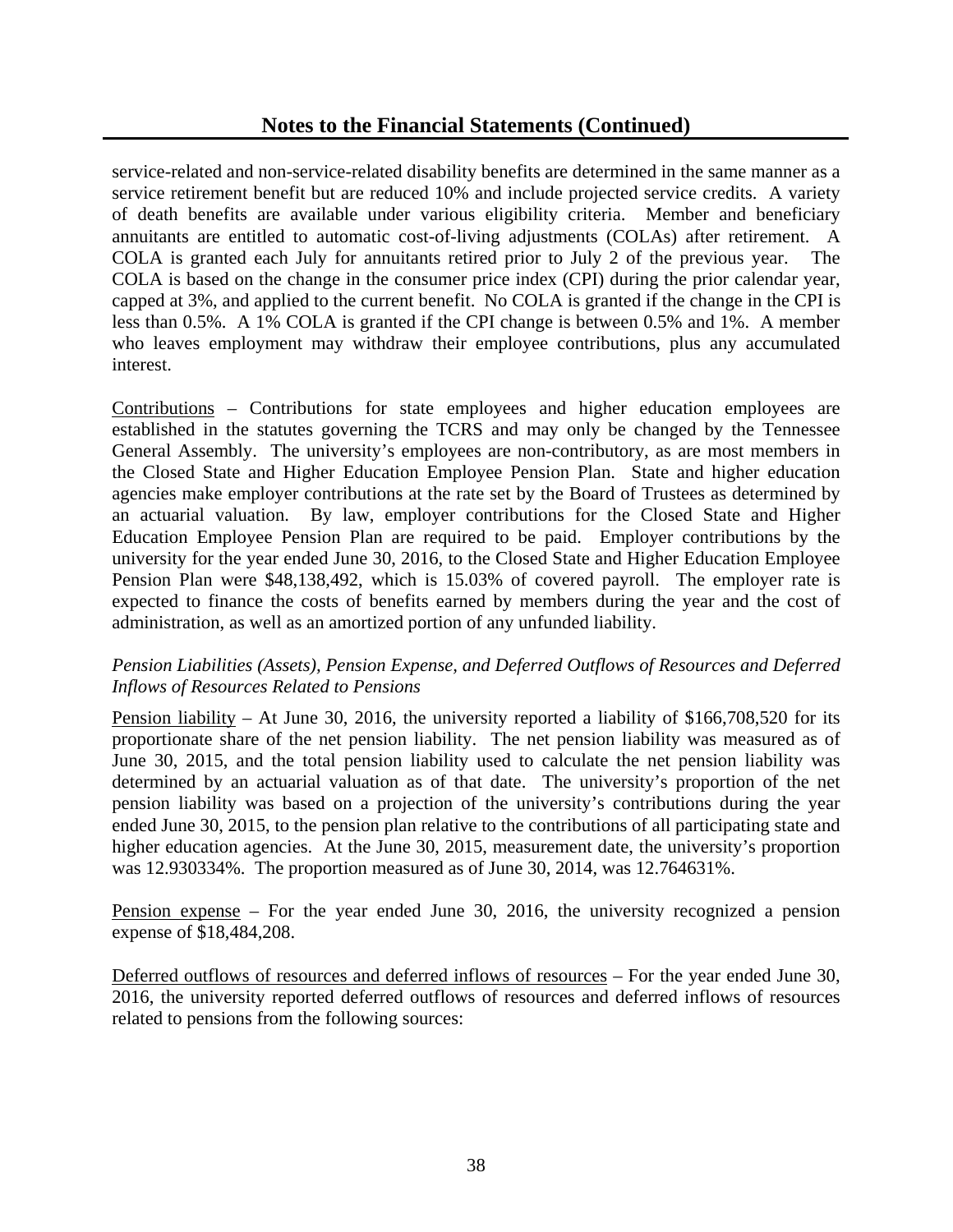|                                                                                     | Deferred Outflows<br>of Resources | Deferred Inflows<br>of Resources |
|-------------------------------------------------------------------------------------|-----------------------------------|----------------------------------|
| <b>Differences</b><br>expected<br>between<br>and<br>actual<br>experience            | \$17,640,489                      | \$14,434,230                     |
| Net difference between projected and actual<br>earnings on pension plan investments |                                   | 21,430,845                       |
| Changes in proportion of net pension liability                                      | 2,232,421                         |                                  |
| The university's contributions subsequent to the                                    |                                   |                                  |
| measurement date of June 30, 2015                                                   | 48,138,492                        |                                  |
|                                                                                     |                                   |                                  |
| Total                                                                               | \$68,011,402                      | \$35,865,075                     |

Deferred outflows of resources, resulting from the university's employer contributions of \$48,138,492 subsequent to the measurement date, will be recognized as a decrease in net pension liability in the year ending June 30, 2017. Other amounts reported as deferred outflows of resources and deferred inflows of resources related to pensions will be recognized in pension expense as follows:

| \$(12,031,892) |
|----------------|
| (12,031,892)   |
| (12,031,892)   |
| 20, 103, 511   |
|                |

In the table above, positive amounts will increase pension expense, while negative amounts will decrease pension expense.

Actuarial assumptions – The total pension liability as of the June 30, 2015, actuarial valuation was determined using the following actuarial assumptions, applied to all periods included in the measurement:

| Inflation                 | 3.0%                                                                                           |
|---------------------------|------------------------------------------------------------------------------------------------|
| Salary increases          | Graded salary ranges from 8.97% to 3.71% based<br>on age, including inflation, averaging 4.25% |
| Investment rate of return | 7.5%, net of pension plan investment expenses,<br>including inflation                          |
| Cost-of-living adjustment | 2.5%                                                                                           |

Mortality rates were based on the June 30, 2012, actuarial experience study adjusted for some of the expected future improvement in life expectancy.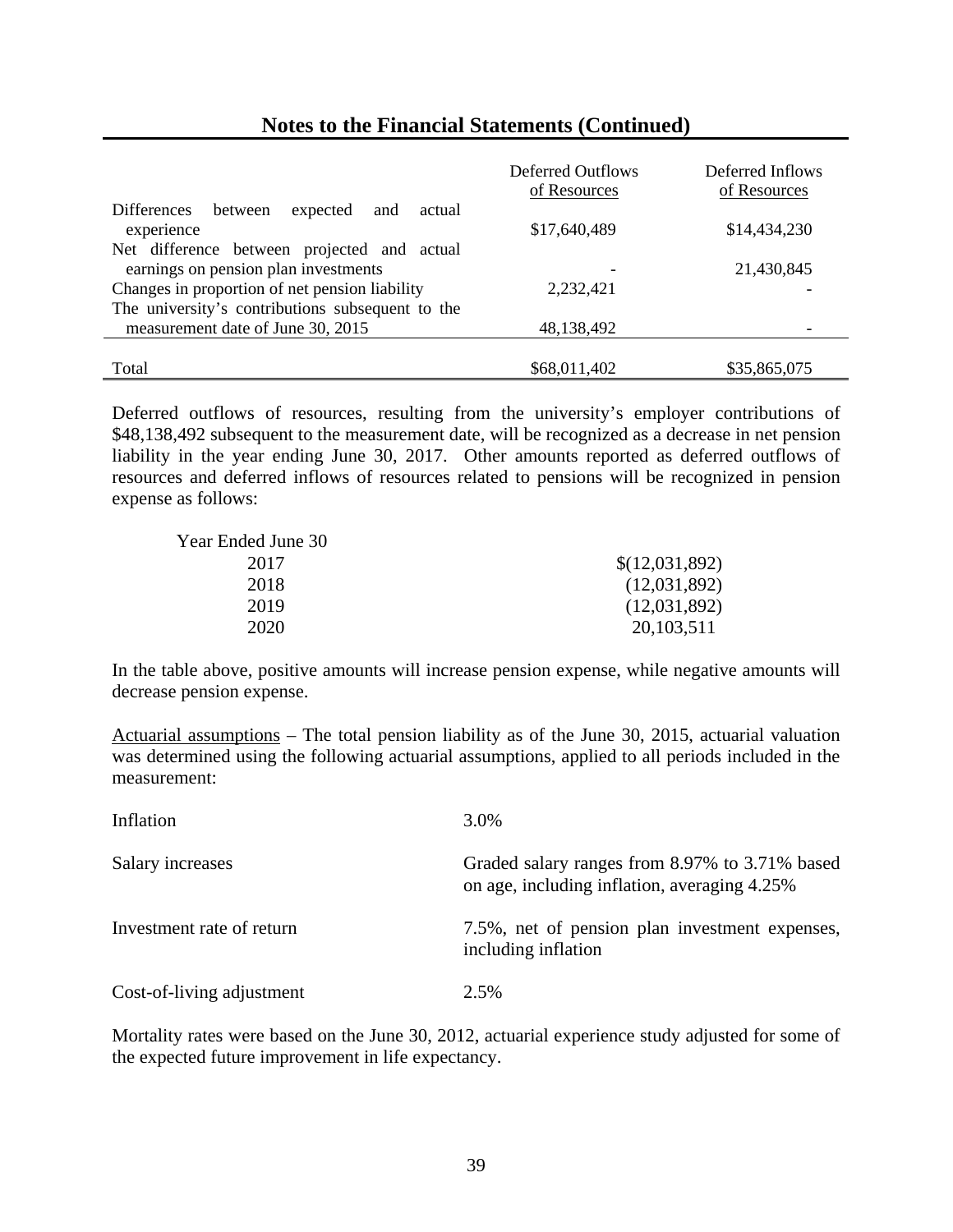The actuarial assumptions used in the June 30, 2015, actuarial valuation were based on the results of an actuarial experience study performed for the period July 1, 2008, through June 30, 2012. The demographic assumptions were adjusted to more closely reflect actual and expected future experience.

The long-term expected rate of return on pension plan investments was established by the TCRS Board of Trustees in conjunction with the June 30, 2012, actuarial experience study by considering the following three techniques: (1) the 25-year historical return of the TCRS at June 30, 2012; (2) the historical market returns of asset classes from 1926 to 2012 using the TCRS investment policy asset allocation; and (3) capital market projections that were utilized as a building-block method in which best-estimate ranges of expected future real rates of return (expected returns, net of pension plan investment expense and inflation) are developed for each major asset class. Four sources of capital market projections were blended and utilized in the third technique. The blended capital market projection established the long-term expected rate of return by weighting the expected future real rates of return by the target asset allocation percentage and by adding inflation of 3%. The target allocation and best estimates of arithmetic real rates of return for each major asset class are summarized in the following table:

|                                       | Long-term Expected         | Target     |
|---------------------------------------|----------------------------|------------|
| <b>Asset Class</b>                    | <b>Real Rate of Return</b> | Allocation |
| U.S. equity                           | 6.46%                      | 33%        |
| Developed market international equity | 6.26%                      | 17%        |
| Emerging market international equity  | 6.40%                      | 5%         |
| Private equity and strategic lending  | 4.61%                      | 8%         |
| U.S. fixed income                     | 0.98%                      | 29%        |
| Real estate                           | 4.73%                      | 7%         |
| Short-term securities                 | 0.00%                      | 1%         |
|                                       |                            | 100%       |

The long-term expected rate of return on pension plan investments was established by the TCRS Board of Trustees as 7.5% based on a blending of the three factors described above.

Discount rate – The discount rate used to measure the total pension liability was 7.5%. The projection of cash flows used to determine the discount rate assumed that employee contributions will be made at the current rate and that contributions from all state and higher education agencies will be made at the actuarially determined contribution rate in accordance with the funding policy of the TCRS Board of Trustees and as required to be paid by state statute. Based on those assumptions, the pension plan's fiduciary net position was projected to be available to make projected future benefit payments of current active and inactive members. Therefore, the long-term expected rate of return on pension plan investments was applied to all periods of projected benefit payments to determine the total pension liability.

Sensitivity of the net pension liability (asset) to changes in the discount rate – The following presents the university's proportionate share of the net pension liability (asset) calculated using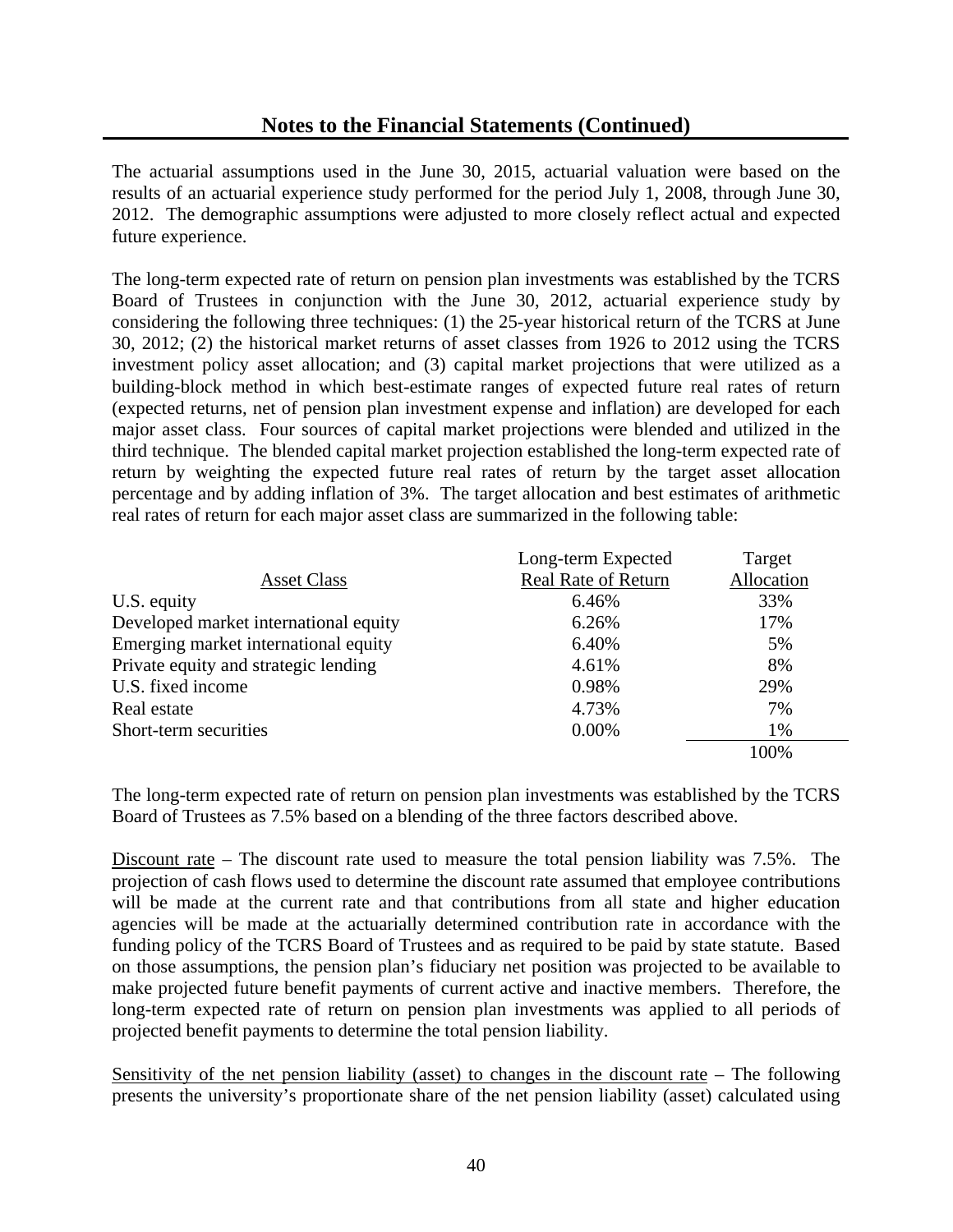the discount rate of 7.5%, as well as what the university's proportionate share of the net pension liability (asset) would be if it were calculated using a discount rate that is 1 percentage point lower (6.5%) or 1 percentage point higher (8.5%) than the current rate:

|                                            | <b>Current Discount</b> |               |                |
|--------------------------------------------|-------------------------|---------------|----------------|
|                                            | 1% Decrease             | Rate          | 1% Increase    |
|                                            | $(6.5\%)$               | $(7.5\%)$     | $(8.5\%)$      |
| University's net pension liability (asset) | \$390,623,477           | \$166,708,520 | \$(22,008,681) |

Pension plan fiduciary net position – Detailed information about the pension plan's fiduciary net position is available in a separately issued TCRS financial report at www.treasury.tn.gov/tcrs.

#### *Payable to the Pension Plan*

At June 30, 2016, the university reported a payable of \$3,402,266.69 for the outstanding amount of legally required contributions to the pension plan required for the year ended June 30, 2016.

#### **State and Higher Education Employee Retirement Plan**

#### *General Information About the Pension Plan*

Plan description – State employees and higher education employees with membership in the Tennessee Consolidated Retirement System (TCRS) before July 1, 2014, are provided with pensions through the Closed State and Higher Education Employee Pension Plan, an agent plan within the Public Employee Retirement Plan administered by the TCRS. TCRS is a multipleemployer pension plan. The Closed State and Higher Education Employee Pension Plan was closed effective June 30, 2014, and covers employees hired before July 1, 2014. Employees hired after June 30, 2014, are provided with pensions through a legally separate plan referred to as the State and Higher Education Employee Retirement Plan, an agent plan within the Public Employee Retirement Plan administered by the TCRS. The TCRS was created by state statute under Title 8, Chapters 34-37, *Tennessee Code Annotated*.

Benefits provided – Title 8, Chapters 34-37, *Tennessee Code Annotated,* establishes the benefit terms and can be amended only by the Tennessee General Assembly. Members of the State and Higher Education Employee Retirement Plan are eligible to retire at age 65 with 5 years of service credit or pursuant to the rule of 90 in which the member's age and service credit total 90. Members are entitled to receive unreduced service retirement benefits, which are determined by a formula multiplying the member's highest five consecutive year average compensation by 1% multiplied by the member's years of service credit. A reduced early retirement benefit is available at age 60 with 5 years of service credit or pursuant to the rule of 80 in which a member's age and service credit total 80. Service-related disability benefits are provided regardless of length of service. Five years of service is required for non-service-related disability eligibility. The service-related and non-service-related disability benefits are determined in the same manner as a service retirement benefit but are reduced 10% and include projected service credits. A variety of death benefits are available under various eligibility criteria.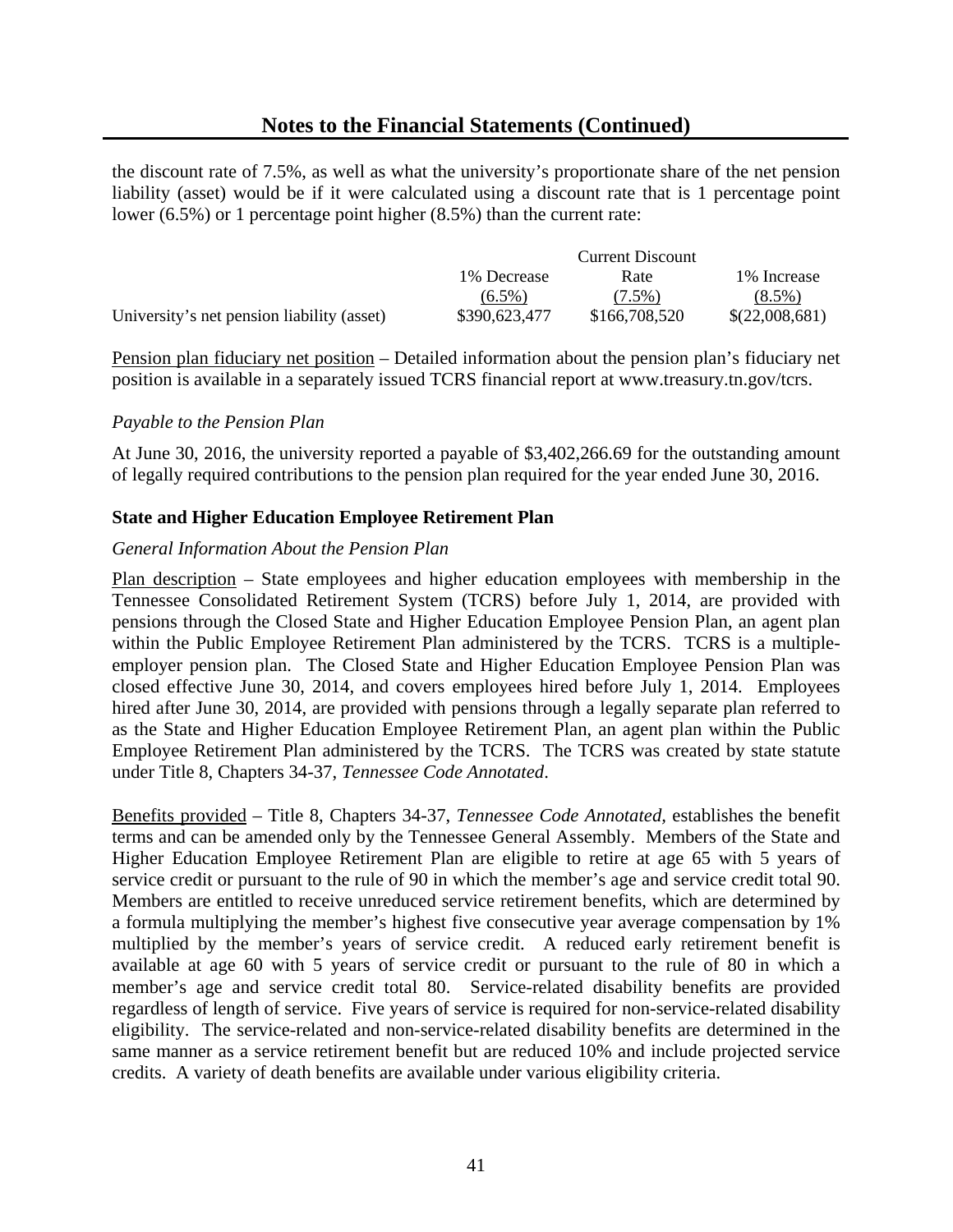Member and beneficiary annuitants are entitled to automatic cost-of-living adjustments (COLAs) after retirement. A COLA is granted each July for annuitants retired prior to the July 2 of the previous year. The COLA is based on the change in the consumer price index (CPI) during the prior calendar year, capped at 3%, and applied to the current benefit. No COLA is granted if the change in the CPI is less than 0.5%. A 1% COLA is granted if the CPI change is between 0.5% and 1%. A member who leaves employment may withdraw employee contributions, plus any accumulated interest. Under the State and Higher Education Employee Retirement Plan, benefit terms and conditions, including COLA, can be adjusted on a prospective basis. Moreover, there are defined cost controls and unfunded liability controls that provide for the adjustment of benefit terms and conditions on an automatic basis.

Contributions – Contributions for state employees and higher education employees are established in the statutes governing the TCRS and may only be changed by the Tennessee General Assembly. University employees contribute 5% of their salary to the State and Higher Education Employee Retirement Plan. The higher education institutions make employer contributions at the rate set by the Board of Trustees as determined by an actuarial valuation. Per the statutory provisions governing the TCRS, the employer contribution rate cannot be less than 4% for all aggregate employee groups, except in years when the maximum funded level, approved by the TCRS Board of Trustees, is reached. By law, employer contributions for the State and Higher Education Employee Retirement Plan are required to be paid. Employer contributions by the university for the year ended June 30, 2016, to the State and Higher Education Employee Retirement Plan were \$1,419,842, which is 3.87% of covered payroll. The employer rate is 3.87% of covered payroll except for any salaries derived from federal funds where the employer rate is 2%. The employer rate, when combined with member contributions, is expected to finance the costs of benefits earned by members during the year and the cost of administration, as well as an amortized portion of any unfunded liability.

### *Pension Liabilities (Assets), Pension Expense, and Deferred Outflows of Resources and Deferred Inflows of Resources Related to Pensions*

Pension asset *–* At June 30, 2016, the university reported an asset of \$326,224 for its proportionate share of the net pension asset. The net pension asset was measured as of June 30, 2015, and the total pension asset used to calculate the net pension asset was determined by an actuarial valuation as of that date. The university's proportion of the net pension asset was based on a projection of the university's contributions during the year ended June 30, 2015, to the pension plan relative to the contributions of all participating state and higher education agencies. At the June 30, 2015, measurement date, the university's proportion was 11.730576%, representing the first-time presentation of this proportion.

Pension expense – For the year ended June 30, 2016, the university recognized a pension expense of \$270,587.

Deferred outflows of resources and deferred inflows of resources – For the year ended June 30, 2016, the university reported deferred outflows of resources and deferred inflows of resources related to pensions from the following sources: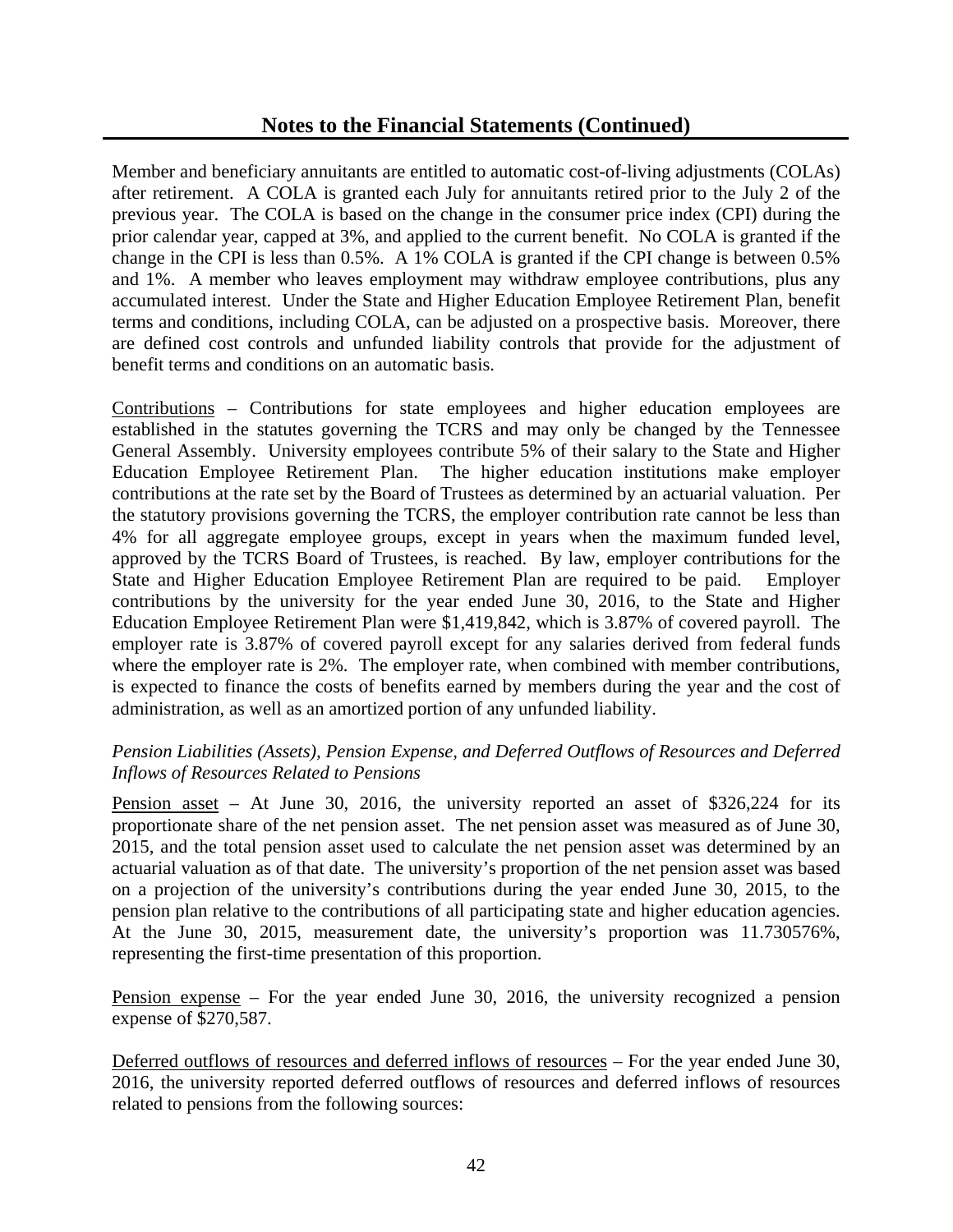|                                                            | Deferred Outflows<br>of Resources | Deferred Inflows<br>of Resources |
|------------------------------------------------------------|-----------------------------------|----------------------------------|
| expected<br><b>Differences</b><br>between<br>actual<br>and |                                   |                                  |
| experience                                                 | S<br>$\overline{\phantom{a}}$     | \$121,372                        |
| Net difference between projected and actual                |                                   |                                  |
| earnings on pension plan investments                       | 18,924                            |                                  |
| The university's contributions subsequent to the           |                                   |                                  |
| measurement date of June 30, 2015                          | 1,419,842                         |                                  |
|                                                            |                                   |                                  |
| Total                                                      | \$1,438,766                       | \$121,372                        |

Deferred outflows of resources, resulting from the university's employer contributions of \$1,419,842 subsequent to the measurement date, will be recognized as a decrease in net pension liability in the year ending June 30, 2017. Other amounts reported as deferred outflows of resources and deferred inflows of resources related to pensions will be recognized in pension expense as follows:

| \$(10,441) |
|------------|
| (10, 441)  |
| (10, 441)  |
| (10, 441)  |
| (15,172)   |
| (45,512)   |
|            |

In the table above, positive amounts will increase pension expense, while negative amounts will decrease pension expense.

Actuarial assumptions – The total pension asset as of the June 30, 2015, actuarial valuation was determined using the following actuarial assumptions, applied to all periods included in the measurement:

| Inflation                 | 3.0%                                                                                           |
|---------------------------|------------------------------------------------------------------------------------------------|
| Salary increases          | Graded salary ranges from 8.97% to 3.71% based<br>on age, including inflation, averaging 4.25% |
| Investment rate of return | 7.5%, net of pension plan investment expenses,<br>including inflation                          |
| Cost-of-living adjustment | 2.5%                                                                                           |

Mortality rates were customized based on the June 30, 2012, actuarial experience study and included an adjustment for expected future improvement in life expectancy.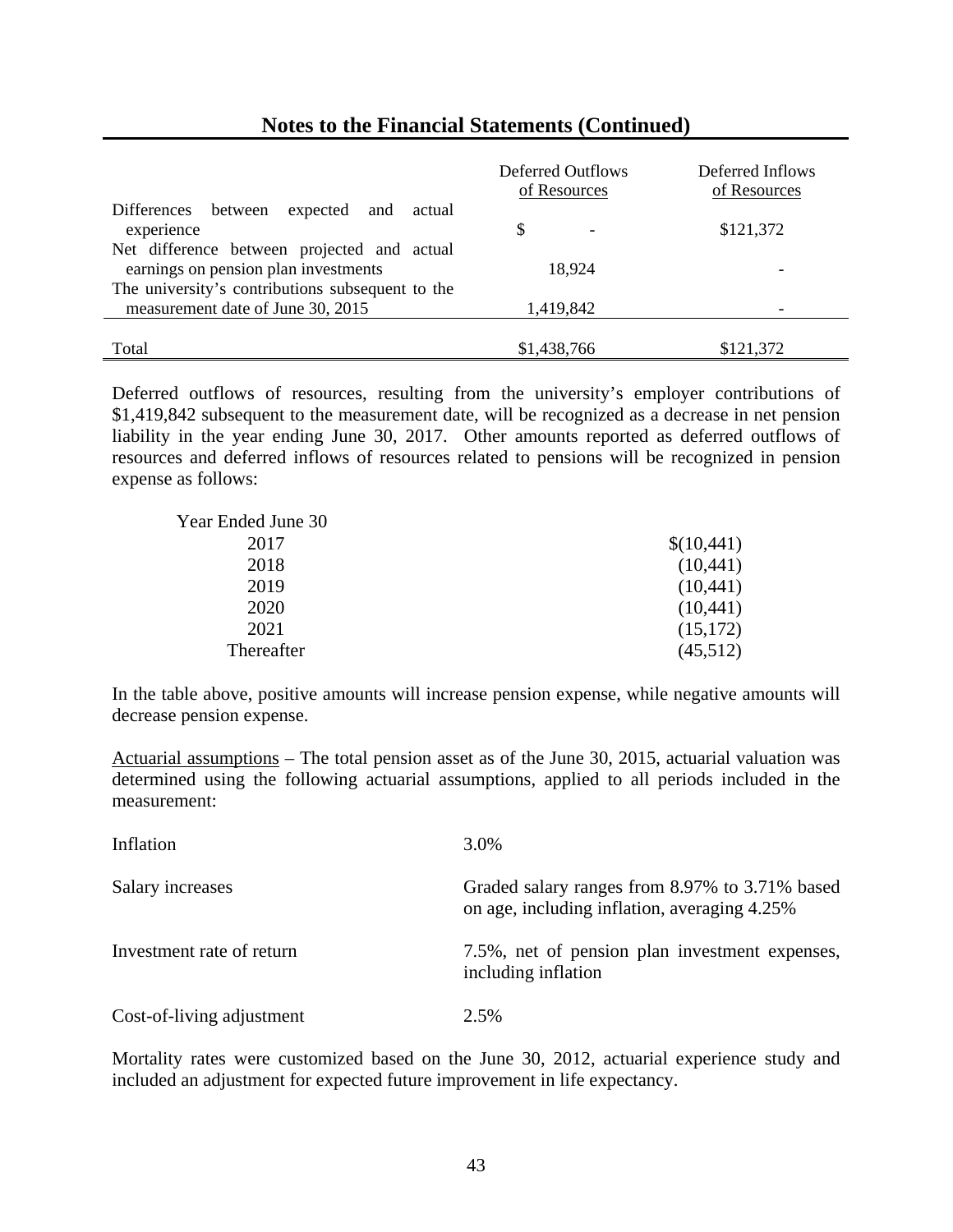The actuarial assumptions used in the June 30, 2015, actuarial valuation were based on the results of an actuarial experience study performed for the period July 1, 2008, through June 30, 2012. The demographic assumptions were adjusted to more closely reflect actual and expected future experience.

The long-term expected rate of return on pension plan investments was established by the TCRS Board of Trustees in conjunction with the June 30, 2012, actuarial experience study by considering the following three techniques: (1) the 25-year historical return of the TCRS at June 30, 2012; (2) the historical market returns of asset classes from 1926 to 2012 using the TCRS investment policy asset allocation; and (3) capital market projections that were utilized as a building-block method in which best-estimate ranges of expected future real rates of return (expected returns, net of pension plan investment expense and inflation) are developed for each major asset class. Four sources of capital market projections were blended and utilized in the third technique. The blended capital market projection established the long-term expected rate of return by weighting the expected future real rates of return by the target asset allocation percentage and by adding inflation of 3%. The target allocation and best estimates of arithmetic real rates of return for each major asset class are summarized in the following table:

|                                       | Long-term Expected         | Target     |
|---------------------------------------|----------------------------|------------|
| <b>Asset Class</b>                    | <b>Real Rate of Return</b> | Allocation |
| U.S. equity                           | 6.46%                      | 33%        |
| Developed market international equity | 6.26%                      | 17%        |
| Emerging market international equity  | 6.40%                      | 5%         |
| Private equity and strategic lending  | 4.61%                      | 8%         |
| U.S. fixed income                     | 0.98%                      | 29%        |
| Real estate                           | 4.73%                      | 7%         |
| Short-term securities                 | 0.00%                      | 1%         |
|                                       |                            | 100%       |

The long-term expected rate of return on pension plan investments was established by the TCRS Board of Trustees as 7.5% based on a blending of the three factors described above.

Discount rate – The discount rate used to measure the total pension asset was 7.5%. The projection of cash flows used to determine the discount rate assumed that employee contributions will be made at the current rate and that contributions from all state and higher education agencies will be made at the actuarially determined contribution rate in accordance with the funding policy of the TCRS Board of Trustees and as required to be paid by state statute. Based on those assumptions, the pension plan's fiduciary net position was projected to be available to make projected future benefit payments of current active and inactive members. Therefore, the long-term expected rate of return on pension plan investments was applied to all periods of projected benefit payments to determine the total pension asset.

Sensitivity of the net pension liability (asset) to changes in the discount rate – The following presents the university's proportionate share of the net pension liability (asset) calculated using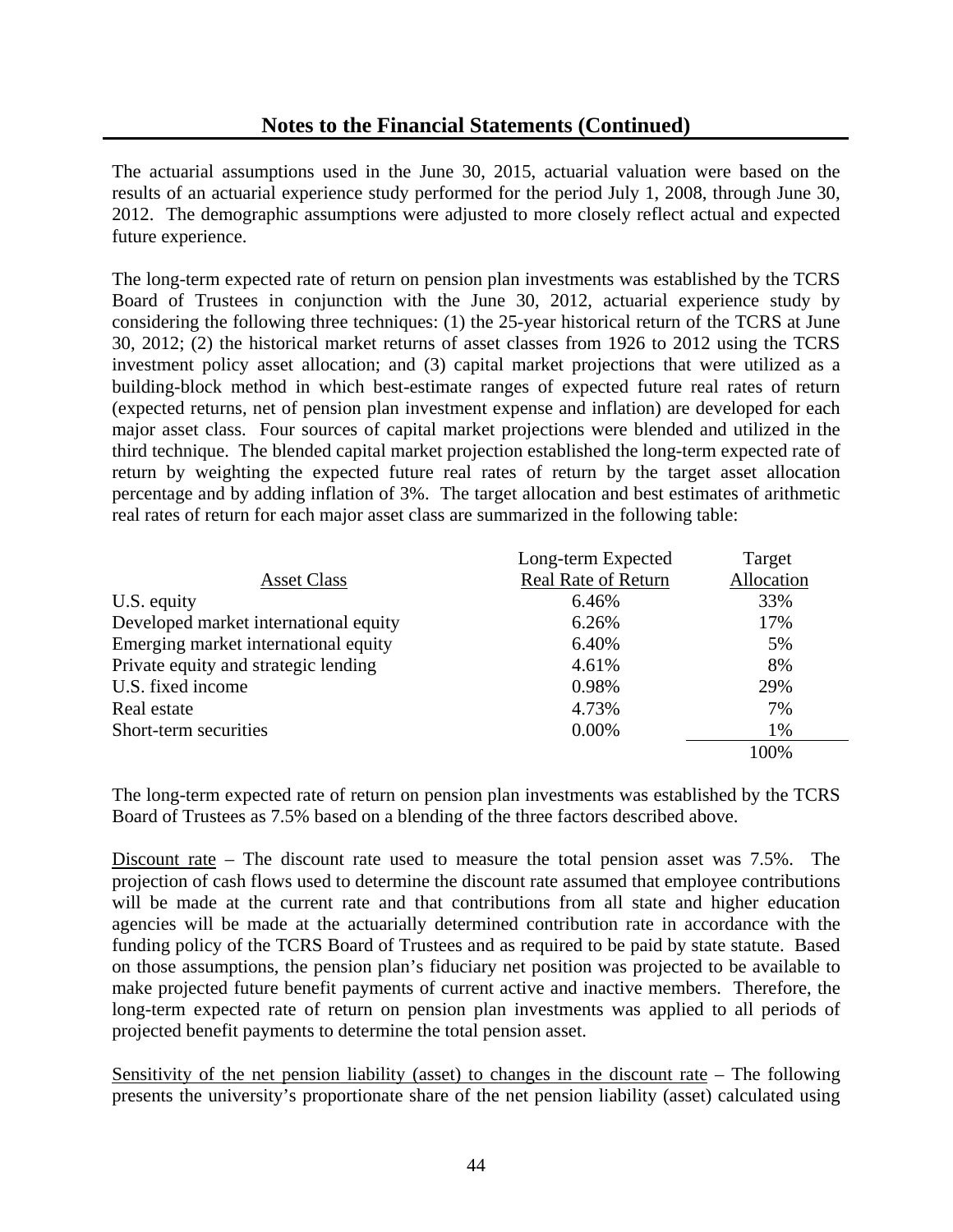the discount rate of 7.5%, as well as what University of Tennessee's proportionate share of the net pension liability (asset) would be if it were calculated using a discount rate that is 1 percentage point lower (6.5%) or 1 percentage point higher (8.5%) than the current rate:

|                                             |             | <b>Current Discount</b> |              |
|---------------------------------------------|-------------|-------------------------|--------------|
|                                             | 1% Decrease | Rate                    | 1\% Increase |
|                                             | $(6.5\%)$   | $(7.5\%)$               | $(8.5\%)$    |
| University's proportionate share of the net |             |                         |              |
| pension liability (asset)                   | (\$128,162) | $(\$326,224)$           | (S474, 448)  |

Pension plan fiduciary net position – Detailed information about the pension plan's fiduciary net position is available in a separately issued TCRS financial report at www.treasury.tn.gov/tcrs.

#### *Payable to the Pension Plan*

At June 30, 2016, the university reported a payable of \$666,303.06 for the outstanding amount of legally required contributions to the pension plan required for the year ended June 30, 2016.

Total defined benefit pension expense – The total pension expense for the year ended June 30, 2016, for all state and local government defined benefit pension plans was \$18,754,795.00.

#### **Federal Retirement**

Plan description – The University of Tennessee contributes to the Federal Retirement Program, a cost-sharing, multiple-employer, defined benefit pension plan administered by the Civil Service Retirement System (CSRS) for participants employed prior to January 1, 1987, and the Federal Employees Retirement System (FERS) for participants employed after December 31, 1986. The U.S. Office of Personnel Management manages both systems. All regular full-time employees of the University of Tennessee Agricultural Extension Service who hold federal appointments for 51% or more of their time are required to participate in either one of the two Federal Retirement Programs. For both systems, benefit provisions are established in federal statutes. Federal statutes are amended by the U.S. Congress. There were 152 employees in Federal Retirement Programs in 2016, 30 in CSRS and 122 in FERS. Both systems provide retirement, death, and disability benefits, as well as annual cost-of-living adjustments, to plan members and their beneficiaries. Benefits are based on high three-year average salary and years of service. CSRS employees can retire with five years of service at age 62, at age 60 with 20 years of service, or at 55 with 30 years of service. FERS employees can retire with 10 years of service at a minimum retirement age from 55 to 57 depending on year of birth. For both plans, former employees who leave the job before becoming eligible for retirement can either ask that their retirement contributions be returned or wait until age requirements are met to receive monthly benefits, provided years of service requirements have been met. Benefit estimates are available at https://www.opm.gov/retirement-services/fers-information/computation/.

CSRS and FERS issue publicly available financial reports that include financial statements and required supplementary information. These reports may be obtained by writing to the Office of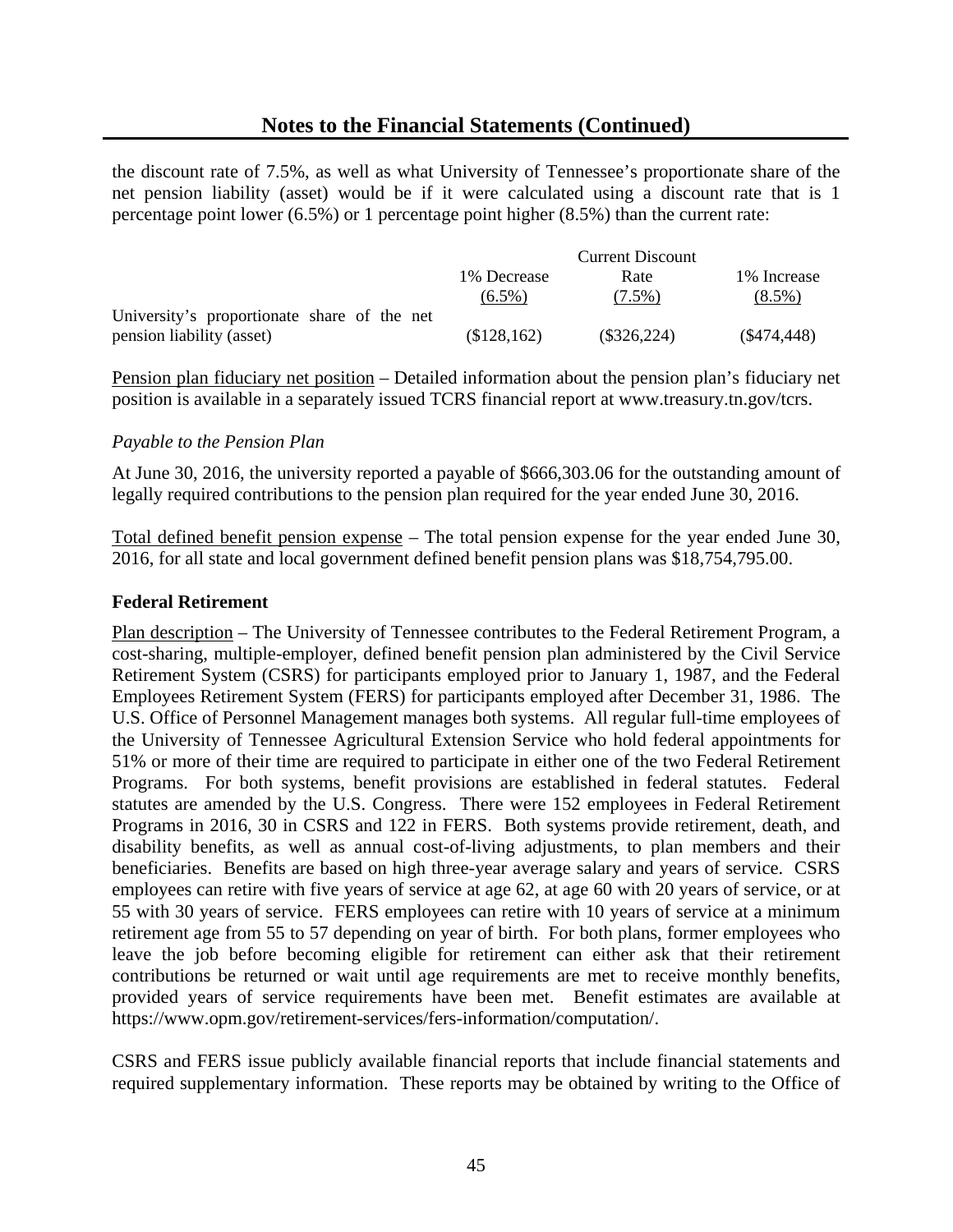Personnel Management, Retirement Information Office, P.O. Box 45, Boyers, PA 16017-0045, or by calling (202) 606-0500.

Funding policy – Participating employees, with some exceptions, are required by federal statute to contribute 7.0% of covered salaries to the CSRS plan. The university is currently required to contribute 7.0%. Contributions to CSRS for the year ended June 30, 2016, were \$379,993.10, which consisted of \$196,495.75 from the university and \$183,497.35 from the employees; contributions for the year ended June 30, 2015, were \$442,263.52, which consisted of \$230,095.79 from the university and \$212,167.73 from the employees; and contributions for the year ended June 30, 2014, were \$542,802.20, which consisted of \$282,874.46 from the university and \$259,927.74 from the employees. Contributions met the requirements for each year.

Federal statute requires employees participating in FERS to contribute 0.8% of their salaries to the Basic Benefit Plan. The university is required to contribute 13.7%. In addition, the university is required to contribute 1% of each participant's salary to the Thrift Savings Plan plus up to an additional 4% depending upon employees' contributions, which can range from 0 to 10% of their salaries. Contributions for the Basic Benefit Plan were \$1,245,548.76 for the year ended June 30, 2016, which consisted of \$69,508.70 from employees and \$1,176,040.06 from the university; \$1,158,705.53 for the year ended June 30, 2015, which consisted of \$67,923.05 from employees and \$1,090,782.48 from the university; and \$1,112,172.39 for the year ended June 30, 2014, which consisted of \$70,119.12 from employees and \$1,042,053.27 from the university. Contributions for the Thrift Savings Plan were \$989,622.00 for the year ended June 30, 2016, which consisted of \$579,018.00 from employees and \$410,604.00 from the university; \$1,003,698.50 for the year ended June 30, 2015, which consisted of \$602,218.50 from employees and \$401,480.00 from the university; and \$1,030,559.00 for the year ended June 30, 2014, which consisted of \$616,797.00 from employees and \$413,762.00 from the university. Contributions met the requirements for each year.

### **Defined Contribution Plans**

### **Optional Retirement Plans (ORP)**

Plan description – The university contributes to the Optional Retirement Plan (ORP). The ORP, administered by the Tennessee Treasury Department, is a defined contribution plan. The ORP was established by state statute in Title 8, Chapter 35, Part 4, of *Tennessee Code Annotated*. This statute also sets out the plan provisions. The plan provisions are amended by the Tennessee General Assembly. The ORP was designed to provide benefits at retirement to faculty and staff who are exempt from the overtime provision of the Fair Labor Standards Act and who waive membership in the TCRS. In a defined contribution plan, benefits depend solely on amounts contributed to the plan plus investment earnings.

Funding policy – For employees employed prior to July 1, 2014, plan members are noncontributory. The university contributes an amount equal to 10% of the employee's base salary up to social security wage base and 11% above the social security wage base. For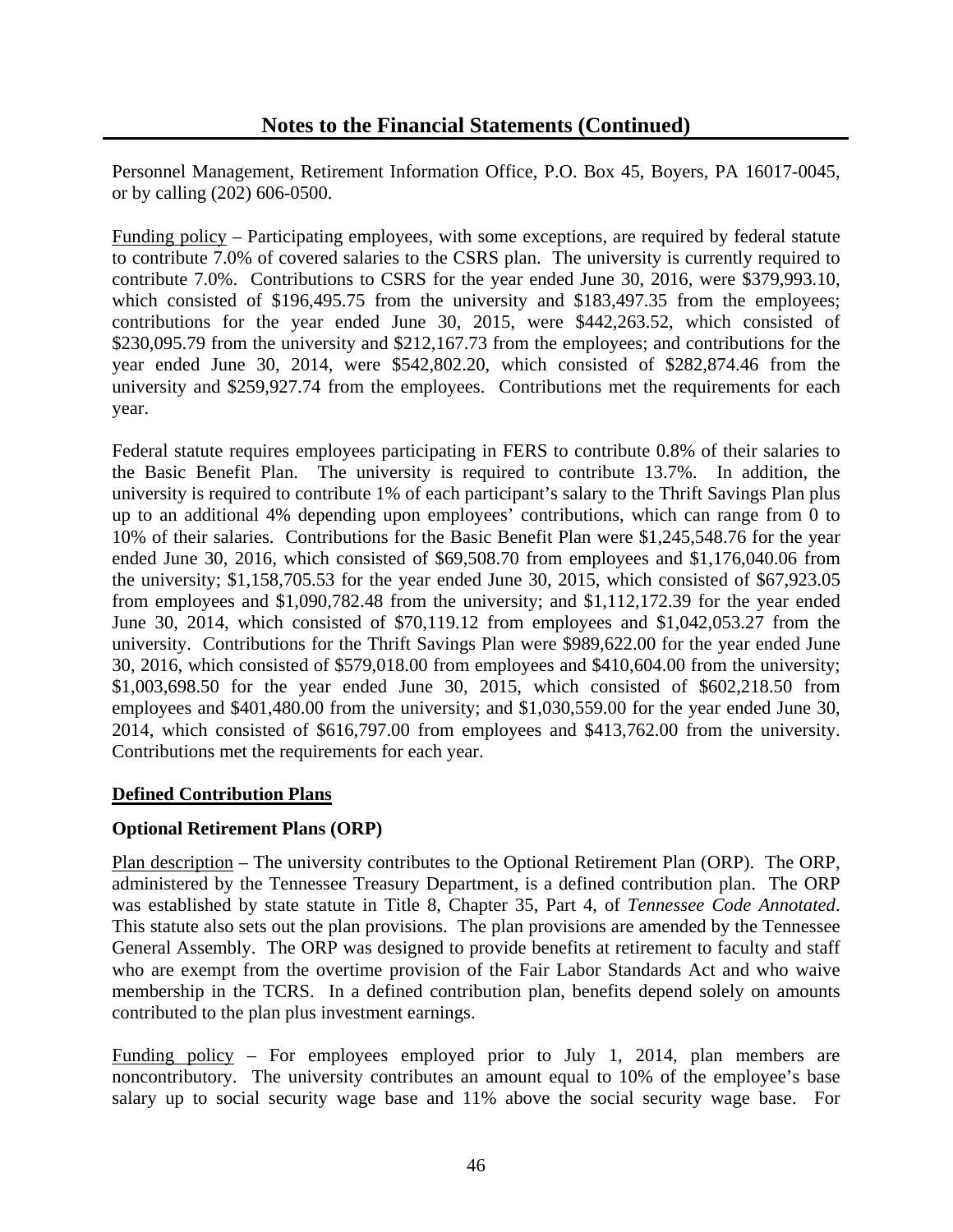employees hired after June 30, 2014, plan members will contribute 5% to the ORP, and the university will contribute 9% of the employee's base salary. Pension expense equaled the required contributions made to the ORP and were \$46,719,427.83 for the year ended June 30, 2016, and \$46,880,655.27 for the year ended June 30, 2015. Contributions met the requirements for each year.

Members are immediately 100% vested in the employer contributions made pursuant to the ORP. The Treasury Department has selected three investment vendors who offer a variety of investment products in which members are responsible for selecting how the contributions are invested. Each member makes the decision when to reallocate future contributions or when to transfer funds from one investment product to another. Funds are held by the investment vendor in the name of the member, not in the name of the State of Tennessee. The State of Tennessee has no discretion over these funds other than to make the initial contributions. Accordingly, the State of Tennessee is not acting in a trustee capacity, nor does it have a fiduciary responsibility for the funds held by the investment vendors.

### **Joint Contributory Retirement System Plan A (JCRS-A)**

Plan Description – The Joint Contributory Retirement System Plan A (JCRS-A) is a defined contribution plan with minimum benefits and is administered by the Tennessee Consolidated Retirement System and TIAA-CREF. Employees who were enrolled in the Teachers Insurance and Annuity Association-College Retirement Equities Fund (TIAA-CREF) before July 1977 are members of JCRS-A. Enrollment in this plan for new employees has been closed since July 1977.

Although JCRS-A members participate in the optional retirement plans described above, they may also, under certain circumstances, receive a supplementary benefit from the State of Tennessee. Plan provisions are established by Title 8, Chapter 35, Part 4, *Tennessee Code Annotated.* State statutes are amended by the Tennessee General Assembly.

Funding Policy – Plan members are noncontributory. The university's contributions for JCRS-A members were calculated using the base salary amounts of \$10,118,296.81 for fiscal year 2016, and \$12,869,740.91 for fiscal year 2015. Contribution requirements are established and amended by state statute. The contributions are included in the ORP amounts. University contributions to fund the state supplemental benefit totaled \$1,520,779.72 in fiscal year 2016, and \$1,934,321.98 in fiscal year 2015. Contributions met the requirements for each year.

### **Deferred Compensation Plans**

Employees are offered three deferred compensation plans. The university, through the State of Tennessee, provides two plans, one established pursuant to the *Internal Revenue Code* (IRC), Section 457, and the other pursuant to IRC, Section 401(k). The third plan is administered by the university and was established in accordance with IRC, Section 403(b). The plans are outsourced to third-party vendors, and the administrative costs assessed by the vendors of these plans are the responsibility of plan participants. Section 401(k), Section 403(b), and Section 457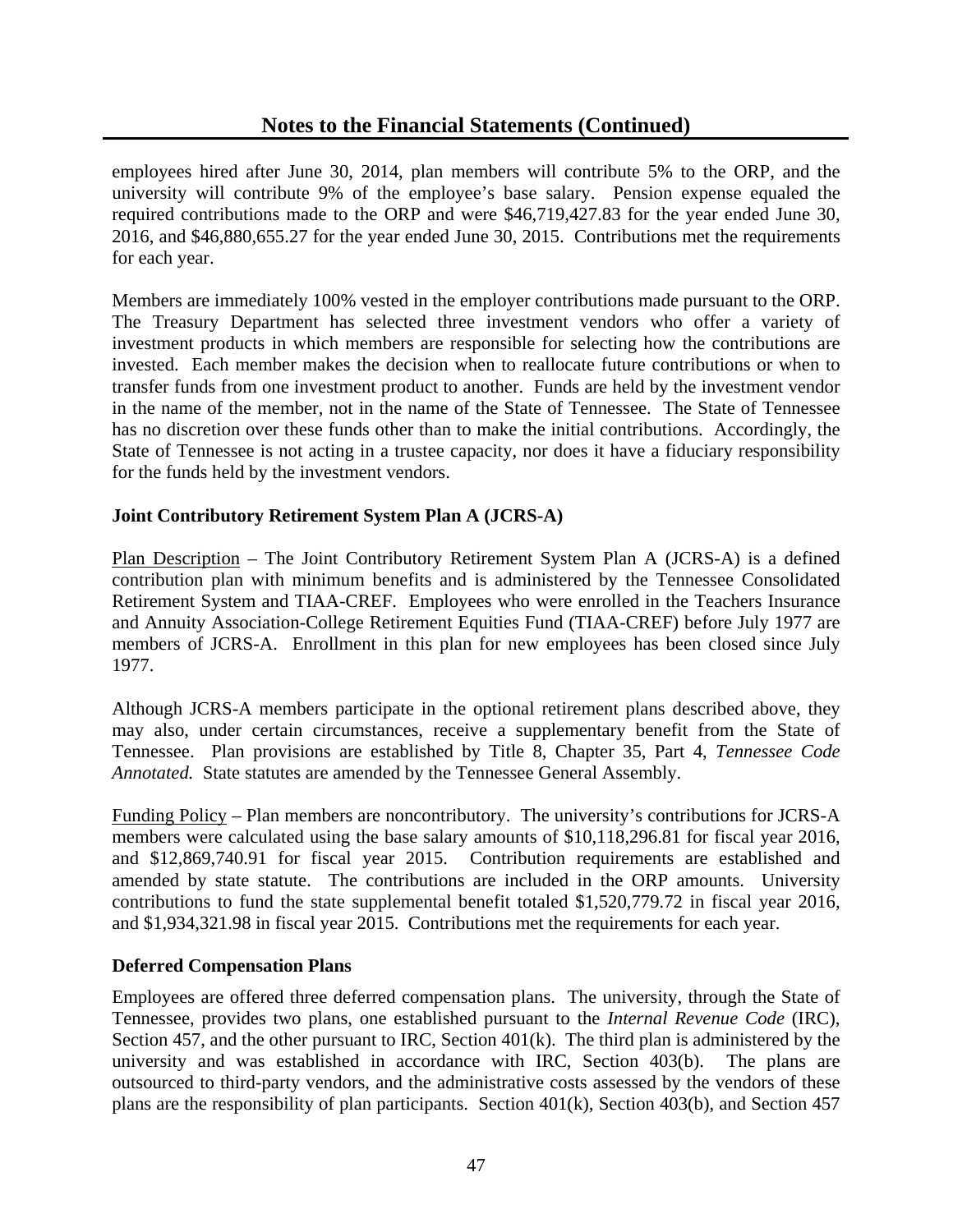plan assets remain the property of the contributing employees; therefore, they are not presented in the accompanying financial statements. IRC Sections 401(k), 403(b), and 457 establish participation, contribution, and withdrawal provisions for the plans. Participation in the 403(b) and the 457 plans are voluntary for employees. The university provides up to a \$50 monthly employer match for employees who participate in the state's 401(k) plan. Employees hired before July 1, 2014, voluntarily participate in the state's 401(k) plan. Pursuant to Chapter 259 of the *Public Acts of 2013,* employees hired after June 30, 2014, are automatically enrolled in the state's 401(k) plan and contribute 2% of their salary, with the employer contributing an additional non-matching 5%. Employees may opt out of the 2% auto enrollment. Such contribution rates may only be amended by the Tennessee General Assembly. There are certain automatic cost controls and unfunded liability controls in the defined benefit plan where the employees participate that may impact the non-matching 5% employer contribution to the 401(k) plan.

Employees are immediately vested in both the employee and employer contributions in all plans. The IRC establishes maximum limits that an employee can contribute to these plans. The employee may increase, decrease, or stop contributions at any time for all three plans.

During the year ended June 30, 2016, contributions totaling \$22,636,968.05 were made by employees participating in the 401(k) plan, and the university recognized pension expense of \$7,413,475.25 for employer contributions. During the year ended June 30, 2015, contributions totaling \$21,968,325.52 were made by employees participating in the 401(k) plan, and the university recognized pension expense of \$6,211,291.35 for employer contributions.

# **Note 12. Other Postemployment Benefits**

Healthcare is the only "other postemployment benefit" (OPEB) provided to employees. The State of Tennessee administers a group health insurance program which provides postemployment health insurance benefits to eligible university retirees. This program includes two plans available to higher education employees—the State Employee Group Plan and the Medicare Supplement Plan. For accounting purposes, the plans are agent multiple-employer defined benefit OPEB plans. Benefits are established and amended by an insurance committee created by Section 8-27-201, *Tennessee Code Annotated,* for the State Employee Group Plan and for the Medicare Supplement Plan. Prior to reaching age 65, all members have the option of choosing between the standard or partnership preferred provider organization plan for healthcare benefits. Subsequent to age 65, members who are also in the state's retirement system may participate in a state-administered Medicare supplement that does not include pharmacy. Employees hired on or after July 1, 2015, are not eligible to continue insurance coverage at retirement in either the Employee Group Plan or the Medicare Supplement Plan. The state makes on-behalf payments to the Medicare Supplement Plan for the university's eligible retirees; see Note 21. The plans are reported in the *Tennessee Comprehensive Annual Financial Report* (CAFR). The CAFR is available on the state's website at www.tn.gov/finance/fa-accfin-cafr.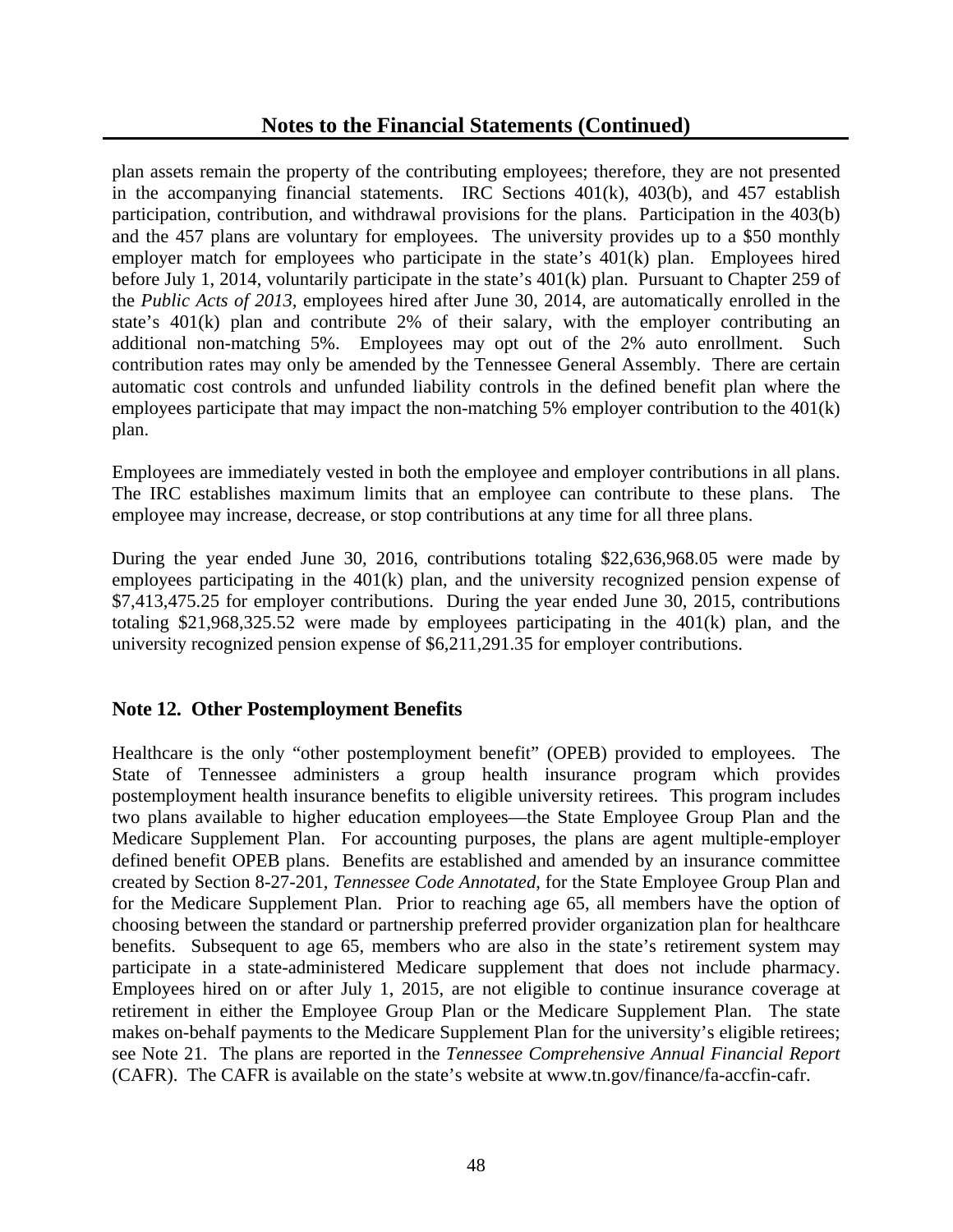### **Special Funding Situation**

The State of Tennessee is legally responsible for contributions to the Medicare Supplement Plan that covers the retirees of other governmental entities, including the University of Tennessee. The state is the sole contributor for the university retirees who participate in the Medicare Supplement Plan and, therefore, is acting as the employer.

### **Funding Policy**

The premium requirements of members of the State Employee Group Plan are established and may be amended by the insurance committee. The plan is self-insured and financed on a pay-asyou-go basis with the risk shared equally among the participants. The plan's claims liabilities are periodically computed using actuarial and statistical techniques to establish premium rates. The plan's administrative costs are allocated to plan participants. Retired members pay the same base premium, adjusted for years of service, as active employees. Retirees with 30 years of service are subsidized 80%; retirees with 20 years of service but less than 30 years of service, 70%; and retirees with less than 20 years of service, 60%.

Retirees in the Medicare Supplement Plan have flat-rate premium subsidies based on years of service. Retirees with 30 years of service receive \$50 per month; retirees with 20 years of service but less than 30 years of service, \$37.50; and retirees with 15 years of service but less than 20 years of service, \$25.

| University's Annual OPEB Cost and Net OPEB Obligation |
|-------------------------------------------------------|
| State Employee Group Plan                             |

| Annual required contribution (ARC)      | \$20,551,000.00   |
|-----------------------------------------|-------------------|
| Interest on the net OPEB obligation     | 3,752,000.00      |
| Adjustment to the ARC                   | (3,767,000.00)    |
| Annual OPEB cost                        | 20,536,000.00     |
| Amount of contribution                  | (14, 664, 511.46) |
| Increase in net OPEB obligation         | 5,871,488.54      |
| Net OPEB obligation – beginning of year | 100,041,516.55    |
| Net OPEB obligation – end of year       | \$105,913,005.09  |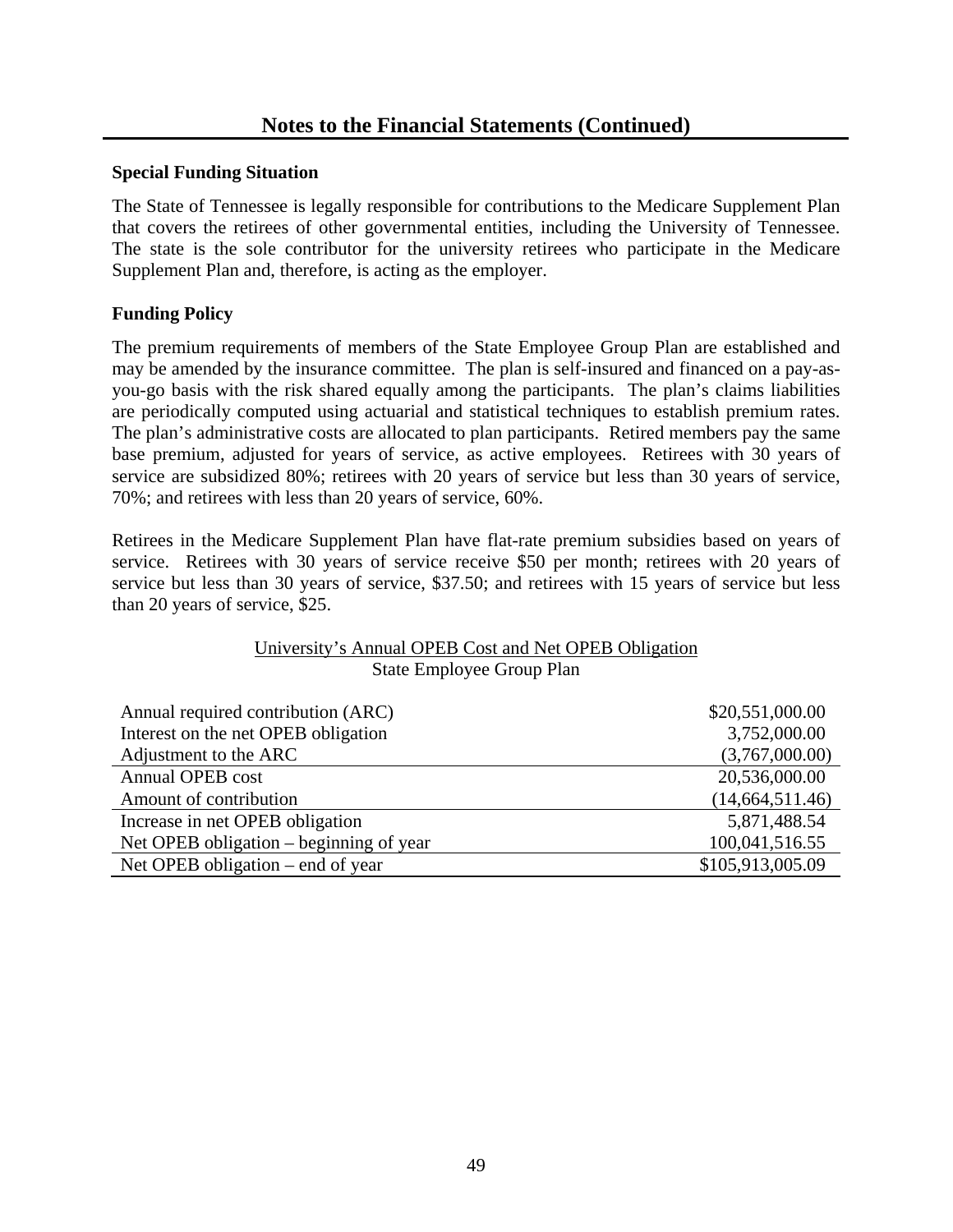| Year-end      | Plan                                | <b>Annual OPEB</b><br>Cost | Percentage of<br><b>Annual OPEB</b><br>Cost<br>Contributed | Net OPEB Obligation<br>at Year-end |
|---------------|-------------------------------------|----------------------------|------------------------------------------------------------|------------------------------------|
| June 30, 2016 | <b>State Employee</b><br>Group Plan | \$20,536,000.00            | 71.41%                                                     | \$105,913,005.09                   |
| June 30, 2015 | <b>State Employee</b><br>Group Plan | \$20,974,000.00            | 71.76%                                                     | \$100,041,516.55                   |
| June 30, 2014 | <b>State Employee</b><br>Group Plan | \$20,258,000.00            | 68.30%                                                     | \$94,118,814.22                    |

### **Funded Status and Funding Progress**

The funded status of the university's portion of the State Employee Group Plan as of July 1, 2015, was as follows:

#### State Employee Group Plan

| Actuarial valuation date                             | July 1, 2015     |
|------------------------------------------------------|------------------|
| Actuarial accrued liability (AAL)                    | \$189,285,000.00 |
| Actuarial value of plan assets                       |                  |
| Unfunded actuarial accrued liability (UAAL)          | \$189,285,000.00 |
| Actuarial value of assets as a percentage of the AAL | $0.0\%$          |
| Covered payroll (active plan members)                | \$724,441,524.65 |
| UAAL as percentage of covered payroll                | 26.1%            |

Actuarial valuations involve estimates of the value of reported amounts and assumptions about the probability of events far into the future, and actuarially determined amounts are subject to continual revision as actual results are compared to past expectations and new estimates are made about the future. The schedule of funding progress, presented as Required Supplementary Information following the notes to the financial statements, presents multiyear trend information about whether the actuarial value of plan assets is increasing or decreasing over time relative to the actuarial accrued liability for benefits.

#### **Actuarial Methods and Assumptions**

Calculations are based on the types of benefits provided under the terms of the substantive plan at the time of each valuation and on the pattern of sharing of costs between the employer and plan members to that point. Actuarial calculations reflect a long-term perspective. Consistent with that perspective, actuarial methods and assumptions used include techniques that are designed to reduce short-term volatility in actuarial accrued liabilities and the actuarial value of assets.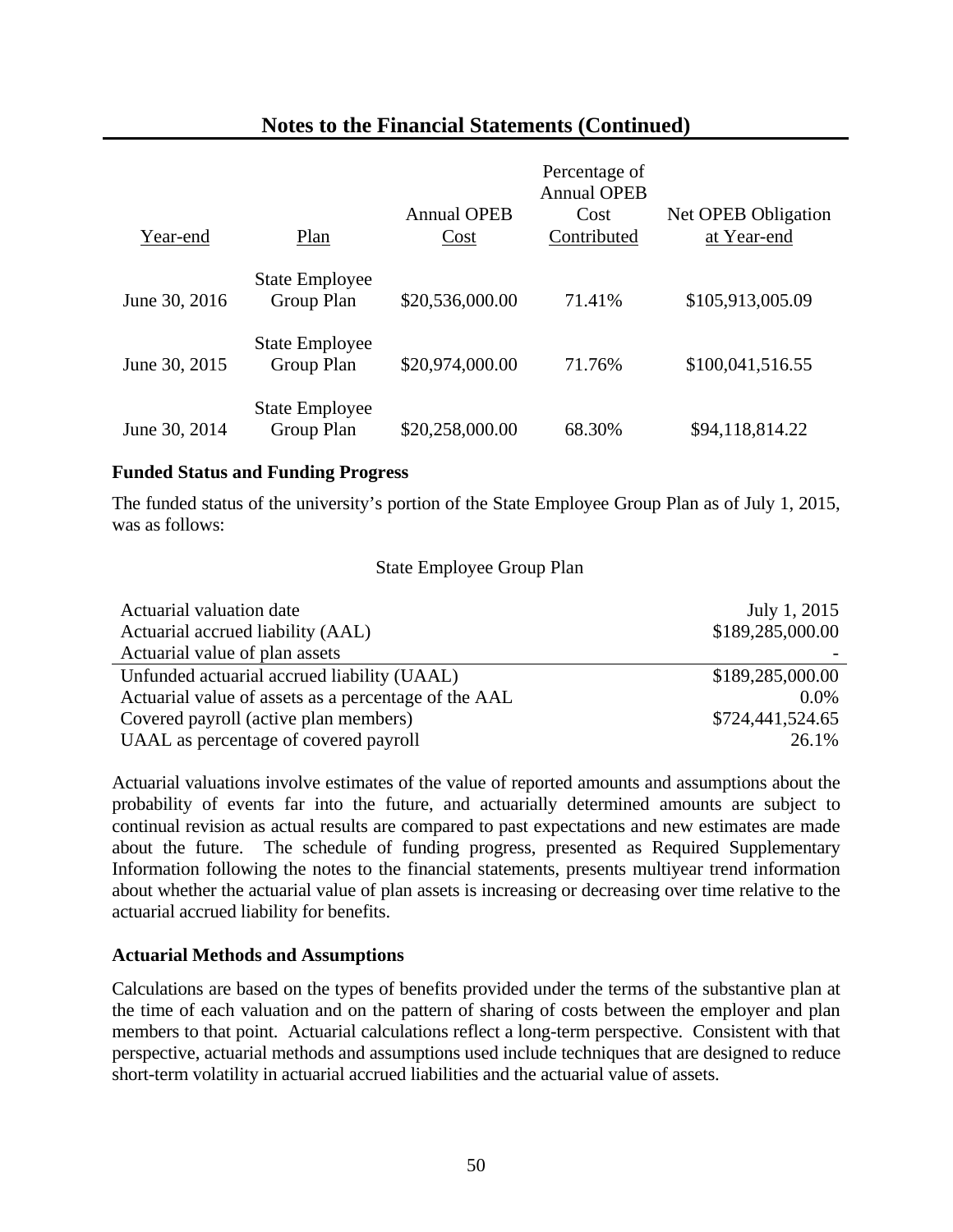In the July 1, 2015, actuarial valuation, the Projected Unit Credit actuarial cost method was used. The actuarial assumptions included a 3.75% investment rate of return (net of administrative expenses) and an annual healthcare cost trend rate of 6.5% initially. The rate decreased to 6.0% in fiscal year 2016 and then reduces by decrements to an ultimate rate of 4.7% in fiscal year 2050. All rates include a 2.5% inflation assumption. Premium subsidies in the Medicare Supplement Plan are projected to remain unchanged and, consequently, trend rates are not applicable. The unfunded actuarial accrued liability is being amortized as a level percentage of payroll on a closed basis over a 30-year period beginning with July 1, 2007. Payroll is assumed to grow at a rate of 3.0%.

# **Note 13. Chairs of Excellence**

Since fiscal year 1985, the Tennessee General Assembly has appropriated \$22 million to a Chairs of Excellence Endowment for the University of Tennessee. The appropriations provided that the Chairs of Excellence Endowment be established as an irrevocable trust with the State Treasurer and required the university to match the appropriation on a dollar-for-dollar basis. The university has fully matched 50 chairs as of June 30, 2016. The financial statements of the university include as expenses the amounts expended in the current year to match the state appropriations. The university's statement of net position does not include the amounts held in trust by the State Treasurer. At June 30, 2016, the amounts held in trust totaled \$140,122,876.14 at fair value.

# **Note 14. Joint Ventures**

### **UT-Battelle**

The university is a participant in a joint venture with Battelle Memorial Institute for the sole purpose of management and operation of the Oak Ridge National Laboratory (ORNL) for the U.S. Department of Energy. Each entity has a 50% interest in the venture, each having provided an initial investment of \$125,000.00. The university's equity interest was \$5,002,523.00 at June 30, 2016. The university and Battelle each receive a 50% distribution of the ORNL management fee after shared expenses are deducted. The fee distribution to the university for the year ended September 30, 2015, was \$3,877,531.96.

During the year ended June 30, 2016, the university had expenses of \$25,744,297.64 under contracts with UT-Battelle. Amounts receivable from UT-Battelle under these contracts totaled \$2,303,096.62 at June 30, 2016. To review the audit report of UT-Battelle, please contact the Controller's Office, The University of Tennessee, 201 Andy Holt Tower, Knoxville, Tennessee 37996-0100.

### **UT Le Bonheur Pediatric Specialists**

The university is a participant in a joint venture with Methodist Healthcare - Memphis Hospitals, Le Bonheur Children's Hospital, for the sole purpose of governance, management, and support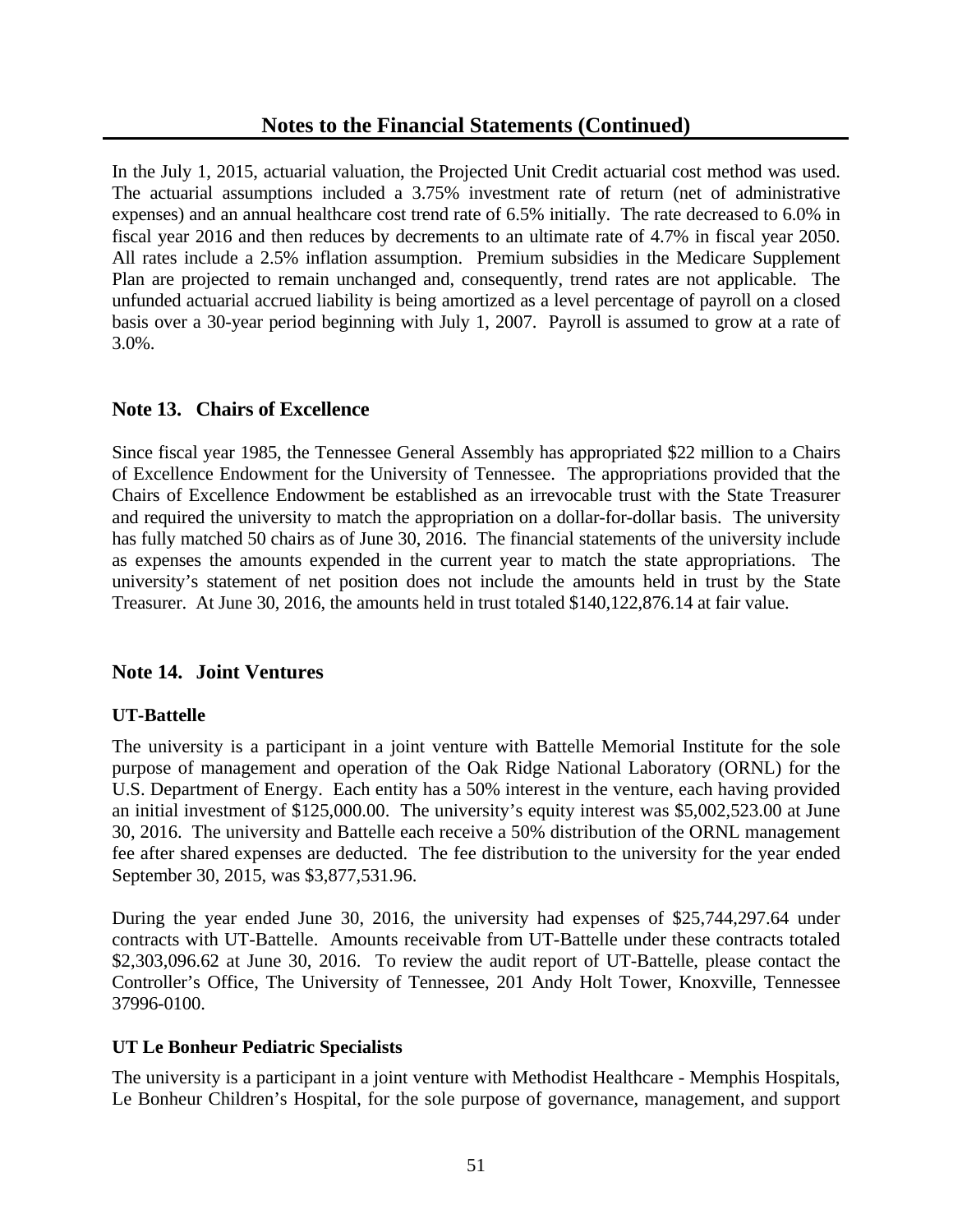of the UT Le Bonheur Pediatric Specialists, Inc. (ULPS), a nonprofit faculty group practice comprised of pediatric physicians holding hospital privileges at Le Bonheur who are employed as UT Health Science Center faculty members. The practice group was incorporated on September 9, 2010, and began operations in January 2011.

Both the university and Methodist Healthcare provided an advance to the joint venture in the 2011 fiscal year so that the faculty practice group could begin its operations. In addition, the university and Methodist Healthcare have agreed to guarantee the losses of ULPS equally and provide cash on a monthly basis to meet the operating needs of ULPS. During the 2016 fiscal year, the university remitted another \$13,926,389.00 for these purposes.

To review the audit report of UT Le Bonheur Pediatric Specialists, Inc., please contact the Controller's Office, The University of Tennessee, 201 Andy Holt Tower, Knoxville, Tennessee 37996-0100.

### **Note 15. Insurance-related Activities**

It is the policy of the state not to purchase commercial insurance for the risks associated with casualty losses for general liability, automobile liability, professional medical malpractice, and workers' compensation. The state's management believes it is more economical to manage these risks internally and set aside assets for claim settlement in its internal service fund, the Risk Management Fund (RMF). The state purchases commercial insurance for real property, builder's risk (for construction projects starting prior to July 1, 2012), and crime and fidelity coverage on the state's officials and employees. The contractor is responsible for acquiring builder's risk insurance for all construction projects after June 30, 2012; thus, builder's risk is no longer covered by the Risk Management Fund. For property coverage, the deductible for an individual state agency is the first \$25,000 of losses. The RMF is responsible for property losses for the annual aggregate deductible of \$10 million for perils other than earthquakes and flood. Purchased insurance coverage is responsible for losses exceeding the \$10 million annual aggregate deductible. For earthquake and flood, there is a deductible of \$10 million per occurrence. The maximum insurance coverage is \$750 million per year for perils other than earthquake and flood. The maximum flood insurance coverage is \$50 million per occurrence, except there is only \$25 million of coverage in flood zones A and V. The maximum earthquake insurance coverage is \$50 million per occurrence. The amounts of settlements have not exceeded insurance coverage for each of the three past fiscal years.

The university participates in the RMF. The fund allocates the cost of providing claims servicing and claims payment by charging a premium to the university based on a percentage of the university's expected loss costs, which include both experience and exposures. This charge considers recent trends in actual claims experience of the state as a whole. An actuarial valuation is performed as of fiscal year-end to determine the fund liability and premium allocation. Information regarding the determination of the claims liabilities and the changes in the balances of the claims liabilities for the year ended June 30, 2016, is presented in the *Tennessee*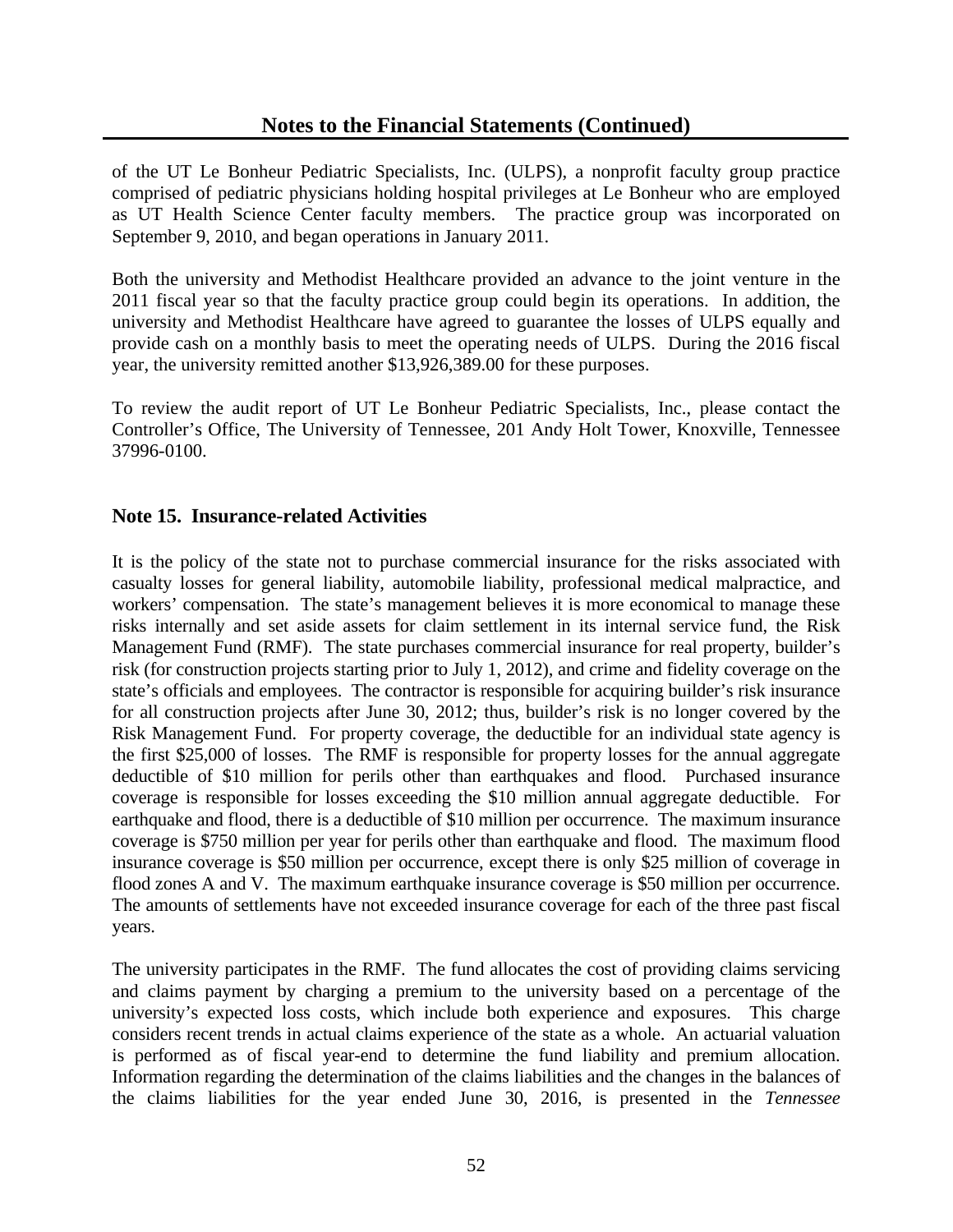*Comprehensive Annual Financial Report* (CAFR). The CAFR is available on the state's website at www.tn.gov/finance/article/fa-accfin-cafr. Since the university participates in the Risk Management Fund, it is subject to the liability limitations established by statute. The maximum liability for general liability, automobile liability, and medical malpractice liability is \$300,000 per person and \$1,000,000 per occurrence. Claims are paid through the state's Risk Management Fund. At June 30, 2016, the Risk Management Fund held \$142.9 million in cash designated for payment of claims.

At June 30, 2016, the scheduled coverage for the university was \$5,003,877,700 for buildings and \$1,224,520,100 for contents.

The university also carries commercial insurance for losses related to hired and non-owned automobiles, losses related to railroad protection, and losses related to six university-owned aircraft. Settled claims resulting from these risks have not exceeded commercial insurance coverage in any of the past three fiscal years.

The state has also set aside assets in the Employee Group Insurance Fund, an internal service fund, to provide a program of health insurance coverage for the employees of the state, with the risk retained by the state. The university participates in the Employee Group Insurance Fund. The fund allocates the cost of providing claims servicing and claims payment by charging a premium to the university based on estimates of the ultimate cost of claims, including the cost of claims that have been reported but not settled and of claims that have been incurred but not reported. Employees and providers have 13 months to file medical claims.

### **Note 16. Commitments and Contingencies**

#### **Construction Commitment**

The university has contractual obligations for the construction of new buildings and additions to and renovations of existing buildings. The outstanding commitments under such contracts at June 30, 2016, were \$267,002,525.18, of which \$122,496,267.85 will be funded by future state capital outlay appropriations.

#### **Sick Leave**

The university records the cost of sick leave when paid. The dollar amount of unused sick leave was \$292,875,044.00 at June 30, 2016.

#### **Grants and Contracts**

The university receives grants and contracts from various federal and state agencies to fund research and other activities. The costs, both direct and indirect, charged to these grants and contracts are subject to audit and disallowance by the granting agency. The university administration believes that any disallowance or adjustments would not have a material effect on the university's financial position.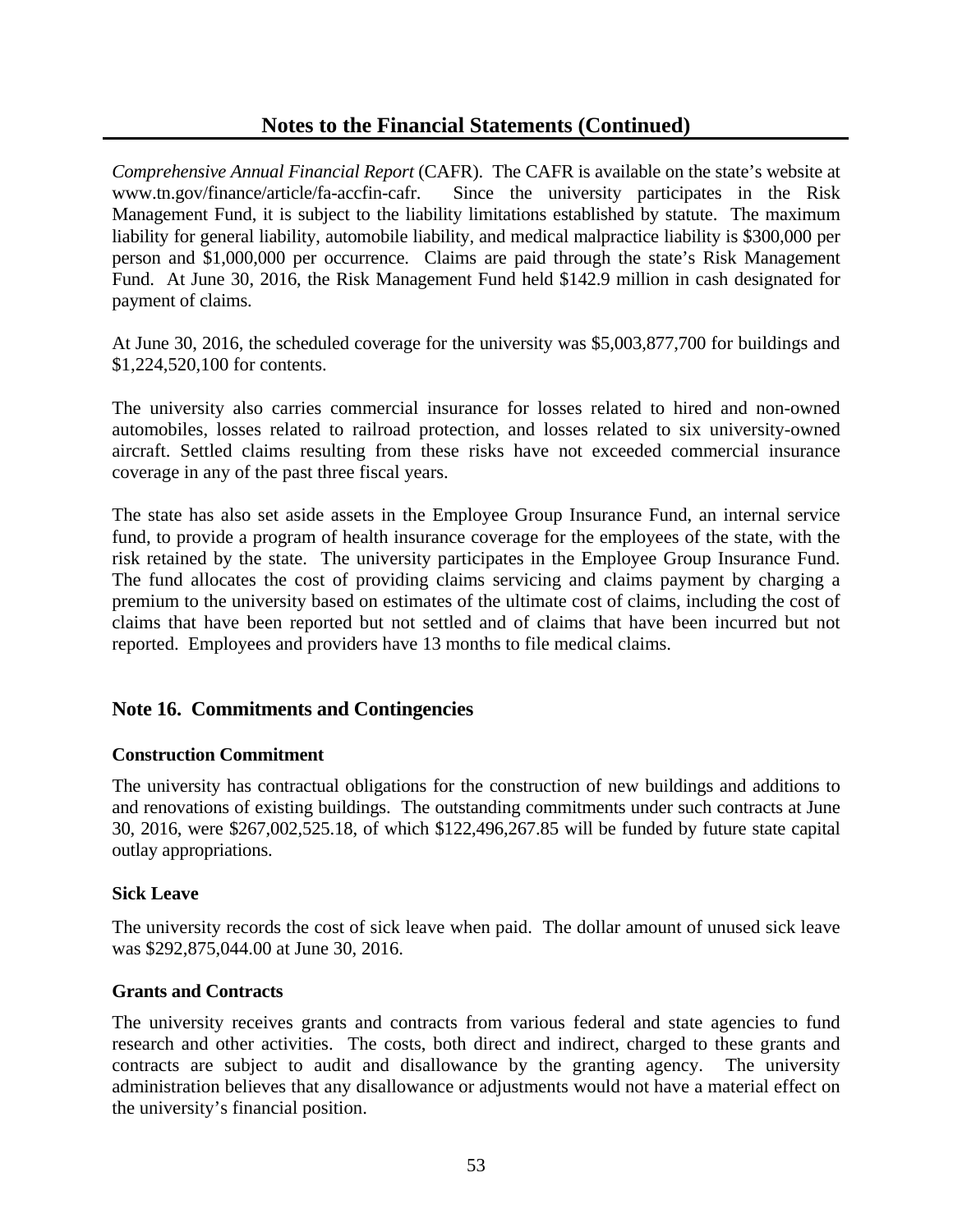### **Nonvested Equipment**

Equipment in the possession of the university valued at \$5,019,873.75 as of June 30, 2016, is not reflected in the financial statements. This equipment was purchased with restricted grant and contract funds and other funds, and title has not yet transferred to the university.

### **Litigation**

The university is involved in several lawsuits, none of which are expected to have a material effect on the financial position of the university.

# **Note 17. Lease and Transfer of UT Memorial Research Center and Hospital**

On July 29, 1999, the university transferred ownership and control of its hospital located in Knoxville to University Health Systems, Inc., (UHS), an independent, private, not-for-profit organization operating under its own *Internal Revenue Code*, Section 501(c)(3) designation. The lease and transfer of the hospital from the university to UHS was accomplished through three main agreements: the Lease and Transfer Agreement, the Employee Services Agreement, and the Affiliation Agreement. Each of these agreements is summarized below.

### **Lease and Transfer Agreement**

Pursuant to the enabling legislation, *Tennessee Code Annotated*, Section 49-9-112 and Section 49-9-1301 et seq., UHS leased from the university the real property of the existing hospital and the Graduate School of Medicine. (See also Note 19.) The term of the lease is 50 years. The university also transferred to UHS all operating assets of the hospital. The consideration for the lease of the real property and transfer of the operating assets was payment by UHS of (a) a sum sufficient to economically defease all of the debt issued by the Tennessee State School Bond Authority in the amount of \$149,080,353.69, (b) \$25,000,000.00 paid to the university at closing, and (c) a variable lease obligation of \$50,000,000.00 to be paid to the university over 20 years. UHS assumed all prior hospital liabilities, known or unknown. In 2019, the university and UHS have agreed to negotiate an annual lease payment for the remaining 30 years of the lease.

#### **Employee Services Agreement**

UHS has leased from the university all hospital employees as of the date of closing. UHS has paid to the university the amounts incurred by the university to pay the direct expenses relating to the hospital employees, including wages, salaries, and fringe benefits. These payroll expenses on behalf of UHS, totaling \$47,508,654.88 in 2016, are reported as operating expenses in the statement of revenues, expenses, and changes in net position. An equal amount of operating revenue is reported in the nongovernmental grants and contracts category. The term of the Employee Services Agreement is 50 years. All persons who began service at the hospital after the date the Employee Services Agreement was signed are employees of UHS and not university employees.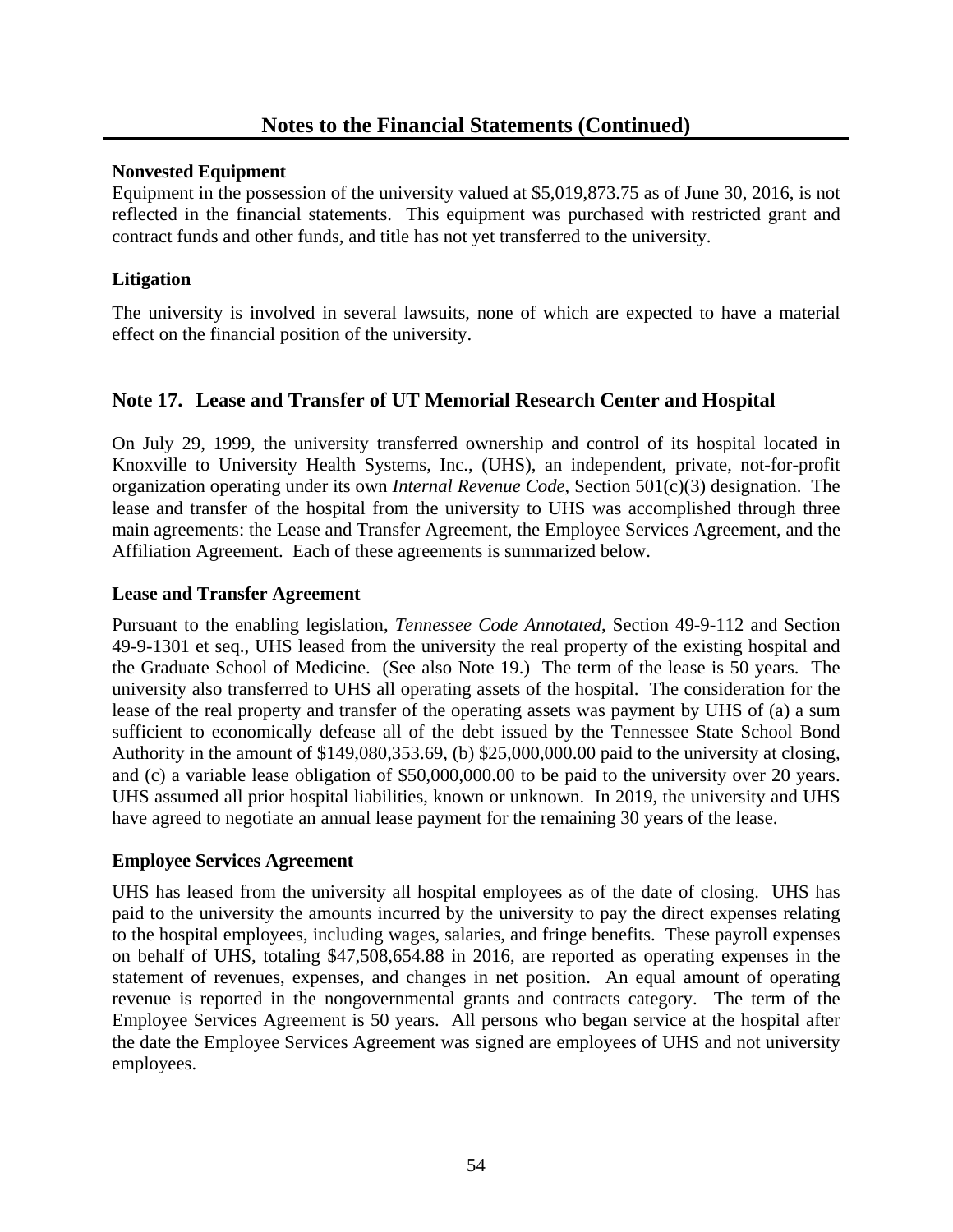#### **Affiliation Agreement**

The university and UHS agreed that UHS will continue to support the Graduate School of Medicine by providing appropriate facilities and resources of the hospital to the faculty and students at the Graduate School of Medicine. UHS agreed to pay the university \$1,500,000 at closing for the benefit of the Graduate School of Medicine. In addition, UHS must pay monthly to the university, for the benefit of the Graduate School of Medicine, the government funding, direct and indirect medical education funds, TennCare medical education funds, and other medical education funds received by UHS for the benefit of the Graduate School of Medicine. The amount payable by UHS shall be reduced by (a) the fair market rental value of the space provided to the Graduate School of Medicine; (b) the fair market value of the information system, telecommunication, network infrastructure, and human resource services provided by UHS to the Graduate School of Medicine; and (c) retroactive adjustments made by payers to the graduate medical education payments.

# **Note 18. Transfer of Development Operations to the University of Tennessee Foundation**

On July 1, 2011, the university transferred its Development and Alumni Affairs operations to the University of Tennessee Foundation, Inc., a not-for-profit component unit created to support the University of Tennessee. The foundation supports the university's educational, research, and public activities by securing and administering private funds to support programs beyond the scope of the university's general budget. (See also Note 25.) Pursuant to the University of Tennessee Board of Trustees' approval and the enabling legislation, *Tennessee Code Annotated*, Section 49-9-113, the university and the foundation signed an Affiliation and Services Agreement and an Employee Services Agreement to effect the transfer.

### **Affiliation and Services Agreements**

The university and the foundation agreed that all gifts, unless directed otherwise by the donor or given in support of the University of Tennessee at Chattanooga, be deposited into the foundation bank account and that the university pay the foundation direct support and a 100 basis point endowment assessment fee as compensation for performing the fundraising function. The direct support amount is to be reviewed annually, and the foundation President and Chief Executive Officer, who is also the university's Vice President for Development and Alumni Affairs, coordinates fundraising goals and objectives of the foundation with the university. For fiscal year 2016, the university provided the foundation direct support of \$20,681,911.00 and endowment assessment fees of \$7,037,836.00.

A separate affiliation agreement provides that the University of Chattanooga Foundation receives all private gifts in support of the University of Tennessee at Chattanooga unless otherwise directed by the donor.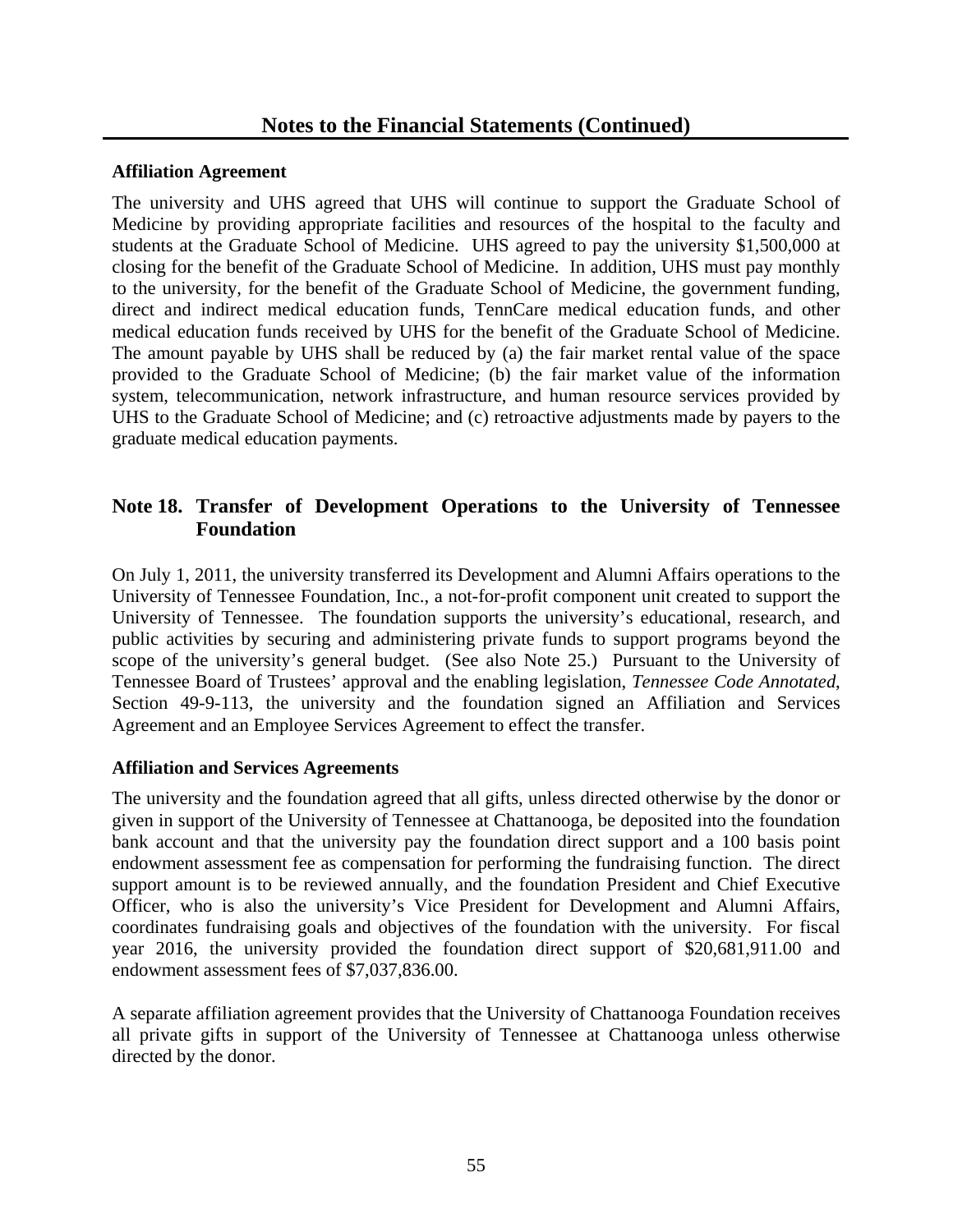#### **Employee Services Agreement**

The foundation has paid to the university the amounts incurred by the university to pay the direct expenses relating to the Development and Alumni Affairs employees, including wages, salaries, and fringe benefits. These payroll expenses on behalf of the foundation, totaling \$21,727,489.40 in fiscal year 2016, are reported as operating expenses in the statement of revenues, expenses, and changes in net position. An equal amount of operating revenue is reported in the nongovernmental grants and contracts category.

# **Note 19. Capital Leases of Real Property**

### **Capital Lease of Real Property to University Health Systems, Inc.**

The university has leased the real property of the UT Memorial Research Center and Hospital to UHS for a term of 50 years. This lease is pursuant to the Lease and Transfer Agreement described in Note 17. This lease is classified as a direct financing lease. The guaranteed lease payment of \$50 million will be paid by UHS in annual payments through 2020. The amount of the annual payments will equal the lesser of (1) 20% of the hospital's net operating profit for the applicable calendar year; or (2) \$3 million or the greater amount resulting from the application of an index, as specified in the agreement. The payment of \$50 million is guaranteed by March 15, 2021. In 2019, the university and UHS have agreed to negotiate an annual lease payment for the remaining 30 years of the lease. An annual lease payment to the university during the year ended June 30, 2016, totaled \$2,801,835.00.

The university recorded a lease payment receivable in the amount of \$31,518,910.99 at June 30, 2016, which represents the net present value of the guaranteed \$50 million discounted at 5.75%. The minimum lease payments to be received amount has been adjusted upward to reflect a contractually required adjustment to the final required lease payment.

|                                             | June 30, 2016   |
|---------------------------------------------|-----------------|
| Total minimum lease payments to be received | \$40,613,856.69 |
| Less: unearned income                       | (9,094,945.70)  |
| Net investment in direct financing lease    | \$31,518,910.99 |

#### **Capital Lease of Real Property to Memphis Mental Health Institute**

On November 5, 2005, the university entered into a facility lease agreement with the Tennessee Department of Mental Health and Substance Abuse Services (TDMHSAS) to provide a new building to house the Memphis Mental Health Institute. The building is a joint project of the university, Methodist Healthcare, the Shelby County Health Care Authority (the MED), the State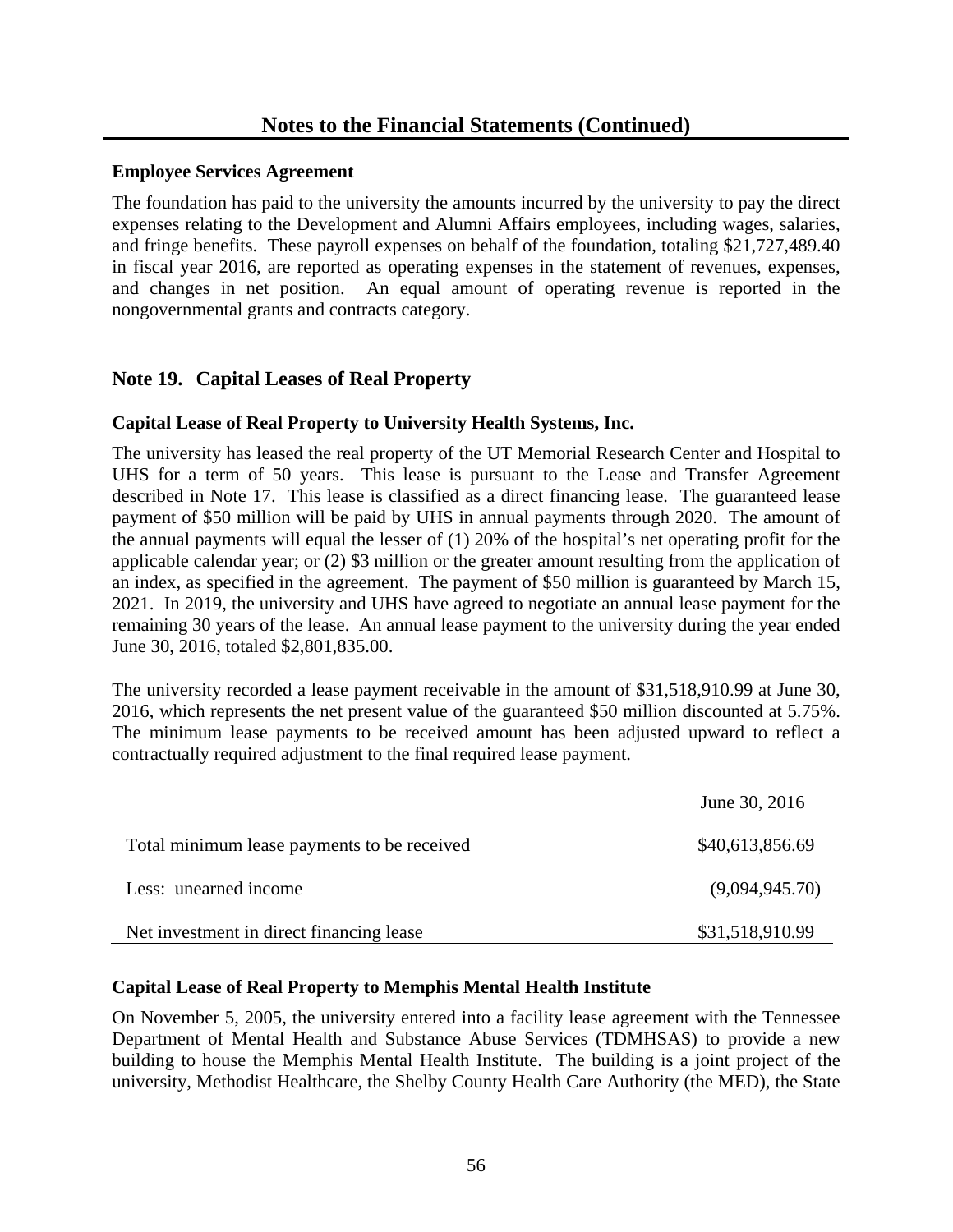of Tennessee, and Shelby County. This lease is classified as a direct financing lease. The guaranteed lease payments will be paid by TDMHSAS in semiannual payments through 2027.

The amount of the semiannual payments will equal the amount to retire the debt from the construction project and any other project costs incurred by the university in excess of the funds contributed by Methodist Healthcare and the MED. During the term of the lease, TDMHSAS will be responsible for all operational and maintenance costs associated with the facility.

The university recorded a lease payment receivable in the amount of \$11,042,426.81 at June 30, 2016:

|                                          | Total minimum lease payments to be received |                | \$14,013,392.52 |
|------------------------------------------|---------------------------------------------|----------------|-----------------|
| Less: unearned income                    |                                             |                | (2,970,965.71)  |
| Net investment in direct financing lease |                                             |                | \$11,042,426.81 |
|                                          |                                             |                |                 |
|                                          | Minimum Lease                               |                |                 |
| <b>Year Ending</b>                       | Payments to Be                              |                |                 |
| June 30                                  | Received                                    | Interest       | Principal       |
| 2017                                     | \$1,362,051.36                              | \$494,292.40   | \$867,758.96    |
| 2018                                     | 1,363,811.62                                | 455,448.89     | 908, 362. 73    |
| 2019                                     | 1,365,645.82                                | 414,787.83     | 950,857.99      |
| 2020                                     | 1,367,560.68                                | 372,224.55     | 995,336.13      |
| 2021                                     | 1,369,559.64                                | 327,670.29     | 1,041,889.35    |
| 2022-2026                                | 6,881,081.70                                | 893,600.98     | 5,987,480.72    |
| 2027                                     | 303,681.70                                  | 12,940.77      | 290,740.93      |
|                                          | \$14,013,392.52                             | \$2,970,965.71 | \$11,042,426.81 |

### **Note 20. Natural Classification With Functional Classifications**

The university's operating expenses for the year ended June 30, 2016, are as follows: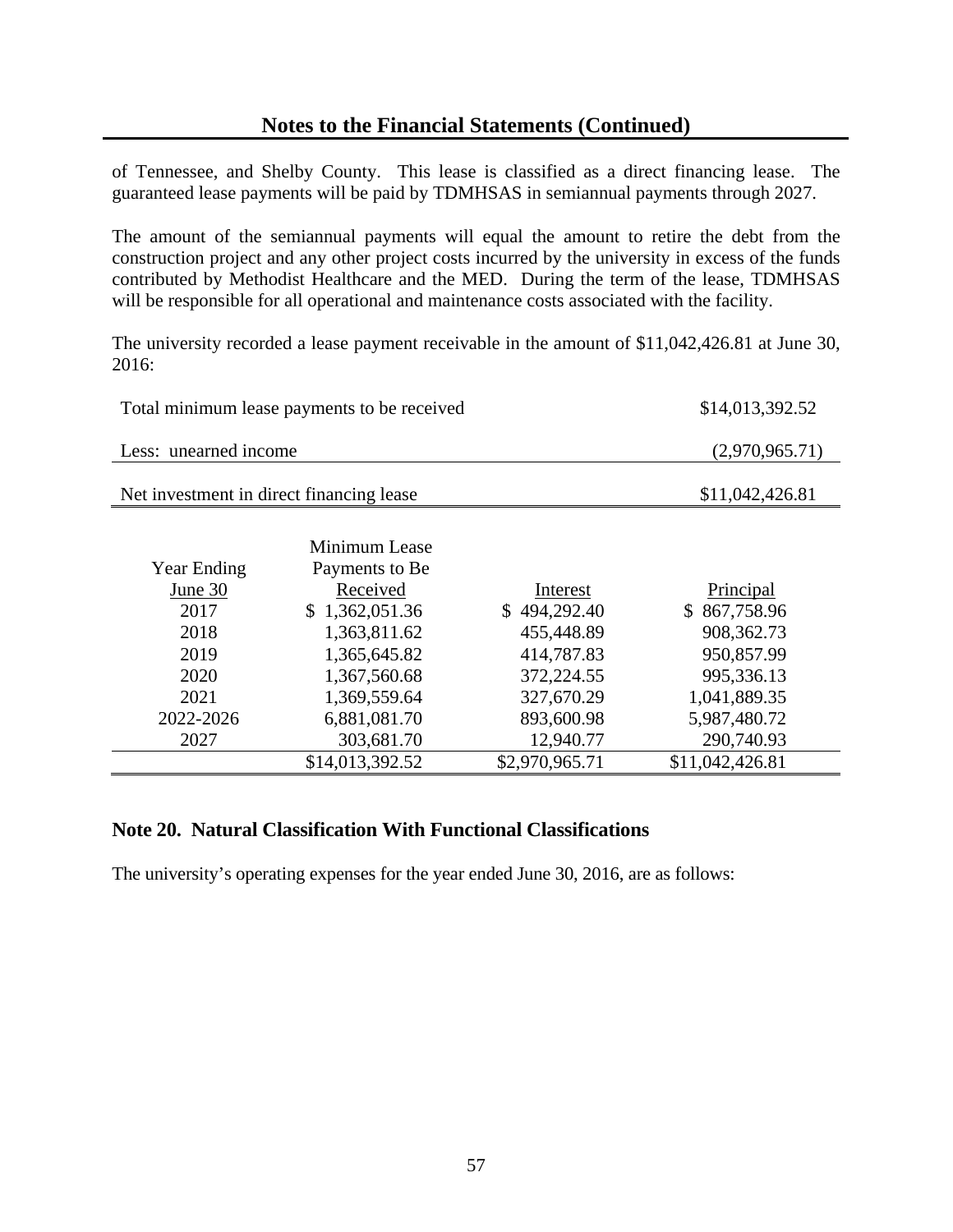|                              |                    |                  | <b>Natural Classification</b><br>Utilities.<br>Supplies, and<br>Other |                          |                                |                         |
|------------------------------|--------------------|------------------|-----------------------------------------------------------------------|--------------------------|--------------------------------|-------------------------|
| Functional<br>Classification | Salaries           | <b>Benefits</b>  | Services                                                              | Scholarships             | Depreciation                   | Total                   |
| Instruction                  | \$447,696,549.32   | \$123,685,268.22 | \$88,586,014.91                                                       | \$                       | \$<br>$\overline{\phantom{a}}$ | \$<br>659, 967, 832. 45 |
| Research                     | 136,286,754.04     | 32,537,210.30    | 68,992,141.34                                                         |                          |                                | 237,816,105.68          |
| Public service               | 72,988,785.00      | 25, 133, 509. 93 | 37, 193, 740. 68                                                      |                          | ٠                              | 135,316,035.61          |
| Academic support             | 93, 358, 142. 47   | 29,533,335.42    | 45,885,195.37                                                         |                          |                                | 168,776,673.26          |
| Student services             | 45,750,888.17      | 15,071,113.48    | 27,953,027.09                                                         |                          |                                | 88,775,028.74           |
| Institutional<br>support     | 79,266,302.73      | 24,868,995.90    | 34,926,612.80                                                         |                          |                                | 139,061,911.43          |
| Maintenance and<br>operation | 44,595,400.63      | 16,896,282.45    | 84, 360, 043. 72                                                      |                          |                                | 145,851,726.80          |
| Scholarships and             |                    |                  |                                                                       |                          |                                |                         |
| fellowships                  | 3,816,367.57       | 31,818,382.87    | 1,017,043.39                                                          | 58, 368, 081. 21         |                                | 95,019,875.04           |
| Auxiliary                    | 55,956,632.72      | 13,168,515.66    | 93,034,881.63                                                         |                          |                                | 162,160,030.01          |
| Independent                  |                    |                  |                                                                       |                          |                                |                         |
| operations                   | 50,554,935.06      | 15,998,318.38    |                                                                       |                          |                                | 66, 553, 253. 44        |
| Depreciation                 |                    |                  |                                                                       | $\overline{\phantom{a}}$ | 112,169,334.02                 | 112,169,334.02          |
|                              |                    |                  |                                                                       |                          |                                |                         |
| Total expenses               | \$1,030,270,757.71 | \$328,710,932.61 | \$481,948,700.93                                                      | \$58,368,081.21          | \$112,169,334.02               | \$2,011,467,806.48      |

# **Note 21. On-behalf Payments**

During the year ended June 30, 2016, the State of Tennessee made payments of \$1,223,325.00 on behalf of the university for retirees participating in the Medicare Supplement Plan. The Medicare Supplement Plan is a postemployment benefit healthcare plan and is discussed further in Note 12. The plan is reported in the *Tennessee Comprehensive Annual Financial Report* (CAFR). That report is available on the state's website at www.tn.gov/finance/fa-accfin-cafr.

### **Note 22. Voluntary Retirement Incentive Program**

The University of Tennessee at Chattanooga (UTC) offered the 2015 UTC Voluntary Retirement Incentive Program for staff in fiscal year 2015 as a proactive measure designed to promote efficient alignment of demand (i.e., student demand) with campus resources. Eighty-two approved staff participated in the program. Severance pay of \$2,286,140.34 was paid the month following separation date (July 2015).

The UTC Program was open to full-time employees who met the certain retirement eligibility criteria within the Tennessee Consolidated Retirement System (TCRS), the Joint Contributory Retirement System (JCRS-A), or the Optional Retirement Program (ORP). UTC reserved the right to limit the number of participants in this program and the right to discontinue this program at any time, without notice. The incentive pay offered was 50% of the employee's annualized base salary, paid in a lump sum after the effective retirement date. For further details, see http://1868zc14ih1c37vbhc3h52fo.wpengine.netdna-cdn.com/wp-content/uploads/sites/3/2015/10/ 2015-02-25-fac.pdf.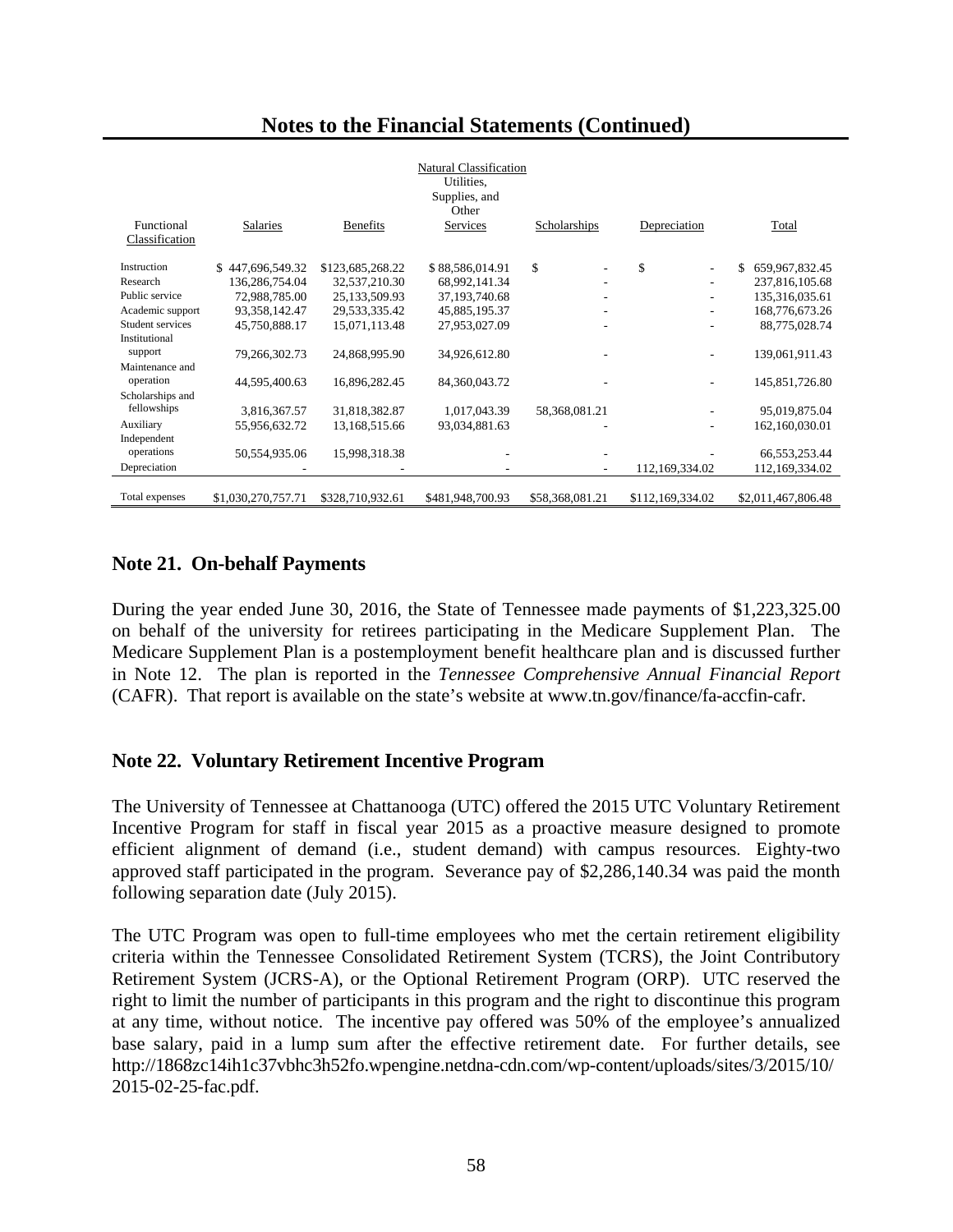The University of Tennessee at Martin (UTM) offered the 2016 UTM Voluntary Retirement Incentive Program through December 31, 2015, for the staff in fiscal year 2016 as a proactive measure designed to promote efficient alignment of demand (i.e., student demand) with campus resources. Fifty approved staff participated in the program. Severance pay of \$1,005,890.28 was paid December 2015.

The UTM Program was open to full-time employees who met the certain retirement eligibility criteria within the Tennessee Consolidated Retirement System (TCRS), the Joint Contributory Retirement System (JCRS-A), or the Optional Retirement Program (ORP). UTM reserved the right to limit the number of participants in this program and the right to discontinue this program at any time, without notice. The incentive pay offered was 50% of the employee's annualized base salary, paid in a lump sum after the effective date of the agreement. See the following http://1868zc14ih1c37vbhc3h52fo.wpengine.netdna-cdn.com/wp-content/uploads/sites/3/2015/ 10/2015-10-08-fac.pdf.

The University of Tennessee Institute of Agriculture (UTIA) offered the University of Tennessee Institute of Agriculture 2015 AgResearch Voluntary Retirement Incentive Program For Staff on July 1, 2015, in an effort to refocus its resources. Sixteen approved staff participated in the program. Severance pay of \$216,701.08 was paid in December 2015, and January 2016.

The UTIA Program was open to full-time employees who met the certain retirement eligibility criteria within the Tennessee Consolidated Retirement System (TCRS), the Joint Contributory Retirement System (JCRS-A), or the Optional Retirement Program (ORP). UTIA reserved the right to limit the number of participants in this program and the right to discontinue this program at any time, without notice. The incentive offered was a lump sum incentive payment equal to four months' base monthly salary (not including any administrative or other stipend amounts). See details at http://1868zc14ih1c37vbhc3h52fo.wpengine.netdna-cdn.com/wp-content/uploads/ sites/3/2015/10/2015-06-24-fac.pdf.

# **Note 23. Prior-Period Adjustment**

The net position at June 30, 2015, is restated to correct an overstatement of gifts receivable of \$5,072,887.89. The \$5,072,887.89 represented gifts pledged to the University of Chattanooga Foundation, Inc., for the benefit of the University of Tennessee at Chattanooga; however, the funds are not receivable by the university until they are expended in accordance with the agreement between the university and the University of Chattanooga Foundation, Inc. As a result, net position at June 30, 2015, was also overstated by \$5,072,887.89.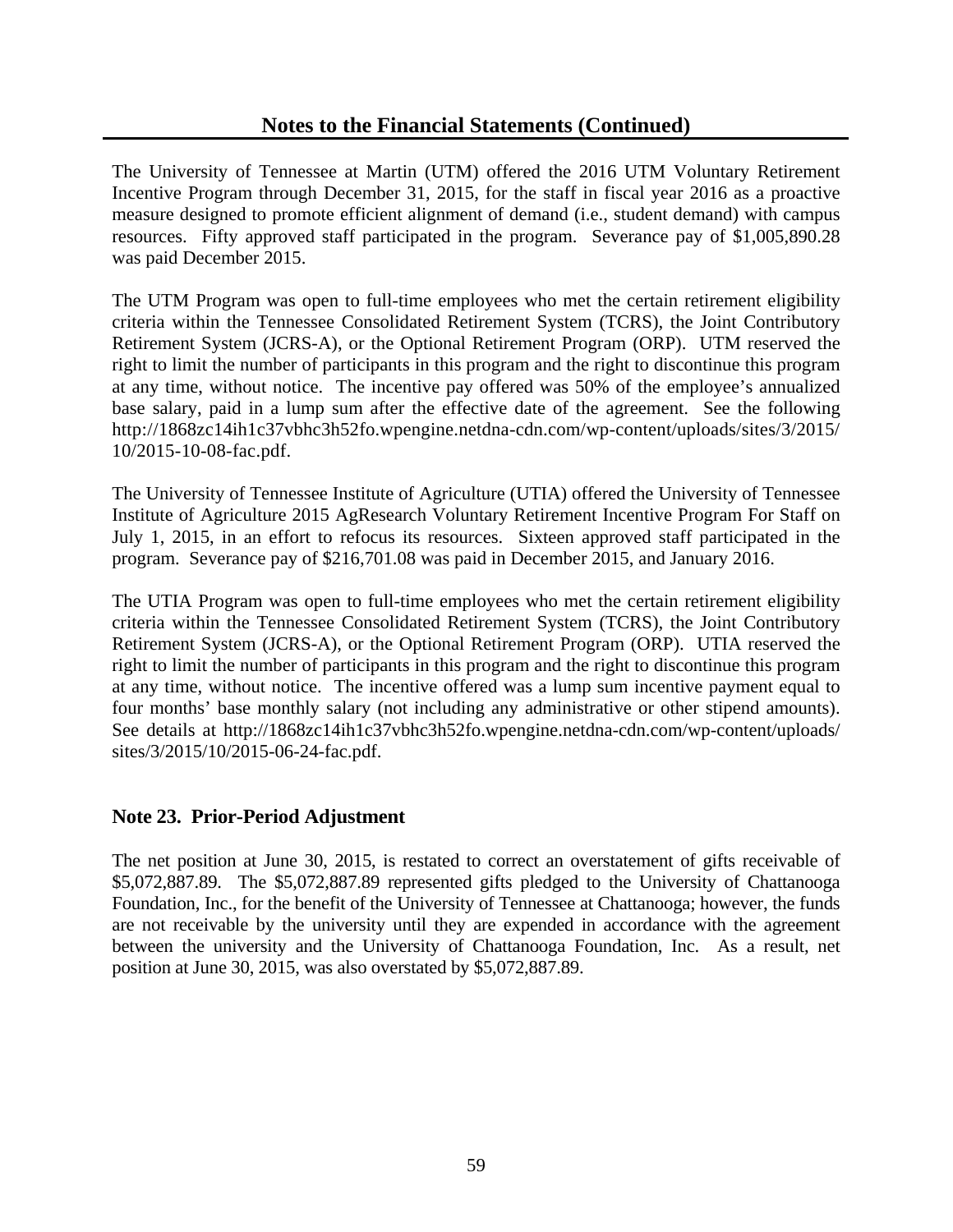# **Note 24. Component Unit – University of Chattanooga Foundation**

The University of Chattanooga Foundation, Inc., is a private nonprofit organization that reports under Financial Accounting Standards Board (FASB) standards*.* As such, certain revenue recognition criteria and presentation features are different from revenue recognition criteria and presentation features as prescribed by the Governmental Accounting Standards Board (GASB). The financial statements of this foundation have been reformatted into a GASB format and are reported in a separate column to the right of the university's statements.

The University of Chattanooga Foundation, Inc., is a legally separate, tax-exempt organization supporting the University of Tennessee at Chattanooga. The foundation acts primarily as a fundraising organization to supplement the resources that are available to the university in support of the University of Tennessee at Chattanooga. The 49-member board of trustees of the foundation is self-perpetuating and consists of friends of the University of Tennessee at Chattanooga. Although the university does not control the timing or amount of receipts from the foundation, the majority of resources, or income thereon, that the foundation holds and invests are restricted to the activities of the university by the donors. Because these restricted resources held by the foundation can only be used by, or for the benefit of, the University of Tennessee at Chattanooga, the foundation is considered a component unit of the university and is discretely presented in the university's financial statements.

During the year ended June 30, 2016, the foundation expended \$8,406,072.00 to or on behalf of the university for both restricted and unrestricted purposes. Complete financial statements for the foundation can be obtained from the University of Chattanooga Foundation, Development Office, Department 6806, 615 McCallie Avenue, Chattanooga, TN 37403-2598.

#### **Organization and Nature of Activities**

The foundation is a tax-exempt organization under the provisions of Section  $509(a)(1)$  of the *Internal Revenue Code,* dedicated to supporting excellence in higher education through special projects for the University of Tennessee at Chattanooga. Proposals for special projects are submitted by the chancellor of the university and approved by the foundation's board of trustees and the University of Tennessee Board of Trustees.

#### **Principles of Consolidation**

The consolidated financial statements of the foundation include the accounts of the foundation and its subsidiaries, Campus Development Foundation, Inc., (CDFI) and CDFI Phase I, LLC (the LLC). All material intercompany accounts and transactions have been eliminated in consolidation.

CDFI was formed by the foundation to engage in charitable, scientific, and educational projects within the meaning of Section 501(c)(3) of the *Internal Revenue Code.* The projects include, but are not limited to, the acquisition of real property and the construction, management, and operation of dormitories for students of the university. The directors of CDFI are appointed by the executive committee of the foundation.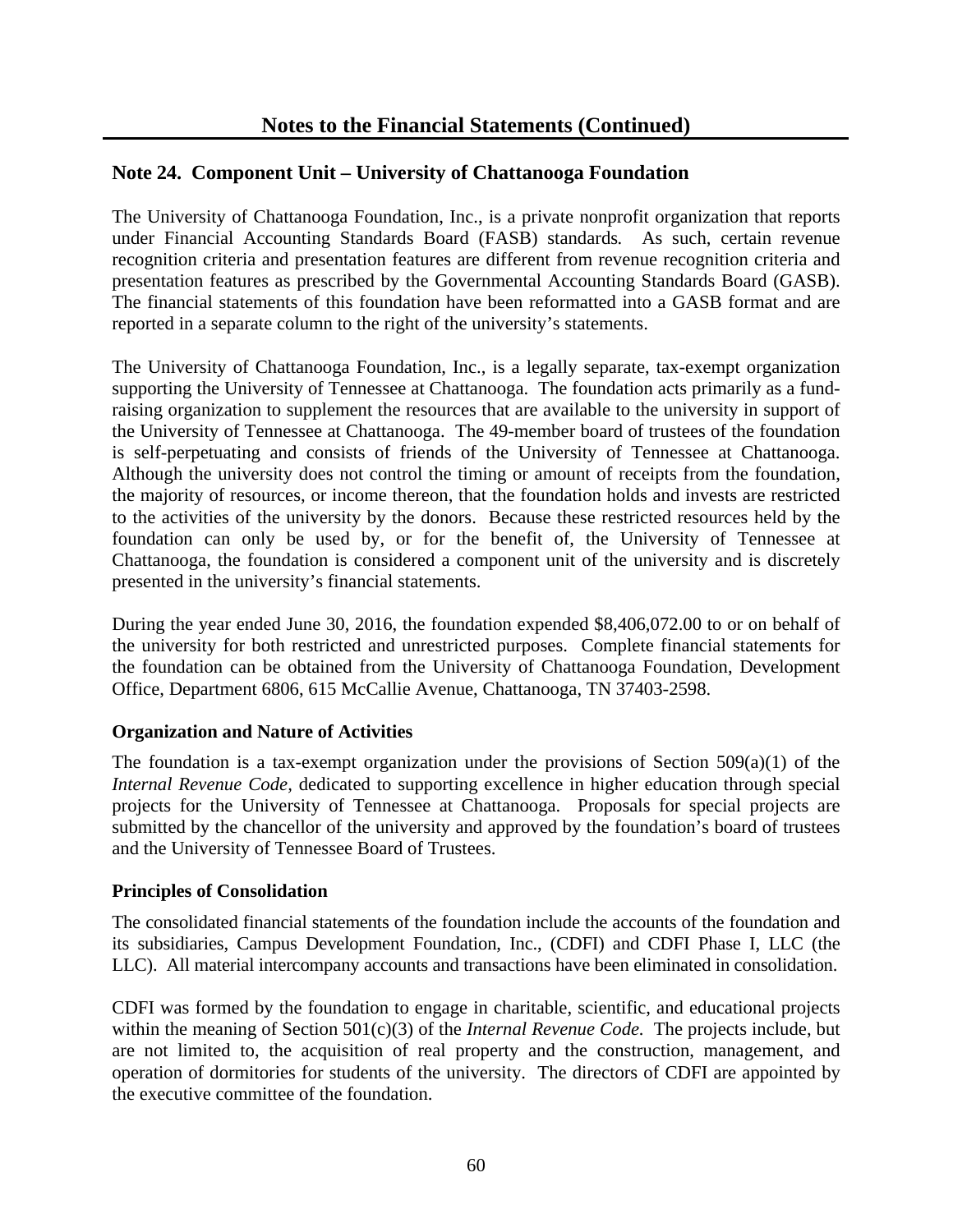CDFI is the sole member of its subsidiary, the LLC. The LLC was formed to own and develop an elementary school in downtown Chattanooga and student housing at the university. The student housing consists of 1,748 bedrooms in 456 units and 666 parking spaces.

#### **Investments**

A summary of foundation investments at June 30, 2016, is as follows:

| Mutual funds         | \$65,836,651  |
|----------------------|---------------|
| Limited partnerships | 54,761,907    |
| Other                | 137,010       |
| Total                | \$120,735,568 |

The foundation also has investments, restricted by the terms of the revenue bonds described below, totaling \$10,078,814.

#### **Property and Equipment**

A summary of foundation property and equipment at June 30, 2016, is as follows:

| Land                               | \$8,241,032  |
|------------------------------------|--------------|
| <b>Buildings</b>                   | 76,192,526   |
| Furniture, fixtures, and equipment | 5,915,486    |
|                                    | 90,349,044   |
| Accumulated depreciation           | (41,395,122) |
| Total                              | \$48,953,922 |

#### **Revenue Bonds Payable**

During November 2015, the Health, Educational, and Housing Facility Board of the City of Chattanooga issued series 2015 tax-exempt revenue refunding bonds totaling \$65,895,000. The LLC is the borrower on the Series 2015 bonds. The proceeds of the refunding bonds were primarily used to retire early the two series of tax-exempt revenue bonds issued in 2005. The two series of tax-exempt revenue bonds issued during May 2005 totaling \$91,510,000 were primarily used to retire early the three series of tax-exempt revenue bonds issued in 2000 and 2001. The 2000 and 2001 bonds were used to acquire land, fund construction of the student housing, and develop an elementary school near the student housing.

Revenue bonds payable at June 30, 2016, consist of the following: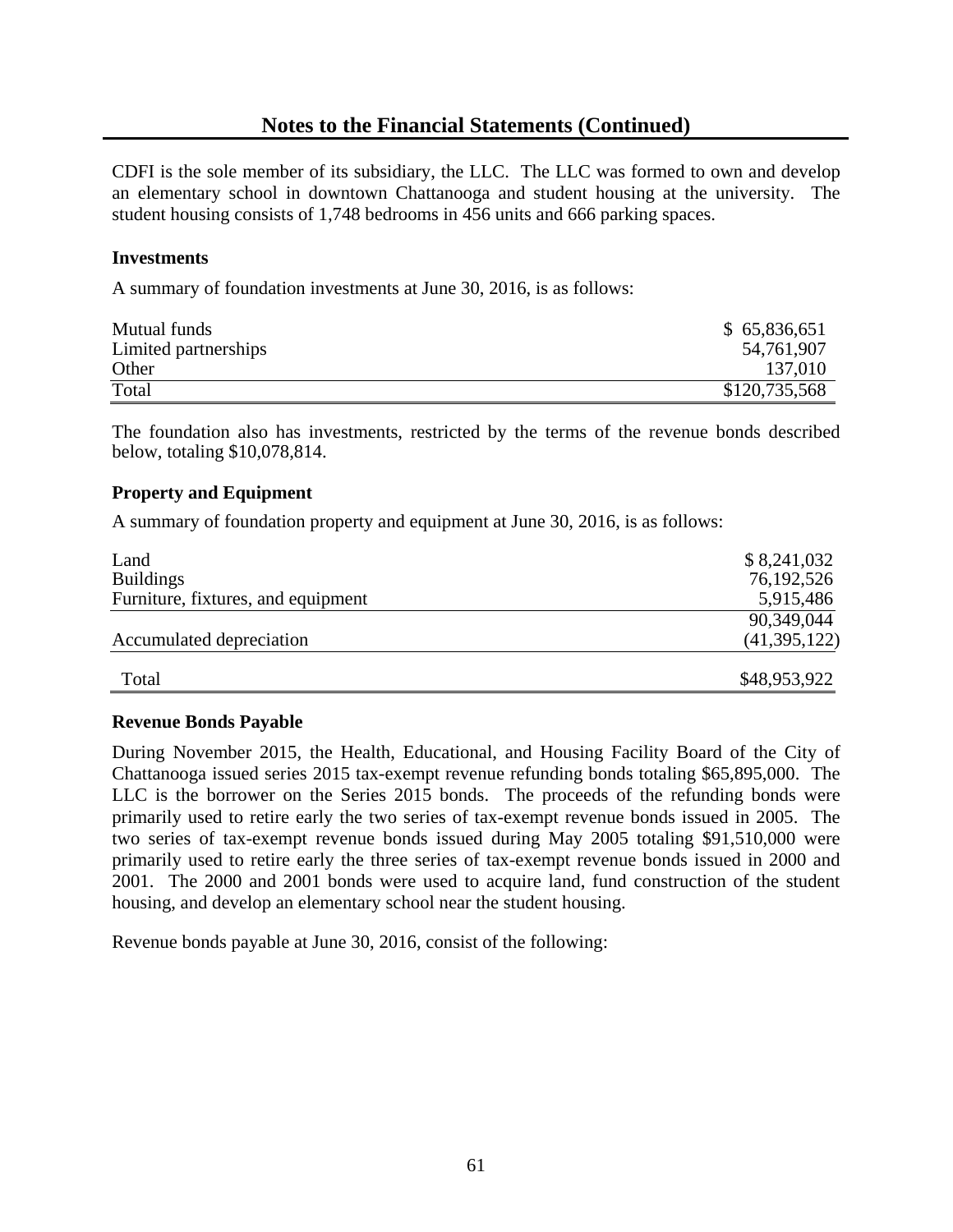| Series 2015A revenue refunding bonds,    |              |
|------------------------------------------|--------------|
| interest rates fixed at 3.0% to 5.0%     |              |
| payable semi-annually, annual redemption |              |
| payments due through October 1, 2035     | \$65,895,000 |
|                                          |              |
| Plus: unamortized premium                | 5,784,564    |
| Less: unamortized bond issuance costs    | (865,586)    |
| Total                                    | \$70,813,978 |

Sinking fund requirements for scheduled redemptions of the revenue bonds for the next five years and thereafter are as follows:

| Year Ending |              |
|-------------|--------------|
| June $30$   |              |
|             |              |
| 2017        | \$2,120,000  |
| 2018        | 2,210,000    |
| 2019        | 2,305,000    |
| 2020        | 2,370,000    |
| 2021        | 2,460,000    |
| Thereafter  | 54,430,000   |
|             |              |
| Total       | \$65,895,000 |

#### **Fair Value Measurement**

The foundation reports under FASB Accounting Standards Codification (ASC) Topic 820, which defines fair value, establishes a framework for measuring fair value under accounting principles generally accepted in the United States, and prescribes disclosures about fair value measurements.

FASB ASC Topic 820 requires the categorization of assets and liabilities into three levels based upon the assumptions (inputs) used to value the assets or liabilities. Level 1 provides the most reliable measure of fair value, whereas Level 3 generally requires significant management judgment. The three levels are defined as follows:

Level 1 - Quoted prices (unadjusted) in active markets for identical assets or liabilities that the foundation has the ability to access.

Level 2 - Significant other observable inputs other than Level 1 prices, such as quoted prices for similar assets or liabilities in active markets, quoted prices in markets that are not active, and other inputs that are observable or can be corroborated by observable market data.

Level 3 - Significant unobservable inputs that reflect management's own assumptions about the assumptions that market participants would use in pricing an asset or liability.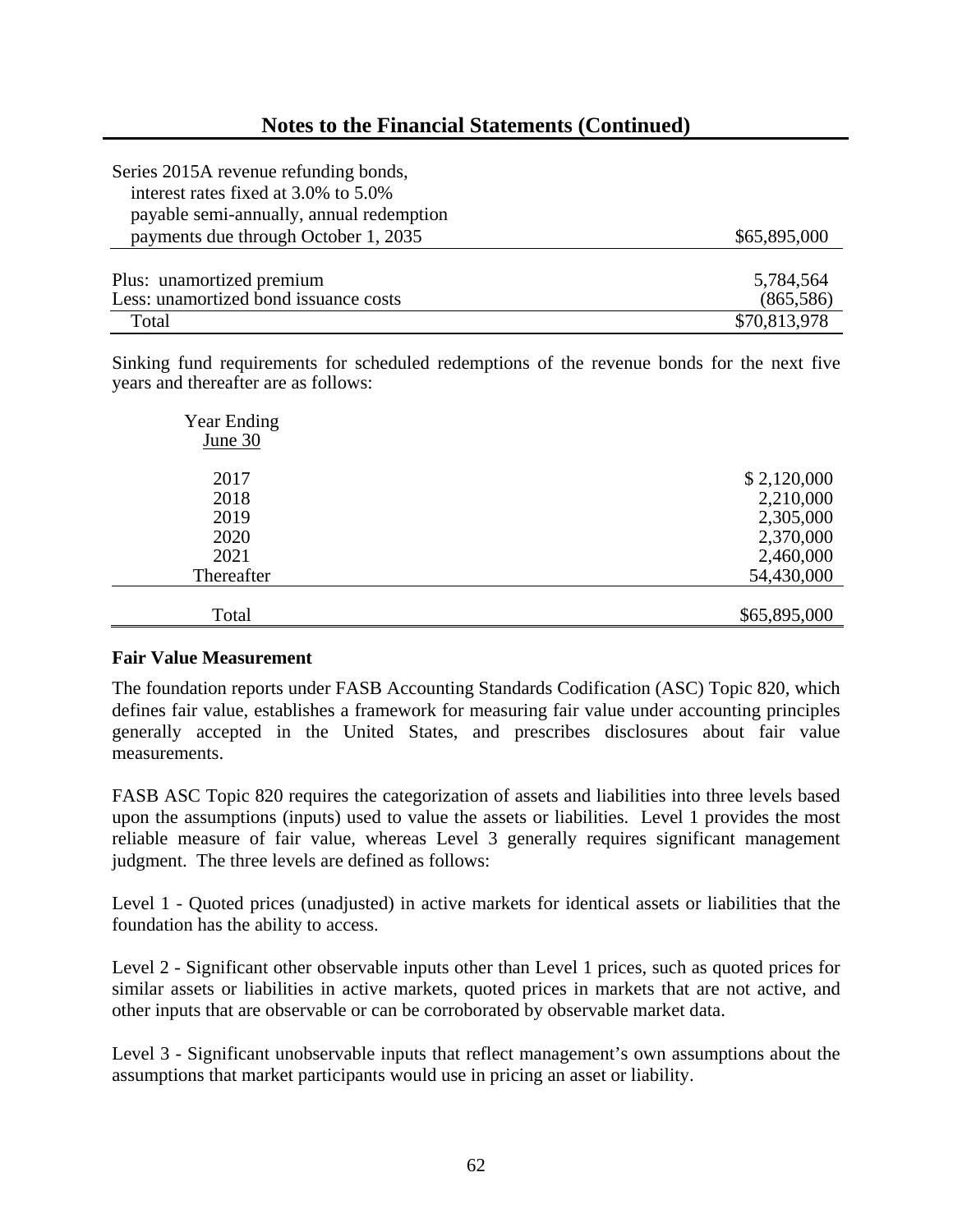The table below presents the recorded amount of assets and liabilities measured at fair value on a recurring basis:

|                                   |                  | Quoted Prices in      | Significant       | Significant  |
|-----------------------------------|------------------|-----------------------|-------------------|--------------|
|                                   |                  | <b>Active Markets</b> | Other             | Other        |
|                                   | Balance as of    | for Identical         | <b>Observable</b> | Unobservable |
|                                   | June $30$ ,      | Assets                | Inputs            | Inputs       |
|                                   | 2016             | (Level 1)             | (Level 2)         | (Level 3)    |
| Assets:                           |                  |                       |                   |              |
| Mutual funds                      | 65,836,651<br>\$ | \$64,732,139          | \$1,104,512       | \$           |
| U.S. Treasury money market        |                  |                       |                   |              |
| fund                              | 10,078,814       | 10,078,814            |                   |              |
| Limited partnerships              | 54,761,907       |                       |                   | 54,761,907   |
| Other                             | 137,010          | 10                    | 137,000           |              |
|                                   |                  |                       |                   |              |
| Total assets                      | 130,814,382      | 74,810,963            | 1,241,512         | 54,761,907   |
|                                   |                  |                       |                   |              |
| Liabilities:                      |                  |                       |                   |              |
| Deposits received for the benefit |                  |                       |                   |              |
| of others                         | 2,553,773        | 2,553,773             |                   |              |
|                                   |                  |                       |                   |              |
| <b>Total liabilities</b>          | \$2,553,773      | \$2,553,773           | \$                | \$           |

The table below presents additional information about assets measured at fair value on a recurring basis by reliance on Level 3 inputs to determine fair value:

|                                                | Limited<br>Partnerships |
|------------------------------------------------|-------------------------|
| Beginning balance                              | \$57,455,153            |
| Total realized and unrealized gains and losses |                         |
| included in earnings                           | (2,379,121)             |
| Purchases, sales, and other                    | (314, 125)              |
|                                                |                         |
| <b>Ending balance</b>                          | \$54,761,907            |

#### **Endowments**

The foundation's endowment consists of approximately 300 individual funds established for a variety of purposes. Its endowment includes both donor-restricted endowment funds and funds designated by the board of trustees to function as endowments. As required by accounting principles generally accepted in the United States of America (GAAP), net assets associated with endowment funds, including funds designated by the board of trustees to function as endowments, are classified and reported based on the existence or absence of donor-imposed restrictions.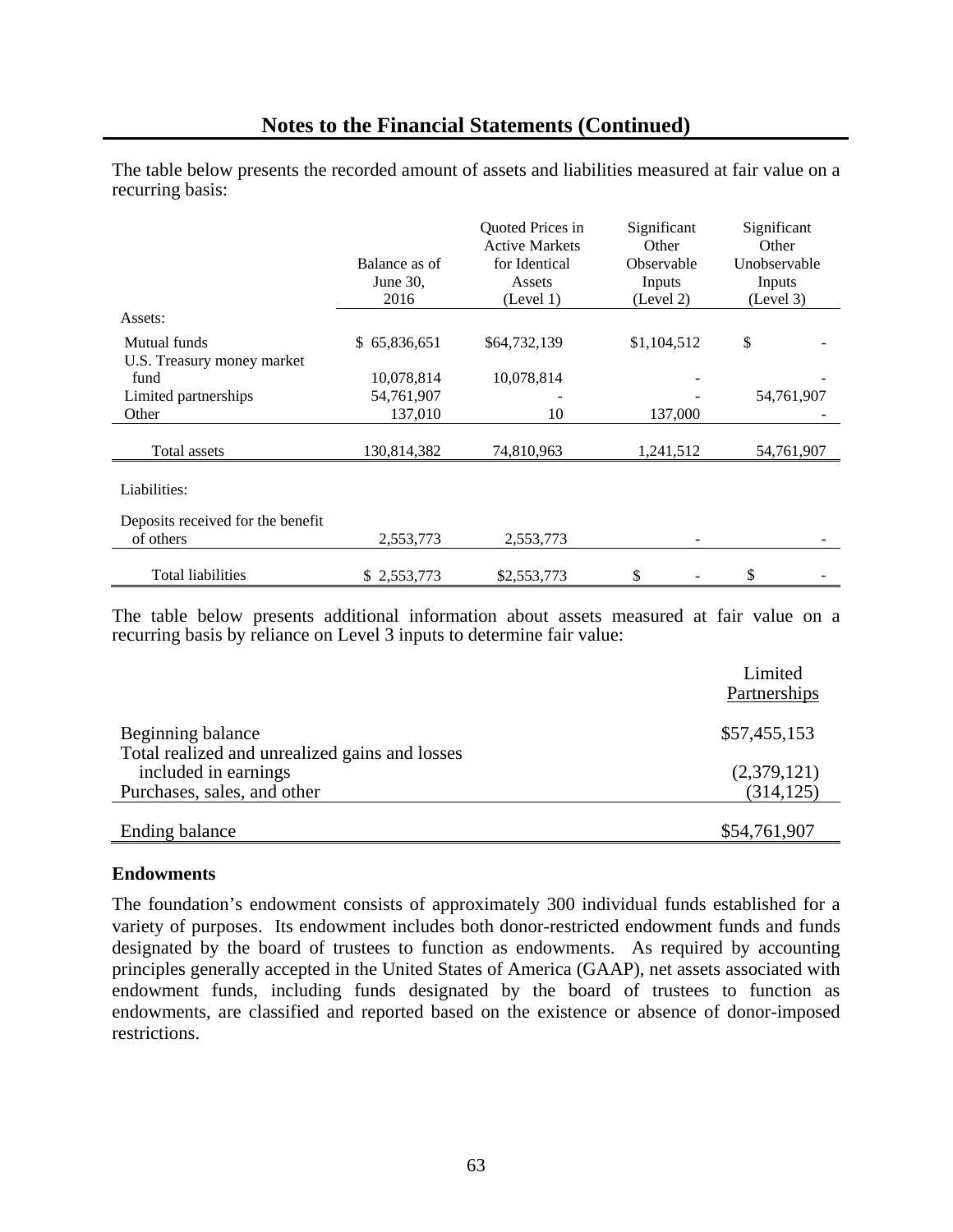### Interpretation of Relevant Law

The board of trustees of the foundation has interpreted the Uniform Prudent Management of Institutional Funds Act (UPMIFA) as requiring the preservation of the fair value of the original gift as of the gift date of the donor-restricted endowment funds absent explicit donor stipulations to the contrary. As a result of this interpretation, the foundation classifies as permanently restricted net assets (a) the original value of gifts donated to the permanent endowment, (b) the original value of subsequent gifts to the permanent endowment, and (c) accumulations to the permanent endowment made in accordance with the direction of the applicable donor gift instrument at the time the accumulation is added to the fund. The remaining portion of the donor-restricted endowment fund that is not classified in permanently restricted net assets is classified as temporarily restricted net assets until those amounts are appropriated for expenditure by the organization in a manner consistent with the standard of prudence prescribed by UPMIFA. In accordance with UPMIFA, the organization considers the following factors in making a determination to appropriate or accumulate donor-restricted endowment funds:

- 1. The duration and preservation of the fund.
- 2. The purposes of the foundation and the donor-restricted endowment fund.
- 3. General economic conditions.
- 4. The possible effect of inflation and deflation.
- 5. The expected total return from income and the appreciation of investments.
- 6. Other resources of the foundation.
- 7. The investment policies of the foundation.

Endowment net assets by type of fund consist of the following at June 30, 2016. Due to GASB reformatting, temporarily restricted net assets are reported as expendable restricted net position, and permanently restricted net assets are reported as nonexpendable restricted net position on the statement of net position.

|                        | Unrestricted | Temporarily<br>Restricted | Permanently<br>Restricted | <b>Total</b>  |
|------------------------|--------------|---------------------------|---------------------------|---------------|
| Donor-restricted funds | (201,733)    | \$1,464,444               | \$57,938,625              | \$59,201,336  |
| Board-designated funds | 53,872,201   |                           |                           | 53,872,201    |
|                        | \$53,670,468 | \$1,464,444               | \$57,938,625              | \$113,073,537 |

Changes in endowment net assets for the fiscal year ended June 30, 2016, are as follows: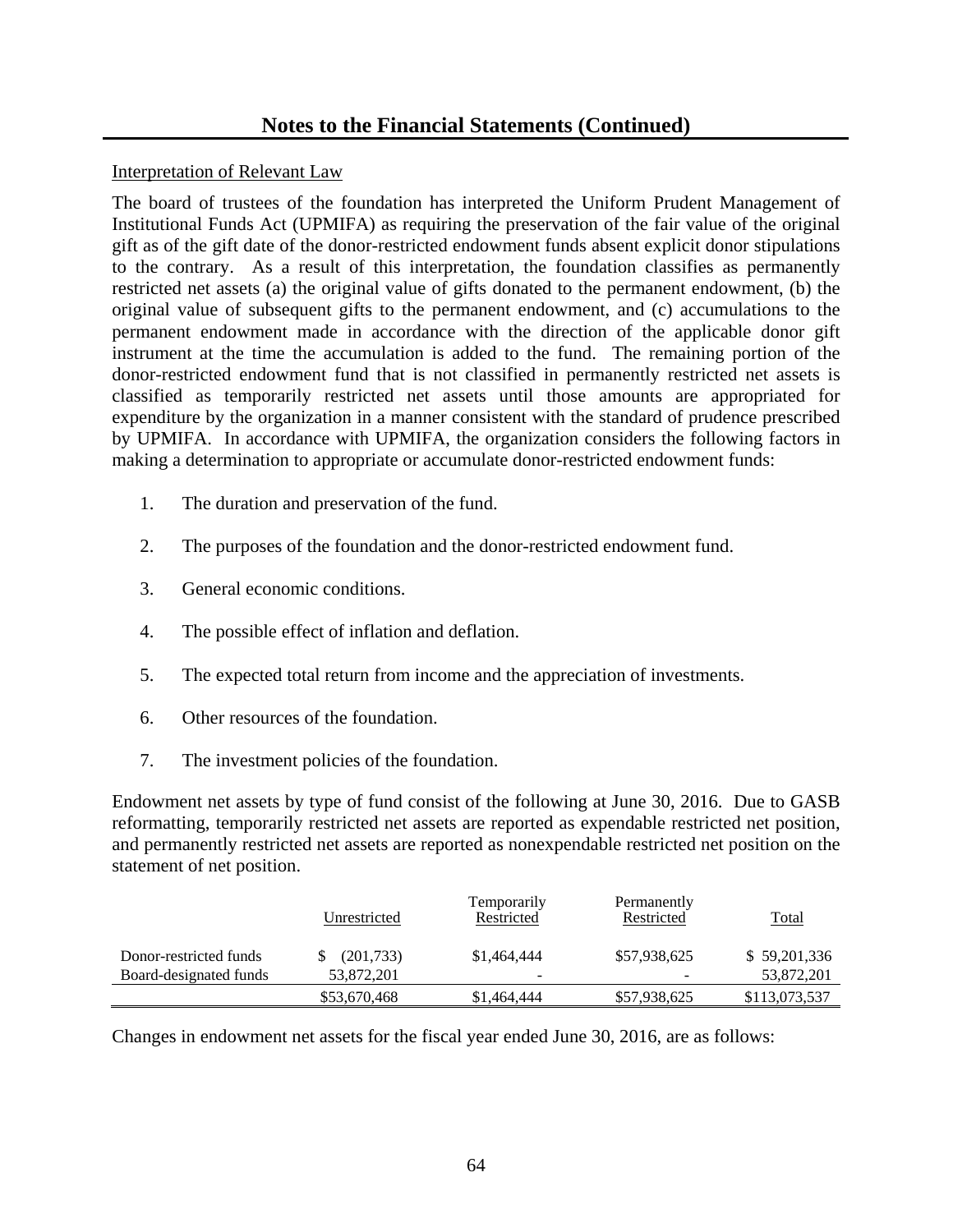|                       | Unrestricted | Temporarily<br>Restricted | Permanently<br>Restricted | Total         |
|-----------------------|--------------|---------------------------|---------------------------|---------------|
| Endowment net assets, |              |                           |                           |               |
| beginning of year     | \$58,614,190 | \$1,450,130               | \$60,542,374              | \$120,606,694 |
| Investment income     | 715,338      | 604,978                   |                           | 1,320,316     |
| Net appreciation      | (2,898,653)  |                           | (3,129,462)               | (6,028,115)   |
| Contributions         | 217,826      |                           | 2,306,336                 | 2,524,162     |
| Appropriations        | (2,811,026)  | (2,547,847)               |                           | (5,358,873)   |
| <b>Transfers</b>      | (167, 207)   | 1,957,183                 | (1,780,623)               | 9,353         |
| Endowment net assets, |              |                           |                           |               |
| end of year           | \$53,670,468 | \$1,464,444               | \$57,938,625              | \$113,073,537 |

At June 30, 2016, permanently restricted net assets consist of the portion of perpetual endowment funds that is required to be retained permanently either by explicit donor stipulation or by UPMIFA. Temporarily restricted net assets consist of the portion of perpetual endowment funds subject to a time restriction under UPMIFA. The temporarily restricted net assets also have purpose restrictions.

### Funds With Deficiencies

From time to time, the fair value of assets associated with individual donor-restricted endowment funds may fall below the level that the donor or UPMIFA requires the foundation to retain as a fund of perpetual duration. In accordance with GAAP, deficiencies of this nature that are reported in unrestricted net assets were \$201,733 as of June 30, 2016. These deficiencies resulted from unfavorable market fluctuations that occurred shortly after the investment of new permanently restricted contributions and continued appropriation for certain programs that was deemed prudent by the board of trustees.

### Return Objectives and Risk Parameters

The foundation has adopted investment and spending policies for endowment assets that attempt to provide a predictable stream of funding to programs supported by its endowment while seeking to maintain the purchasing power of the endowment assets.

Endowment assets include those assets of donor-restricted funds that the foundation must hold in perpetuity or for donor-specified periods as well as board-designated funds. Under this policy, as approved by the board of trustees, the endowment assets are invested in a manner that is intended to produce results that exceed the price and yield results of the consumer price index while assuming a moderate level of investment risk. The foundation expects its endowment funds, over time, to provide an average annual rate of return of approximately 6% above the rate of inflation. Actual returns in any given year may vary from this amount.

### Strategies Employed for Achieving Objectives

To satisfy its long-term rate-of-return objectives, the foundation relies on a total return strategy in which investment returns are achieved through both capital appreciation (realized and unrealized) and current yield (interest and dividends). The foundation targets a diversified asset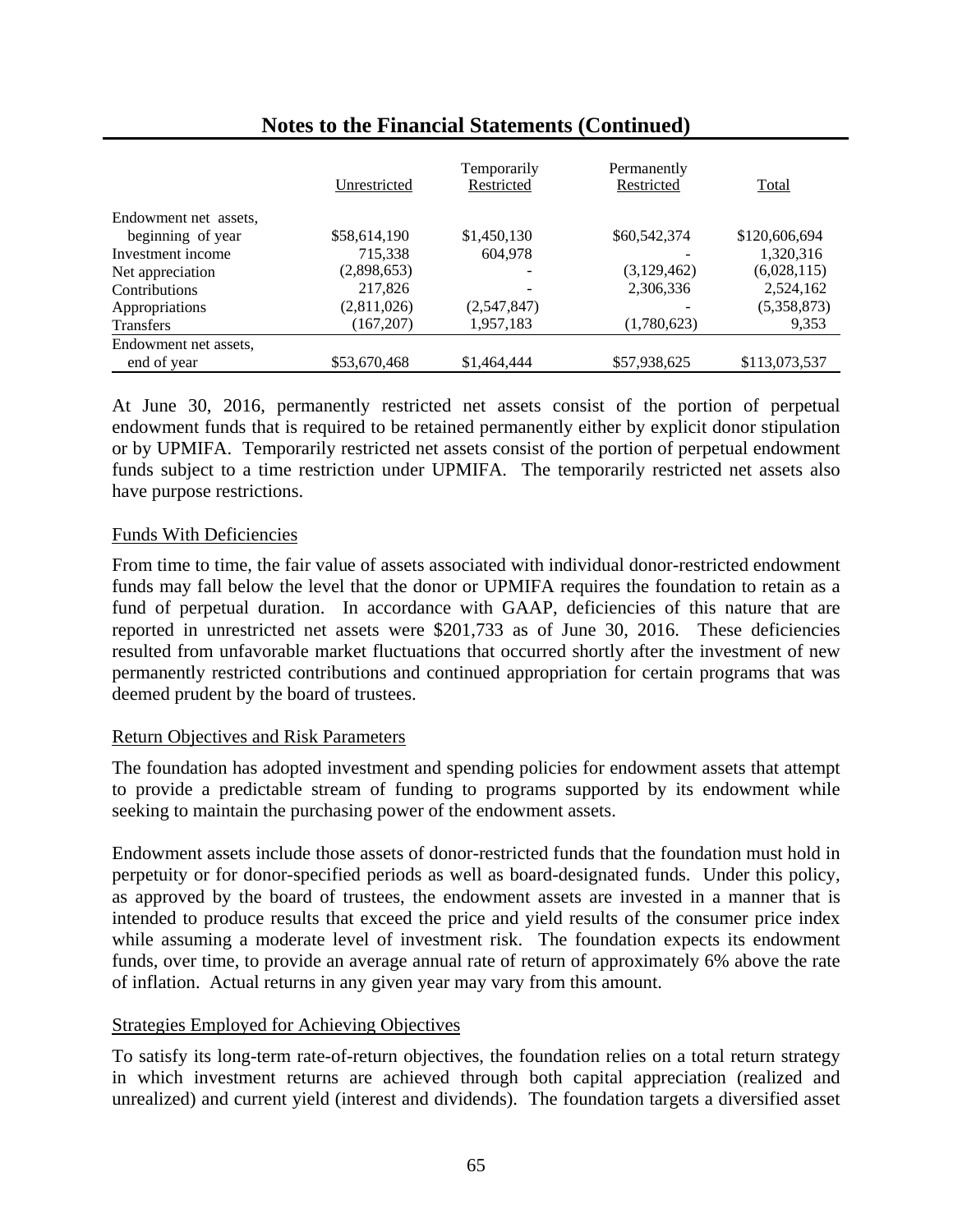allocation that places a greater emphasis on equity-based investments to achieve its long-term return objectives within prudent risk constraints.

The foundation has a policy of appropriating for distribution each year 4.5% of each endowment fund's average balance for the last 12 quarters. In establishing this policy, the foundation considered the long-term expected return on its endowment. Accordingly, over the long term, the foundation expects the current spending policy to allow its endowment to grow. This is consistent with the foundation's objective to maintain the purchasing power of the endowment assets held in perpetuity or for a specified term as well as to provide additional real growth through new gifts and investment return.

### **Related-party Transactions**

CDFI, the LLC, and the university have executed a management agreement which allows the university to assume management responsibilities related to the LLC's student housing. The LLC paid management fees of \$225,000 to the university during the LLC's fiscal year ended June 30, 2016. As a matter of convenience, cash balances needed for student housing operations are held at the university, and operating expenses are paid from these funds. At June 30, 2016, deposits held at the university on behalf of the LLC were \$509,471.

### **Contingencies**

From time to time the foundation's subsidiaries may be involved in certain claims arising from normal business activities. Management believes that the financial position of CDFI will not be materially affected by the outcome of these proceedings.

### **Early Implementation of Accounting Pronouncement**

In April 2015, the FASB issued Accounting Standards Update (ASU) 2015-.03 "Interest-Imputation of Interest (Subtopic 835-30): Simplifying the Presentation of Debt Issuance Costs." This ASU requires that debt issuance costs be presented in the position statement as a direct deduction from the carrying amount of the related debt. During 2016, the foundation elected to early implement this standard.

### **Note 25. Component Unit – University of Tennessee Foundation**

The University of Tennessee Foundation, Inc., is a private nonprofit organization that reports under Financial Accounting Standards Board (FASB) standards*.* As such, certain revenue recognition criteria and presentation features are different from revenue recognition criteria and presentation features as prescribed by the Governmental Accounting Standards Board (GASB). The financial statements of this foundation have been reformatted into a GASB format and are reported in a separate column to the right of the university's statements.

The University of Tennessee Foundation is a legally separate, tax-exempt organization supporting the University of Tennessee. The foundation acts as a fund-raising organization to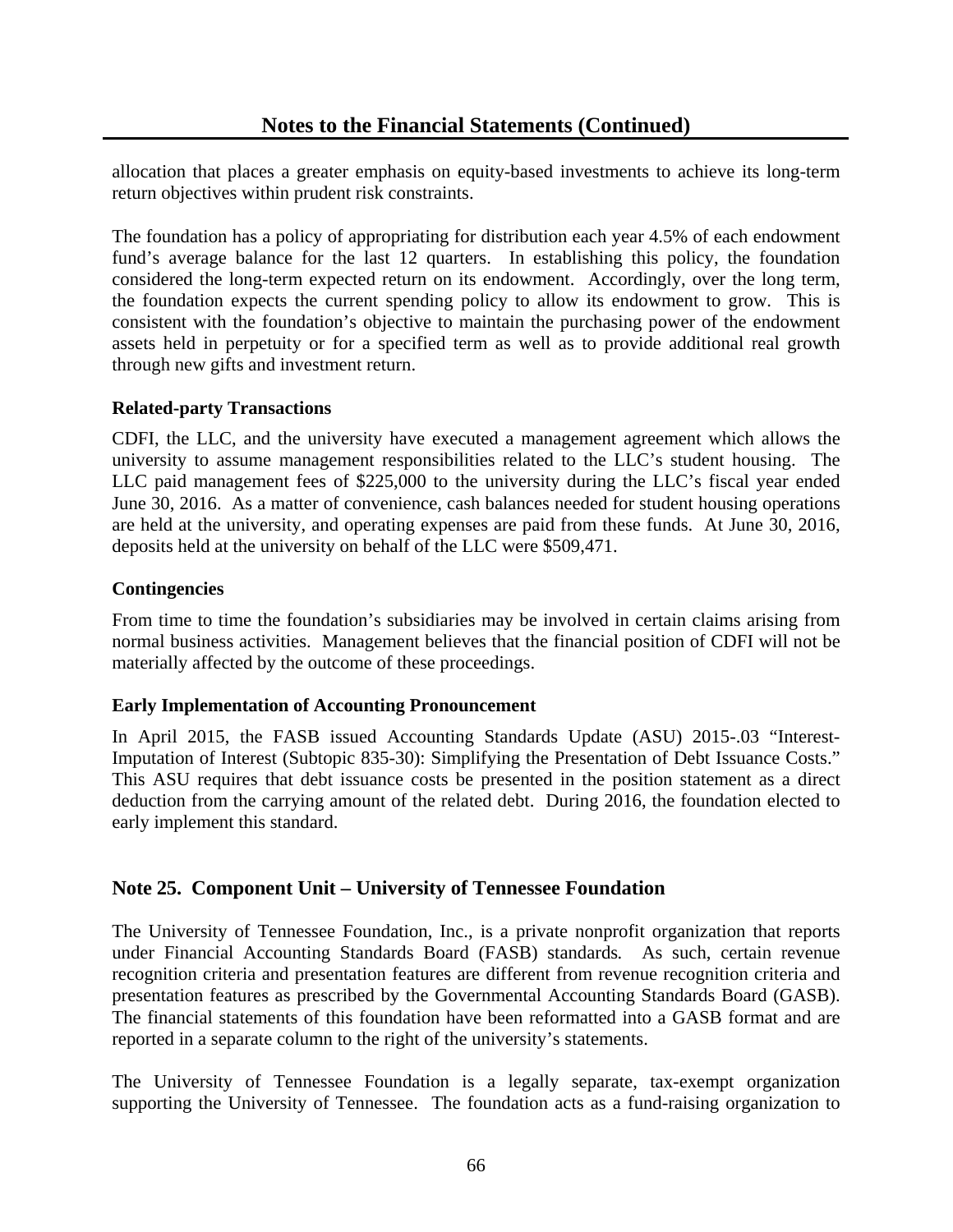supplement the resources that are available to the university in support of its programs. The foundation has 22 active board members and three ex-officio members. The board of the foundation is self-perpetuating and consists of graduates and friends of the university. Although the university does not control the timing or amount of receipts from the foundation, the majority of resources, or income thereon, that the foundation holds and invests are restricted to the activities of the university by the donors. Because these restricted resources held by the foundation can only be used by, or for the benefit of, the university, the foundation is considered a component unit of the university and is discretely presented in the university's financial statements.

During the year ended June 30, 2016, the foundation expended \$54,725,524.91 to or on behalf of the university for both restricted and unrestricted purposes. Complete financial statements for the foundation can be obtained from the University of Tennessee Foundation, 1525 University Avenue, Knoxville, TN 37921-4848.

### **Organization and Nature of Activities**

The University of Tennessee Foundation, Inc., is a not-for-profit organization exempt from federal income tax under Section 501(c)(3) of the *Internal Revenue Code*. The foundation was formed to support the University of Tennessee. The foundation was established to provide fund raising support for the university in carrying out its mission of teaching, research, and public service. The foundation receives contributions from individuals, corporations, alumni, and other donors. The foundation also conducts the development and alumni affairs operations for the university. See also Note 18.

#### **Pledges Receivable**

Pledges receivable (reported as accounts, notes, and grants receivable on the statement of net position) are summarized below net of the allowance for doubtful accounts:

|                                     | Temporarily     | Permanently     |
|-------------------------------------|-----------------|-----------------|
|                                     | Restricted      | Restricted      |
| Current pledges                     | \$12,387,494.98 | \$3,603,185.32  |
| Pledges due in one to five years    | 33,882,680.39   | 39,433,837.62   |
| Pledges due after five years        | 6,935,975.11    | 18,603,133.32   |
|                                     | 53,206,150.48   | 61,640,156.26   |
| Less discounts to net present value | (1,170,410.84)  | (2,313,900.02)  |
| Total pledges receivable, net       | \$52,035,739.64 | \$59,326,256.24 |

The allowance for doubtful accounts at June 30, 2016, was \$725,866.41.

#### **Investments and Assets Held by the University of Tennessee**

Investments held at June 30, 2016, were as follows: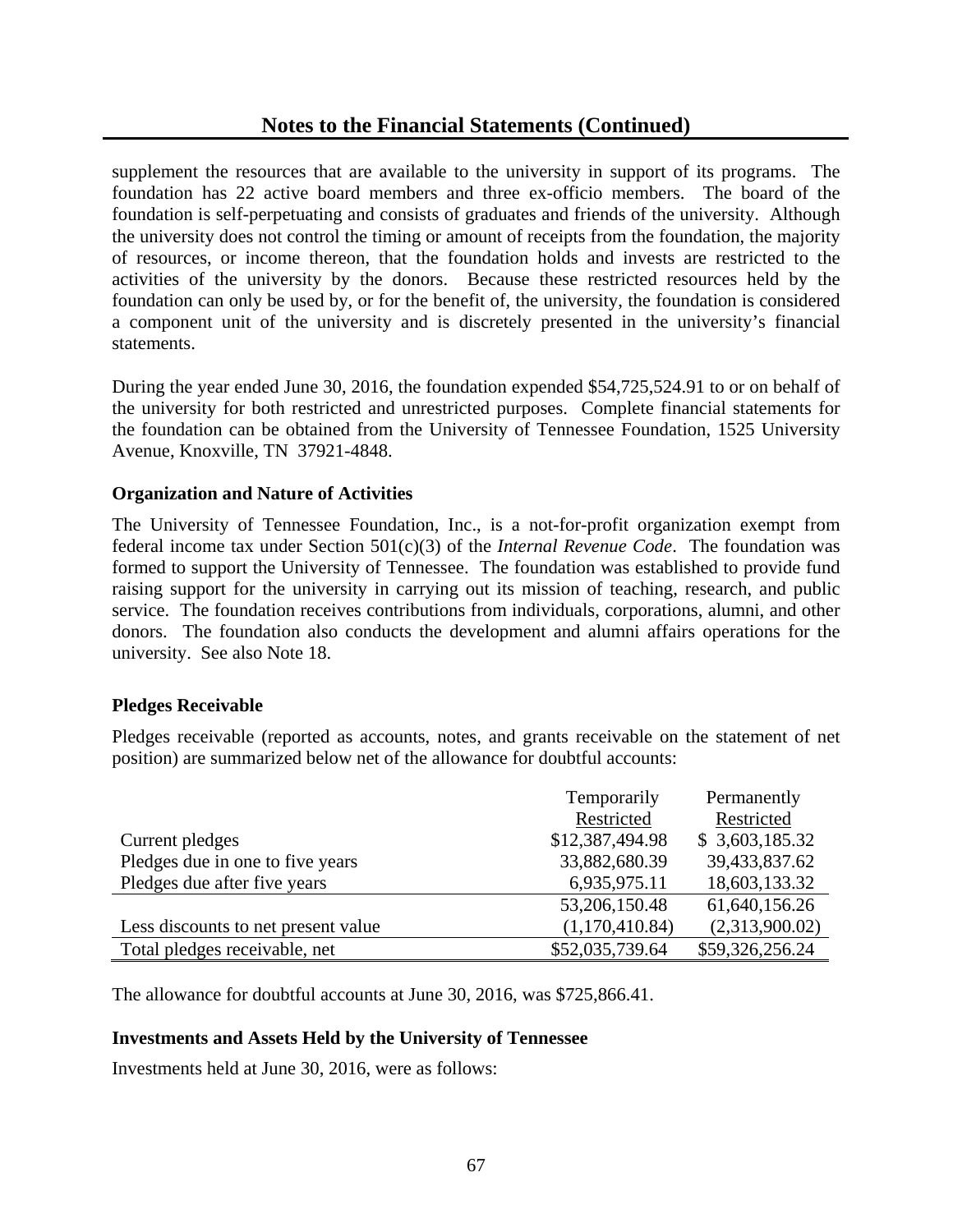# **Notes to the Financial Statements (Continued)**

|                                                       | Fair             |                  |
|-------------------------------------------------------|------------------|------------------|
|                                                       | Value            | Cost             |
| Endowment assets held by the University of Tennessee: |                  |                  |
| Cash                                                  | \$2,216,454.69   | \$2,216,454.69   |
| U.S. equity                                           | 3,084,442.59     | 2,751,979.97     |
| International equity                                  | 32,858,554.84    | 37,702,903.96    |
| Fixed income                                          | 17,059,511.33    | 18,762,900.53    |
| Alternative investments:                              |                  |                  |
| Private equity                                        | 19,230,599.45    | 20,022,408.74    |
| Natural resources                                     | 19,139,581.44    | 22,895,893.30    |
| Real estate investments                               | 6,171,230.09     | 4,709,865.04     |
| Hedge funds                                           | 35,676,228.80    | 31,763,075.39    |
| Total endowment assets held by university             | 135,436,603.23   | 140,825,481.62   |
|                                                       |                  |                  |
| Endowment assets held by the foundation:              |                  |                  |
| Cash                                                  | 380,676.35       | 380,676.35       |
| Equities                                              | 985,974.16       | 894,134.28       |
| Total endowment assets held by the foundation         | 1,366,650.51     | 1,274,810.63     |
| Total endowment funds                                 | 136,803,253.74   | 142,100,292.25   |
|                                                       |                  |                  |
| Gift annuity program:                                 |                  |                  |
| Cash                                                  | 117,493.48       | 117,493.48       |
| Equities                                              | 3,270,191.91     | 3,286,388.31     |
| Fixed income                                          | 2,591,199.54     | 2,614,727.02     |
| Total gift annuity program                            | 5,978,884.93     | 6,018,608.81     |
|                                                       |                  |                  |
| Other investments:                                    |                  |                  |
| Other investments held by university                  | 87, 121, 211. 97 | 87, 121, 211. 97 |
| Other investments                                     | 3,501,731.34     | 3,501,731.34     |
| Total other investments                               | 90,622,943.31    | 90,622,943.31    |
|                                                       |                  |                  |
| Total investments                                     | \$233,405,081.98 | \$238,741,844.37 |

Also reported as investments on the statement of net position are other gift assets totaling \$1,487,080.00 and an \$11,000,000.00 warehouse facility in South Carolina.

At June 30, 2016, the fair values of alternative investments are based on valuations for which a readily determinable fair value does not exist. These investments are not listed on national exchanges or over-the-counter markets, and quoted market prices are not available. The fair value of these investments is estimated based on a review of all available information provided by fund managers and general partners. These estimates are evaluated on a regular basis and are susceptible to revisions as more information becomes available.

#### **Endowments**

The foundation's endowment funds consist of investments held by the university, investments held by the foundation, and permanently restricted unconditional promises to give. The majority of the foundation's invested endowment funds are invested in the University of Tennessee Consolidated Investment Pool. These funds are invested according to the policies of the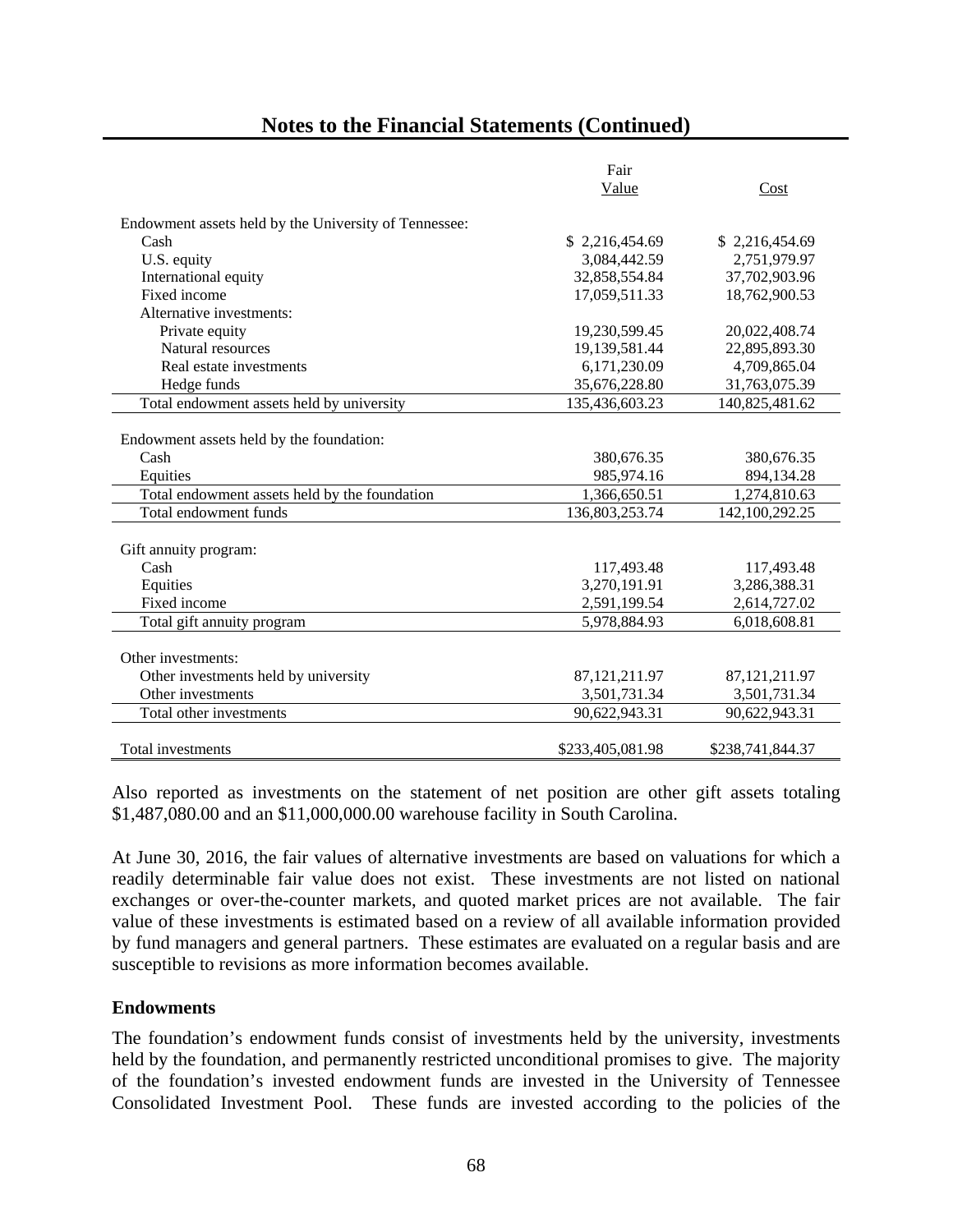# **Notes to the Financial Statements (Continued)**

university. A portion of the earnings from these funds is provided to the university to be used as stipulated in the endowment agreements. The cost and fair value for these endowments invested were \$140,825,481.62 and \$135,436,603.23, which resulted in a cumulative unrealized loss of \$5,388,878.39. One endowment with a fair value of \$1,366,650.51 is separately invested. All endowments at the foundation are donor-restricted. Endowment earnings transferred to the university were \$5,097,842.85 for fiscal year 2016.

The foundation has interpreted the Uniform Prudent Management of Institutional Funds Act (UPMIFA) as requiring the preservation of the fair value of the original gift as of the gift date of the donor-restricted endowment funds absent explicit donor stipulations to the contrary. As a result, the foundation classifies permanently restricted net assets as (1) the original value of gifts to the endowment, (2) the original value of subsequent gifts to the endowment, and (3) accumulations to the endowment made in accordance with the gift instrument until the endowment is vested in the university's Consolidated Investment Pool. Below is a schedule of endowments by fund type. Due to the GASB reformatting, temporarily restricted net assets are reported as expendable restricted net position, and permanently restricted net assets are reported as nonexpendable restricted net position on the statement of net position.

|                         |                  | Temporarily     | Permanently      |                  |
|-------------------------|------------------|-----------------|------------------|------------------|
|                         | Unrestricted     | Restricted      | Restricted       | <b>Total</b>     |
|                         |                  |                 |                  |                  |
| Beginning balance       | \$               | \$3,525,623.37  | \$164,527,070.32 | \$168,052,693.69 |
| Contributions received  |                  |                 | 31,923,690.55    | 31,923,690.55    |
| Transfers to endowments |                  |                 | 5,016,692.80     | 5,016,692.80     |
| Investment earnings     | 4,010.07         | 5, 121, 594. 25 | 106,940.90       | 5, 232, 545. 22  |
| Fair value adjustment   | (5,267,147.84)   | (3,553,145.81)  | (36.75)          | (8,820,330.40)   |
| <b>Disbursements</b>    | (4,010.07)       | (5,094,071.81)  |                  | (5,098,081.88)   |
|                         |                  |                 |                  |                  |
| Ending balance          | \$(5,267,147.84) | \$              | \$201,574,357.82 | \$196,307,209.98 |

From time to time, the fair value of assets associated with individual donor-restricted endowment funds may fall below the level that the donor or UPMIFA requires the foundation to retain as a fund of perpetual duration. In accordance with GAAP, deficiencies of this nature are reported in unrestricted net assets.

The foundation uses the university's spending policy. Historically, the university has calculated its spending policy distributions by taking 4.5% of a three-year fair value average each December 31. In fiscal year 2016, the university began transitioning to a seven-year moving average, by adding one year's value to the moving average calculation. This transition will be complete beginning with fiscal year 2019.

The assets are to be managed in a manner that will meet the long-term investment objective, while at the same time attempting to limit the volatility in year-to-year spending.

The university's Investment Advisory Committee believes that investing in securities with higher return expectations outweighs their short-term volatility risk. As a result, the majority of assets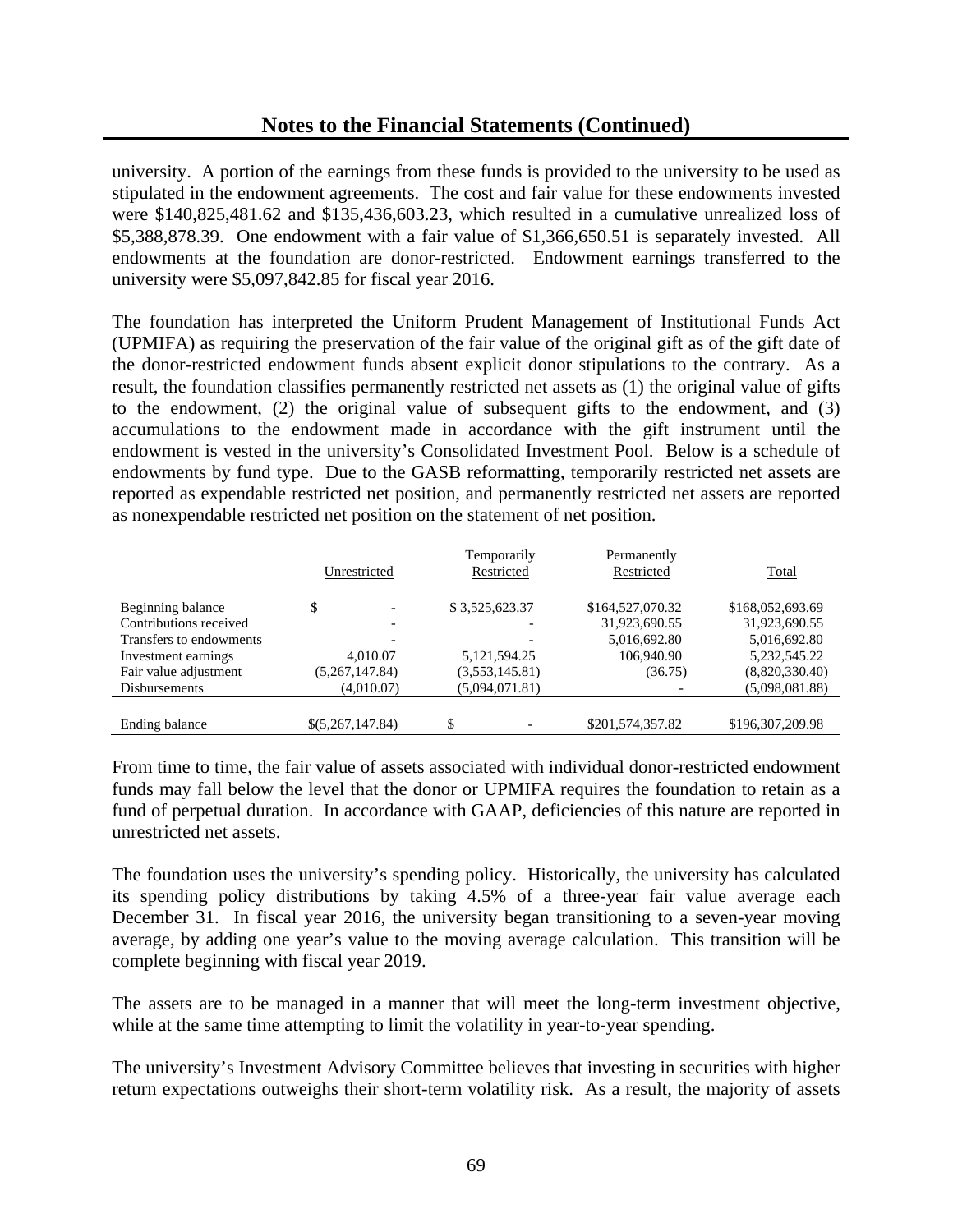will be invested in equity or equity-like securities. Fixed income securities and other low volatility strategies (e.g., absolute return hedge funds) will be used to lower the short-term volatility of the portfolio and to provide stability, especially during periods of negative equity markets. Cash is not a strategic asset of the portfolio, but is a residual to the investment process and used to meet short-term liquidity needs.

Disciplined management of the asset allocation is necessary and desirable. Diversification of investments among assets that are not similarly affected by economic, political, or social developments is highly desirable. The general policy shall be to diversify investments so as to provide a balance that will enhance total return, while avoiding undue risk concentrations in any single asset or investment category. Actual allocations (excluding separately invested assets) were as follows at June 30, 2016:

| Cash                    | 1.5%  |
|-------------------------|-------|
| U.S. equity             | 2.2%  |
| International equity    | 24.3% |
| Fixed income            | 12.6% |
| Alternative investments |       |
| Private equity          | 14.2% |
| Natural resources       | 14.1% |
| Real estate investments | 4.6%  |
| Hedge funds             | 26.5% |

## **Fair Value Measurement**

The foundation reports under FASB Accounting Standards Codification (ASC) Topic 820, which defines fair value, establishes a framework for measuring fair value under accounting principles generally accepted in the United States, and prescribes disclosures about fair value measurements.

FASB ASC Topic 820 requires the categorization of assets and liabilities into three levels based upon the assumptions (inputs) used to value the assets or liabilities. Level 1 provides the most reliable measure of fair value, whereas Level 3 generally requires significant management judgment. The three levels are defined as follows:

Level 1 – Quoted prices (unadjusted) in active markets for identical assets or liabilities that the foundation has the ability to access.

Level 2 – Significant other observable inputs other than Level 1 prices, such as quoted prices for similar assets or liabilities in active markets, quoted prices in markets that are not active, and other inputs that are observable or can be corroborated by observable market data.

Level 3 – Significant unobservable inputs that reflect management's own assumptions about the assumptions that market participants would use in pricing an asset or liability.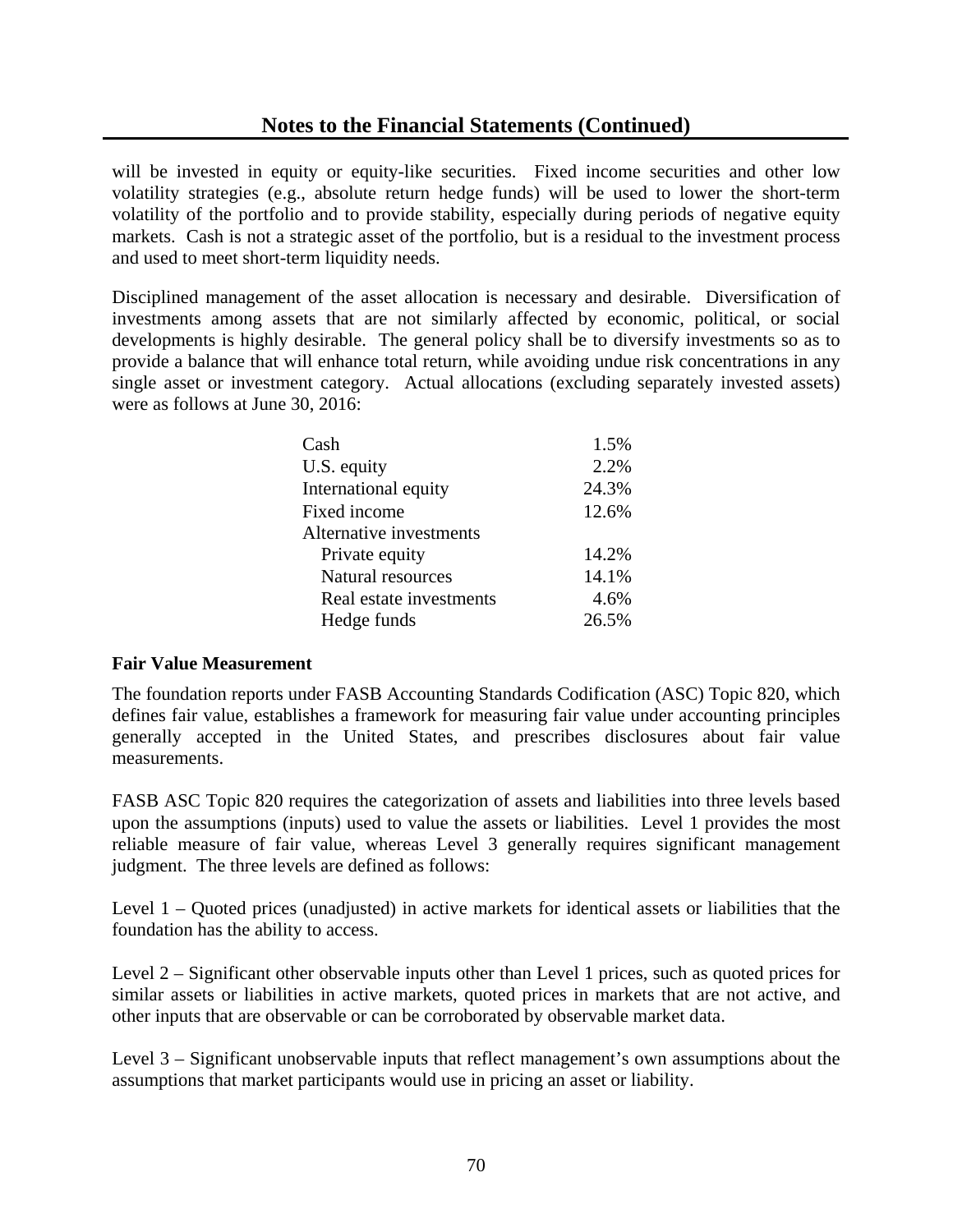The table below presents the recorded amount of assets measured at fair value on a recurring basis:

|             | Level 1          | Level 2         | Level 3         | Total<br>$\sim$ $\sim$ $\sim$ $\sim$ |
|-------------|------------------|-----------------|-----------------|--------------------------------------|
| Investments | \$133,536,731.33 | \$19,650,710.87 | \$80,217,639.78 | \$233,405,081.98                     |

The table below presents additional information about assets measured at fair value on a recurring basis by reliance on Level 3 inputs to determine fair value:

| Beginning balance                              | \$63,058,623.85  |
|------------------------------------------------|------------------|
| Total realized and unrealized gains and losses |                  |
| included in earnings                           | (3,023,154.19)   |
| Purchases, issuances, and settlements          | 20, 182, 170. 12 |
| Ending balance                                 | \$80,217,639.78  |

#### **Notes Payable**

The foundation was gifted property in Weakley and Obion counties in Tennessee. The property and its contents were appraised at \$376,000.00 with an attached mortgage note of \$259,330.41. The property will be used and overseen by the University of Tennessee at Martin. Payment on the note, which began in January 2006, is \$2,000.00 per month. The note has a 4.68% interest rate. The balance of the note payable at June 30, 2016, was \$93,967.35. Future maturities of this note are as follows:

Year ending June 30:

| 2017         | \$16,624.97 |
|--------------|-------------|
| 2018         | 20,823.27   |
| 2019         | 21,818.97   |
| 2020         | 22,862.29   |
| 2021         | 11,837.85   |
|              |             |
| <b>Total</b> | \$93,967.35 |

The foundation purchased a warehouse facility in Trenton, South Carolina at an appraised value of \$11,000,000 on April 29, 2016, with a loan of \$7,500,000 at 3.77%, with interest only payments until maturity on November 15, 2017.

#### **Concentration of Credit Risk**

The foundation has concentrated its credit risk for cash and liquid investments by maintaining deposits at banks and credit union, which may at times exceed amounts covered by insurance provided by the U.S. Federal Deposit Insurance Corporation (FDIC) or by the U.S. National Credit Union Administration (NCUA). The credit union has provided the foundation excess deposit insurance coverage for cash or liquid investment amounts exceeding the NCUA account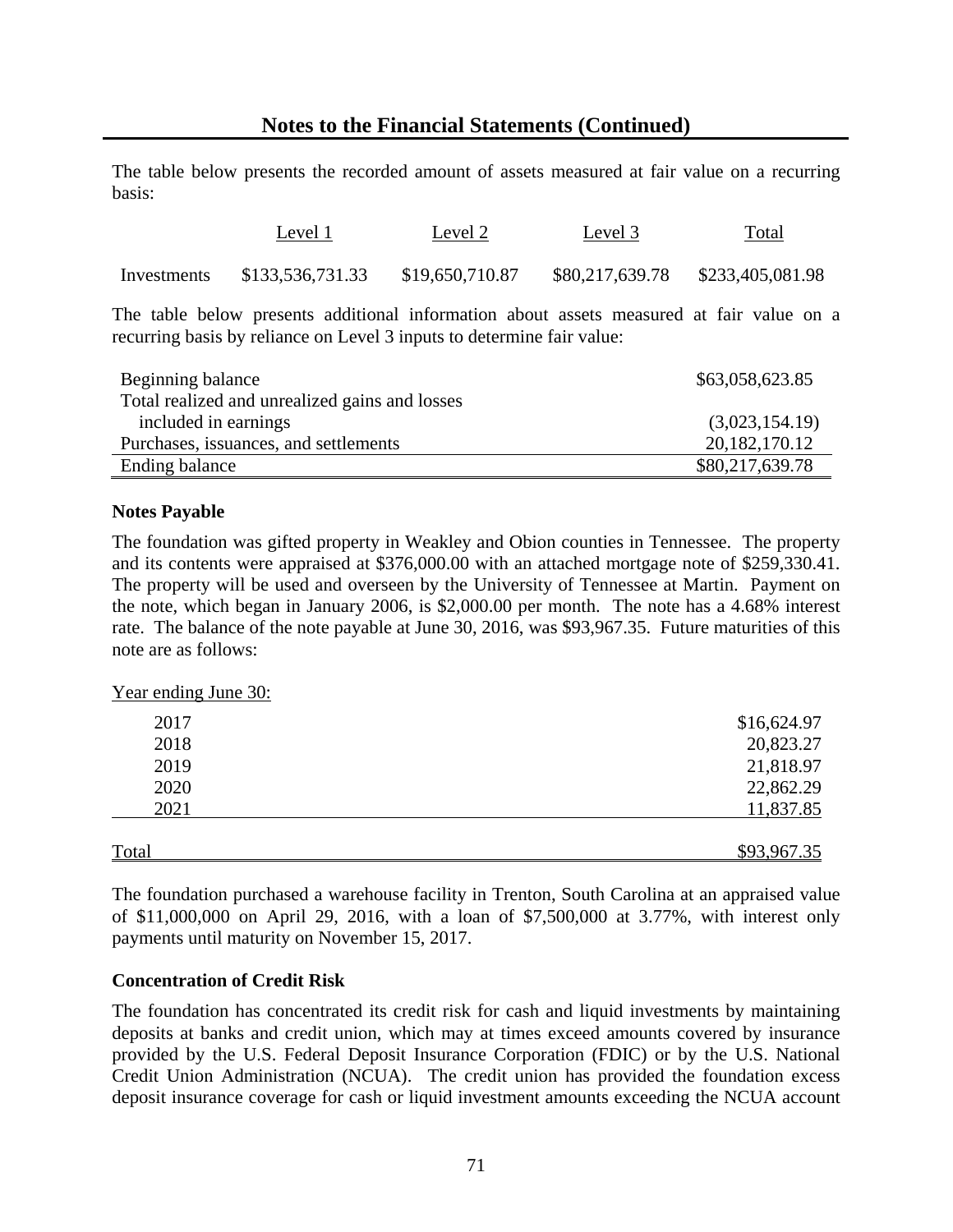coverage limits. The foundation has not experienced any losses in these accounts and believes it is not exposed to any significant credit risk to cash or liquid investments.

The foundation has a master repurchase agreement with a bank, where at the end of each day, cash is invested in overnight securities, and the securities are repurchased by the bank the next day. The foundation purchases the securities in its name. The Repurchase Agreement Account with the bank is not insured by FDIC insurance, but rather the bank provides the securities purchased as the underlying security for the Repurchase Agreement Account. The Repurchase Agreement Account with the bank as of June 30, 2016, totaled \$6,239,331.58, and is reported in cash and cash equivalents on the statement of net position.

# **Note 26. Component Unit – University of Tennessee Research Foundation**

The University of Tennessee Research Foundation, Inc., is a private nonprofit organization that reports under Financial Accounting Standards Board (FASB) standards*.* As such, certain revenue recognition criteria and presentation features are different from revenue recognition criteria and presentation features as prescribed by the Governmental Accounting Standards Board (GASB). The financial statements of this foundation have been reformatted into a GASB format and are reported in a separate column to the right of the university's statements.

The University of Tennessee Research Foundation is a legally separate, tax-exempt organization supporting the University of Tennessee. The foundation was created as the UT Research Corporation (UTRC) in 1934 and incorporated in January 1935. The foundation's stated purpose is, in conjunction with the university, to grow the University of Tennessee research enterprise; harvest, manage, and market University of Tennessee intellectual property; encourage and support entrepreneurial education and ventures by faculty, staff, students, and commercial partners/affiliates of the University of Tennessee; and to contribute to the well-being of the State of Tennessee through economic development. In April 2003, UTRC was renamed and reorganized to the University of Tennessee Research Foundation (UTRF). Roles were redefined, and the scope was expanded to include a new emphasis on entrepreneurship and economic development for technology transfer activities. A new set of bylaws and board of directors were established. The foundation has seven voting directors and three nonvoting directors. Because the university's board of trustees approves and funds the foundation's administrative budget, the foundation is considered fiscally dependent on the university, and there is a financial benefit/burden relationship between the two entities. Therefore, the research foundation is considered a component unit of the university and is discretely presented in the university's financial statements.

Complete financial statements for the research foundation can be obtained from the University of Tennessee Research Foundation, Suite 211, UT Conference Center Building, 600 Henley Street, Knoxville, TN 37996-4122.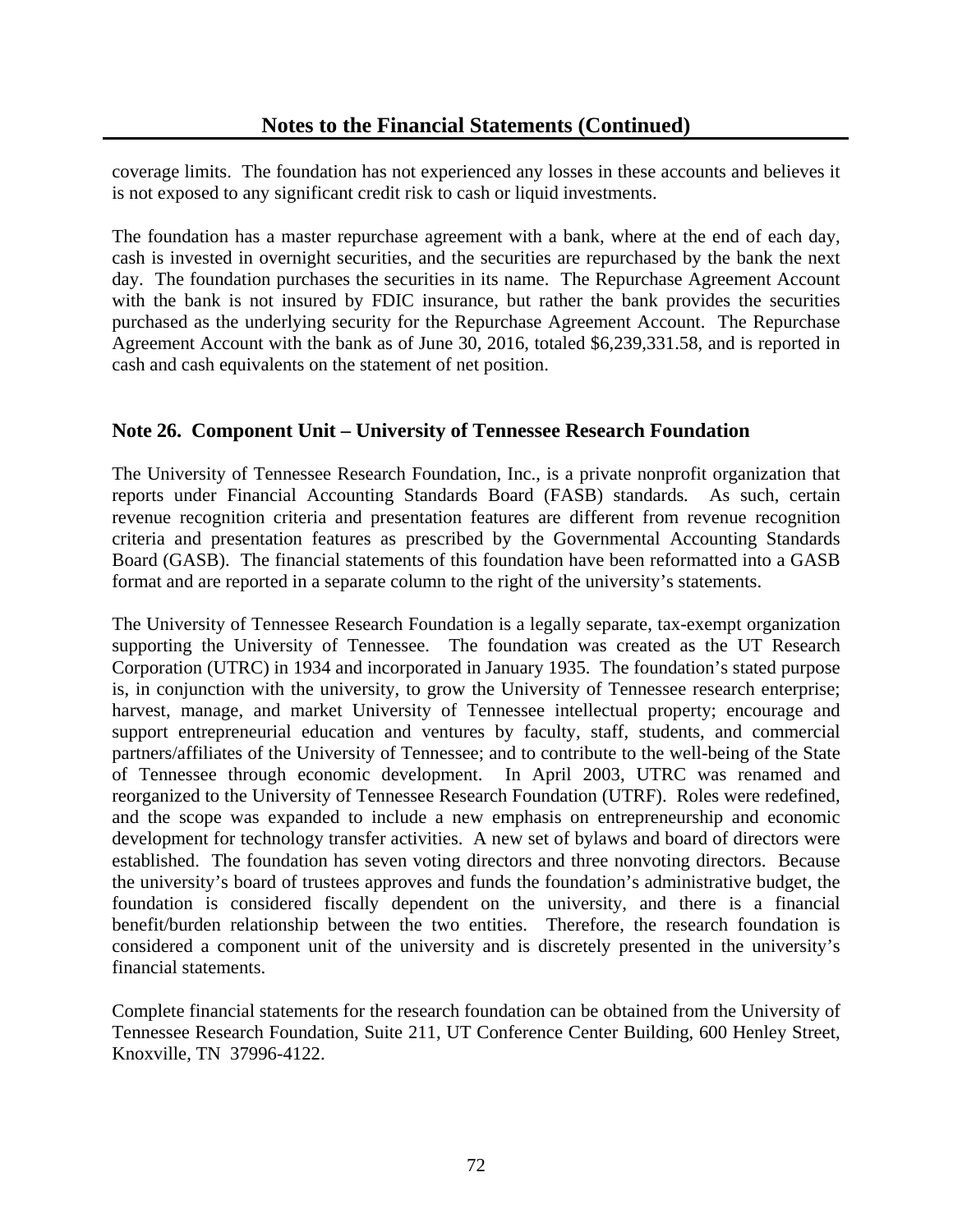#### **Organization and Nature of Activities**

The University of Tennessee Research Foundation, Inc., is a not-for-profit organization exempt from federal income tax under Section 501(c)(3) of the *Internal Revenue Code*. The foundation was formed to promote research and hold and manage the university's intellectual property. The foundation was established to protect, manage, and commercialize university inventions and intellectual property; grow the university research enterprise; develop and support an entrepreneurial culture; and contribute to state and regional economic development.

TennEra, LLC, (the subsidiary), a wholly owned for-profit subsidiary of the University of Tennessee Research Foundation, provides a vehicle to leverage state and federal funding with private research and development investments, strategic partnerships and collaborations to further research, economic development, and clean energy objectives. The subsidiary focuses on researching and developing biomass based activities including integrated biomass supply chain solutions, as well as entering strategic partnerships to support the bioenergy industry. The project utilizes the University of Tennessee's expertise in cellulosic feedstock production and research, as well as its work with Tennessee farmers, to develop the first dedicated cellulosic energy crop supply chain utilizing switchgrass.

TennEra, LLC's financial statements include the activity of subsidiary, Genera Energy, Inc., (GEI), a majority owned subsidiary of TennEra. TennEra, LLC, contracts with Genera Energy, Inc., for the overall management authority and responsibility to operate the Biomass Innovation Park and to complete TennEra, LLC's contractual obligations toward the University of Tennessee Research Foundation's State Biofuel Initiative. During the year ended June 30, 2016, the Biomass Innovation Park owned by TennEra, LLC, was sold to GEI.

The Center for Advanced Scientific Support and Engineering Technology (ASSET.TN) is also a wholly owned nonprofit subsidiary of the University of Tennessee Research Foundation. The management of the property, activities, and affairs of ASSET.TN is vested in its board of directors. The board is composed of seven voting directors. As of June 30, 2016, ASSET.TN had total assets of \$250,992 and total revenues of \$10,529 for the year then ended.

The Cherokee Farm Development Corporation (CFDC) is another wholly owned nonprofit subsidiary of the University of Tennessee Research Foundation. The management of the property, activities, and affairs of CFDC is vested in its board of directors. The board is composed of five voting directors. As of June 30, 2016, CFDC had total assets of \$1,411,790 and total revenue of \$2,036,501 for the year then ended.

Cherokee Farm Properties, Inc. (CFPI), a wholly owned for-profit subsidiary of Cherokee Farm Development Corporation, was formed on May 28, 2014. The management of the property, activities, and affairs of CFPI will be vested in its board of directors. The board is composed of three voting directors. As of June 30, 2016, CFPI had total assets of \$1,200,075 and no revenue for the year then ended.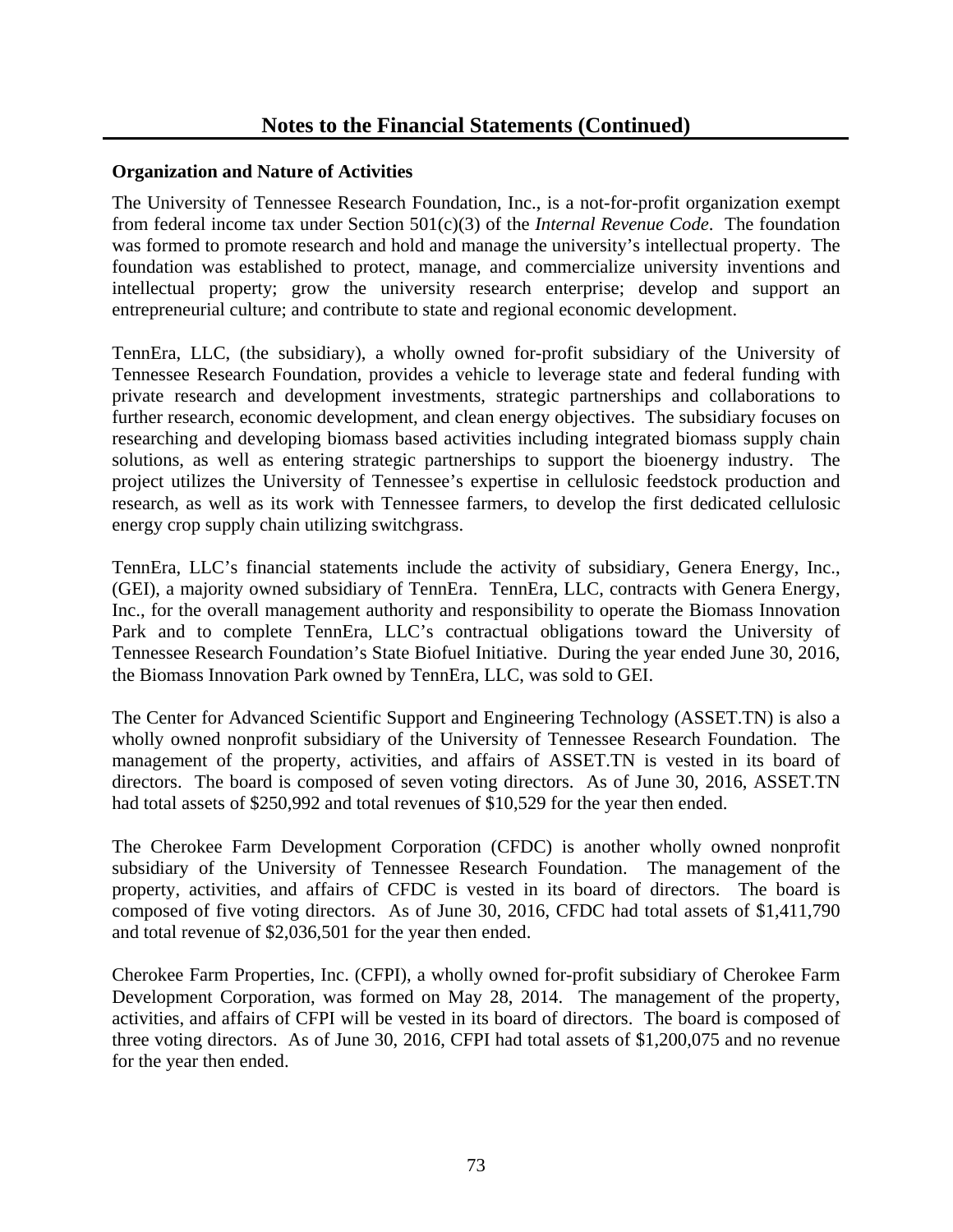The Institute for Advanced Composites Manufacturing Innovation, a nonprofit subsidiary of the University of Tennessee Research Foundation, its sole corporate member, was formed on August 1, 2014, and renamed as Collaborative Composite Solutions Corporation (CCS) on July 28, 2015. CCS's primary purpose is coordinating and supporting all activities proposed to meet the intent and requirements of the Department of Energy's (DOE) funding opportunity announcement DE-FOA-000977. These activities include selecting, sponsoring, and auditing research and development projects that increase energy efficiency, decrease greenhouse gas emissions, and aid economic development in the United States. The management of the property, activities, and affairs of CCS is vested in its board of directors. The board is composed of 14 voting directors, one of whom is a representative of UTRF, and another representing the University of Tennessee. As of June 30, 2016, CCS had total assets of \$6,928,077 and total revenue of \$7,304,014 for the year then ended.

#### **Principles of Consolidation**

The foundation has entered into related agreements with the university and TennEra, LLC, whereby the foundation has undertaken to provide the subsidiary with working capital advances for its operational needs. The extent of the foundation's commitment is contingent upon its own ability to obtain additional funding from existing sources from which to make these advances. According to terms of the agreements, repayment of the operational funding by the subsidiary to the foundation is required only upon the occurrence of, and in preference to, other capital distributions. No interest accrues on the advances. Because the parties contemplate capital distributions only as the consequence of a general liquidation of the subsidiary, these advances have been treated as investments in the subsidiary on the books of the foundation and as equity capital on the books of the subsidiary. These amounts eliminate upon consolidation. The foundation's consolidated financial statements include the foundation's accounts and the accounts of its wholly owned subsidiaries. All intercompany balances and transactions were eliminated in consolidation, and the increase in net position was reduced by the portion of earnings attributable to noncontrolling interests.

## **Property and Equipment**

Property and equipment consist of the following major classifications at June 30, 2016:

| Office furniture and equipment | 143,090   |
|--------------------------------|-----------|
| Less accumulated depreciation  | (119.967) |
| Total                          | 23,123    |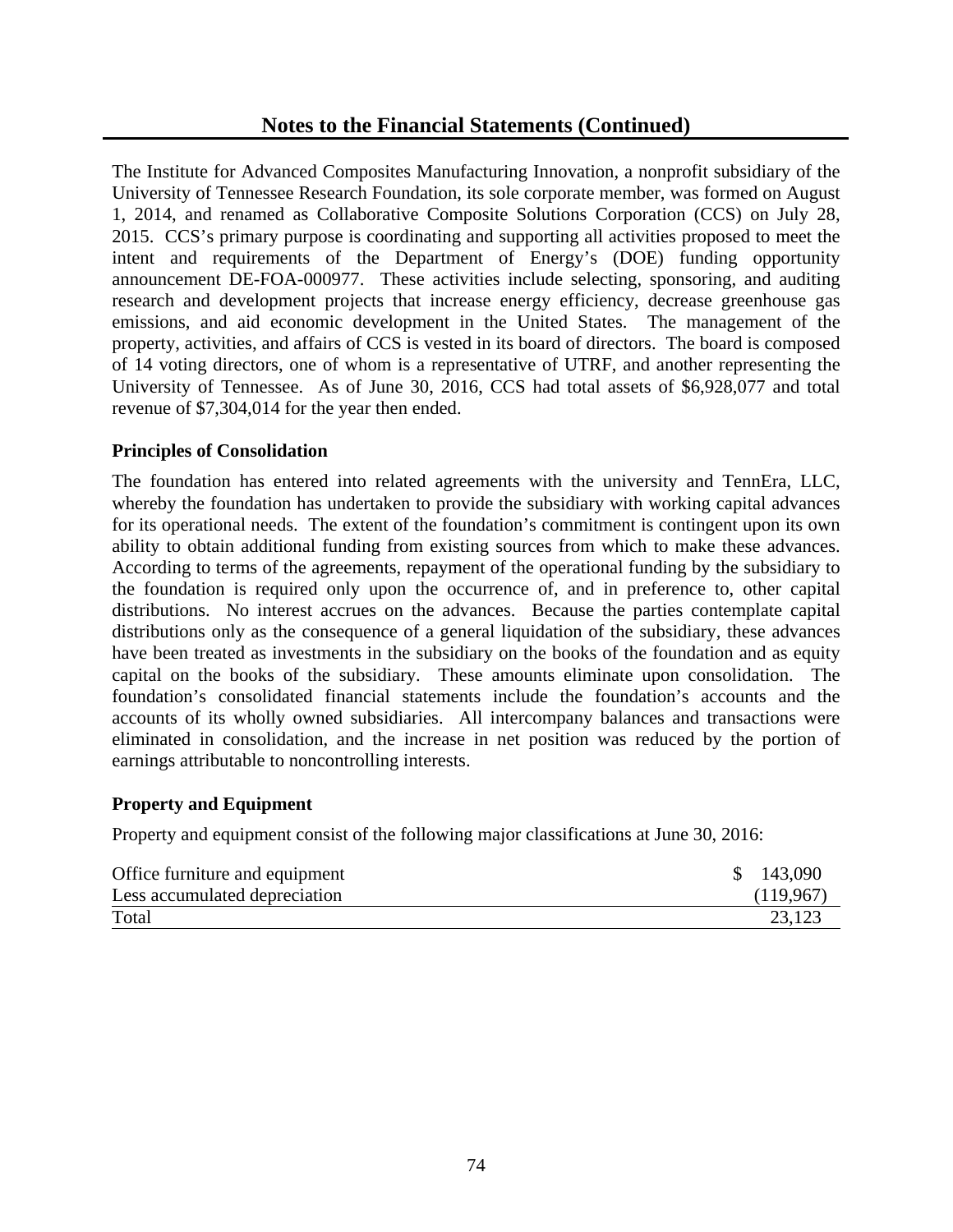| TennEra                        |                |
|--------------------------------|----------------|
| Land                           | 349,762        |
| <b>Buildings</b>               | 37,264,641     |
| Leasehold improvements         | 929            |
| Machinery and equipment        | 23,016,685     |
| Furniture and fixtures         | 227,980        |
| Vehicles                       | 18,906         |
| Less impairment of assets      | (15,445,000)   |
| Less accumulated depreciation  | (18, 635, 384) |
| <b>Total TennEra</b>           | 26,798,519     |
|                                |                |
| Cherokee Farm                  |                |
| Office furniture and equipment | \$<br>1,739    |
| Less accumulated depreciation  | (1, 143)       |
| <b>Total Cherokee Farm</b>     | 596            |
| Total                          | \$26,822,238   |
|                                |                |

# **Notes to the Financial Statements (Continued)**

Depreciation expense for the foundation and its subsidiaries totaled \$3,633,546 for the year ended June 30, 2016. Intangible assets totaling \$83,865 are also reported as capital assets on the statement of net position.

#### **Unearned Revenue**

Based on an agreement with Dupont Cellulosic Ethanol (DCE), all unreimbursed costs incurred by DCE on the construction of the pilot-scale biorefinery were recorded as unearned revenue. The total amount of unearned revenue was expected to be recognized over the life of a lease between the company and DCE, by which DCE was to be granted the use of a portion of the biorefinery facility. As of June 30, 2010, the lease was to be for ten years with three possible five-year extensions. Accordingly, revenue was to be recognized over a period of 25 years beginning January 28, 2010, the date which DCE first occupied its portion of the facility. Due to the termination of this lease agreement, \$17,195,689 of rental revenue was recognized in fiscal year 2016. Unearned revenue in conjunction with this lease was \$450,542 at June 30, 2016.

#### **Long-term Liabilities**

#### Notes Payable

On December 2, 2014, GEI obtained a revolving credit facility which was to mature on December 3, 2017. Borrowing availability was based on eligible collateral up to a maximum of \$4,000,000 with interest payable at prime plus 7.75% plus payment in-kind interest of 5%. Loan requests were subject to a minimum of \$500,000. An early termination prepayment fee applied based on a declining scale of 4% if paid on or after the  $12<sup>th</sup>$  month after the closing date and on or prior to the  $18<sup>th</sup>$  month after the closing date to 0% if paid upon maturity date. Additionally, GEI was required to pay a monthly administrative fee of \$1,500. The credit facility was secured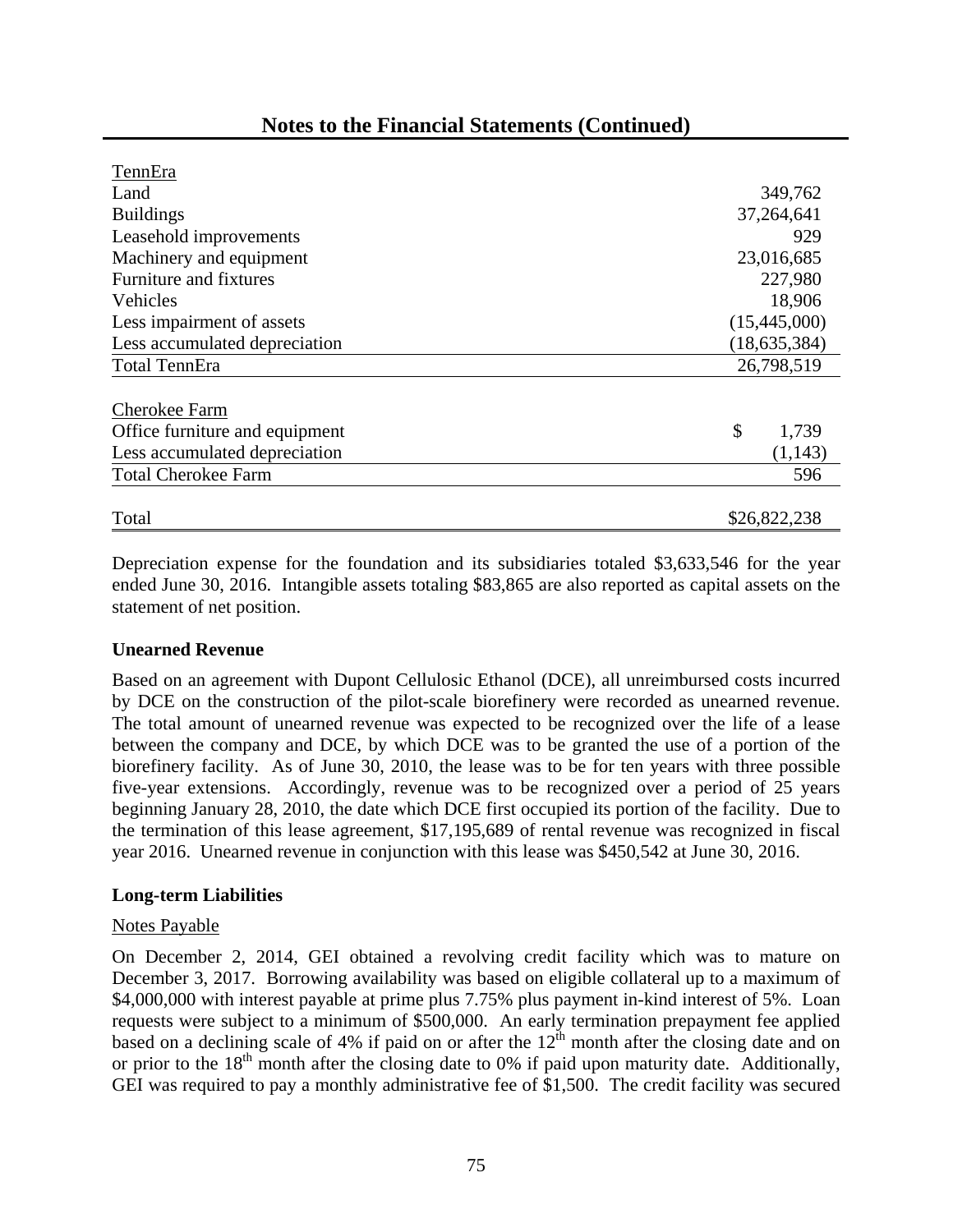by all assets of GEI. The lender was also issued stock warrants in conjunction with the credit facility.

On May 13, 2016, the revolving credit facility was amended. The borrower acknowledged that as of April 4, 2016, the existing obligation under the original revolving credit facility was \$1,824,823. On or after April 4, 2016, the existing obligations shall not be included for purposes of calculating the borrowing base, the exposure, or the aggregate commitments. Borrowing availability is based on eligible collateral up to a maximum base of \$2,300,000 with interest payable at prime plus 9.75% plus payment in-kind interest of 5%. Loan requests are subject to a minimum of \$50,000. GEI shall also pay an amount equal to the sum of 50% of the advances made on or after April 4, 2016, minus the aggregate amount of interest and fees paid exclusive of the existing obligation. The foregoing amount shall be paid on the earlier to occur of the facility termination date of December 3, 2017, or the occurrence of a qualified financing event. The credit facility is secured by all assets of GEI, including the Biomass Innovation Park. The stock warrants issued to the lender were also amended. Costs of \$312,528 were incurred to amend the revolving credit facility and were expensed.

Also, as part of the amended credit facility, the various financial covenants were replaced with funding milestones for GEI to receive additional advances under the revolving credit facility.

The total balance outstanding on the revolving credit facility is \$3,132,826 as of June 30, 2016. The balance outstanding includes \$96,251 of payment in-kind accrued interest.

On November 21, 2014, GEI issued a 7.25% subordinated note for \$110,007 to a former employee in exchange for 52,635 shares of Class M common stock, which was repurchased at \$2.09 per share. Additionally, in connection with the common stock repurchase, GEI issued warrants. The subordinated note is convertible into shares of common stock. The note is subject to certain automatic conversion triggers as defined in the promissory note. The initial maturity date is December 31, 2015, with annual automatic extensions as long as the note remains subordinated to the revolving credit facility. A commitment fee of 4% of the principal balance is due upon extension.

Included in notes payable are costs related to obtaining debt financing in December 2014. These costs are deferred and amortized over the life of the related debt. In 2015, GEI capitalized approximately \$672,000 of debt issue costs, which included the fair market value of warrants issued related to obtaining financing. Total amortization expense was approximately \$225,000 for the year ended June 30, 2016.

Notes payable, net of issuance costs, consist of the following: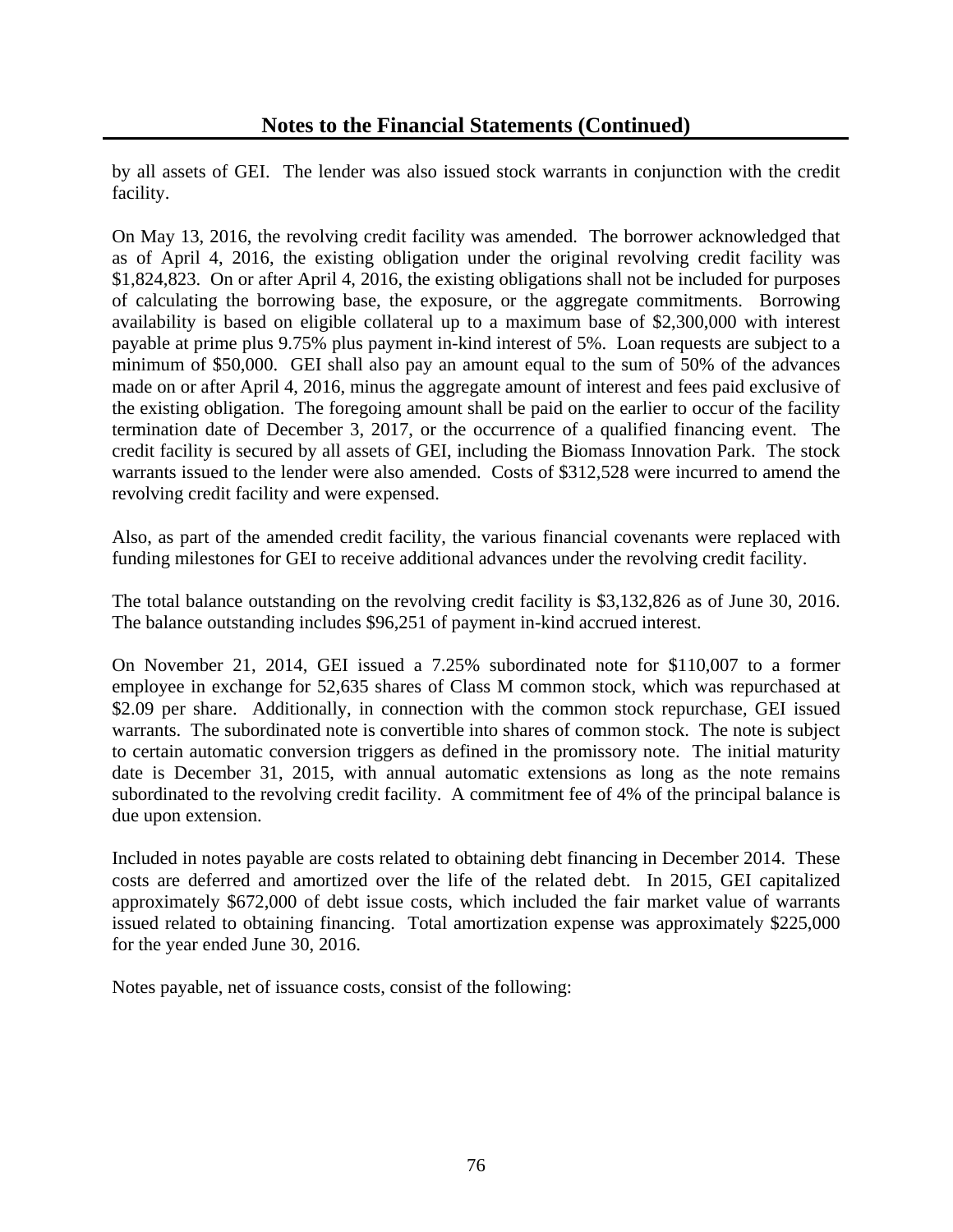# **Notes to the Financial Statements (Continued)**

| Beginning balance as of July 1, 2015                     | \$1,110,471 |
|----------------------------------------------------------|-------------|
| Advances                                                 | 1,427,002   |
| Non-refundable fee to amend credit facility              | 50,000      |
| Payment in kind and accrued interest                     | 96,251      |
| Amortization                                             | 225,497     |
| Interest for subordinated convertible promissory note    | 7,981       |
| Note payable, net of issuance costs, as of June 30, 2016 | \$2,917,222 |

Estimated future amortization expenses as of June 30, 2016, are:

| 2017 | \$225,497 |
|------|-----------|
| 2018 | 112,748   |

#### **Fair Value Measurement**

The foundation reports under FASB Accounting Standards Codification (ASC) Topic 820, which defines fair value, establishes a framework for measuring fair value under accounting principles generally accepted in the United States, and prescribes disclosures about fair value measurements.

FASB ASC Topic 820 requires the categorization of assets and liabilities into three levels based upon the assumptions (inputs) used to value the assets or liabilities. Level 1 provides the most reliable measure of fair value, whereas Level 3 generally requires significant management judgment. The three levels are defined as follows:

Level 1 – Quoted prices (unadjusted) in active markets for identical assets or liabilities that the foundation has the ability to access.

Level 2 – Significant other observable inputs other than Level 1 prices, such as quoted prices for similar assets or liabilities in active markets, quoted prices in markets that are not active, and other inputs that are observable or can be corroborated by observable market data.

Level 3 – Significant unobservable inputs that reflect management's own assumptions about the assumptions that market participants would use in pricing an asset or liability.

Following is a description of the valuation methodologies used for assets measured at fair value.

#### Registered Investment Companies

The fair value of registered investment companies (mutual funds) is based on quoted net asset values of the shares held by the foundation at June 30, 2016.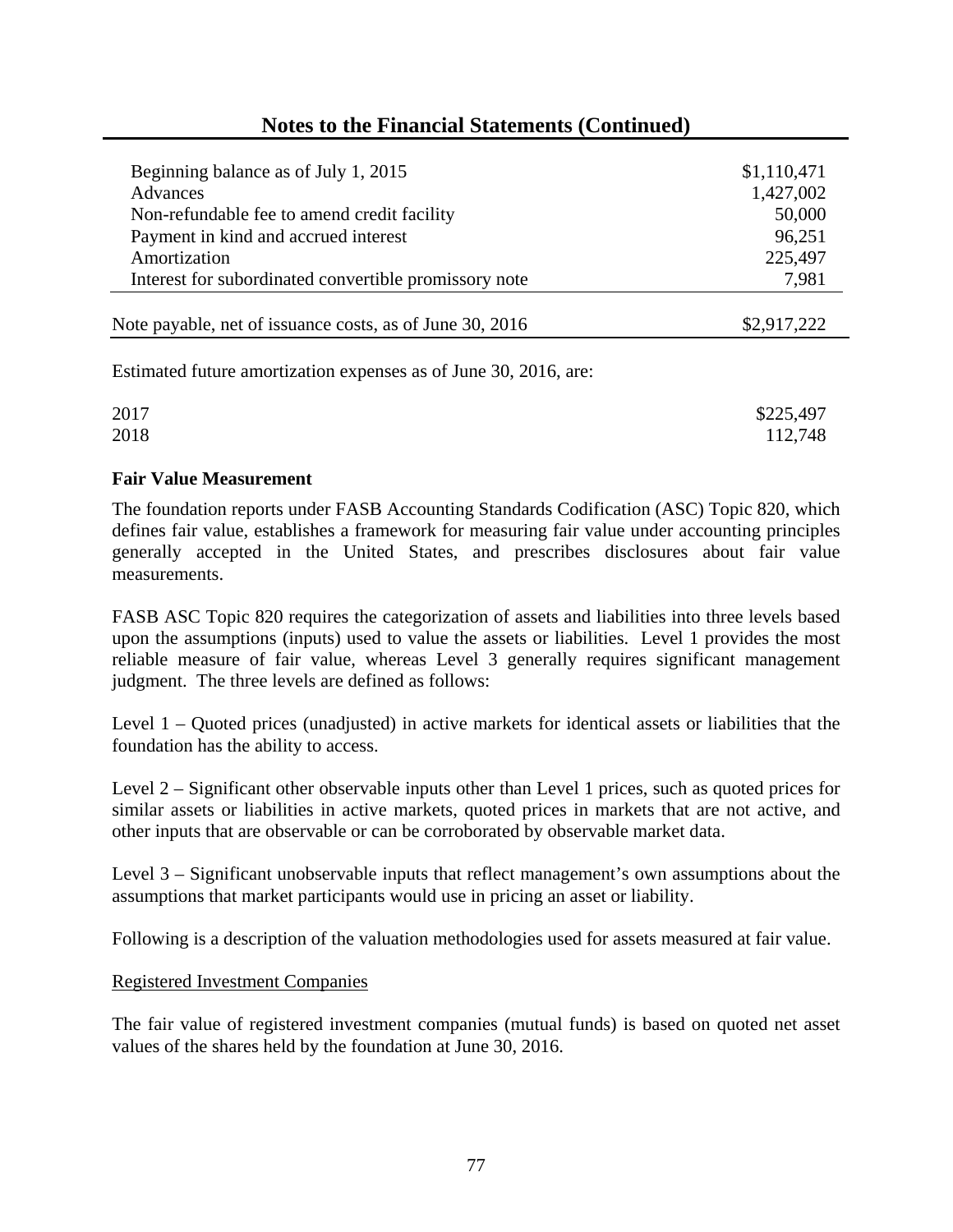#### Marketable Equity Securities

The fair value of marketable equity securities is based on quoted prices times the number of the shares held by the foundation at June 30, 2016.

The following table provides the assets (liabilities) carried at fair value measured on a recurring basis as of June 30, 2016:

| Assets:                         | Level 1   | Level 2 | Level 3     | <b>Total</b> |
|---------------------------------|-----------|---------|-------------|--------------|
| Registered investment companies | 10,133    |         |             | 10,133       |
| Marketable equity securities    | 147,190   |         |             | 147,190      |
| Derivative liabilities          | -         |         | (885,020)   | (885,020)    |
|                                 |           |         |             |              |
| Total                           | \$157,323 |         | \$(885,020) | \$(727,697)  |

The foundation also has \$9,945 of investments (equity securities) for which there is no readily determinable market value and has invested \$1,200,000 in Cherokee Farm Properties, Inc. These investments are valued at cost, as management believes that any variance in valuation from historical cost would not be material to the operations of the foundation.

## **Sale of Biomass Innovation Park and Pulp Business Opportunity Purchase**

In May 2016, TennEra sold its Biomass Innovation Park to GEI for \$1,850,000; GEI paid \$250,000 at closing and issued a promissory note, payable quarterly beginning in August 2016, and maturing May 2021, to TennEra for the remaining balance of \$1,600,000. Interest accrues on the unpaid balance at 5% per year. The note is secured by a pledge of 89,000 shares of Class M stock of GEI. TennEra recorded an impairment on the sale of the assets of \$5,315,494.

In addition to the sale of the Biomass Innovation Park, GEI and Prisma Renewable Composites, LLC, (Prisma) entered into a pulp business opportunity purchase agreement. The pulp business opportunity is defined as the business, services, operations, and tangible and intangible assets of Genera related to the research, development, communication, manufacture, marketing, sale, support, and other use and commercial exploration of pulp products, which are defined as products derived from pulping biomass including (1) market pulp, (2) molded pulp products, and (3) coproducts and byproducts of the pulping process, including pelletized solid biofuel, biobased absorbent products, soil amendments, and enhanced animal bedding products. At closing, Genera paid Prisma \$200,000. In addition, Genera is responsible for paying success fees to Prisma.

In addition to the pulp business agreement, Genera and Prisma also entered into a joint development agreement for overall development and commercialization of the pulp business opportunity in May 2016. Under the joint agreement, Genera shall pay Prisma a development program fee of \$192,000, payable in monthly installments of \$16,000 for 12 months, with the first note due May 2016. Subsequent to year end, monthly payments were reduced to \$9,200.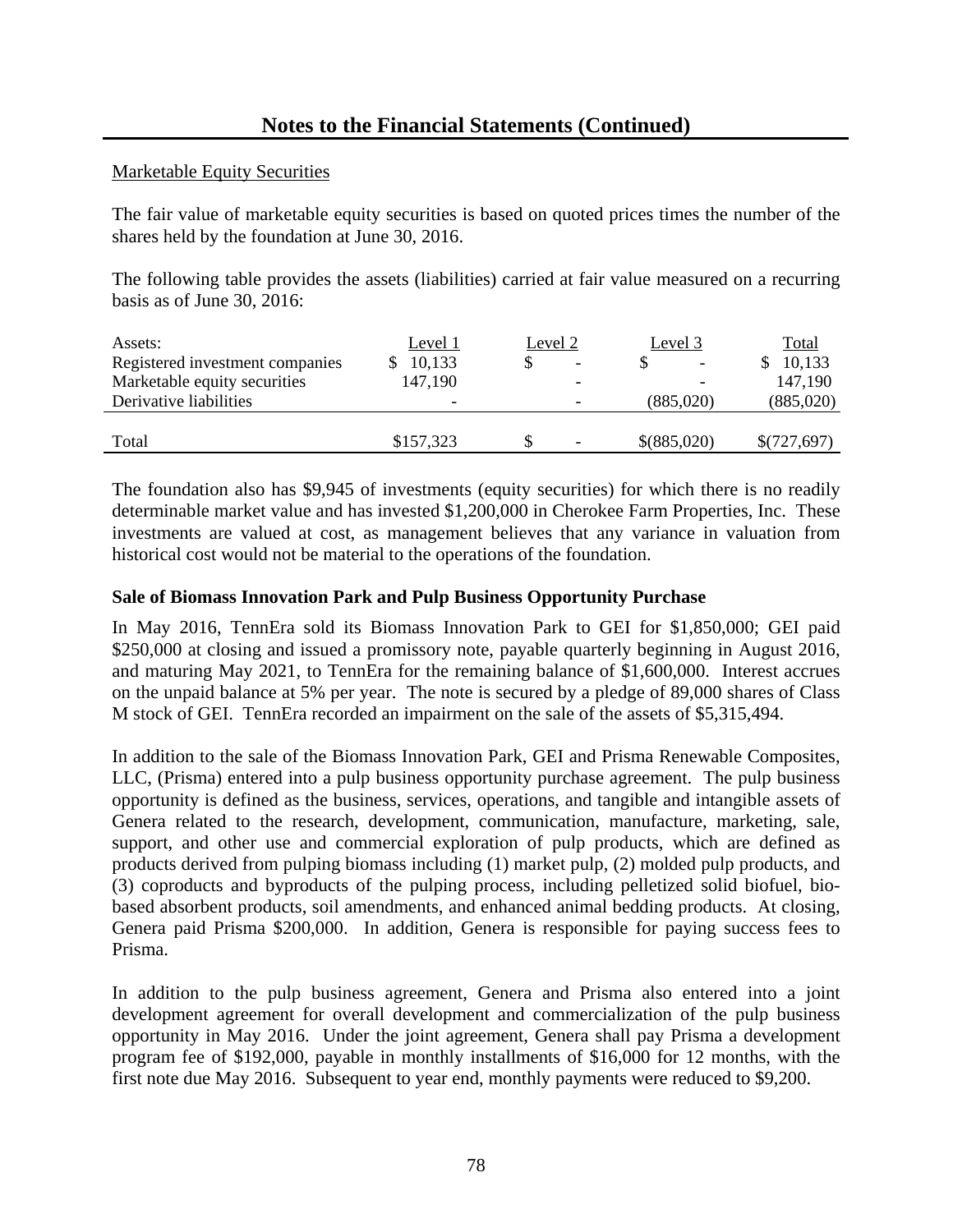#### **Impairment of Long-Lived Assets**

In December 2015, DuPont Cellulosic Ethanol, LLC, (DCE) canceled its lease agreement with TennEra. Accordingly, TennEra evaluated the ongoing value of the biorefinery plant and equipment. TennEra determined that the biorefinery, with a carrying value of \$40 million, had been impaired. Given the absence of quoted market prices or prices of similar assets, management of TennEra considers the impairment of the biorefinery significant. The revenue corresponds with additional unreimbursed costs incurred by DCE. TennEra has recorded an impairment of \$15,445,000 at June 30, 2016. Management will reevaluate this impairment in 2017.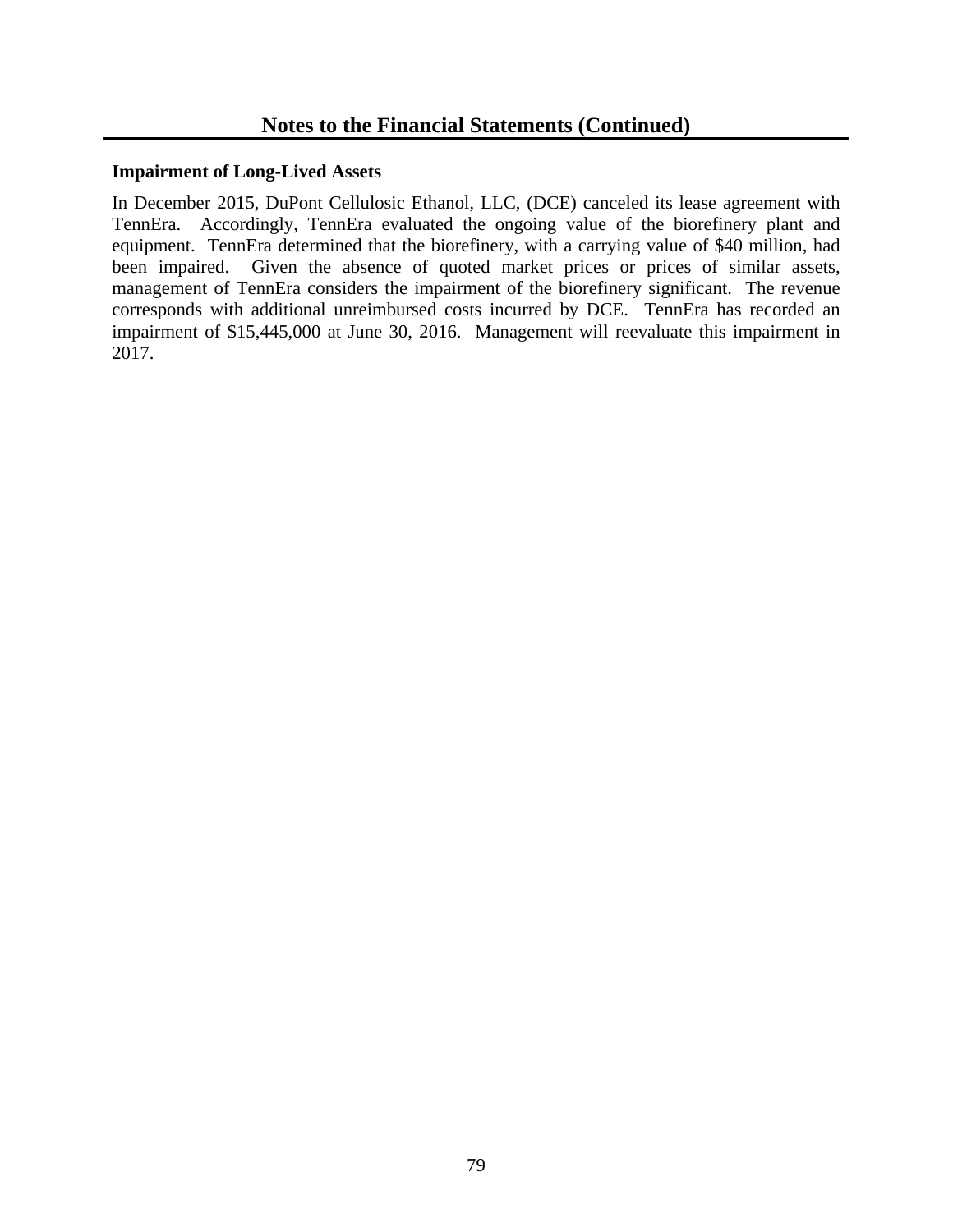# **UNIVERSITY OF TENNESSEE Required Supplementary Information Schedule of University of Tennessee's Proportionate Share of the Net Pension Liability**

# **Closed State and Higher Education Employee Pension Plan Within TCRS**

|                                                                               | 2016          | 2015          |
|-------------------------------------------------------------------------------|---------------|---------------|
| University's proportion of the net pension liability                          | 12.930334%    | 12.764631%    |
| University's proportionate share of the net pension<br>liability              | \$166,708,520 | \$88,069,402  |
| University's covered payroll                                                  | \$337,276,466 | \$348,719,634 |
| University's proportionate share of the net pension                           |               |               |
| liability as a percentage of its covered payroll                              | 49.43%        | 25.26%        |
| Plan fiduciary net position as a percentage of the total<br>pension liability | 91.26%        | 95.11%        |

- 1) To correspond with the measurement date, the amounts presented were determined as of June 30 of the prior fiscal year.
- 2) This is a ten-year schedule; however, the information in this schedule is not required to be presented retroactively. Years will be added to this schedule in future years until ten years of information are available.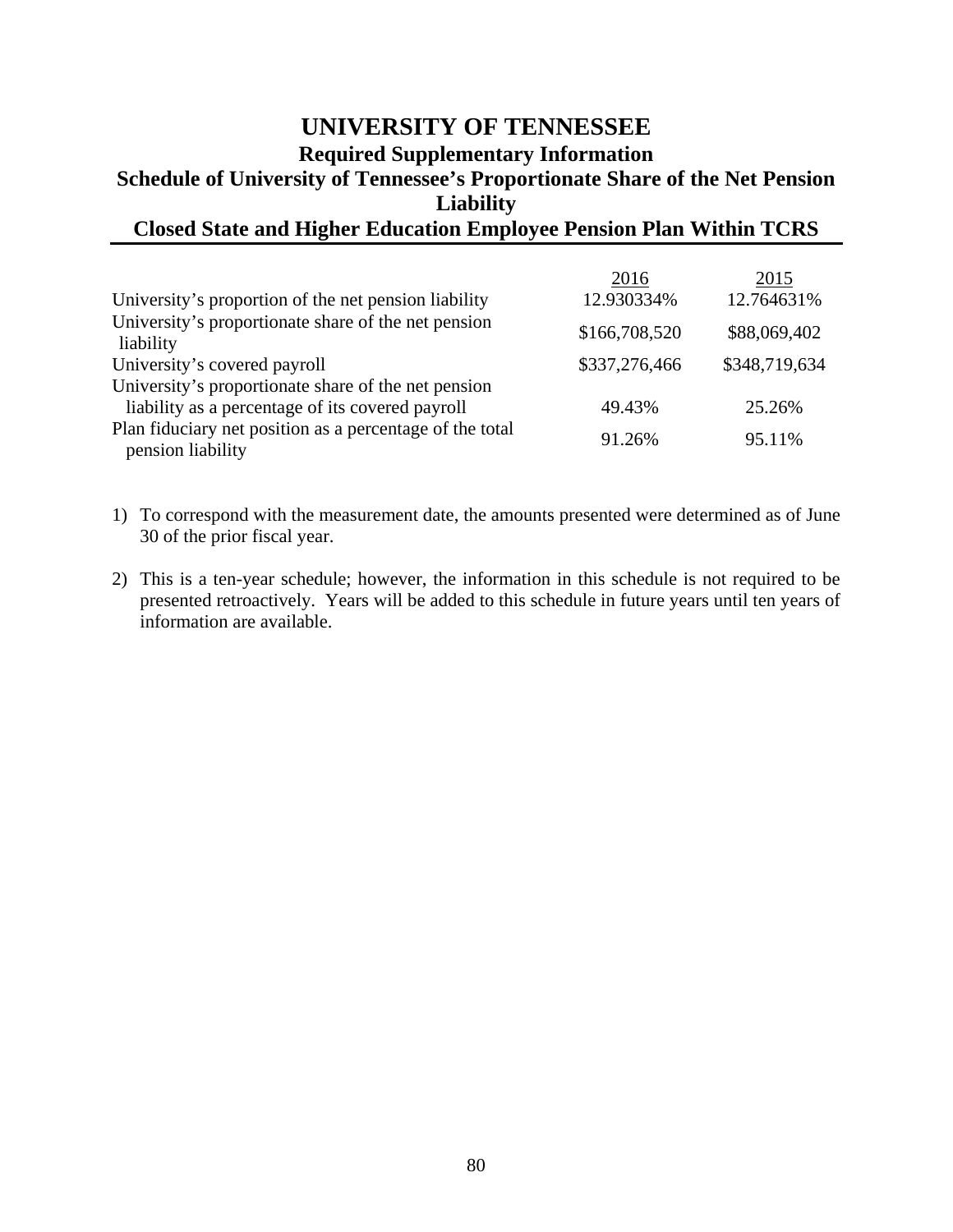# **UNIVERSITY OF TENNESSEE Required Supplementary Information Schedule of University of Tennessee's Proportionate Share of the Net Pension Asset State and Higher Education Employee Retirement Plan Within TCRS**

|                                                                                                     | 2016         |
|-----------------------------------------------------------------------------------------------------|--------------|
| University's proportion of the net pension asset                                                    | 11.730576%   |
| University's proportionate share of the net pension asset                                           | \$326,224    |
| University's covered payroll                                                                        | \$13,241,214 |
| University's proportionate share of the net pension asset as a<br>percentage of its covered payroll | 2.46%        |
| Plan fiduciary net position as a percentage of the total pension asset                              | 142.55%      |

1) To correspond with the measurement date, the amounts presented were determined as of June 30 of the prior fiscal year.

2) This is a ten-year schedule; however, the information in this schedule is not required to be presented retroactively. Years will be added to this schedule in future years until ten years of information are available.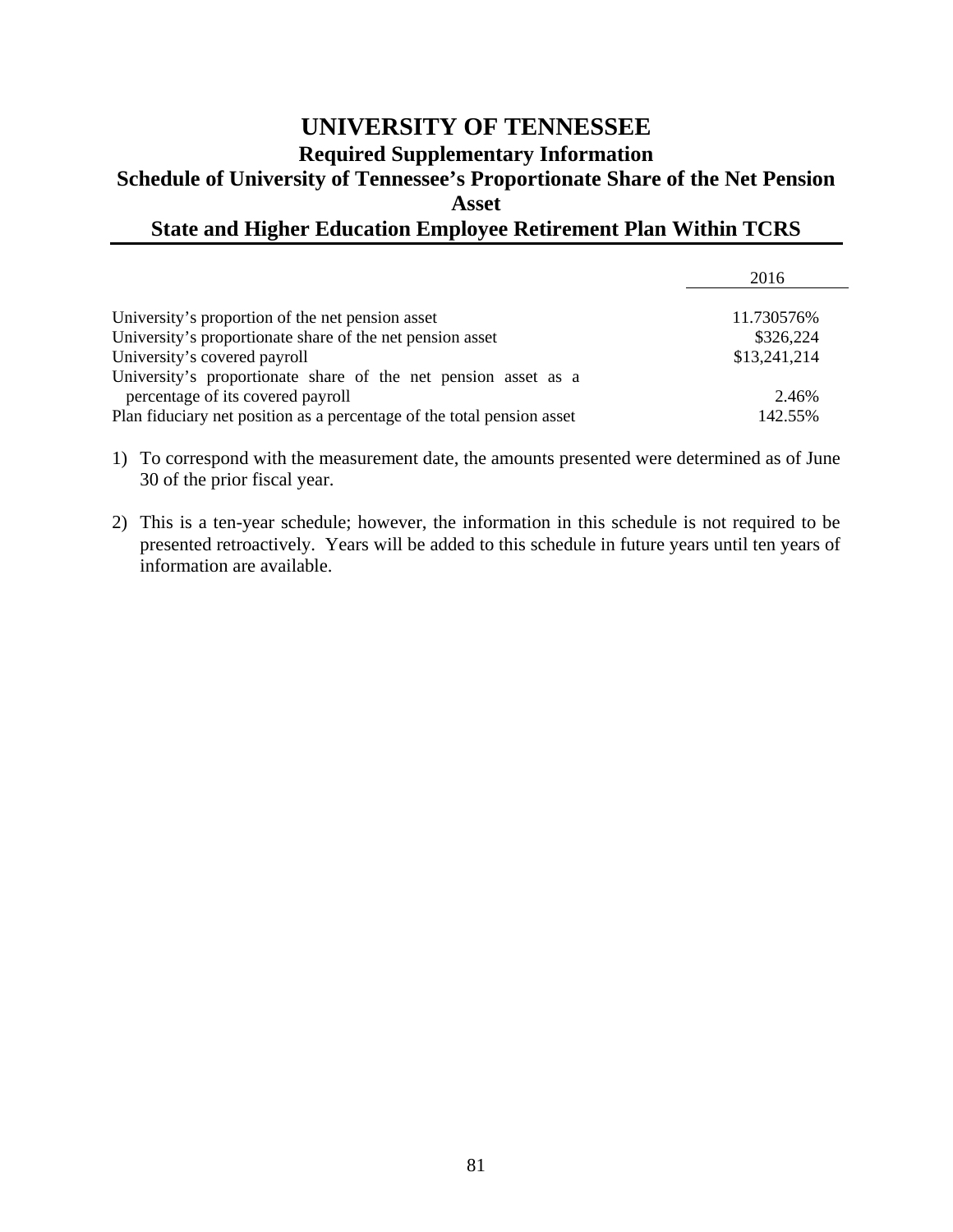# **UNIVERSITY OF TENNESSEE Required Supplementary Information Schedule of University of Tennessee's Contributions Closed State and Higher Education Employee Pension Plan Within TCRS**

|      |               | Contributions  |              |               | Contributions |
|------|---------------|----------------|--------------|---------------|---------------|
|      |               | in Relation to |              |               | as a          |
|      | Contractually | Contractually  | Contribution |               | Percentage of |
|      | Determined    | Determined     | Deficiency   | Covered       | Covered       |
|      | Contributions | Contribution   | (Excess)     | Payroll       | Payroll       |
| 2016 | \$48,138,492  | \$48,138,492   | \$           | \$320,282,715 | 15.03%        |
| 2015 | 50,692,652    | 50,692,652     |              | 337,276,466   | 15.03%        |
| 2014 | 52,412,536    | 52,412,536     |              | 348,719,634   | 15.03%        |
| 2013 | 47,508,571    | 47,508,571     |              | 316,091,623   | 15.03%        |
| 2012 | 44,814,906    | 44,814,906     |              | 300,569,457   | 14.91%        |
| 2011 | 43,343,861    | 43, 343, 861   |              | 290,703,293   | 14.91%        |
| 2010 | 37,266,850    | 37,266,850     |              | 286, 227, 727 | 13.02%        |
| 2009 | 37,963,758    | 37,963,758     |              | 291,580,323   | 13.02%        |
| 2008 | 39,356,715    | 39,356,715     | -            | 288,962,665   | 13.62%        |
| 2007 | 37,574,415    | 37,574,415     |              | 275,876,762   | 13.62%        |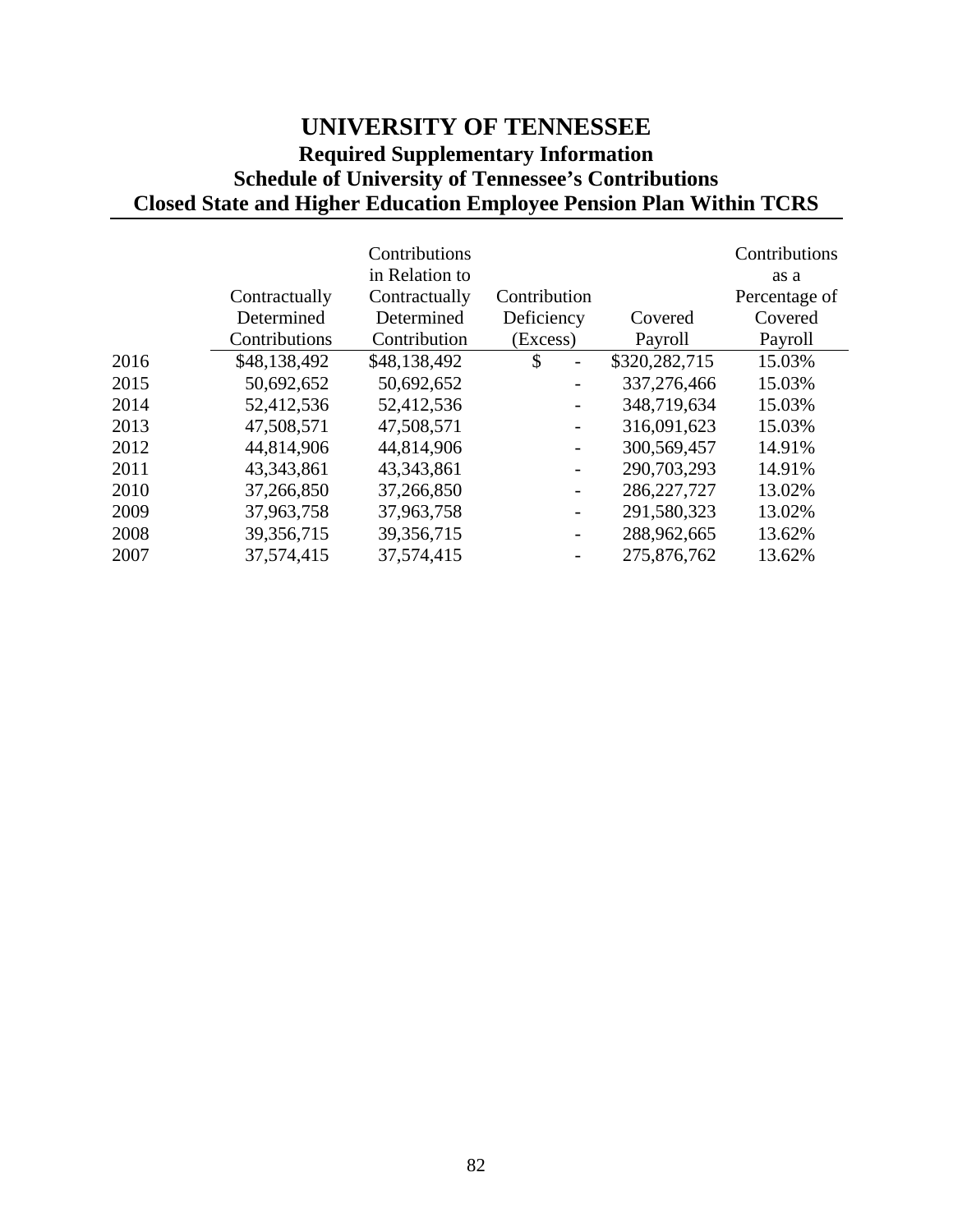# **UNIVERSITY OF TENNESSEE Required Supplementary Information Schedule of University of Tennessee's Contributions State and Higher Education Employee Retirement Plan Within TCRS**

|                                       | 2016         | 2015         |
|---------------------------------------|--------------|--------------|
| Contractually determined contribution | \$1,419,842  | 512,435      |
| Contributions in relation to the      |              |              |
| contractually determined contribution | 1,419,842    | 512,435      |
| Contribution deficiency (excess)      |              |              |
|                                       |              |              |
| Covered payroll                       | \$36,688,424 | \$13,241,214 |
| Contributions as a percentage of      |              |              |
| covered payroll                       | 3.87%        | 3.87%        |

This is a ten-year schedule; however, contributions to this plan began in 2015. Years will be added to this schedule in future years until ten years of information are available.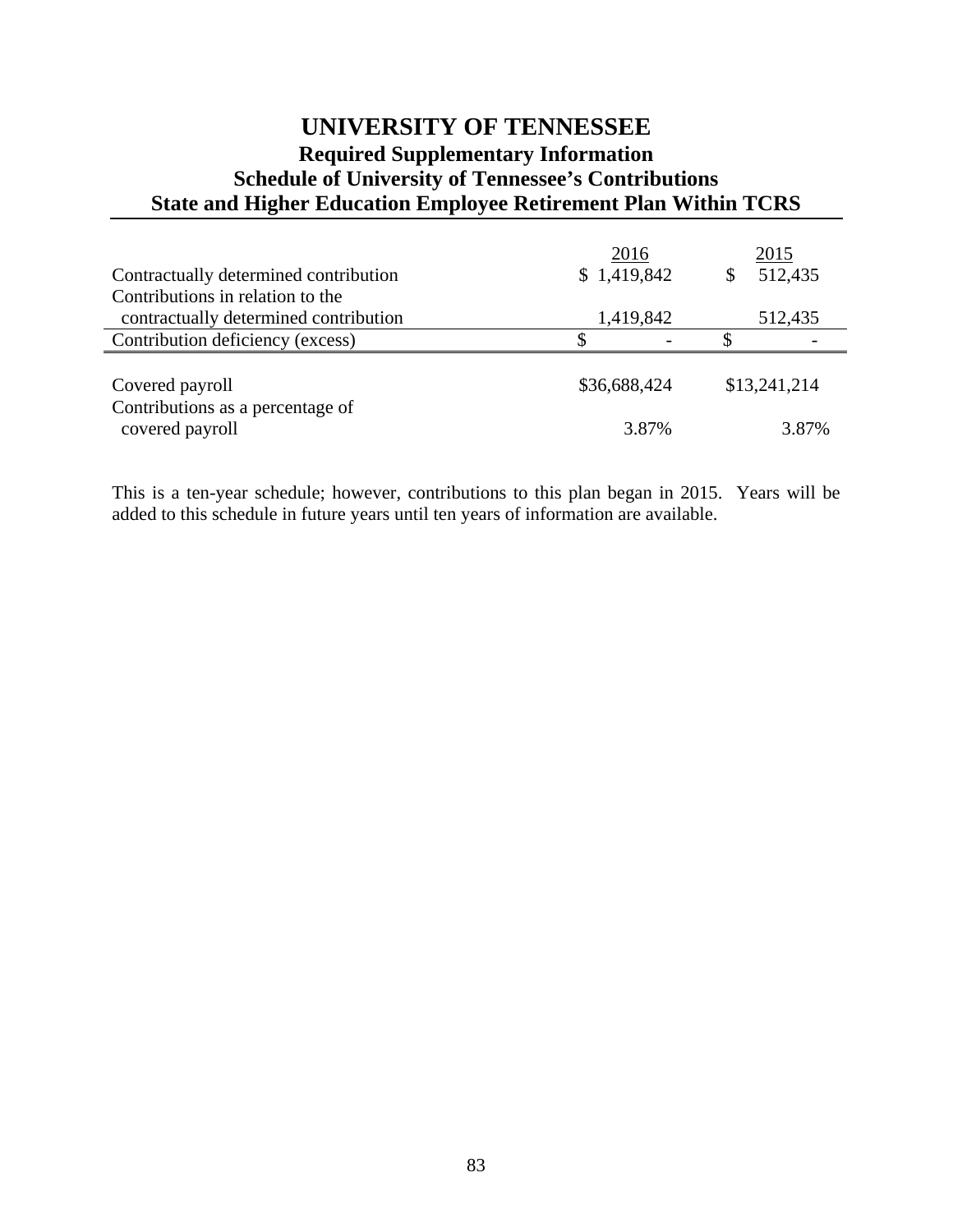# **UNIVERSITY OF TENNESSEE Required Supplementary Information Schedule of University of Tennessee's Contributions Federal Retirement Plans Administered by the U.S. Office Of Personnel Management**

# Civil Service Retirement System

| 2016 | \$196,496 |
|------|-----------|
| 2015 | 230,096   |
| 2014 | 282,875   |
| 2013 | 302,616   |
| 2012 | 321,989   |
| 2011 | 339,588   |
| 2010 | 411,179   |
| 2009 | 540,494   |
| 2008 | 597,028   |
| 2007 | 610,129   |

#### Federal Employees Retirement System

| 2016 | \$1,586,644 |
|------|-------------|
| 2015 | 1,492,262   |
| 2014 | 1,455,815   |
| 2013 | 1,478,574   |
| 2012 | 1,439,573   |
| 2011 | 1,380,360   |
| 2010 | 1,360,281   |
| 2009 | 1,392,006   |
| 2008 | 1,390,977   |
| 2007 | 1,343,000   |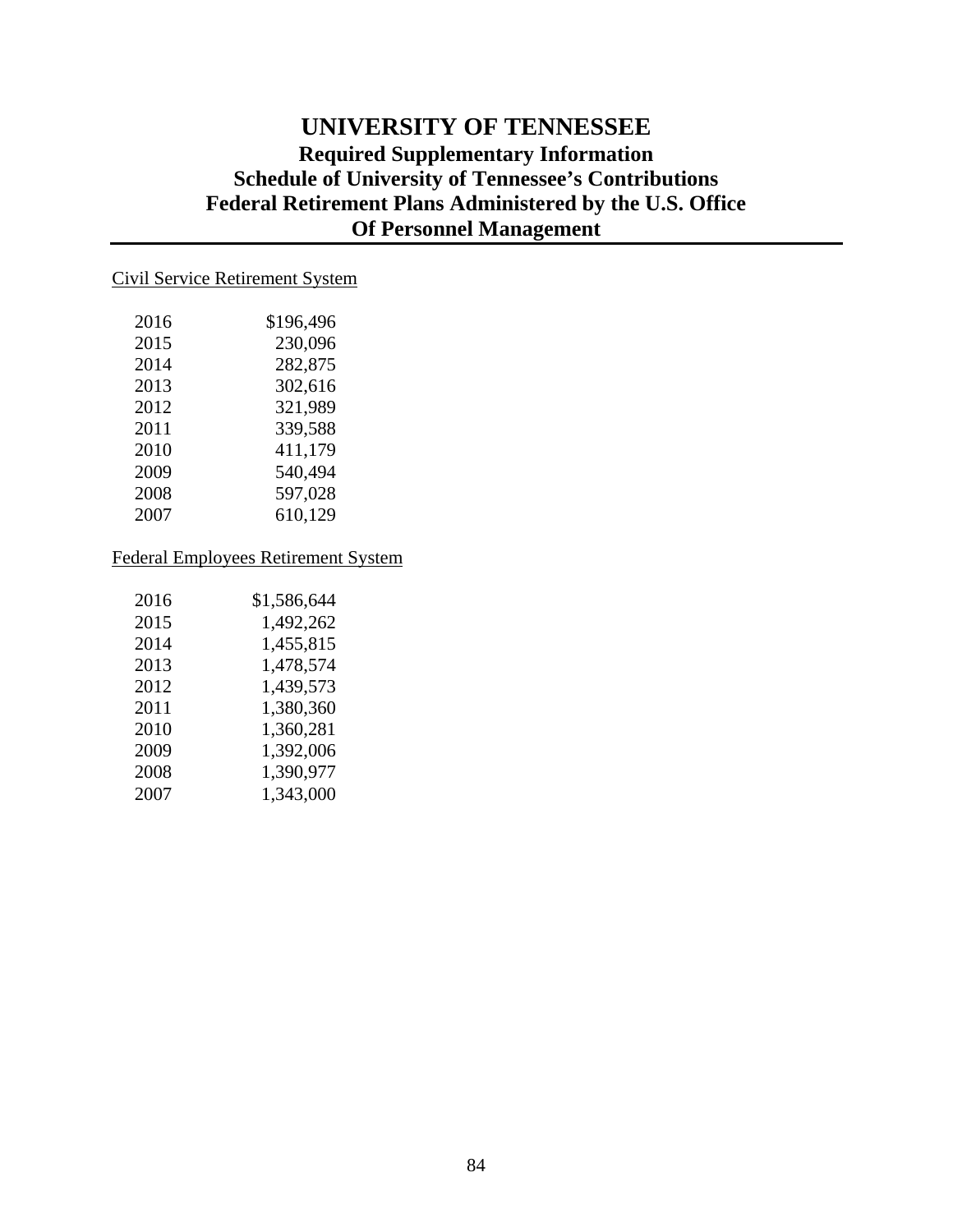# **University of Tennessee Required Supplementary Information Other Postemployment Benefits Schedule of Funding Progress**

| Actuarial<br>Valuation<br>Date | Plan                                   | Actuarial<br>Value of<br>Assets<br>(a) | Actuarial<br>Accrued<br>Liability (AAL)<br>(b) | Unfunded AAL<br>(UAAL)<br>$(b-a)$ | Funded<br>Ratio<br>(a/b) | Covered Payroll<br>(c) | UAAL as a<br>Percentage of<br>Covered Payroll<br>$[(b-a)/c]$ |
|--------------------------------|----------------------------------------|----------------------------------------|------------------------------------------------|-----------------------------------|--------------------------|------------------------|--------------------------------------------------------------|
|                                |                                        |                                        |                                                |                                   |                          |                        |                                                              |
| July 1, 2015                   | <b>State</b><br>Employee<br>Group Plan | \$<br>$\overline{\phantom{a}}$         | \$189,285,000                                  | \$189,285,000                     | 0%                       | \$724,441,525          | 26.1%                                                        |
| July 1, 2013                   | <b>State</b><br>Employee<br>Group Plan | \$<br>$\overline{\phantom{a}}$         | \$193,052,000                                  | \$193,052,000                     | 0%                       | \$691,825,061          | 27.9%                                                        |
| July 1, 2011                   | State<br>Employee<br>Group Plan        | \$<br>$\overline{\phantom{a}}$         | \$242,451,000                                  | \$242,451,000                     | 0%                       | \$685,300,649          | 35.4%                                                        |

The amount reported here for covered payroll relates to the fiscal year in which the valuations were performed.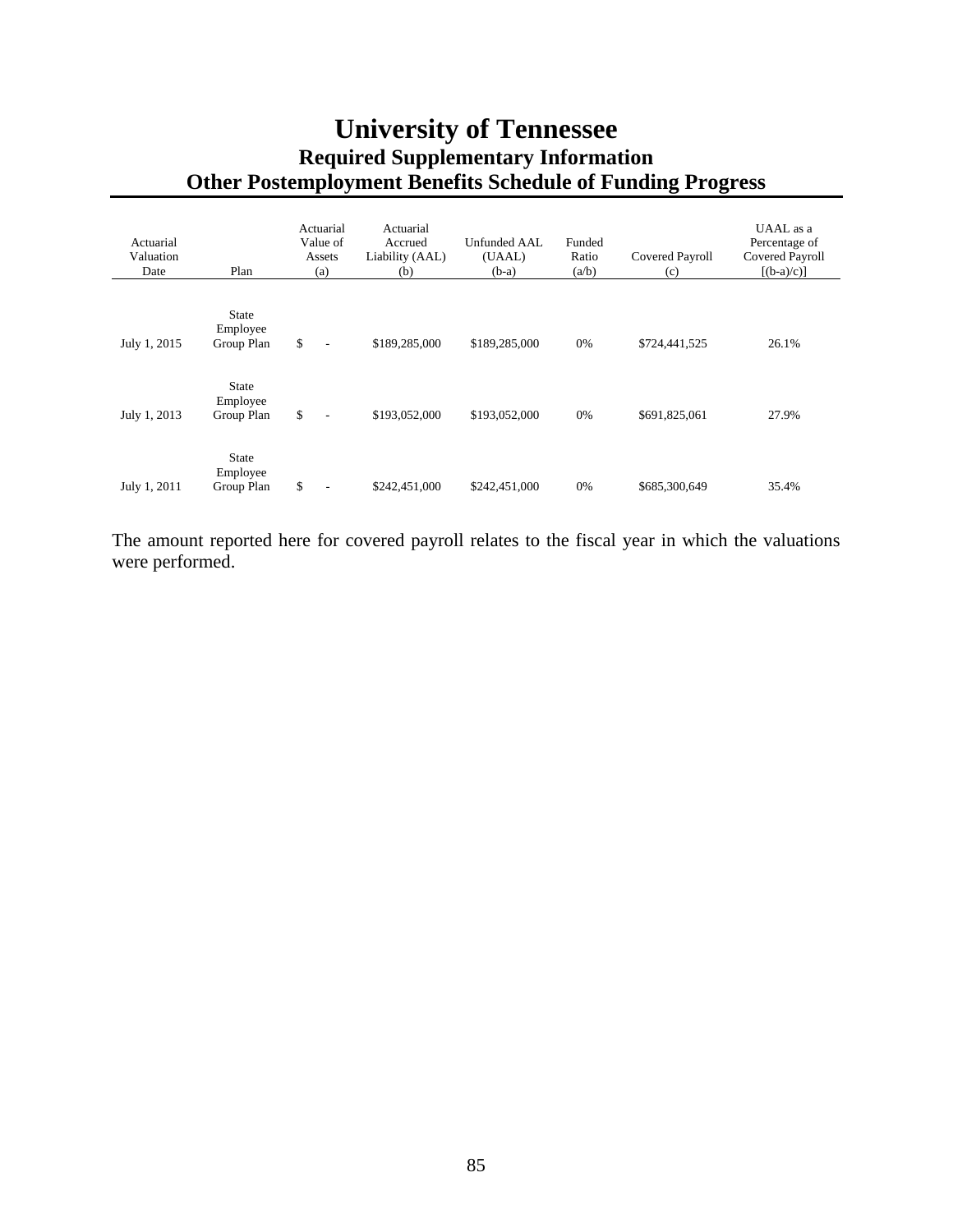#### **THE UNIVERSITY OF TENNESSEE Supplementary Combining Schedule of Net Position June 30, 2016**

|                                              |                      |                      |                      | Health              |                      |                         |
|----------------------------------------------|----------------------|----------------------|----------------------|---------------------|----------------------|-------------------------|
|                                              | Knoxville            | Chattanooga          | Martin               | Science Center      | Other Units          | <b>Total University</b> |
| <b>Assets</b>                                |                      |                      |                      |                     |                      |                         |
| Current assets:                              |                      |                      |                      |                     |                      |                         |
| Cash and cash equivalents                    | 147,310,610.07<br>\$ | \$<br>19,975,792.16  | \$<br>16,871,537.99  | \$<br>50,524,750.94 | \$171,671,256.54     | \$<br>406,353,947.70    |
| Investments                                  | 64,686,098.80        | 1,393,911.82         | 5,187,764.17         | 14,853,663.52       | 24,642,242.30        | 110,763,680.61          |
| Accounts, notes, and grants receivable (net) | 33,363,506.52        | 7,885,370.01         | 3,290,687.76         | 13,816,335.69       | 39,927,345.10        | 98,283,245.08           |
| Inventories                                  | 5,581,158.92         | 88,517.34            | 551,951.06           | 1,306,578.39        | 312,053.59           | 7,840,259.30            |
| Prepaid expenses                             | 3,097,033.78         | 90,075.15            | 253,093.26           | 244,630.50          | (475, 107.12)        | 3,209,725.57            |
| Total current assets                         | 254,038,408.09       | 29,433,666.48        | 26,155,034.24        | 80,745,959.04       | 236,077,790.41       | 626,450,858.26          |
| Noncurrent assets:                           |                      |                      |                      |                     |                      |                         |
| Cash and cash equivalents                    | 432,398,847.37       | 57,163,402.79        | 31,559,473.42        | 120,549,694.57      | 108,259,215.04       | 749,930,633.19          |
| Investments                                  | 398,760,735.40       | 16,706,119.97        | 24,216,090.82        | 146,264,336.95      | 172,594,840.01       | 758,542,123.15          |
| Accounts, notes, and grants receivable (net) | 57,829,506.32        | 6,563,926.28         | 5,620,081.06         | 41,651,059.04       | 17,080,555.30        | 128,745,128.00          |
| Capital assets (net)                         | 1,733,305,684.59     | 233,344,065.98       | 140,890,699.95       | 269, 199, 244.51    | 50,215,603.08        | 2,426,955,298.11        |
| Net pension asset                            | 167,406.00           | 29,678.00            | 12,175.00            | 100,500.00          | 16,465.00            | 326,224.00              |
| Total noncurrent assets                      | 2,622,462,179.68     | 313,807,193.02       | 202,298,520.25       | 577, 764, 835.07    | 348,166,678.43       | 4,064,499,406.45        |
| Total assets                                 | 2,876,500,587.77     | 343,240,859.50       | 228,453,554.49       | 658,510,794.11      | 584,244,468.84       | 4,690,950,264.71        |
| Deferred outflows of resources               |                      |                      |                      |                     |                      |                         |
| Deferred amount on debt refunding            | 13,018,718.72        | 3,285,931.79         | 5,445,693.49         | 1,935,716.69        | 880,348.13           | 24,566,408.82           |
| Deferred outflows related to pensions        | 31,175,221.80        | 5,719,727.90         | 3,603,922.77         | 14,585,243.97       | 14,366,051.56        | 69,450,168.00           |
| Total deferred outflows of resources         | 44,193,940.52        | 9,005,659.69         | 9,049,616.26         | 16,520,960.66       | 15,246,399.69        | 94,016,576.82           |
| <b>Liabilities</b>                           |                      |                      |                      |                     |                      |                         |
| Current liabilities:                         |                      |                      |                      |                     |                      |                         |
| Accounts payable                             | 48,650,075.97        | 4,034,415.26         | 4,491,572.33         | 22,273,802.21       | 48,394,976.73        | 127,844,842.50          |
| Accrued liabilities                          | 25,030,489.02        | 4,573,475.30         | 3,672,073.02         | 2,886,951.17        | 23,538,334.13        | 59,701,322.64           |
| Unearned revenue                             | 55,054,303.90        | 7,541,591.35         | 2,503,286.24         | 23,830,811.82       | 1,188,247.77         | 90,118,241.08           |
| Due to component unit                        |                      |                      |                      |                     | 220,256.37           | 220,256.37              |
| Deposits payable                             | 692,170.31           | 1,021,650.54         | 405,060.89           | 328,030.97          | 18,197.07            | 2,465,109.78            |
| Annuities and life income payable            |                      |                      |                      |                     | 2,671,415.94         | 2,671,415.94            |
| Long-term liabilities, current portion       | 48,440,836.19        | 5,281,120.70         | 4,081,828.34         | 18,541,791.64       | 3,625,479.68         | 79,971,056.55           |
| Deposits held in custody for others          | 5,139,482.60         | 215,528.00           | 3,813.07             | 227,283.62          | 2,173,614.37         | 7,759,721.66            |
| Total current liabilities                    | 183,007,357.99       | 22,667,781.15        | 15,157,633.89        | 68,088,671.43       | 81,830,522.06        | 370,751,966.52          |
| Noncurrent liabilities:                      |                      |                      |                      |                     |                      |                         |
| Unearned revenue                             |                      |                      |                      |                     | 15,500,438.71        | 15,500,438.71           |
| Net pension obligation                       | 76,416,991.00        | 13,376,739.00        | 9,106,336.00         | 33,699,213.00       | 34,109,241.00        | 166,708,520.00          |
| Net OPEB obligation                          | 52,494,443.56        | 9,257,082.95         | 6,488,791.22         | 27,789,732.86       | 9,882,954.50         | 105,913,005.09          |
| Long-term liabilities, noncurrent portion    | 669,262,584.47       | 54, 333, 851.17      | 69,676,864.25        | 92,913,352.68       | 16,438,893.81        | 902,625,546.38          |
| Due to grantors                              | 18,704,324.34        | 2,777,780.39         | 3,771,754.15         | 10,857,392.78       |                      | 36,111,251.66           |
| Annuities and life income payable            |                      |                      |                      |                     | 17,599,862.89        | 17,599,862.89           |
| Deposits held in custody for component units |                      |                      |                      |                     | 222,557,815.20       | 222,557,815.20          |
| Total noncurrent liabilities                 | 816, 878, 343. 37    | 79,745,453.51        | 89,043,745.62        | 165,259,691.32      | 316,089,206.11       | 1,467,016,439.93        |
| <b>Total liabilities</b>                     | 999,885,701.36       | 102,413,234.66       | 104,201,379.51       | 233,348,362.75      | 397,919,728.17       | 1,837,768,406.45        |
| <b>Deferred inflows of resources</b>         |                      |                      |                      |                     |                      |                         |
| Deferred inflows related to pensions         | 8,403,970.80         | 2,921,663.90         | 1,960,782.77         | 7,692,333.97        | 15,007,695.56        | 35,986,447.00           |
|                                              |                      |                      |                      |                     |                      |                         |
| Net position                                 |                      |                      |                      |                     |                      |                         |
| Net investment in capital assets             | 1,065,831,391.39     | 182,618,402.29       | 75,419,071.05        | 186,804,270.14      | 50,215,602.90        | 1,560,888,737.77        |
| Restricted for:                              |                      |                      |                      |                     |                      |                         |
| Nonexpendable (permanent endowments)         | 322,331,511.14       | 14,471,104.73        | 19,856,353.68        | 126,051,449.09      | 25,200,718.04        | 507,911,136.68          |
| Expendable for other                         | 214,173,894.74       | 11,221,620.76        | 13,085,638.02        | 143,969,269.26      | 39,155,567.14        | 421,605,989.92          |
| Expendable pensions                          | 167,406.00           | 29,678.00            | 12,175.00            | 100,500.00          | 16,465.00            | 326,224.00              |
| Expendable for loans                         | 2,889,776.32         | 1,064,092.42         | 756,054.27           | 2,184,016.55        |                      | 6,893,939.56            |
| Expendable for capital projects              | 18,651,871.73        |                      | 288,222.86           |                     |                      | 18,940,094.59           |
| Expendable for debt service                  | 870,250.67           |                      |                      |                     |                      | 870,250.67              |
| Unrestricted                                 | 287,488,754.14       | 37,506,722.43        | 21,923,493.59        | (25, 118, 446.99)   | 71,975,091.72        | 393,775,614.89          |
| Total net position                           | \$1,912,404,856.13   | 246,911,620.63<br>\$ | \$<br>131,341,008.47 | \$433,991,058.05    | \$<br>186,563,444.80 | 2,911,211,988.08<br>\$  |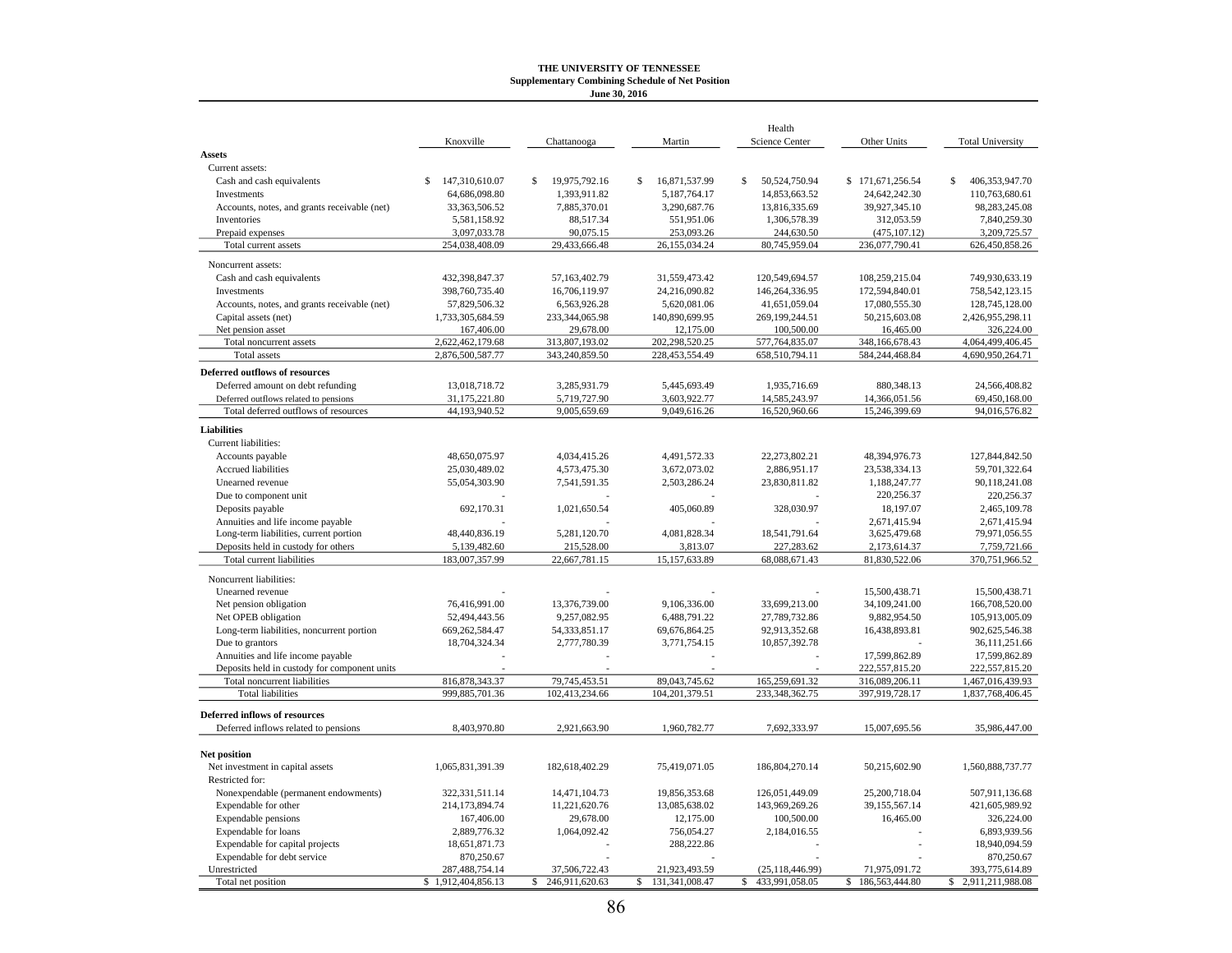|                                               |                      |                   |                   | Health            |                    |                     |
|-----------------------------------------------|----------------------|-------------------|-------------------|-------------------|--------------------|---------------------|
| <b>Revenues</b>                               | Knoxville            | Chattanooga       | Martin            | Science Center    | Other Units        | Total University    |
| Operating revenues:                           |                      |                   |                   |                   |                    |                     |
| Gross tuition and fees                        | 421,263,947.29<br>\$ | \$106,724,006.22  | \$59,767,295.07   | \$ 83,329,845.04  | \$                 | 671,085,093.62<br>S |
| Less: tuition discount and allowances         | (127, 258, 587.06)   | (42, 530, 231.22) | (27, 325, 685.21) | (6,950,293.98)    |                    | (204, 064, 797.47)  |
|                                               |                      |                   |                   |                   |                    |                     |
| Net student tuition and fees                  | 294,005,360.23       | 64,193,775.00     | 32,441,609.86     | 76,379,551.06     |                    | 467,020,296.15      |
| Federal appropriations                        | 14,353,851.93        |                   |                   |                   |                    | 14,353,851.93       |
| Governmental grants and contracts             | 161,929,066.55       | 6,963,763.54      | 3,301,101.74      | 82,190,377.23     | 6,305,041.37       | 260,689,350.43      |
| Nongovernmental grants and contracts          | 36,811,769.66        | 2,539,694.23      | 1,506,910.60      | 168, 137, 614. 12 | 52,690,857.66      | 261,686,846.27      |
| Sales and services of educational departments |                      |                   |                   |                   |                    |                     |
| and other activities                          | 29,481,040.43        | 5,934,300.65      | 3,972,774.80      | 21,397,985.70     |                    | 60,786,101.58       |
|                                               |                      |                   |                   |                   |                    |                     |
| Auxiliary enterprises:                        |                      |                   |                   |                   |                    |                     |
| Residential life                              | 42,312,791.32        | 9,235,339.31      | 7,209,251.79      | 21,457.27         |                    | 58,778,839.69       |
| Food services                                 | 6,516,177.37         | 1,111,285.99      | 415,767.19        | 57,711.40         |                    | 8,100,941.95        |
| <b>Bookstore</b>                              | 22,727,571.70        | 864,586.62        | 489,328.31        |                   |                    | 24,081,486.63       |
| Parking                                       | 7,715,286.22         | 2,430,585.73      | 530,187.41        | 1,285,972.78      |                    | 11,962,032.14       |
| Athletics                                     | 129,866,866.90       | 434,410.03        |                   |                   |                    | 130, 301, 276. 93   |
| Other auxiliaries                             | 1,948,384.66         | 172,639.22        | 40,684.81         | 28,742.93         |                    | 2,190,451.62        |
| Interest earned on loans to students          | 25,992.28            | 6.00              |                   | 7,730.15          |                    | 33,728.43           |
| Other operating revenues                      | 16,138,302.88        | 236,407.62        | 644,976.51        | 2,977,991.75      | 5,734,949.38       | 25,732,628.14       |
| Total operating revenues                      | 763,832,462.13       | 94,116,793.94     | 50,552,593.02     | 352,485,134.39    | 64,730,848.41      | 1,325,717,831.89    |
|                                               |                      |                   |                   |                   |                    |                     |
| <b>Expenses</b>                               |                      |                   |                   |                   |                    |                     |
| Operating expenses:                           |                      |                   |                   |                   |                    |                     |
| Salaries and wages                            | 533,512,104.84       | 84,906,497.59     | 49,870,050.74     | 289,884,988.35    | 72,097,116.19      | 1,030,270,757.71    |
| <b>Benefits</b>                               | 198, 157, 273. 73    | 27,453,571.15     | 16,891,787.42     | 81,053,349.97     | 5,154,950.34       | 328,710,932.61      |
| Utilities, supplies, and other services       | 261,935,304.34       | 42,667,534.96     | 24, 231, 355. 53  | 121,784,514.37    | 31,329,991.73      | 481,948,700.93      |
| Scholarships and fellowships                  | 33,617,129.06        | 10,120,254.95     | 9,631,086.62      | 4,840,978.98      | 158,631.60         | 58,368,081.21       |
| Depreciation and amortization expense         | 75,611,503.38        | 8,379,863.63      | 6,502,130.50      | 18,001,551.79     | 3,674,284.72       | 112,169,334.02      |
| Total operating expenses                      | 1,102,833,315.35     | 173,527,722.28    | 107,126,410.81    | 515, 565, 383. 46 | 112,414,974.58     | 2,011,467,806.48    |
| Operating income (loss)                       | (339,000,853.22)     | (79, 410, 928.34) | (56, 573, 817.79) | (163,080,249.07)  | (47, 684, 126.17)  | (685, 749, 974.59)  |
|                                               |                      |                   |                   |                   |                    |                     |
| Nonoperating revenues (expenses)              |                      |                   |                   |                   |                    |                     |
| State and local appropriations                | 289,662,614.89       | 43,501,476.91     | 29,039,859.36     | 142,025,859.75    | 20,641,344.81      | 524,871,155.72      |
| Gifts                                         | 15,703,814.78        | 4,056,571.78      | 1,778,535.70      | 10,392,899.82     | 359,662.59         | 32,291,484.67       |
| Grants and contracts                          | 85,904,188.98        | 37,390,085.50     | 26,739,933.13     | 33,914,125.00     | (7,400.00)         | 183,940,932.61      |
| Investment income                             | (5,320,451.37)       | 4,212,385.66      | (598, 013.19)     | (3,308,348.48)    | 40,762,235.05      | 35,747,807.67       |
| Interest on capital asset - related debt      | (26, 120, 409.81)    | (2,093,517.36)    | (3,438,052.66)    | (3,304,830.00)    | (439, 403.24)      | (35,396,213.07)     |
| Other nonoperating revenues (expenses)        | (10,899,372.33)      | (44, 044.28)      | (74, 577.75)      | (507, 816.83)     | (243, 437.55)      | (11,769,248.74)     |
| Net nonoperating revenues (expenses)          | 348,930,385.14       | 87,022,958.21     | 53,447,684.59     | 179,211,889.26    | 61,073,001.66      | 729,685,918.86      |
| Income (loss) before other revenues,          |                      |                   |                   |                   |                    |                     |
| expenses, gains, or losses                    | 9,929,531.92         | 7,612,029.87      | (3, 126, 133.20)  | 16,131,640.19     | 13,388,875.49      | 43,935,944.27       |
| Capital appropriations                        | 75,048,056.26        | 3,819,021.91      | 3,818,138.55      | 13,932,877.71     | 433,845.28         | 97,051,939.71       |
| Capital grants and gifts                      | 14,918,842.41        |                   | 622,769.79        | 3,805,680.38      |                    | 19,347,292.58       |
| Additions to permanent endowments             | 7,539,451.52         | 12,209.34         | 145,965.36        | 12,490,805.14     | 27,936.05          | 20,216,367.41       |
| Other                                         | 2,832,007.49         | 29,978.00         | 112,262.00        | 312,029.56        | 16,651,892.95      | 19,938,170.00       |
| Total other revenues                          | 100,338,357.68       | 3,861,209.25      | 4,699,135.70      | 30,541,392.79     | 17,113,674.28      | 156,553,769.70      |
| Increase in net position                      | 110,267,889.60       | 11,473,239.12     | 1,573,002.50      | 46,673,032.98     | 30,502,549.77      | 200,489,713.97      |
|                                               |                      |                   |                   |                   |                    |                     |
| Net position                                  |                      |                   |                   |                   |                    |                     |
| Net position - beginning of year              | 1,660,891,824.79     | 240,511,269.40    | 129,768,005.97    | 387,318,025.07    | 297,306,036.77     | 2,715,795,162.00    |
| Transfer of net position                      | 141,245,141.74       |                   |                   |                   | (141, 245, 141.74) |                     |
| Prior-period adjustment                       |                      | (5,072,887.89)    |                   |                   |                    | (5,072,887.89)      |
| Net position - beginning of year, restated    | 1,802,136,966.53     | 235,438,381.51    | 129,768,005.97    | 387,318,025.07    | 156,060,895.03     | 2,710,722,274.11    |
| Net position - end of year                    | \$1,912,404,856.13   | \$246,911,620.63  | \$131,341,008.47  | \$433,991,058.05  | \$186,563,444.80   | \$2,911,211,988.08  |

#### **THE UNIVERSITY OF TENNESSEE Supplementary Combining Schedule of Revenues, Expenses, and Changes in Net Position For the Year Ended June 30, 2016**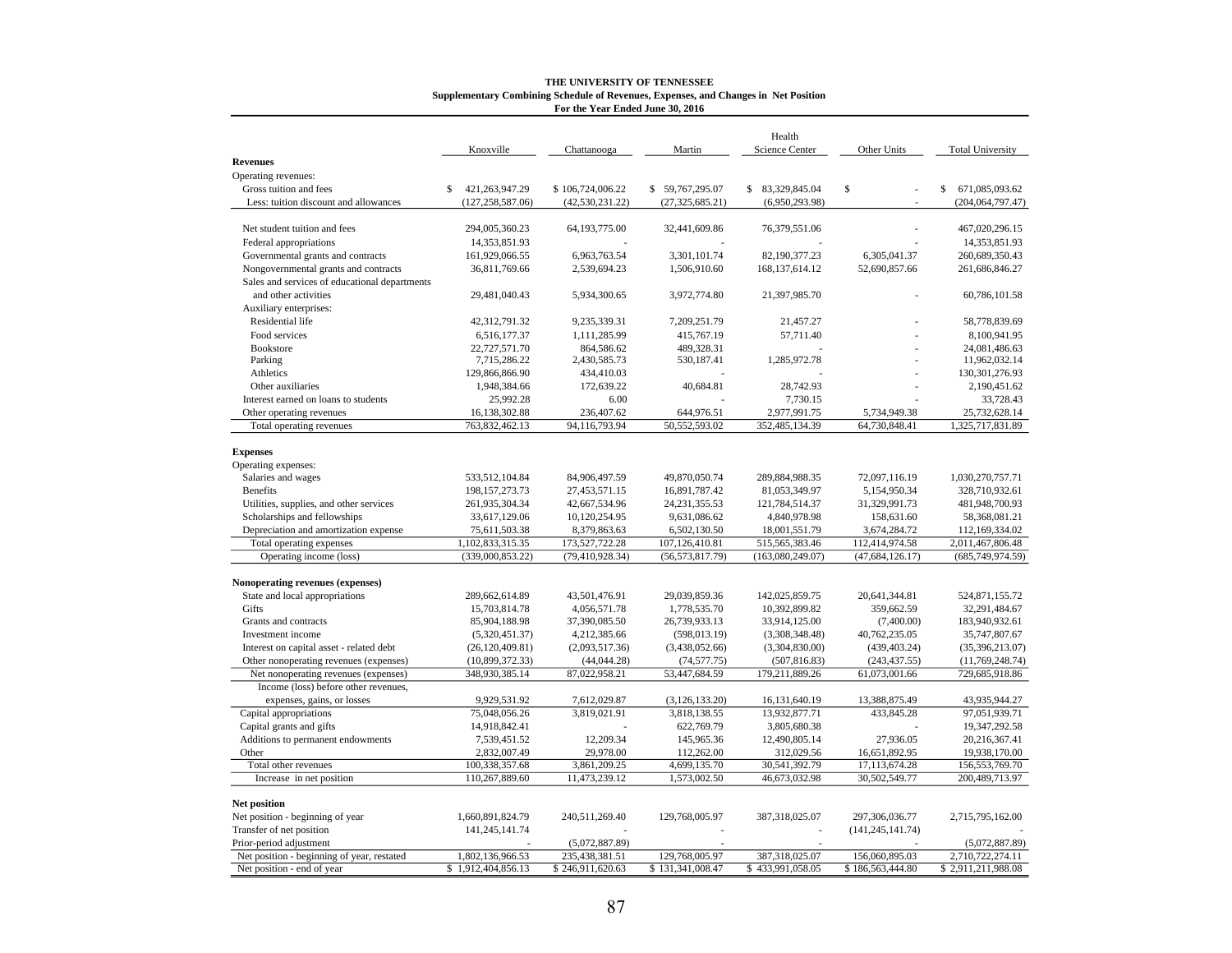

**STATE OF TENNESSEE COMPTROLLER OF THE TREASURY DEPARTMENT OF AUDIT DIVISION OF STATE AUDIT SUITE 1500, JAMES K. POLK STATE OFFICE BUILDING 505 DEADERICK STREET NASHVILLE, TENNESSEE 37243-1402** 

# **Independent Auditor's Report on Internal Control Over Financial Reporting and on Compliance and Other Matters Based on an Audit of Financial Statements Performed in Accordance With**  *Government Auditing Standards*

The Honorable Bill Haslam, Governor Members of the General Assembly Dr. Joseph A. DiPietro, President

We have audited the financial statements of the University of Tennessee, which is a component unit of the State of Tennessee, and its discretely presented component units as of and for the year ended June 30, 2016, and the related notes to the financial statements, which collectively comprise the university's basic financial statements, and have issued our report thereon dated December 16, 2016. We conducted our audit in accordance with the auditing standards generally accepted in the United States of America and the standards applicable to financial audits contained in *Government Auditing Standards* issued by the Comptroller General of the United States. Our report includes a reference to other auditors who audited the financial statements of the University of Chattanooga Foundation, Inc.; the University of Tennessee Foundation, Inc.; and the University of Tennessee Research Foundation, Inc., as described in our report on the University of Tennessee's financial statements. This report does not include the results of the other auditors' testing of internal control over financial reporting or compliance and other matters that are reported on separately by those auditors.

# **Internal Control Over Financial Reporting**

In planning and performing our audit of the financial statements, we considered the university's internal control over financial reporting (internal control) to determine the audit procedures that are appropriate in the circumstances for the purpose of expressing our opinions on the financial statements, but not for the purpose of expressing an opinion on the effectiveness of the university's internal control. Accordingly, we do not express an opinion on the effectiveness of the university's internal control.

Our consideration of internal control was for the limited purpose described in the preceding paragraph and was not designed to identify all deficiencies in internal control that might be material weaknesses or significant deficiencies; therefore, material weaknesses or significant deficiencies may exist that were not identified. However, as described below, we identified certain deficiencies in internal control that we consider to be a material weakness and a significant deficiency.

A *deficiency in internal control* exists when the design or operation of a control does not allow management or employees, in the normal course of performing their assigned functions, to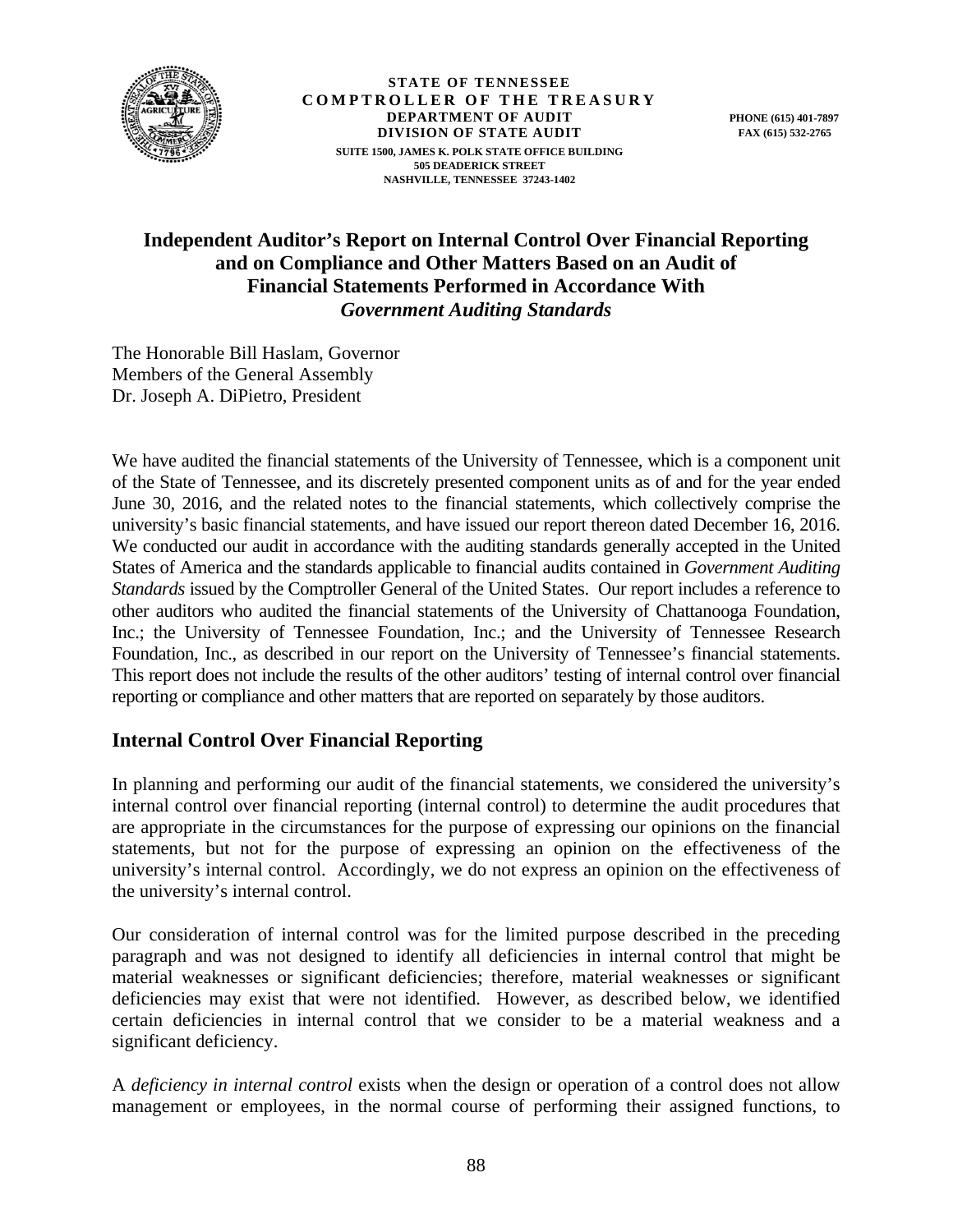prevent, or detect and correct, misstatements on a timely basis. A *material weakness* is a deficiency, or a combination of deficiencies, in internal control, such that there is a reasonable possibility that a material misstatement of the financial statements will not be prevented, or detected and corrected on a timely basis. We consider the following deficiency to be a material weakness:

• Management at the University of Tennessee Health Science Center needs to conduct training regarding grant and contract revenue recognition.

A *significant deficiency* is a deficiency, or a combination of deficiencies, in internal control that is less severe than a material weakness, yet important enough to merit attention by those charged with governance. We consider the following deficiency to be a significant deficiency:

 As noted in the prior audit, the university did not provide adequate internal controls in five specific areas.

These deficiencies are described in the Findings and Recommendations section of this report.

# **Compliance and Other Matters**

As part of obtaining reasonable assurance about whether the university's financial statements are free from material misstatement, we performed tests of its compliance with certain provisions of laws, regulations, contracts, and grant agreements, noncompliance with which could have a direct and material effect on the determination of financial statement amounts. However, providing an opinion on compliance with those provisions was not an objective of our audit, and accordingly, we do not express such an opinion. The results of our tests disclosed no instances of noncompliance or other matters that are required to be reported under *Government Auditing Standards*.

## **The University of Tennessee's Responses to Findings**

The university's responses to the findings identified in our audit are included in the Findings and Recommendations section of this report. The university's responses were not subjected to the auditing procedures applied in the audit of the financial statements, and, accordingly, we express no opinion on them.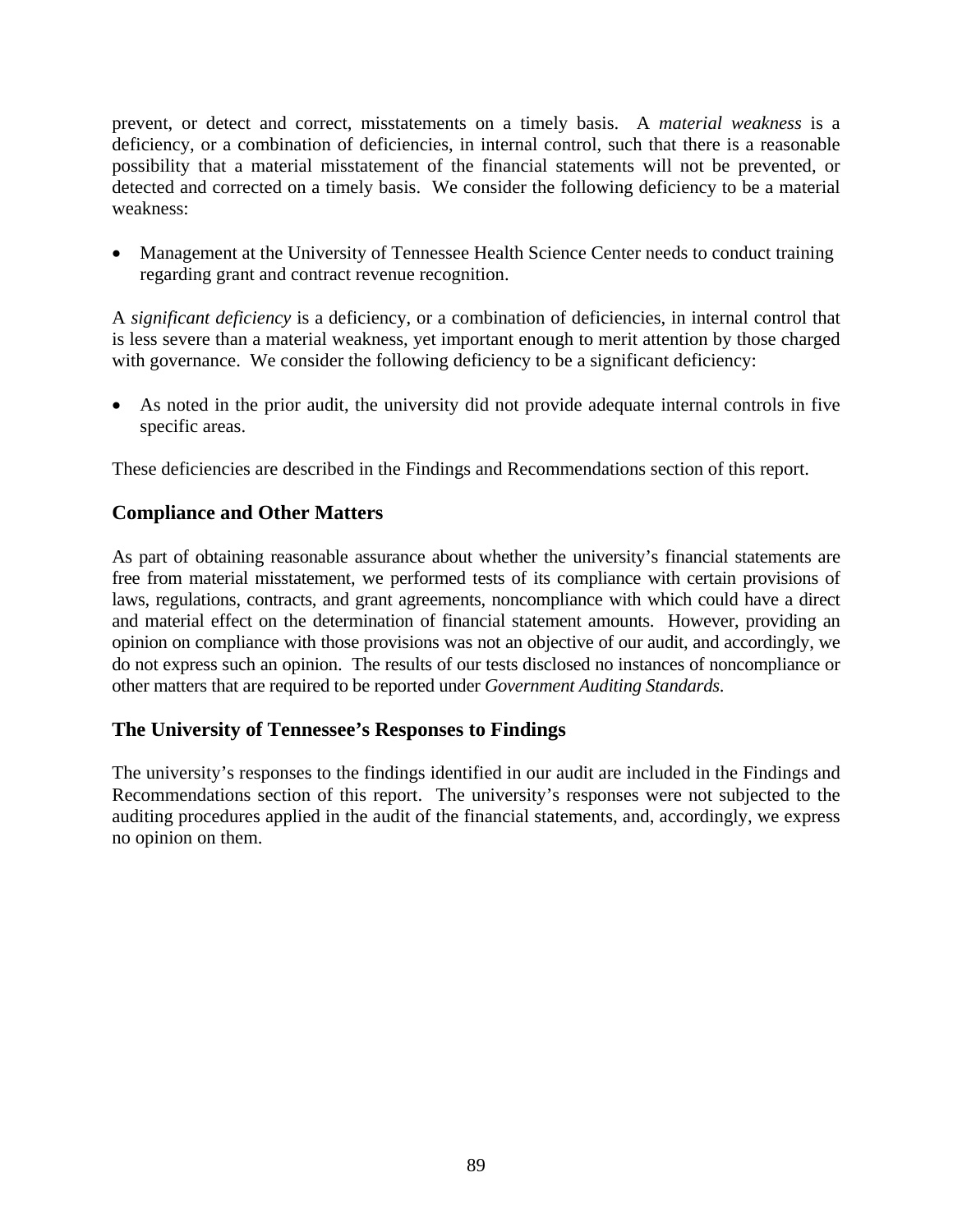#### **Purpose of This Report**

The purpose of this report is solely to describe the scope of our testing of internal control and compliance and the results of that testing, and not to provide an opinion on the effectiveness of the entity's internal control or on compliance. This report is an integral part of an audit performed in accordance with *Government Auditing Standards* in considering the entity's internal control and compliance. Accordingly, this communication is not suitable for any other purpose.

Separat U. Lorelina

 Deborah V. Loveless, CPA **Director** December 16, 2016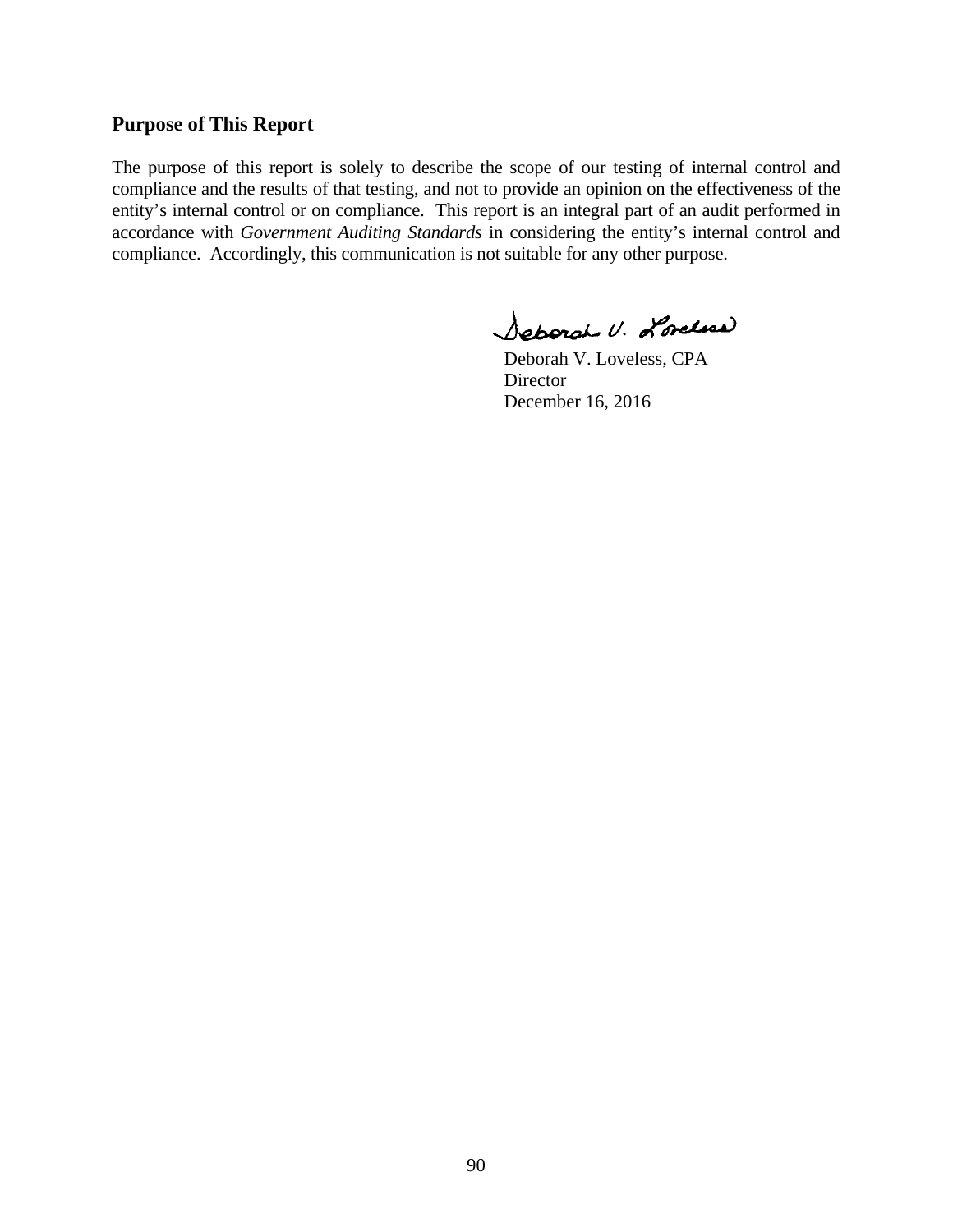## **Findings and Recommendations**

# **1. As noted in the prior audit, the university did not provide adequate internal controls in five specific areas**

# **Finding**

The university did not design and monitor effective internal controls in five specific areas. We observed five conditions at the Chattanooga campus that were in violation of university or campus policies and/or industry-accepted best practices. Inconsistent implementation of internal controls increases the risk of fraud or error.

The details of this finding are confidential pursuant to Section 10-7-504(i), *Tennessee Code Annotated.* We provided the university with detailed information regarding the specific conditions we identified, as well as our recommendations for improvement.

#### **Recommendation**

Management should ensure that these conditions are remedied by the prompt development and consistent implementation of internal controls. Management should implement effective controls to ensure compliance with applicable requirements; assign staff to be responsible for ongoing monitoring of the risks and mitigating controls; and take action if deficiencies occur.

#### **Management's Comment**

We concur with the finding and recommendation.

## **2. Management at the University of Tennessee Health Science Center needs to conduct training regarding grant and contract revenue recognition**

## **Condition**

The sponsored-project accounting staff at the University of Tennessee Health Science Center did not have sufficient knowledge of the revenue recognition requirements for exchange-like contractual agreements.

## **Cause**

Staff at the Health Science Center were not given proper training as to when grant and contract revenue should be reported as earned, based on generally accepted accounting principles.